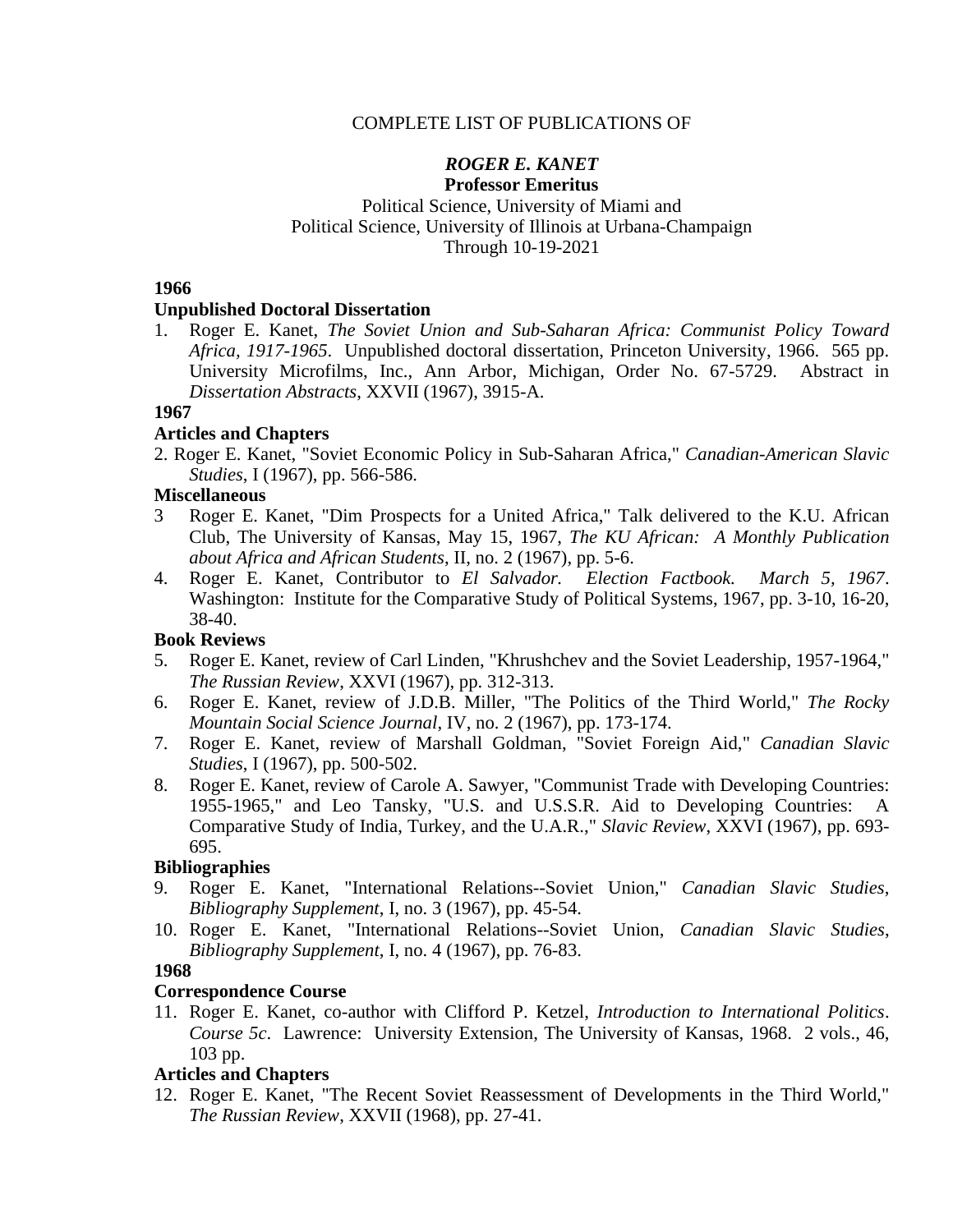- 13. Roger E. Kanet, "The Rise and Fall of the 'All-People's State': Recent Changes in the Soviet Theory of the State," *Soviet Studies*, XX (1968), pp. 81-93.
- 14. Roger E. Kanet, "African Youth: The Target of Soviet African Policy," *The Russian Review*, XXVII (1968), pp. 161-175.
- 15. Roger E. Kanet, "The Soviet Union and the Middle East: The Arab-Israeli War and Its Aftermath," *Queen's Quarterly* (Kingston, Ontario), LXXV (1968), pp. 731-736.

# **Reprints of Articles**

16. Roger E. Kanet, "The Recent Soviet Reassessment of Developments in the Third World," in Harry G. Shaffer and Jan S. Prybyla, eds., *From Underdevelopment to Affluence: Western, Soviet, and Chinese Views*. New York: Appleton-Century-Crofts, 1968, pp. 132-142. (Reprint of #12)

#### **Book Reviews**

- 17. Roger E. Kanet, review of Robert F. Lamberg, "Prag und die Dritte Welt," *Problems of Communism*, XVII, no. 2 (1968), p. 68.
- 18. Roger E. Kanet, review of Eberhard Stahn, "Kommunistische Modelle fur Afrika? Ghana und Guinea," *The Rocky Mountain Social Science Journal*, V, no. 1 (1968), pp. 174-175.
- 19. Roger E. Kanet, review of Romain Yakemtchouk, "Assistance économique et pénétration industrielle des pays de l'est en Afrique," *Canadian Slavic Studies*, II (1968), pp. 142-143.
- 20. Roger E. Kanet, review of Donald W. Treadgold, ed., "Soviet and Chinese Communism: Similarities and Differences," *The Rocky Mountain Social Science Journal*, V, no. 2 (1968), pp. 156-157.
- 21. Roger E. Kanet, "Nation-Building in the Third World," review of Charles W. Anderson, Fred R. von der Mehden and Crawford Young, "Issues of Political Development," *Orbis*, XII (1968), pp. 912-915.
- 22. Roger E. Kanet, review of Charles W. Anderson, Fred R. von der Mehden and Crawford Young, "Issues of Political Development," *Western Political Quarterly*, XXI (1968), pp. 152- 153.
- 23. Roger E. Kanet, review of Baard Richard Stokke, "Soviet and Eastern European Trade and Aid in Africa," *Slavic Review*, XXVII (1968), pp. 496-497.

#### **Bibliographies**

- 24. Roger E. Kanet, with Hans Brisch, "International Relations--Soviet Union," *Canadian Slavic Studies*, *Bibliography Supplement*, II, no. 1 (1968), pp. 64-71.
- 25. Roger E. Kanet, with Hans Brisch, "International Relations--Soviet Union," *Canadian Slavic Studies*, *Bibliography Supplement*, II, no. 2 (1968), pp. 60-67.
- 26. Roger E. Kanet, with Hans Brisch, "International Relations--Soviet Union," *Canadian Slavic Studies*, *Bibliography Supplement*, II, no. 3 (1968), pp. 27-35.
- 27. Roger E. Kanet, with Hans Brisch, "International Relations--Soviet Union," *Canadian Slavic Studies*, *Bibliography Supplement*, II, no. 4 (1968), pp. 118-128.

#### **1969**

#### **Correspondence Courses**

- 28. Roger E. Kanet, co-author with Burt H. English, *Comparative Constitutional Governments*. *Course 110c*. Lawrence: University Extension, The University of Kansas, 1969, 43 pp.
- 29. Roger E. Kanet, *Soviet Foreign Policy*. *Course 183c*. Lawrence: University Extension, The University of Kansas, 1969, 63 pp.

#### **Articles and Chapters**

30. Roger E. Kanet, "The Soviet Union and the Third World: A Case of Ideological Revision," *The Rocky Mountain Social Science Journal*, VI, no. 1 (1969), pp. 109-116.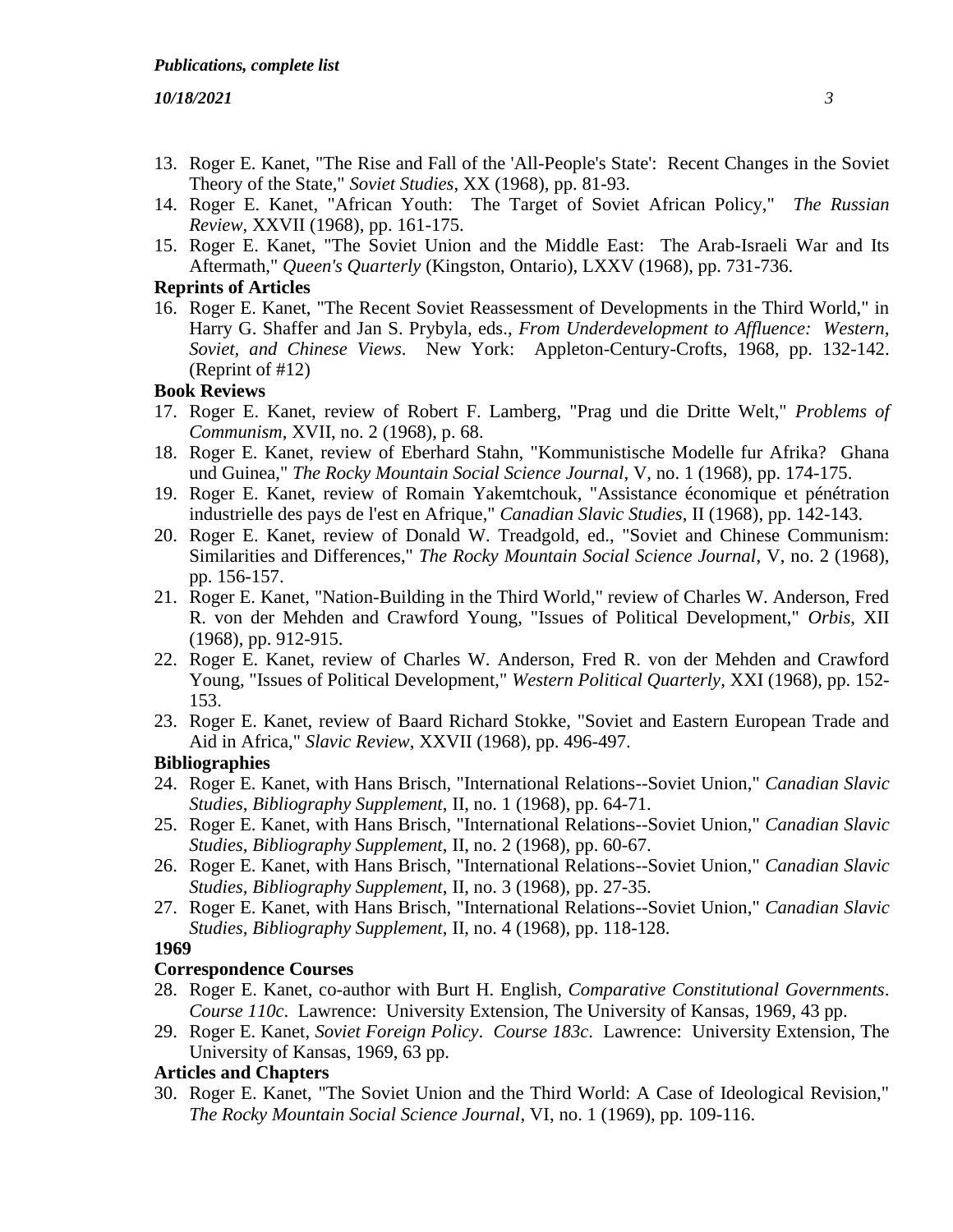- 31. Roger E. Kanet, "Soviet Attitudes Toward the Search for National Identity and Material Advancement in Africa," *Vierteljahresberichte*, Forschungsintitut der Friedrich-Ebert-Stiftung, no. 36 (1969), pp. 143-156.
- 32. Roger E. Kanet, "The Implications of the Occupation of Czechoslovakia for Soviet Foreign Policy," *Internationale Spectator* ('s-Gravenhage, The Netherlands), XXIII (1969), pp. 1731- 1747.

# **Reprints of Articles**

33. Roger E. Kanet, "Soviet Attitudes Toward the Search for National Identity and Material Advancement in Africa," in Jan S. Prybyla, ed., *Communism and Nationalism: Papers Presented at the Seventh Conference on Controversies in American Society*, held at the Pennsylvania State University, November 10-12, 1968. University Park: Center for Continuing Liberal Education and Slavic and Soviet Language and Area Center, The Pennsylvania State University, 1969, pp. 25-41. (Reprint of #31)

#### **Book Reviews**

- 34. Roger E. Kanet, review of John H. Kautsky, "Communism and the Politics of Development," *Midwest Journal of Political Science*, XIII (1969), pp. 143-144.
- 35. Roger E. Kanet, review of Charles W. Anderson, Fred R. von der Mehden and Crawford Young, "Issues of Political Development," *The Rocky Mountain Social Science Journal*, VI, no. 1 (1969), pp. 207-208.
- 36. Roger E. Kanet, review of Helmut Dahm, "Abschrekung oder Volkskrieg: Strategische Machtplanung der Sowjetunion and Chinas im internationalen Kraftverhältnis," and Horst Pommerening, "Der chinesisch-sowjetische Grenzkonflikt: Das Erbe der ungleichen Verträge," *The American Historical Review*, LXXIV (1969), pp. 1250-1252.
- 37. Roger E. Kanet, review of Dietmar Rothermund*The American Historical Review*, LXXIV (1969), pp. 1588-1589.
- 38. Roger E. Kanet, review of Karel Holbik, "The United States, the Soviet Union, and the Third World," *Vierteljahresberichte*, Forschungsinstitut der Friedrich-Ebert-Stiftung, no. 37 (1969), p. 357.
- 39. Roger E. Kanet, review of David E. Apter, "Some Conceptual Approaches to the Study of Modernization," *The American Political Science Review*, LXII (1969), pp. 942-943.
- 40. Roger E. Kanet, review of Richard F. Staar, "The Communist Regimes in Eastern Europe: An Introduction," *Osteuropa*, XIX, (1969), pp. 698-699.
- 41. Roger E. Kanet, review of Michael Jaworskyj, ed., "Soviet Political Thought: An Anthology," *Soviet Studies*, XXI (1969), pp. 262-263.
- 42. Roger E. Kanet, review of R.K.I. Quested, "The Expansion of Russia in East Asia, 1858- 1860," *The American Historical Review*, LXXV (1969), pp. 560-561.
- 43. Roger E. Kanet, "New Approaches to the Study of Foreign Policy," review of Jan F. Triska and David D. Finley, "Soviet Foreign Policy," *Orbis*, XIII (1969), pp. 937-940

#### **Bibliographies**

- 44. Roger E. Kanet, with Hans Brisch, "International Relations--Soviet Union," *Canadian Slavic Studies*, *Bibliography Supplement*, III, no. 1 (1969), pp. 81-92.
- 45. Roger E. Kanet, with Hans Brisch, "International Relations--Soviet Union," *Canadian Slavic Studies*, *Bibliography Supplement*, III, no. 2 (1969), pp. 53-65.
- 46. Roger E. Kanet, with Faria Vahdat, "International Relations--Soviet Union," *Canadian Slavic Studies*, *Bibliography Supplement*, III, no. 3 (1969), pp. 56-59.
- 47. Roger E. Kanet, with J. Russell Mills, Jr., "International Relations--Soviet Union," *Canadian Slavic Studies*, *Bibliography Supplement*, III, no. 4 (1969), pp. 14-35.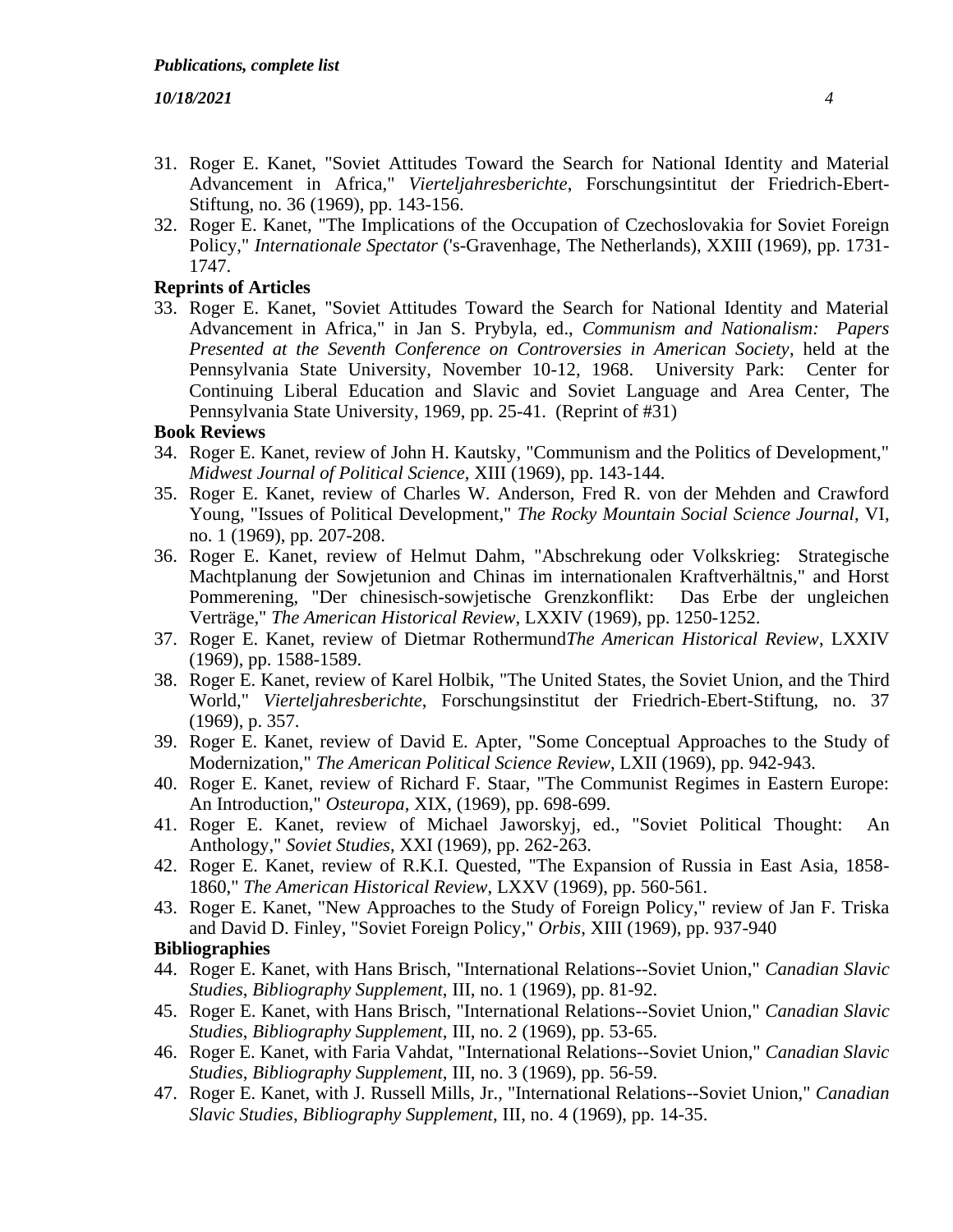## **1970**

#### **Correspondence Course**

48. Roger E. Kanet, co-author with Burt H. English, *Introduction to Comparative Politics*. *Course 3c*. Lawrence: University Extension, The University of Kansas, 1970, iii, 71 pp.

# **Book Reviews**

- 49. Roger E. Kanet, review of Xenia Joukoff Eudin and Robert M. Slusser, "Soviet Foreign Policy, 1928-1934: Documents and Materials, vol. II," *Osteuropa*, XX (1970), pp. 143-144.
- 50. Roger E. Kanet, review of Arthur Jay Klinghoffer, "Soviet Perspectives on African Socialism," and Richard V. Allen, ed., "Yearbook on International Communist Affairs, 1968," *Africa Today*, XVII, no. 2 (1970), p. 27.
- 51. Roger E. Kanet, review of Robert C. Tucker, "The Marxian Revolutionary Idea," *The Rocky Mountain Social Science Journal*, VII, no. 1 (1970), pp. 195-196.
- 52. Roger E. Kanet, review of Peter G. Filene, "Americans and the Soviet Experiment, 1917- 1933: American Attitudes Toward Russia from the February Revolution until Diplomatic Recognition," *Osteuropa*, XX (1970), pp. 365-366.
- 53. Roger E. Kanet, review of Richard F. Staar, ed., "Aspects of Modern Communism," *Osteuropa*, XX (1970), pp. 432-433.
- 54. Roger E. Kanet, review of Milorad M. Drachkovitch, ed., "Fifty Years of Communism in Russia," *Osteuropa*, XX (1970), pp. 583-584.
- 55. Roger E. Kanet, "Construction de Naciones en el Tercer Mundo," review of Charles W. Anderson, Fred R. von der Mehden and Crawford Young, "Issues of Political Development," *Facetas* (USIA Journal), III, no. 4 (1970), pp. 127-128. (Translation of #20)
- 56. Roger E. Kanet, review of Walter Laqueur, "The Struggle for the Middle East: The Soviet Union in the Mediterranean 1958-1968," *The Rocky Mountain Social Science Journal*, VII, no. 2 (1970), p. 194.
- 57. Roger E. Kanet, review of W. Raymond Duncan, ed., "Soviet Policy in Developing Countries," *Vierteljahresberichte*, Forschungsinstitut der Friedrich-Ebert-Stiftung, no. 42 (1970), pp. 479-481.
- 58. Roger E. Kanet, review of Wynfred Joshua and Stephen P. Gibert, "Arms for the Third World: Soviet Military Aid Diplomacy," Uri Ra'anan, "The USSR Arms the Third World: Case Studies in Soviet Foreign Policy," and Waldemar A. Nielsen, "The Great Powers and Africa," *Midwest Journal of Political Science*, XIV (1970), pp. 742-745.
- 59. Roger E. Kanet, review of James R. Hooker, "Black Revolutionary: George Padmore's Path from Communism to Pan-Africanism," *Journal of Black Studies*, I (1970), pp. 248-251.

# **Bibliographies**

- **6**0. Roger E. Kanet, with J. Russell Mills, Jr., "International Relations--Soviet Union," *Canadian Slavic Studies*, *Bibliography Supplement*, IV, no. 1 (1970), pp. 52-63.
- 61. Roger E. Kanet, with J. Russell Mills, Jr., "International Relations--Soviet Union," *Canadian Slavic Studies*, *Bibliography Supplement*, IV, no. 2 (1970), pp. 75-90.
- 62. Roger E. Kanet, with J. Russell Mills, Jr., "International Relations--Soviet Union," *Canadian Slavic Studies*, *Bibliography Supplement*, IV, no. 3 (1970), pp. 122-134.
- 63. Roger E. Kanet, with J. Russell Mills, Jr., "International Relations--Soviet Union," *Canadian Slavic Studies*, *Bibliography Supplement*, IV, no. 4 (1970), pp. 81-93.

**1971**

**Book**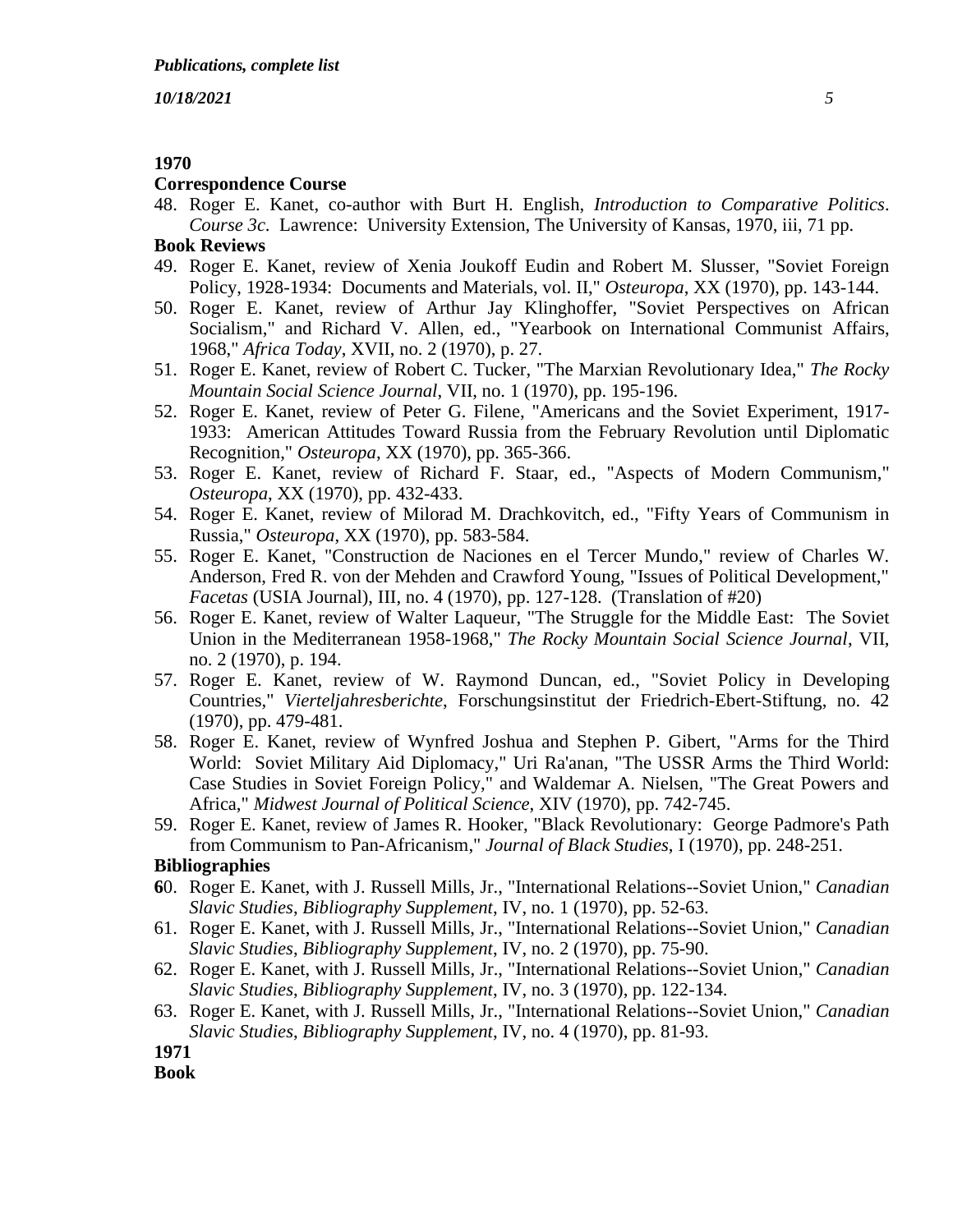64. Roger E. Kanet, editor, *The Behavioral Revolution and Communist Studies: Behaviorally-Oriented Political Research on the Soviet Union and Eastern Europe*. New York: The Free Press, 1971, XV, 376 pp.

# **Research Report**

65. Roger E. Kanet, co-author with Clifford P. Ketzel, Sandra K. Hartley, Henry L. Vogel, and Don Smith, *The Legal and Political Implications of the Development and Implementation of Remote-Sensing Devises*. Lawrence: Center for Research, Inc., The University of Kansas, 1971. Project nos. 1709-821 and 1809-821, iv, 97

# **Articles and Chapters**

- 66. Roger E. Kanet, "The Behavioral Revolution and Communist Studies," in Roger E. Kanet, ed., *The Behavioral Revolution and Communist Studies: Behaviorally-Oriented Political Research on the Soviet Union and Eastern Europe*. New York: The Free Press, 1971, pp. 1- 10.
- 67. Roger E. Kanet, "Some Problems with Current Methods of Bibliography Management in Slavic and East European Studies," *Slavic Bibliographic and Documentation Center Newsletter*, no. 5 (1971), pp. 2-3.

# **Reprint of Articles**

68. Roger E. Kanet, "The Recent Soviet Reassessment of Developments in the Third World," in Erik P. Hoffmann and Frederic J. Fleron, Jr., eds., *The Conduct of Soviet Foreign Policy*. Chicago: Aldine-Atherton, 1971, pp. 398-408. (Reprint of #12)

## **Book Reviews**

- 69. Roger E. Kanet, review of Robert Legvold, "Soviet Policy in West Africa," *The Russian Review*, XXX 1971, pp. 207-208.
- 70. Roger E. Kanet, review of Thomas W. Wolfe, "Soviet Power and Europe, 1945-1970," *The Russian Review*, XXX (1971), pp. 185-186.
- 71. Roger E. Kanet, review of Isaac Deutscher, "Russia, China, and the West: A Contemporary Chronicle, 1953-1966," and Hélène Carrère D'Encausse and Stuart R. Schram, "L'U.R.S.S. et la Chine devant les révolutions dans les sociétés pré-industrielles," *The American Historical Review*, LXXVI (1971), pp. 746-747.
- 72. Roger E. Kanet, review of Ante Kadic, "From Croatian Renaissance to Yugoslav Socialism: Essays," *Slavic Review*, XXX (1971), p. 412.
- 73. Roger E. Kanet, review of Alvin Z. Rubinstein, "Yugoslavia and the Nonaligned World," *Slavic Review*, XXX (1971), pp. 416-417.
- 74. Vladko Macek, "In the Struggle for Freedom," *Slavic Review*, XXX (1971), p. 690.
- 75. Roger E. Kanet, "Moscow's Approach to Aid," review of Reinhold Biskup, "Sowjetpolitik und Entwicklungsländer," and Kurt Müller, "Die Entwicklungshilfe Osteuropa: Konzeptionen und Schwerpunkte," *Problems of Communism*, XX, no. 6 (1971), pp. 75-76.
- 76. Roger E. Kanet, review of Jan F. Triska, ed., "Communist Party-States: Comparative and International Studies," *Canadian Slavic Studies*, V (1971), 139-140.

# **Bibliographies**

- 77. Roger E. Kanet, with J. Russell Mills, Jr., "International Relations--Soviet Un*Bibliography Supplement*, V, no. 1 (1971), pp. 78-96.
- 78. Roger E. Kanet, with J. Russell Mills, Jr., "International Relations--Soviet Union," *Canadian Slavic Studies*, *Bibliography Supplement*, V, no. 2 (1971), pp. 45-60.
- 79. Roger E. Kanet, "International Relations--Soviet Union," *Canadian Slavic Studies*, *Bibliography Supplement*, V, no. 3 (1971), pp. 15-20.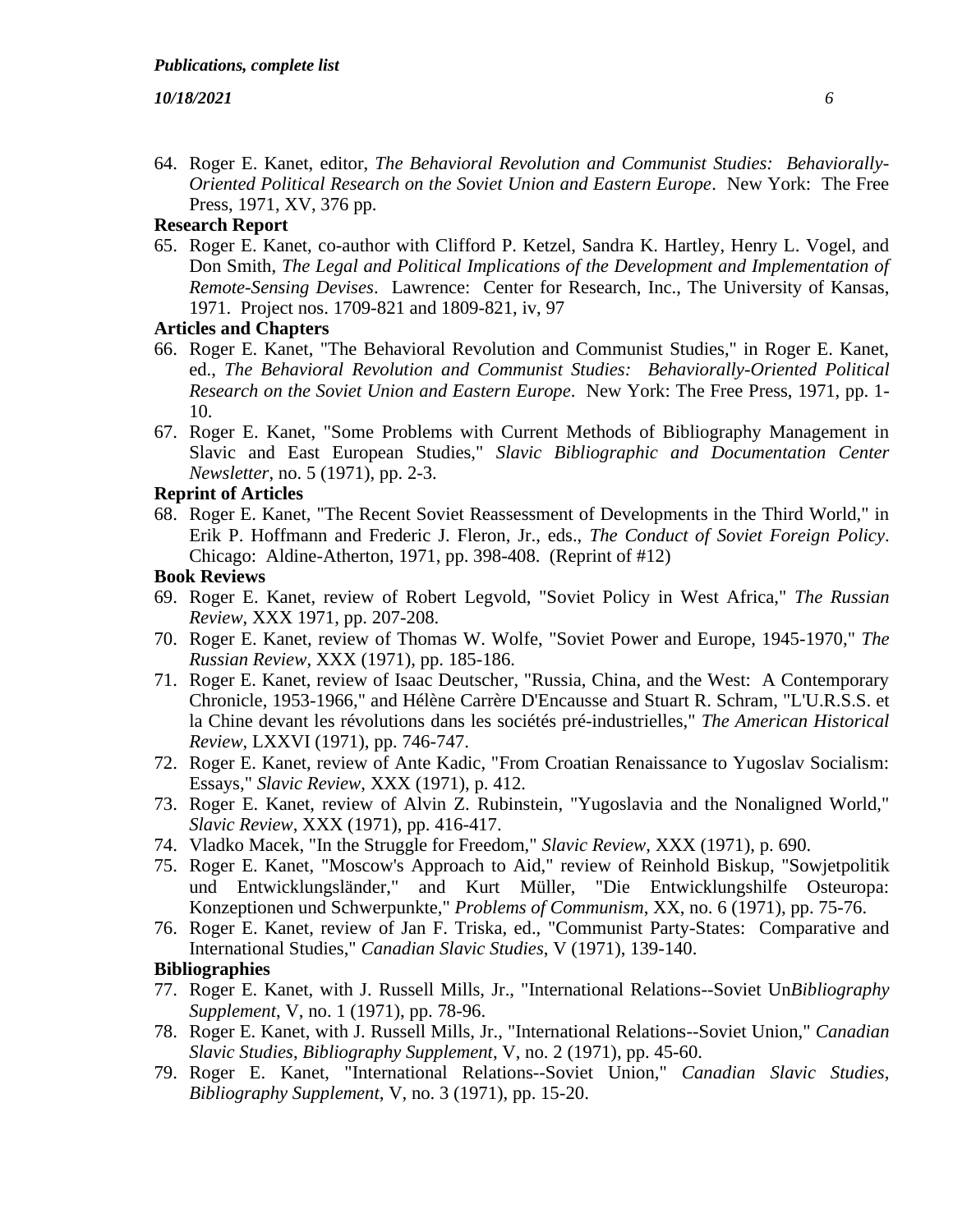80. Roger E. Kanet, "International Relations--Soviet Union," *Canadian Slavic Studies*, *Bibliography Supplement*, V, no. 4 (1971), pp. 48-68.

#### **1972 Book**

81. Roger E. Kanet, co-editor with Ivan Volgyes, *On the Road to Communism: Essays on Soviet Domestic and Foreign Politics*. Lawrence: The University Press of Kansas, 1972, vi, 212 pp.

# **Articles and Chapters**

- 82. Roger E. Kanet, "Czechoslovakia and the Future of Soviet Foreign Policy," in Edward J. Czerwinski and Jaroslaw Piekalkiewicz, eds., *The Soviet Invasion of Czechoslovakia: Its Effects on Eastern Europe*. New York: Praeger Publishers, 1972, pp. 91-106.
- 83. Roger E. Kanet, "Changing Soviet Attitudes Toward the Developing Countries," in Roger E. Kanet and Ivan Volgyes, eds., *On the Road to Communism: Essays on Soviet Domestic and Foreign Politics*. Lawrence: The University Press of Kansas, 1972, pp. 156-159.

# **Book Reviews**

- 84. Roger E. Kanet, review of Jacques Lévesque, "Le conflit Sino-Soviétique et l'Europe de l'Est: Les incidences sur les conflits soviéto-polonais et soviéto-roumain," *Canadian-American Slavic Studies*, VI (1972), pp. 168-169.
- 85. Roger E. Kanet, review of "African Communists Speak: Articles and Chapters and Documents from 'The African Communist,'" *Canadian-American Slavic Studies*, VI (1972), pp. 188-189.

# **Bibliography**

86. Roger E. Kanet, Contributor, primarily to "International Relations and Politics," in Kenneth E. Naylor, ed., *The American Bibliography of Slavic and East European Studies for 1967*. Columbia: The Ohio State University Press, 1972, pp. 100-141.

# **1973**

# **Articles and Chapters**

- 87. Roger E. Kanet, "International Interactions," in Ellen Mickiewicz, ed., *Handbook of Soviet Social Science Data*. New York: The Free Press; London: Collier Macmillan, 1973, pp. 197-225.
- 88. Roger E. Kanet, "Neue Tendenzen in der amerikanischen Kommunismusforschung: Der Beitrag des Behavioralismus," *Osteuropa*, XXIII (1973), pp. 241-261.
- 89. Roger E. Kanet, "The Soviet Union and China: Is War Inevitable?" *Current History*, LXV (1973), pp. 145-149, 179-180.
- 90. Roger E. Kanet, "The Comintern and the 'Negro Question': Communist Policy in the United States and Africa, 1921-41," *Survey*, XIX, no. 4 (1973), pp. 86-122.
- 91. Roger E. Kanet, "Esferas de Influencia de la Política Exterior Soviética," *Foro Internacional*, (Mexico), XIV (1973), pp. 220-234.
- 92. Roger E. Kanet, "Soviet and American Behaviour Toward the Developing Countries: A Comparison," *Canadian Slavonic Papers*, XV (1973), pp. 439-461.

# **Book Reviews**

- 93. Roger E. Kanet, review of Roy E.H. Mellor, COMECON: Challenge to the West," and Henry W. Schaefer, "COMECON and the Politics of Integration," *Canadian-American Slavic Studies*, VII (1973), pp. 280-282; erroneously reprinted, VIII (1974), pp. 608-609.
- 94. Roger E. Kanet, review of Patricia Kennedy Grimsted, "Archives and Manuscript Repositories in the USSR: Moscow and Leningrad," *Canadian Slavonic Papers*, XV (1973), pp. 415-416.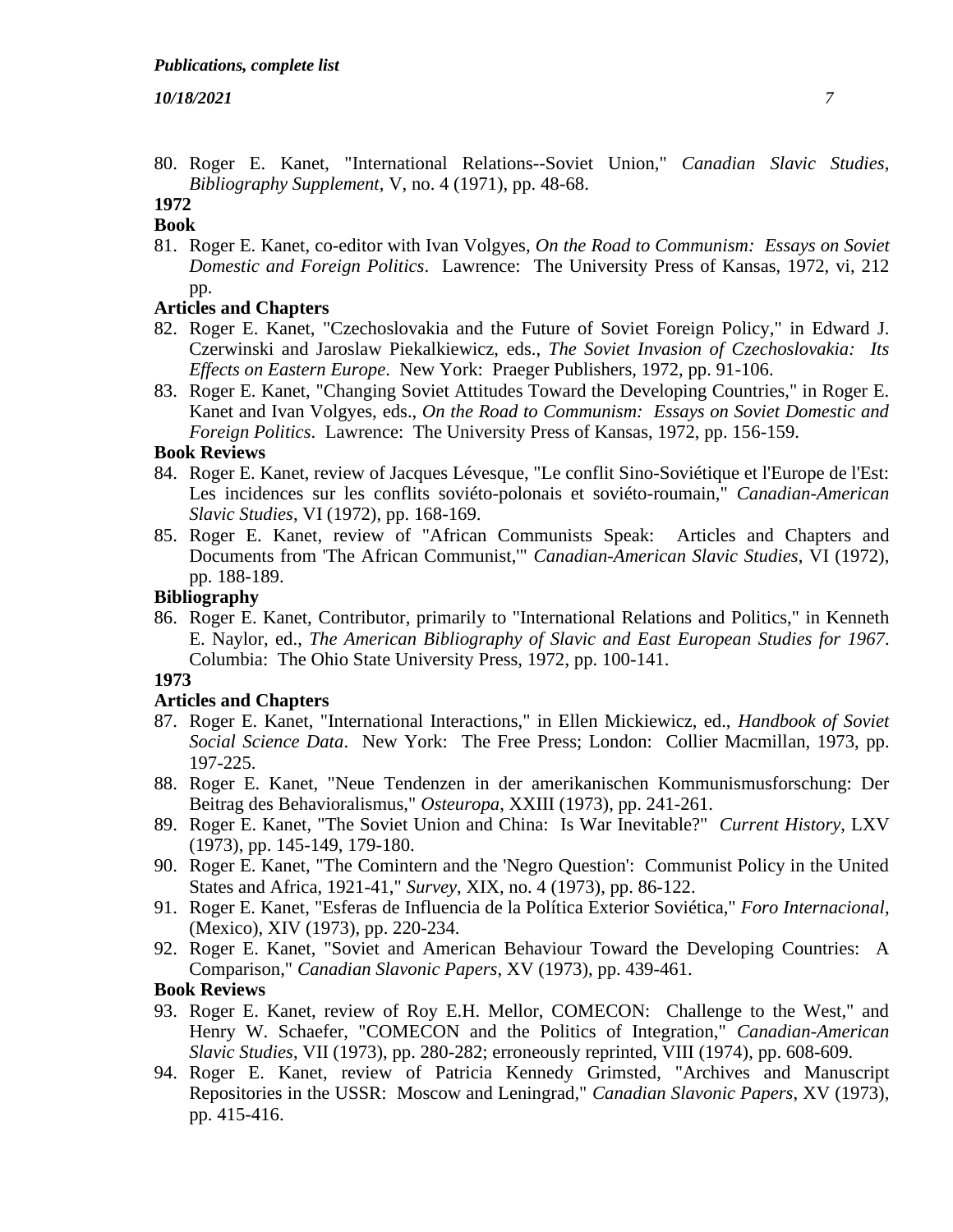# **1974**

# **Books**

- 95. Roger E. Kanet, editor, *The Soviet Union and the Developing Nations*. Baltimore: The Johns Hopkins University Press, 1974. xii, 302 pp. (Paper, 1975).
- 96. Roger E. Kanet, compiler, *Soviet and East European Foreign Policy: A Bibliography of English and Russian-Language Publications*, 1967-1971. Santa Barbara, California: ABC-Clio Press, 1974. xvi, 208 pp.

# **Correspondence Course**

97. Roger E. Kanet, co-author with Burt H. English and Claire Vonk Brooks, *Comparative Constitutional Governments, Political Science 520 (110) c*. Revised edition. Lawrence: Extramural Independent Study Center, The University of Kansas, 1974. vii, 47 pp.

## **Reprints of Articles**

# **Articles and Chapters**

- 98. Roger E. Kanet, "The Soviet Union and the Colonial Question, 1917-1953," in Roger E. Kanet, ed., *The Soviet Union and the Developing Nations*. Baltimore: The Johns Hopkins University Press, 1974, pp. 1-26.
- 99. Roger E. Kanet, "Soviet Attitudes Toward Developing Nations Since Stalin," in Roger E. Kanet, ed., *The Soviet Union and the Developing Nations*. Baltimore: The Johns Hopkins University Press, 1974, pp. 27-50.
- 100.Roger E. Kanet, "Modernizing Interaction Within Eastern Europe," in Charles Gati, ed., *The Politics of Modernization in Eastern Europe: Testing the Soviet Model*. New York: Praeger, 1974, pp. 275-303.
- 101.Roger E. Kanet, "Integration Theory and the Study of Eastern Europe," *International Studies Quarterly*, XVIII (1974), pp. 368-392.
- 102.Roger E. Kanet, "The Rise and Fall of the 'All-People's State': Recent Changes in the Soviet Theory of the State," in Lenard J. Cohen and Jane P. Shapiro, eds., *Communist Systems in Comparative Perspective*. Garden City, N.Y.: Anchor Books, 1974, pp. 145-159. (Reprint of #12)

#### **Book Reviews**

- 103.Roger E. Kanet, review of Alvin Z. Rubinstein, ed., "The Foreign Policy of the Soviet Union," 3rd ed., *Soviet Union*, I (1974), p. 95.
- 104.Roger E. Kanet, review of Paul Marer, "Soviet and East European Foreign Trade, 1946-1969: Statistical Compendium and Guide," *Soviet Union*, I, no. 1 (1974), pp. 96-97.
- 105.Roger E. Kanet, review of Charles B. McLane, "Soviet-Middle East Relations," *Soviet Union*, I, no. 1 (1974), p. 97.
- 106.Roger E. Kanet, review of Richard F. Staar, ed., "1973 Yearbook on International Communist Affairs," *Soviet Union*, I, no. 1 (1974), pp. 97-98.
- 107 Roger E. Kanet, "Moscow's Alignments in the Third World," review of Edward Taborsky, "Communist Penetration of the Third World," Helen Desfosses Cohn, "Soviet Policy Toward Black Africa: The Focus on National Integration," and Geoffrey Jukes, "The Soviet Union in Asia," *Problems of Communism*, XXIII, no. 3 (1974), pp. 81-84.
- 108.Roger E. Kanet, review of Bernard P. Kiernan, "The United States, Communism, and the Emergent World," *The American Political Science Review*, LXVII (1974), pp. 1401-1402.
- 109.Roger E. Kanet, review of Oles M. Smolansky, "The Soviet Union and the Arab Middle East under Khrushchev," *The Russian Review*, XXXIII (1974), pp. 434-435.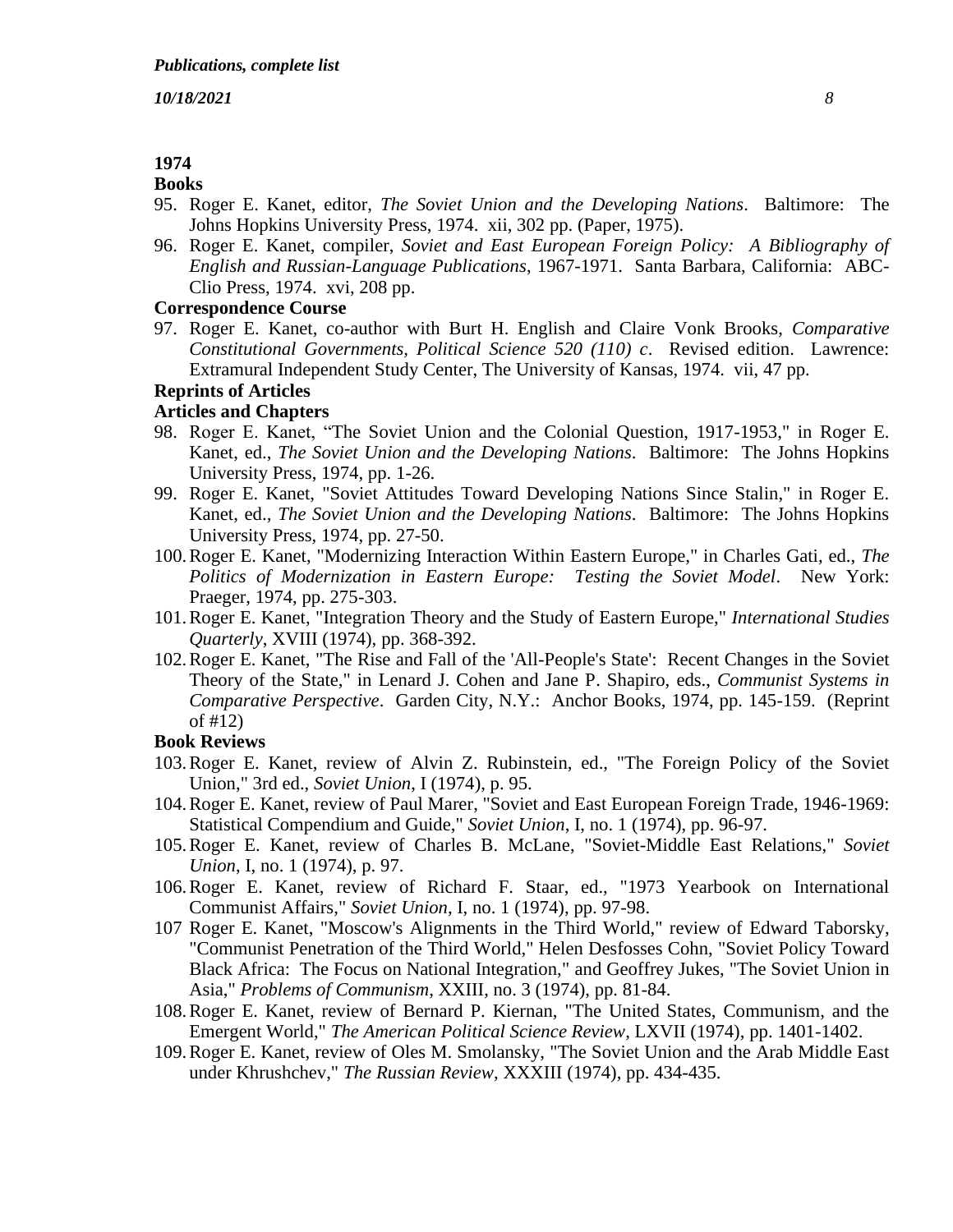- 110.Roger E. Kanet, review of Branko Lazitch, with Milorad M. Drachkovitch, "Biographical Dictionary of the Comintern," and Witold S. Sworakowski, ed., World Communism: A Handbook, 1918-1965," *Soviet Union*, I, no. 2 (1974), pp. 199-200.
- 111.Roger E. Kanet, review of Adam Bromke and Teresa Rakowska-Harmstone, eds., "The Communist States in Disarray, 1965-1971," and William R. Kintner and Wolfgang Klaiber, "Eastern Europe and European Security," *Soviet Union*, I, no. 2 (1974), p. 205.
- 112.Roger E. Kanet, review of Edward Taborsky, "Communist Penetration of the Third World," *Social Science Quarterly*, LV (1974), p. 543.
- 113.Roger E. Kanet, review of Wayne S. Vucinich, ed., "Russia and Asia: Essays on the Influence of Russia on the Asian Peoples," *Canadian-American Slavic Studies*, VIII (1974), pp. 600-601.

# **Bibliographies**

- 114.Roger E. Kanet, contributor, primarily to "International Relations and Politics," in Kenneth E. Naylor, ed., *The American Bibliography of Slavic and East European Studies for 1968- 1969*. Columbus: American Association for the Advancement of Slavic Studies, 1974, pp. 55-71.
- 115.Roger E. Kanet, contributor (for 1970 and 1971), primarily to "Trade and Economic Relations" and "International Relations," in James P. Scanlan, ed., *The American Bibliography of Slavic and East European Studies for 1970, 1971, and 1972*. Columbus: American Association for the Advancement of Slavic Studies, 1974, pp. 83-87, 152-190.

#### **Miscellaneous**

116.Roger E. Kanet, "Soviets Try to Expand Mid-East Role," *The News-Gazette* (Champaign-Urbana IL), May 5, 1974, p. 2.

# **1975**

**Book**

**1**17.Roger E. Kanet, co-editor with Donna Bahry, *Soviet Economic and Political Relations with the Developing World*. New York: Praeger Special Studies, 1975. xi, 242 pp.

#### **Articles and Chapters**

- 118.Roger E. Kanet, "The Soviet Role in the Middle East," in Bernard W. Eissenstat, ed., *The Soviet Union: The Seventies and Beyond*. Lexington, Mass.: Lexington Books, D.C. Heath, 1975, pp. 297-320.
- 119.Roger E. Kanet, "The Soviet Union and the Developing Countries: Policy or Policies," *The World Today*, XXI (1975), pp. 338-346. (Long summary in *Time and Tide*, September 1975, p. 15.)
- 120.Roger E. Kanet and Donna Bahry, "Soviet Policy in East Europe," *Current History*, LXIX (1975), pp. 126-128, 154.
- 121.Roger E. Kanet, "Is Comparison Useful or Possible?" in "Special Issue on Foreign Policy: Symposium on the Comparative Study of Communist Foreign Policies," *Studies in Comparative Communism*, VIII (1975), pp. 20-27.

# **Reprint of Articles**

122.Roger E. Kanet, "The Soviet Union and the Developing Countries: Policy or Policies," in Roger E. Kanet and Donna Bahry, eds., *Soviet Economic and Political Relations with the Developing World*. New York: Praeger Special Studies, 1975, pp. 10-19. (Reprint of #119)

# **Book Reviews**

123.Roger E. Kanet, review of Robert J. Osborn, "The Evolution of Soviet Politics," *Canadian Slavonic Papers*, XVII (1975), pp. 158-160.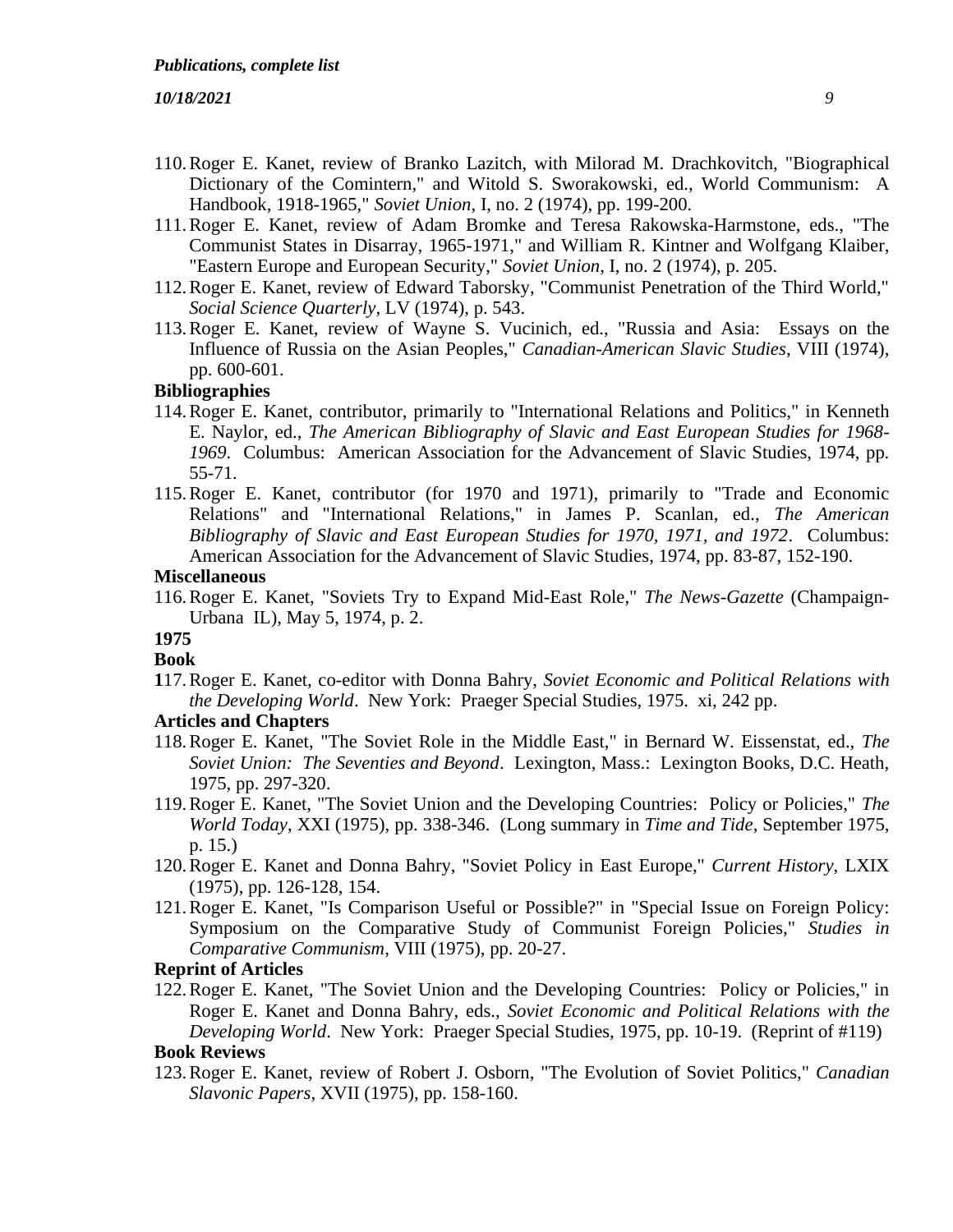- 124.Roger E. Kanet, review of A.J. Brown, "Soviet Politics and Political Science," *Soviet Studies*, XXVII (1975), pp. 502-503.
- 125.Roger E. Kanet, review of Jozef M.P. van Brabant, "Bilateralism and Structural Bilateralism in Intra-CMEA Trade," and Jozef M.P. van Brabant, "Essays on Planning, Trade and Integration in Eastern Europe," *Canadian-American Slavic Studies*, IX (1975), p. 410-411.
- 126.Roger E. Kanet, review of Barbara Jelavich, "St. Petersburg and Moscow: Tsarist and Soviet Foreign Policy, 1814-1974," *The American Historical Review*, LXXX (1975), pp. 1367- 1368.
- 127. Roger E. Kanet, review of Marie Lavigne, "Le Comecon: Le Programme du Comecon et l'Intégration Socialiste," Albert Masnata, "East-West Economic Co-operation: Problems and Solutions," and J. Wilczynski, "Technology in Comecon: Acceleration of Technological Progress Through Economic Planning and the Market," *Soviet Union*, II, no. 2 (1975), pp. 234-235.
- 128.Roger E. Kanet, review of Franklyn D. Holzman, "Foreign Trade Under Central Planning," and Jan Marczewski, "Crisis in Socialist Planning: Eastern Europe and the Soviet Union," *Soviet Union*, II, no. 2 (1975), pp. 235-236.
- 129. Roger E. Kanet, review of Charles B. McLane, "Soviet-Asian Relations," *Soviet Union*, II, no. 2 (1975), p. 228.
- 130. Roger E. Kanet, review of Foy D. Kohler, Leon Gouré, and Mose L. Harvey, "The Soviet Union and the October 1973 Middle East War: The Implications of Detente," *Soviet Union*, II, no. 2 (1975), p. 227.

#### **1976**

#### **Research Report**

131. Roger E. Kanet, "East European Media Treatment of the United States," prepared for the United States Information Agency, Office of Research, March 15, 1976. USIA order no. 99- 24:5. 48 pp.  $+ 5$  pp. addendum.

# **Articles and Chapters**

- 132. Roger E. Kanet, and Donna Bahry, "Mitwirkung, Einfluss und Anpassung in der KPdSU: Eine Literaturübersicht," *Osteuropa*, XXVI (1976), pp. 34-43.
- 133. Roger E. Kanet, "Prospects for East-West Cooperation in the Development of Bibliography and Social Science Data Archives," *Canadian-American Slavic Studies*, X (1976), pp. 77-83.
- 134. Roger E. Kanet, "East-West Trade and the Limits of Western Influence," in Charles Gati, ed., *The International Politics of Eastern Europe*. New York: Praeger Special Studies, 1976, pp. 192-213.
- 136.Roger E. Kanet, "The Importance of Economic Relations in East-West Cooperation," *Peace and the Sciences* (Vienna), no. 3 (October 1976), pp. 71-77.

# **Reprints/Translations of Articles**

- 137. Roger E. Kanet, "The Soviet Union and the Developing Countries: Policy or Policies," Air War College, Associate Programs, Volume I: *Military Environment and Decision Making*, Ch. 7: *Soviet Political Economic, and Social Systems*. Maxwell Air Force Base, Ala.: Air University, United States Air Force, 1976, 11th Edition, pp. 36-40. (Reprint of #119)
- 138. Roger E. Kanet, "Die Bedeutung wirtschaftlicher Beziehungen im Rahmen der Ost-West Zusammenarbeit," *Wissenschaft und Frieden* (Wien), no. 3 (October 1976), pp. 75-81. (Translation of #136)
- 139. Roger E. Kanet, and Donna Bahry, "Soviet Policy in East Europe," Air War College, Associate Programs, Volume I: *Military Environment and Decision Making*, Ch. 7: *Soviet*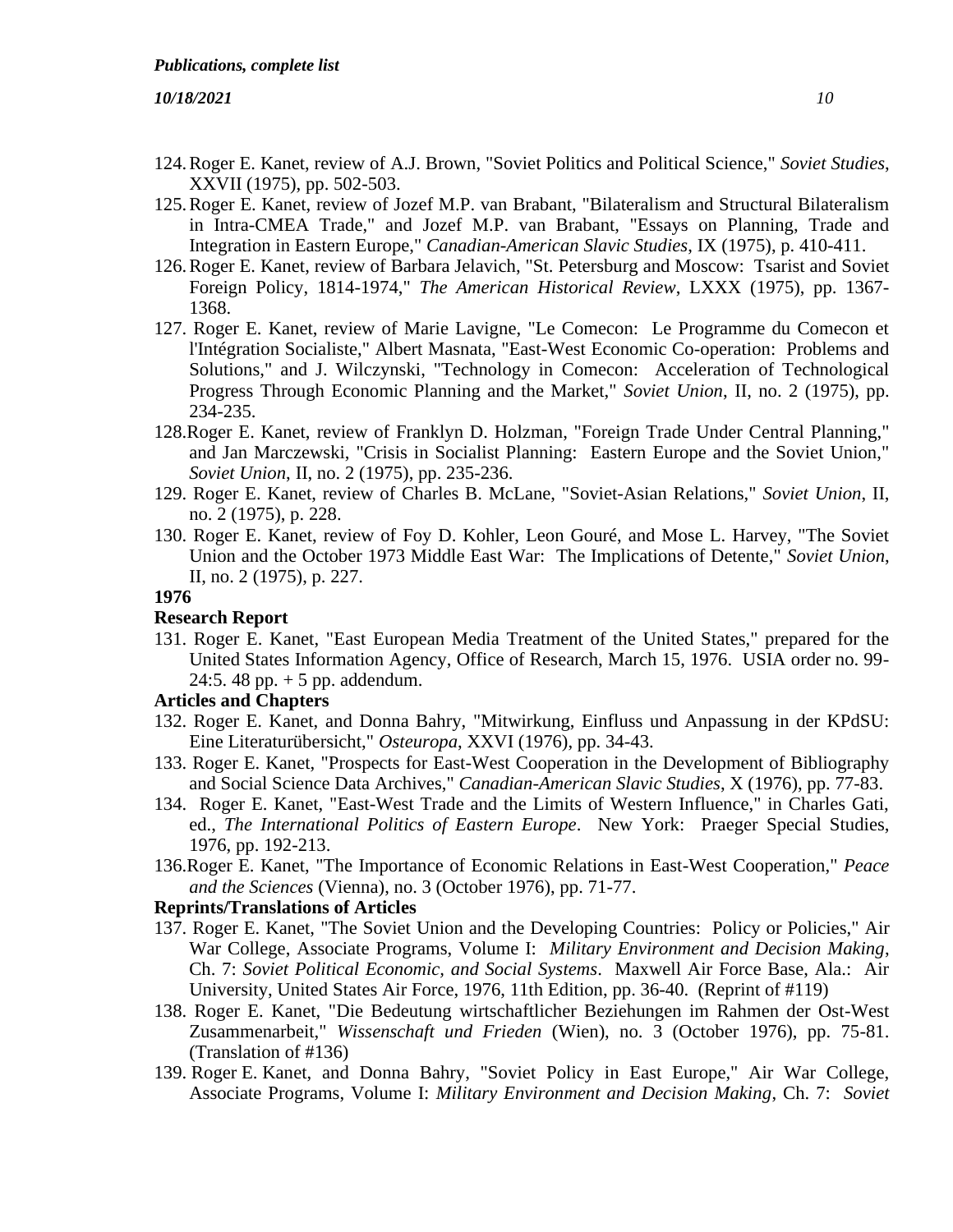*Political Economic and Social Systems*. Maxwell Air Force Base, Ala.: Air University, United States Air Force, 1976, 11th Edition, pp. 41-44. (Reprint of #120)

# **Book Reviews**

- 140. Roger E. Kanet, review of Robin Edmonds, "Soviet Foreign Policy, 1962-1973: The Paradox of Super Power," *Soviet Union*, III, no. 1 (1976), pp. 133-134.
- 141. Roger E. Kanet, review of John P. Vloyantes, "Silk Glove Hegemony: Finnish-Soviet Relations, 1944-1974. A Case Study of the Theory of the Soft Sphere of Influence," *Soviet Union*, III, no. 1 (1976), p. 134.
- 142. Roger E. Kanet, review of Jon D. Glassman, "Arms for the Arabs: The Soviet Union and War in the Middle East," *Soviet Union*, III, no. 1 (1976), p. 135.
- 143. Roger E. Kanet, review of Marshall I. Goldman, "Detente and Dollars: Doing Business with the Soviets," *Soviet Union*, III, no. 1 (1976), pp. 138-139.
- 144. Roger E. Kanet, review of Jozef M. van Brabant, "A Reconstruction of the Composition of Intra-CMEA Trade Relations," *Soviet Union*, III, no. 1 (1976), p. 140.
- 145. Roger E. Kanet, review of Cecil Rajana, "The Chemical and Petro-Chemical Industries of Russia and Eastern Europe, 1960-1980," *Soviet Union*, III, no. 1 (1976), p. 141.
- 146.Roger E. Kanet, review of Vilho Harle, "International Tension: An Application of Cohesion Theory and Event Analysis to East-West Relations During the Post-War Years; Carl H. McMillan, ed., "Changing Perspectives in East-West Commerce;" and Carl H. McMillan and David P. St. Charles, "Joint Ventures in Eastern Europe: A Three-Country Comparison," *Canadian-American Slavic Studies*, X (1976), pp. 148-149.
- 147.Roger E. Kanet, review of Hans Wassmund, "Kontinuität im Wandel: Bestimmungsfaktoren sowjetischer Deutschlandpolitik in der Nach-Stalin-Zeit," *The Russian Review*, XXXV (1976), PP. 216-217.
- 148. Roger E. Kanet, review of Gerald L. Steibel, "Detente: Promises and Pitfalls," *Slavic Review*, XXXV (1976), p. 139.
- 149.Roger E. Kanet, review of Charles B. McLane, "Soviet-African Relations," *Slavic Review*, XXV (1976), p. 537.
- 150. Roger E. Kanet, review of David Granick, "Enterprise Guidance in Eastern Europe: A Comparison of Four Socialist Economies," *Canadian-American Slavic Studies*, X (1976), pp. 631-632.
- 151.Roger E. Kanet, review of Lars Nord, "Nonalignment and Socialism: Yugoslav Foreign Policy in Theory and Practice," *Journal of Politics*, XXXVIII (1976), p. 516.

## **1977**

# **Articles and Chapters**

- 152. Roger E. Kanet, "The Soviet Union and Southeast Asia: Prospects for a Soviet Role," *Asian Perspective* (Seoul), I (1977), pp. 113-126.
- 153. Roger E. Kanet, "Comments" (on the Soviet Union and the Korean War), in Francis D. Heller, ed., *The Korean War: A 25-Year Perspective*. Lawrence KS: The Regents Press of Kansas, for the Harry S. Truman Library Institute for National and International Affairs, 1977, pp. 80-86.

### **Reprints/Translations of Articles**

154. Roger E. Kanet, "The Soviet Union and Southeast Asia: Prospects for a Soviet Role," in Jae Kyu Park and Melvin Gurtov, eds., *Southeast Asia in Transition: Regional and International Politics*. Seoul: Kyung Nam University Press for the Institute for Far Eastern Studies, Kyung Nam University, 1977, pp. 75-88. (Reprint of #152)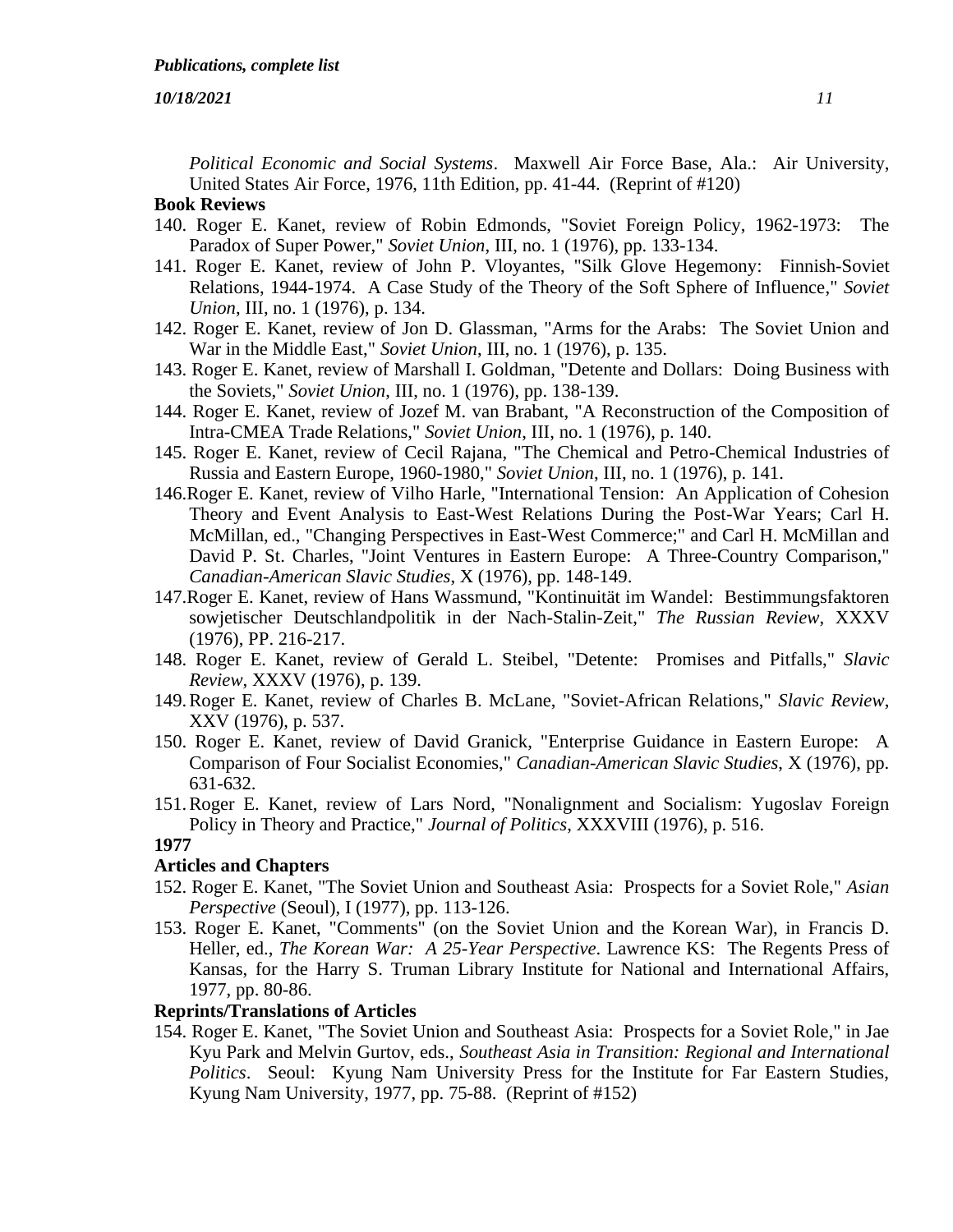- 155. Roger E. Kanet, "So-ren to Tono-n Ajia: So-ren no Yakuwari ni taisuru Mito-oshi," (The Soviet Union and Southeast Asia: Prospects for the Role of the Soviet Union), in Tadao Ishikawa and Jae Kyu Park, eds., *Tenkanki no To-nan Ajia: Sekai no Ajia Mondai no Ken-i ga katuru Ton-on Ajia no Tenbo* (Southeast Asia at a Turning Point: Surveys on the Problems of Southeast Asia, Written by an International Panel of Experts). Tokyo: Seiko Shobo, 1977, pp. 99-120. (Translation of #152)
- 156. Roger E. Kanet, "So'` Ryun kwa Dongnam Asia: So'` Ryun ui Yo'`k Hwal e Daehan Jonmang," (The Soviet Union and Southeast Asia: Prospects for a Soviet Role), in Jae Kyu Park, ed., *Jeon Hwan Ki ui Dongnam Asia: Ji Yok Chungchi mit Kukje Kwan Kye'*. (Southeast Asia in Transition: Regional and International Politics). Seoul: "Bak Yung Sa," 1977, pp. 42-55. (Translation of #152)

#### **Book Review Essays**

- 157. Roger E. Kanet and Rajan Menon, "Die Sowjetunion und die Dritte Welt," review essay covering twenty-six English-language books on Soviet relations with developing countries. *Osteuropa*, XXVII (1977), pp. 60-74.
- 158. Roger E. Kanet, with the assistance of Charles Ziegler, "Sowjetunion und kommunistische Welt: Neuere englischsprachige Veröffentlichungen," review essay covering ten Englishlanguage books on Soviet relations with other communist states. *Osteuropa*, XXVII (1977), pp. 158-163.
- 159. Roger E. Kanet and Charles Ziegler, "Neuere Bücher in englischer Sprache zur sowjetischen Aussenpolitik," review essay covering fifteen English-language books on Soviet foreign policy. *Osteuropa*, XXVII (1977), pp. 244-252.
- 160. Roger E. Kanet and Charles Ziegler and Daniel Zolfo, "Vom Kalten Krieg zur Koexistenz: Neuere englischsprachige Bücher über sowjetische Westpolitik und Ost-West Beziehungen," review essay covering twenty-four English-language books on East-West relations. *Osteuropa*, XXVII (1977), pp. 344-362.

# **Book Reviews**

- 161. Roger E. Kanet, "Hungarian Views of CMEA Integration," review of Sandor Ausch, "Theory and Practice of CMEA Cooperation," Tibor Kiss, "International Division of Labour in Open Economies with Special Regard to the CMEA," and Tibor Kiss, ed., "The Market of Socialist Economic Integration: Selected Conference Papers," *Problems of Communism*, XXVI, no. 1 (1977), pp. 67-69.
- 162. Roger E. Kanet, review of Ivan Berend and Gyorgy Ránki, "Economic Development in East-Central Europe in the 19th and 20th Centuries," *American Political Science Review*, LXXI, (1977), pp. 754-755.
- 163. Roger E. Kanet, review of Jozef Wilczynski, "The Multinationals and East-West Relations: Towards Transideological Collaboration," *The Annals of the American Academy of Political and Social Science*, CCCCXXXII (1977), p. 186.
- 164. Roger E. Kanet, review of Glen Alden Smith, "Soviet Foreign Trade: Organization, Operations, and Policy, 1918-1971," *Soviet Union*, IV, no. 1 (1977), p. 183.
- 165. Roger E. Kanet, review of Edward T. Wilson, "Russia and Black Africa Before World War II," *Soviet Union*, IV, no. 1 (1977), p. 184.
- 166.Roger E. Kanet, review of Richard Lowenthal, "Model or Ally? The Communist Powers and the Developing Countries," *Soviet Union*, IV, no. 1 (1977), pp. 184-185.
- 167.Roger E. Kanet, review of Richard F. Staar, ed., "1974 Yearbook on International Communist Affairs," *Soviet Union*, IV, no. 1 (1977), p. 185.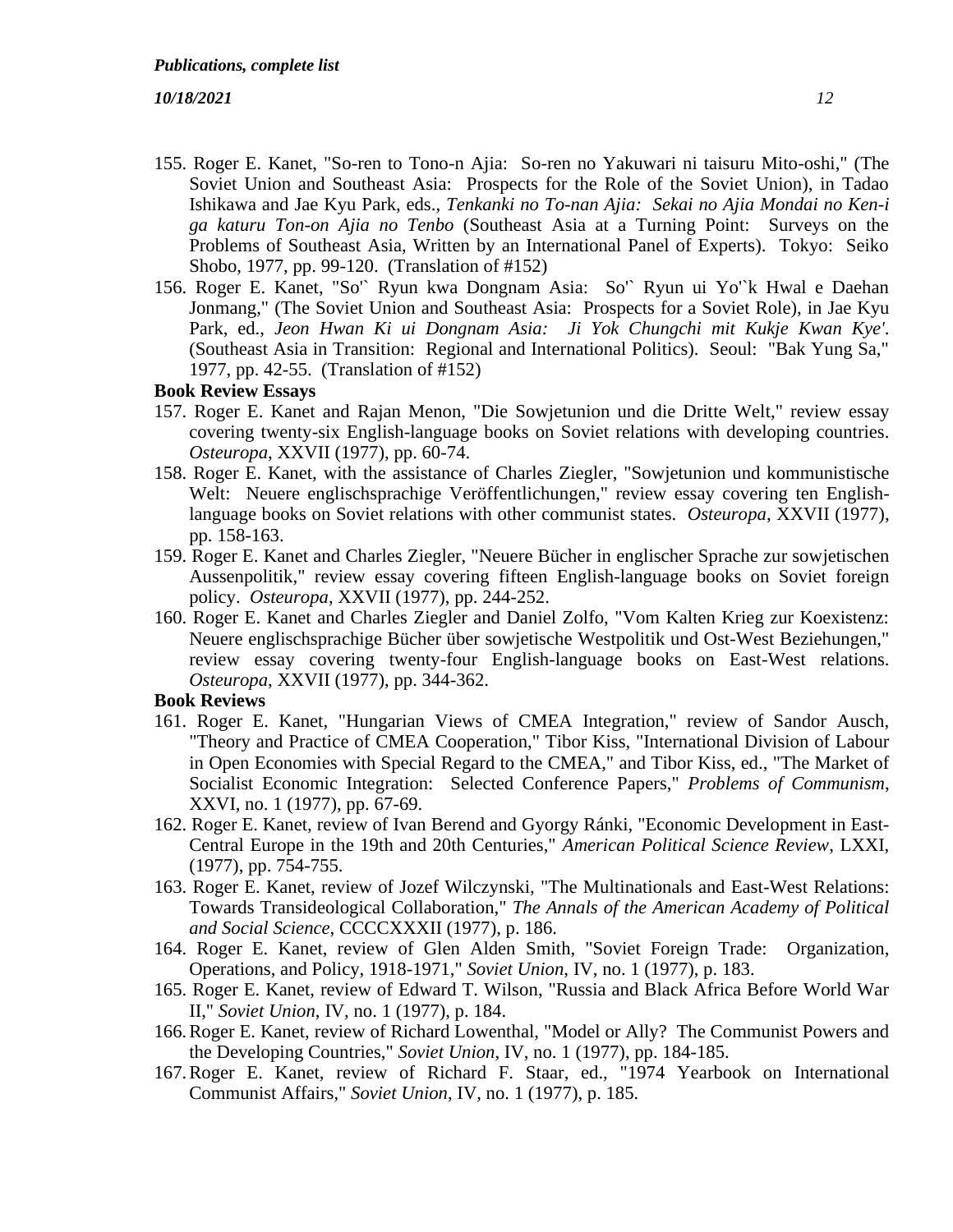168. Roger E. Kanet, review of Richard B. Remnek, "Soviet Scholars and Soviet Foreign Policy: A Case Study in Soviet Policy Towards India," *Soviet Union*, IV, no. 2 (1977), p. 346.

# **1978**

## **Articles and Chapters**

- 169. Roger E. Kanet, "Political Groupings and their Role in the Process of Change in Eastern Europe," in Andrew Gyorgy and James Kuhlman, eds., *Innovation in Communist Systems*. Boulder: Westview Press, 1978, pp. 41-58.
- 170. Roger E. Kanet, with William Morris, pseudonym, "Die Sowjetunion in Afrika: Eine neue sowjetische Afrikapolitik?" *Osteuropa*, XXVIII (1978), pp. 978-985.

# **Miscellaneous**

171. Roger E. Kanet, "East Europe and the Warsaw Treaty Organization: The Question of Reliability," *Military Issues Research Memorandum*, ACN 78052, Strategic Studies Institute, US Army War College, Carlisle Barracks, PA, 20 July 1978, 13 pp.

# **Book Review Essays**

- 172. Roger E. Kanet, "Die Aussenbeziehungen der osteuropäischen Staaten. Neue Veröffentlichungen in englischer Sprache," (Review essay covering nineteen books on East European foreign relations), *Osteuropa*, XXVIII (1978), pp. 79-91.
- 173. Roger E. Kanet, "Wettrusten, Entspannung und Ost-West-Handel. Ein Überblick über neuere englischsprachige Buchpublikationen," (Review essay covering twenty-two books on East-West relations), *Osteuropa*, XXVIII (1978), pp. 175-186.
- 174.Roger E. Kanet, "Neue englischsprachige Bücher über die sowjetische Aussenpolitik," (Review essay covering six books on Soviet foreign policy), *Osteuropa*, pp. 444-450.
- 175.Roger E. Kanet, "Die Sowjetunion and Osteuropa: Neue englischsprachige Veröffentlichungen über die Länder des RGW-Bereichs," (Review essay covering seven books on Soviet-East European relations), *Osteuropa*, XXVIII (1978), pp. 560-564.
- 176. Roger E. Kanet, "Weitere englischsprachige Bücher über die Ost-West-Bezeihungen," (Review essay covering sixteen books on East-West relations), *Osteuropa*, XXVIII (1978), pp. 832-844.

## **Book Reviews**

- 177. Roger E. Kanet, review of Bhabani Sen Gupta, "Soviet-Asian Relations in the 1970's and Beyond: An Interperceptional Study," *The Russian Review*, XXXVII (1978), p. 250.
- 178.Roger E. Kanet, review of Longin Pastusiak, "Komputery a polityka," *The American Political Science Review*, LXXII (1978), pp. 653-654.
- 179. Roger E. Kanet, review of Patrice Gélard, "Les Systemes Politiques des États Socialistes." Vol. I, le Modèle Soviétique; Vol. II, Transpositions et Transformations de Modèle Soviétique," and Phillip J. Bryson, "Scarcity and Control in Socialism: Essays on East European Planning," *Soviet Union*, V, no. 1 (1978), p. 135.
- 180.Roger E. Kanet, review of Albert L. Weeks, "The Troubled Detente," *The American Political Science Review*, LXXII (1978), p. 1537.

#### **1979**

#### **Review Essays**

- 181.Roger E. Kanet and Charles E. Ziegler, "Die osteuropäischen Staaten und die internationale Politik. I. Neuere englischsprachige Bücher zur sowjetischen Aussenpolitik," (Review essay covering eight books on Soviet foreign policy), *Osteuropa*, XXIX (1979), pp. 165-173.
- 182.Roger E. Kanet and Charles E. Ziegler, "Die osteuropäischen Staaten und die internationale Politik. II. Die Sowjetunion, Osteuropa und der Westen," (Review essay covering sixteen books on East-West relations), *Osteuropa*, XXIX (1979), pp. 244-262.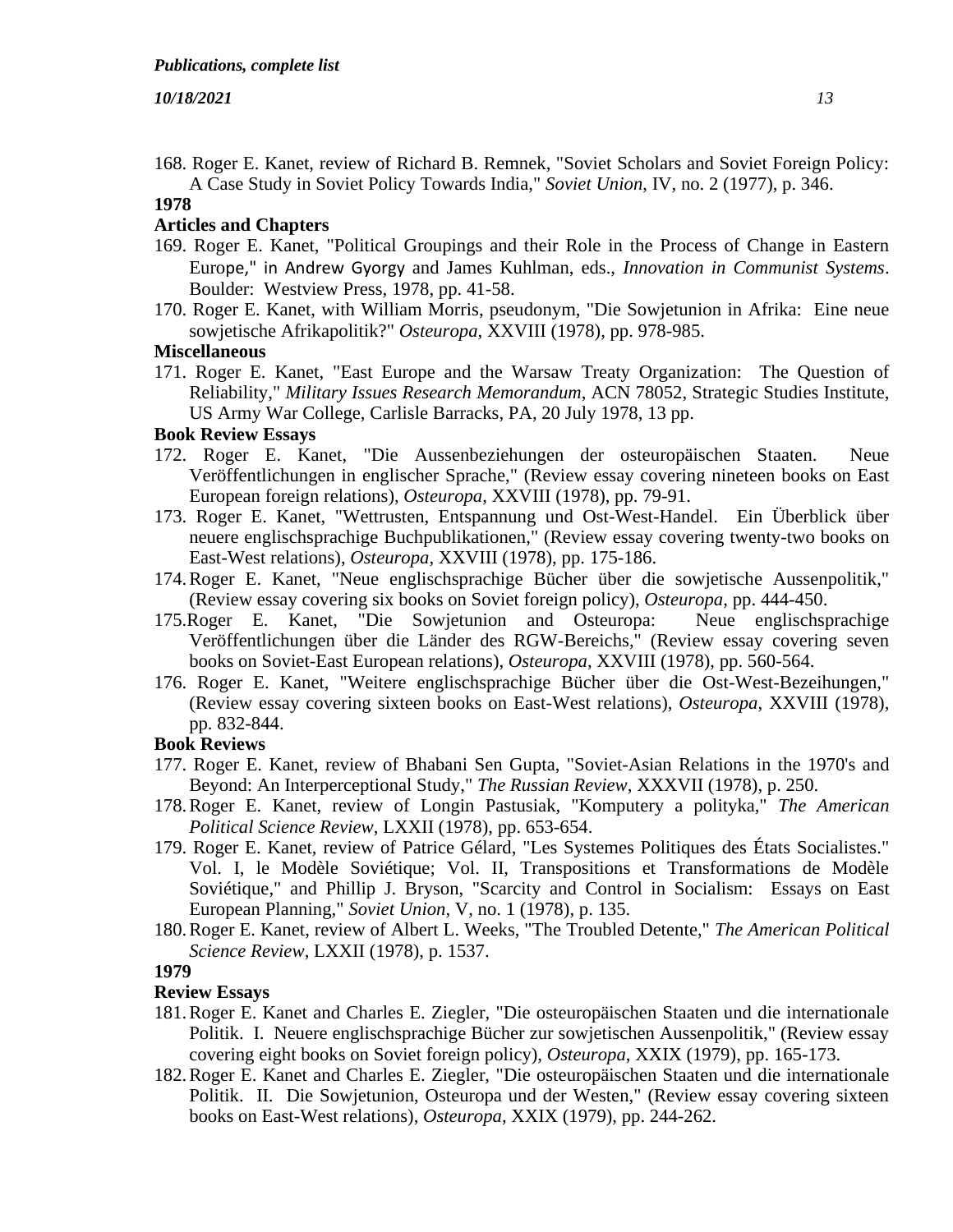- 183.Roger E. Kanet, "USA, USSR und die Beziehungen zwischen Ost und West. Neue englischsprachige Publikationen," (Review essay covering nineteen books on East-West relations), *Osteuropa*, XXIX (1979), pp. 667-677.
- 184.Roger E. Kanet, "Die kommunistischen Staaten in der internationalen Politik: Neue englischsprachige Publikationen über die Aussenbeziehungen der osteuropäischen Länder," (Review essay covering thirteen books on Soviet and East European foreign Policy), *Osteuropa*, XXIX (1979), pp. 771-778.

## **Book Reviews**

- 185.Roger E. Kanet, review of Hans-Hermann Höhmann, Gertraud Seidenstecher, and Thomas Vajna, "Umweltschutz und ökonomisches System in Osteuropa. Drei Beispiele: Sowjetunion, DDR, Ungarn," *Slavic Review*, XXVIII (1979), pp. 135-136.
- 186. Roger E. Kanet, review of Hélène Carrère d'Encausse, "L'Empire eclaté: la revolte des nations en U.R.S.S.," *Slavic Review*, XXVIII (1979), PP. 328-329.
- 187. Roger E. Kanet, review of Edita Stojic'-Imamovic', "Zemlje SEV-a Svetskoj Privredi," *Slavic Review, XXVIII* (1979), pp. 512-513.

# **Miscellaneous**

188. Roger E. Kanet, "Foreword," in Phillip A. Petersen, ed., *Soviet Policy in the Post-Tito Balkans*. Washington: Studies in Communist Affairs, Vol. 4, published under the auspices of the United States Air Force, 1979, pp. v-vi.

#### **1980**

#### **Articles and Chapters**

- 189. Roger E. Kanet and M. Rajan Menon, "Soviet Policy Toward the Third World," in Donald R. Kelley, ed., *Soviet Politics in the Brezhnev Era*. New York: Praeger Special Studies/Praeger Scientific, 1980, pp. 235-266.
- 190. Roger E. Kanet and John D. Robertson, "The Soviet Union and Eastern Europe," in Stephen F. Cohen, Alexander Rabinowitch, and Robert Sharlet, eds., *The Soviet Union Since Stalin*. Bloomington: Indiana University Press, 1980, pp. 312-323.
- 191. Roger E. Kanet, "Le commerce extérieur polonais: Les interrelations entre la politique économique interne et extérieure," *Revue d'Études Comparatives Est-Ouest*, XI (1980), pp. 35-51.
- 192. Roger E. Kanet and Boris Ipatov, "Soviet Aid and Trade in Africa," in Warren Weinstein and Thomas H. Henriksen, eds., *Soviet and Chinese Aid to African Nations*. New York: Praeger Special Studies/Praeger Scientific, 1980, pp. 16-33.
- 193. Roger E. Kanet, with the assistance of Usha Venkatesan, "The Soviet Union and the Middle East: The Egyptian-Israeli Treaty and Recent Soviet Policy," *Asian Perspective*, IV, no. 1 (1980), pp. 54-73.
- 194. Roger E. Kanet, "Research on East European Foreign Policy: Other Needs, Other Areas, New Directions," in Ronald H. Linden, ed., *The Foreign Policies of East Europe: New Approaches*. New York: Praeger Special Studies/Praeger Scientific, 1980, pp. 311-319.

#### **Miscellaneous**

195. Roger E. Kanet, "Soviet Policy Toward the Developing World: The Role of Economic Assistance and Trade," *Strategic Issues Research Memorandum*, ACN 80032, Strategic Studies Institute, US Army War College, Carlisle Barracks, PA, 15 May 1980, 27 pp.

## **Book Review Essays**

196.Roger E. Kanet and George W. Putnam, "Die osteuropäischen Staaten und ihre Beziehungen zur nichtkommunistischen Welt. Neue Bücher in englischer Sprache," (Review essay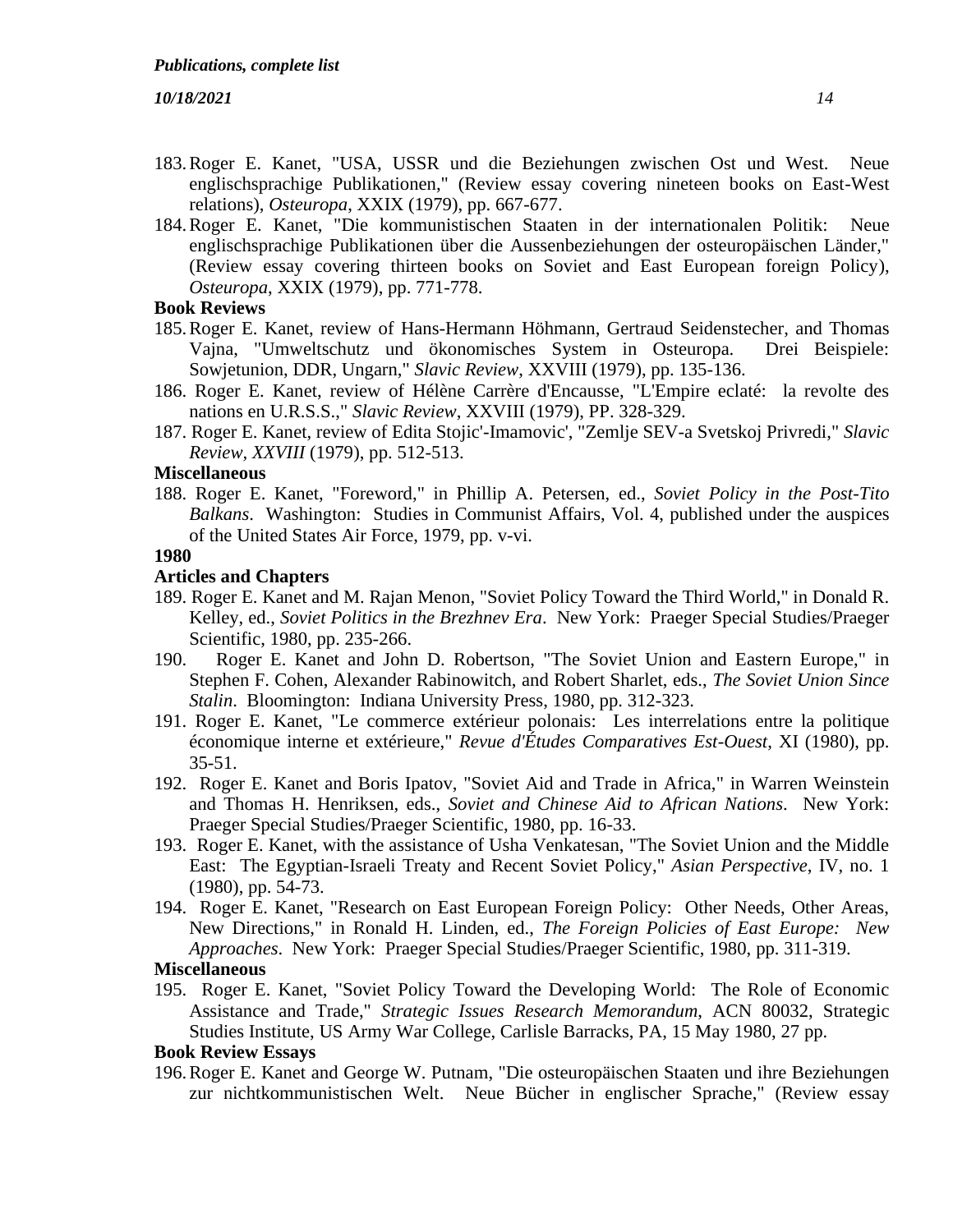covering nineteen books on the foreign relations of the Soviet Union and Eastern Europe), *Osteuropa*, XXX (1980), pp. 70-80.

- 197.Roger E. Kanet, "Ost-West-Beziehungen: Neuere englischsprachige Veröffentlichungen," (Review essay covering twelve books on East-West Relations), *Osteuropa*, XXX (1980), pp. 161-167.
- 198.Roger E. Kanet, "Sowjetunion, kommunistische Welt und Entwicklungsländer. Neuere englischsprachige Buchveröffentlichungen," (Review essay covering eighteen books on the Soviet Union, the communist states and the developing countries), *Osteuropa*, XXX (1980), pp. 358-365.

# **Book Reviews**

- 199.Roger E. Kanet, review of Teresa Rakowska-Harmstone, ed., "Perspectives for Change in Communist Societies," *American Political Science Review*, LXXIV (1980), pp. 267-268.
- 200.Roger E. Kanet, review of Jack Hayward and R.N. Berki, eds., "State and Society in Contemporary Europe," *Slavic Review*, XXXIX (1980), p. 513.
- 201.Roger E. Kanet, review of Teddy J. Uldricks, "Diplomacy and Ideology: The Origins of Soviet Foreign Relations, 1917-1930," *The American Historical Review*, LXXXV (1980), pp. 949-950.

# **1981**

# **Book**

202. Maurice D. Simon and Roger E. Kanet, co-editors, *Background to Crisis: Policy and Politics in Gierek's Poland*. (Westview Special Studies on the Soviet Union and Eastern Europe). Boulder, CO: Westview Press, 1981, xviii, 418 pp.

## **Articles and Chapters**

- 203.Roger E. Kanet, "Poland, the Socialist Community, and East-West Relations," in Maurice D. Simon and Roger E. Kanet, eds., *Background to Crisis: Policy and Politics in Gierek's Poland*. Boulder, CO: Westview Press, 1981, pp. 371-401.
- 204. Roger E. Kanet, "Patterns of Eastern European Economic Involvement in the Third World," in Michael Radu, ed., *Eastern Europe and the Third World*. New York: Praeger, 1981, pp. 303-332.
- 205. Roger E. Kanet, "Eastern Europe and the Developing Countries," in W. Raymond Duncan, ed., *Soviet Policy in Developing Countries*. Huntington NY: Robert E. Krieger Publishing Co., 1981, pp. 33-60.
- 206. Roger E. Kanet, "East European States (and Sub-Saharan Africa)," in Thomas H. Henriksen, ed., *Communist Powers and Sub-Saharan Africa*. Stanford CA: Hoover Institution Press, 1981, pp. 23-56.
- 207. Roger E. Kanet, "Soviet Policy Toward the Developing World: The Role of Economic Assistance and Trade," in Robert H. Donaldson, ed., *The Soviet Union and the Developing Countries: Successes and Failures*. Boulder: Westview Press, 1981, pp. 331-357.

- 208. Roger E. Kanet, with the assistance of Chris Siefkas, "Die Sowjetunion in der Weltpolitik: Neuere englischsprachige Bücher," (Review essay covering twenty-one books on Soviet foreign policy), *Osteuropa*, XXXI (1981), pp. 240-251.
- 209.Roger E. Kanet, with the assistance of Chris Siefkas, "Neuere englischsprachige Bücher zur sowjetischen und osteuropäischen Aussenpolitik," (Review essay covering nine books on Soviet and East European foreign policy), *Osteuropa*, XXXI (1981), pp. 345-350.
- 210.Roger E. Kanet and George W. Putnam, "Osteuropa am Beginn der achtziger Jahre: Zu den Aussenbeziehungen der osteuropäischen Staaten," (Review essay covering twenty-two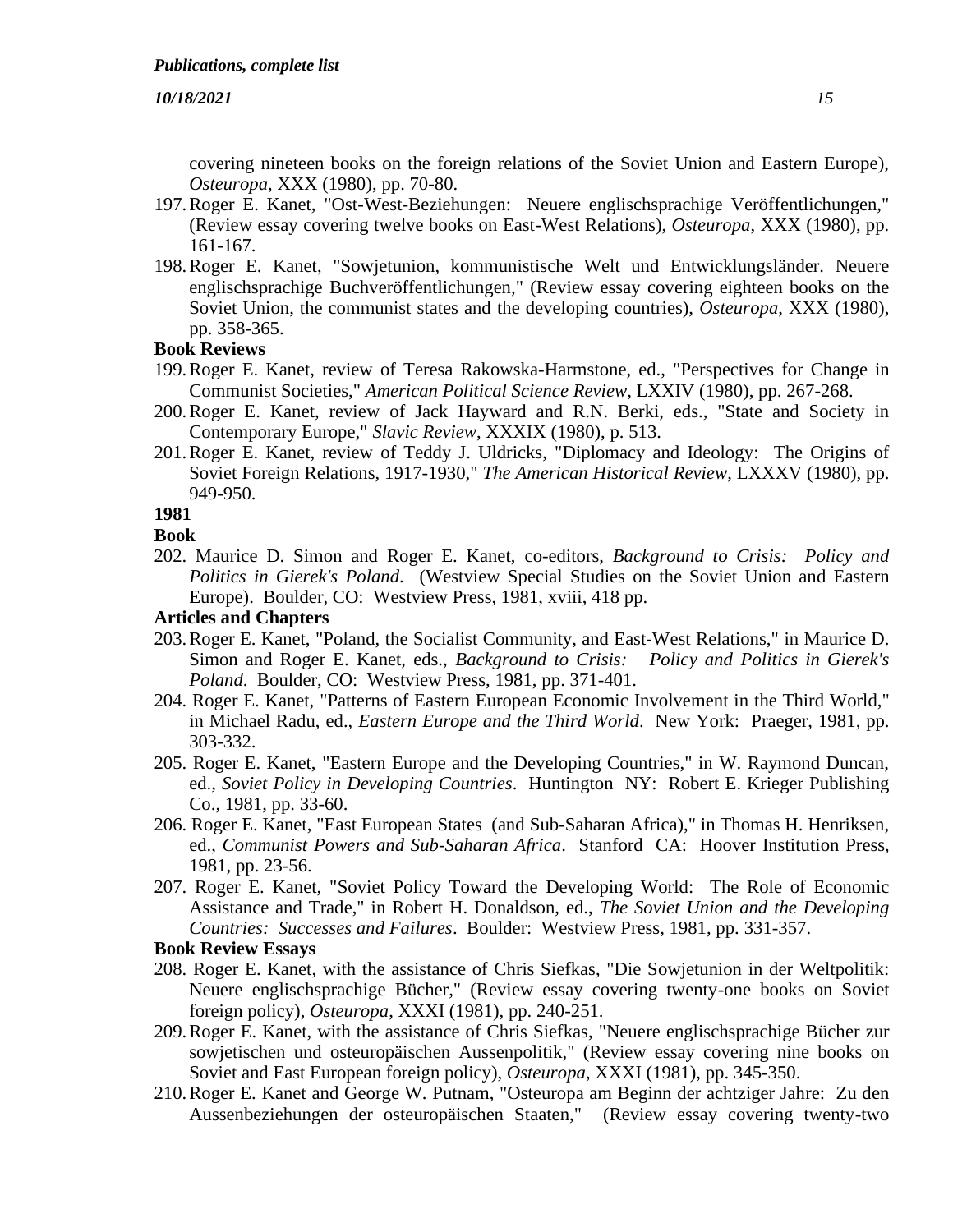books on Soviet and East European foreign relations), *Osteuropa*, XXXI (1981), pp. 1099- 1111.

# **Book Reviews**

- 211. Roger E. Kanet, review of Richard F. Staar, ed., "Yearbook on International Communist Affairs, 1980," *The Russian Review*, XL (1981), p. 76.
- 212. Roger E. Kanet, review of George Liska, "Russia and World Order: Strategic Choices and the Laws of Power," *Slavic Review*, XL (1981), p. 121.
- 213.Roger E. Kanet, review of Longin Pastusiak, "Roosevelt a Sprawa Polska," *Slavic Review*, XL (1981), pp. 134-135.
- 214.Roger E. Kanet, review of Hélène Carrère d'Encausse, "Le Pouvoir Confisqué: Gouvernants et Gouvernés en U.R.S.S.," *Slavic Review*, XL (1981), pp. 294-295.
- 215.Roger E. Kanet, review of Milene Charles, "The Soviet Union and Africa: The History of the Involvement," *The American Political Science Review*, LXXV (1981), p. 831.
- 216.Roger E. Kanet, review of Eberhard Schultz (chief editor), Hans-Adolf Jacobsen, Gert Leptin, and Ulrich Scheuner, eds., "Drei Jahrzehnte Aussenpolitik der DDR: Bestimmungsfaktoren, Instrumente, Aktionsfelder," and Josef Fullenbach and Eberhard Schulz, eds., "Entspannung am Ende? Chancen und Risiken einer Politik des Modus Vivendi," *Slavic Review*, XL (1981), pp. 489-491.
- 217.Roger E. Kanet, review of Astrid von Borcke and Gerhard Simon, "Neue Wege der Sowjetunion-Forschung: Beiträge zur Methoden- und Theoriediskussion," *The Russian Review*, XL (1981), pp. 466-467.
- 218.Roger E. Kanet, review of Heinrich Vogel, ed., "Die sowjetische Intervention in Afghanistan: Enstehung und Hintergründe einer Weltpolitischen Krise," *Soviet Union*, VIII (1981), p. 272.
- 219. Roger E. Kanet, review of Eugene Zaleski and Helgard Wienert, "Technology Transfer Between East and West," *Slavic Review*, XL (1981), P. 656.
- 220. Roger E. Kanet, review of John G. Keliher, "The Negotiations on Mutual and Balanced Force Reductions: The Search for Arms Control in Central Europe," *The Annals of the American Academy of Political and Social Science*, CCCLVII (1981), p. 200.

#### **Miscellaneous**

- 221. Roger E. Kanet, "Foreword," in Leslie Holmes, *The Policy Process in Communist States: Politics and Industrial Administration*. Beverly Hills-London: Sage Publications, 1981, pp. 9-10.
- 222.Roger E. Kanet, "Polish Crisis," (extended letter to the editor), *Problems of Communism*, XXXI, no. 6 (1981), pp. 77-78.

#### **1982**

## **Books**

- 223.Roger E. Kanet, editor, *Soviet Foreign Policy in the 1980s*. New York: Praeger Publishers, 1982, xxii, 364 pp. (simultaneous hardcover and paperback editions)
- 224. Roger E. Kanet, editor, *Soviet Foreign Policy and East-West Relations*. New York: Pergamon Press, 1982, x, 197 pp.

#### **Book Reprint**

225. Roger E. Kanet and Maurice D. Simon, co-editors, *Background to Crisis: Policy and Politics in Gierek's Poland*. Boulder, CO: Westview Press, 1982 (paperback reprint of 1981 edition of the book). (reprint of #202)

## **Articles and Chapters**

226. Roger E. Kanet, "The Soviet Union as a Global Power," in Roger E. Kanet, ed., *Soviet Foreign Policy in the 1980s*. New York: Praeger Publishers, 1982, pp. 3-14.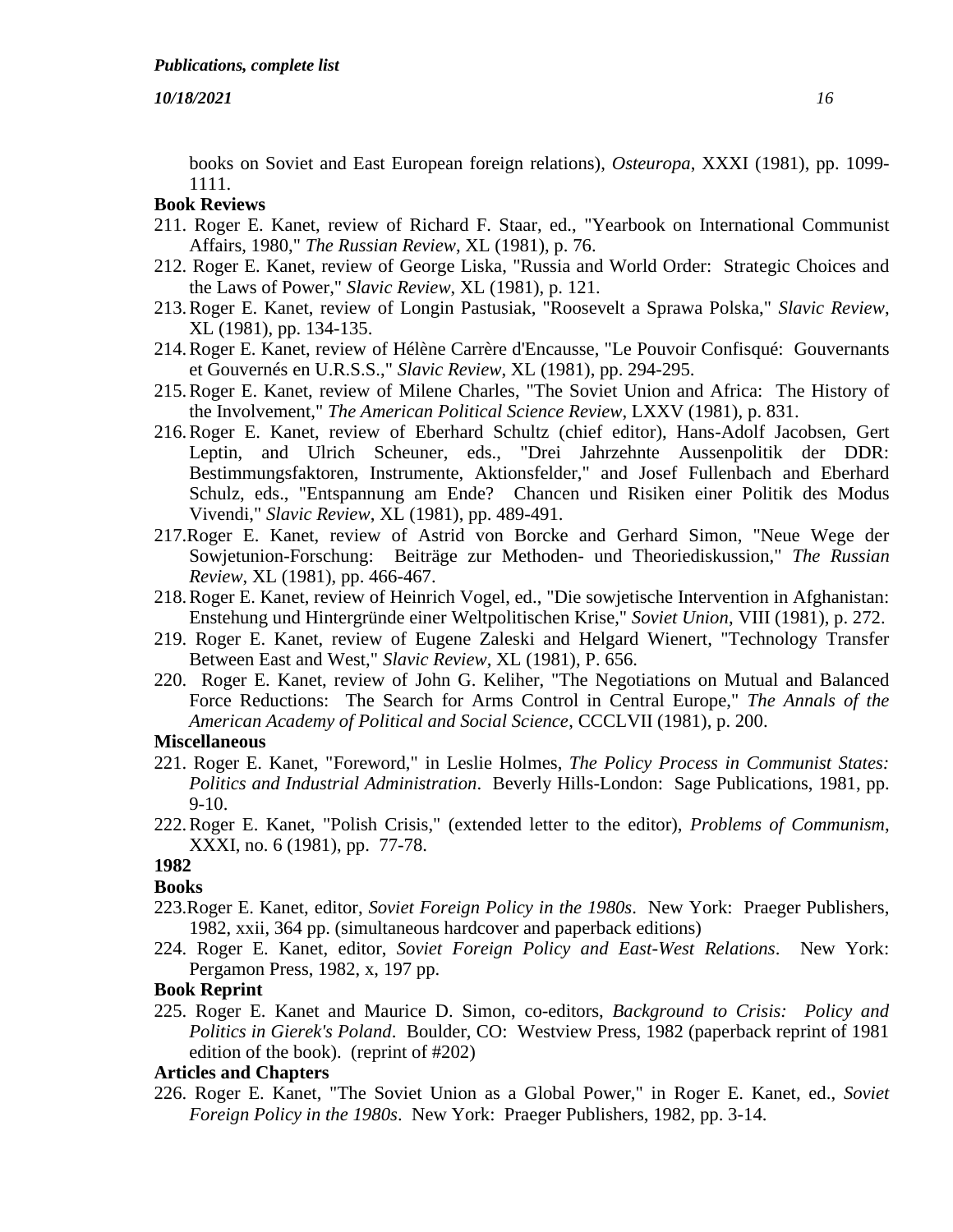- 227.Roger E. Kanet, "L'Union Soviétique et les Pays en Voie de Developpement: Rôle de l'Aide Militaire et des Transferts d'Armes," in Francis Conte and Jean-Louis Martres, eds., *L'Union Soviétique dans les Relations Internationales*. Paris: Economica, 1982, pp. 415-464.
- 228. Roger E. Kanet, "East-West Political Relations: The Challenge of Detente," in Roger E. Kanet, ed., *Soviet Foreign Policy and East-West Relations*. New York: Pergamon Press, 1982, pp. 39-55.
- 229. Roger E. Kanet, "Military Relations Between Eastern Europe and Africa," in Bruce E. Arlinghaus, ed., *Arms for Africa: Military Assistance and Foreign Policy in the Developing World*. Lexington, MA-Toronto: Lexington Books, D.C. Heath and Co., 1982, pp. 79-99.
- 230. Roger E. Kanet, "Las Superpotencias y Africa: concepciones de suma-cero en la competencia sovietico-norteamericana," *Cuadernos Semestrales: Estado Unidos*. *Perspectiva Latinoamericana*, no. 12 (1982), pp. 331-358.

## **Reprints/Translations of Articles**

- 231. Roger E. Kanet, "Die Entspannungspolitik und Ost-West-Beziehungen," in Georg Brunner and Horst Herlemann, eds., *Sicherheitspolitik und Internationale Beziehungen der Sowjetunion*. Berlin: Berlin-Verlag, 1982, pp. 9-26. (translation of #228).
- 232.Roger E. Kanet, "L'Union Soviétique en tant que puissance mondiale," *Revue d'Études Comparatives Est-Ouest*, XIII, no. 1 (1982), pp. 83-96. (translation of #226).

## **Research Report**

233. Roger E. Kanet and Morris Davis, et al., *Factors Affecting the Role and Employment of Peacekeeping Forces in Africa South of the Sahara*. Urbana, IL: University of Illinois, 1982. U.S., DIA Contract No. MDA908-82-C-0174. viii, 199 pp.

## **Miscellaneous Publications**

234. Roger E. Kanet, *The Superpowers and Africa: Zero-Sum Conceptions in Soviet-American Competition.* Occasional Paper, Program in Arms Control, Disarmament and International Security, UIUC, 1982.

- 235. Roger E. Kanet and George W. Putnam, "Die Sowjetunion und die Entwicklungsländer: Ein Überblick über neuere englischsprachige Bücher," (review essay covering fourteen books on Soviet relations with the developing countries), *Osteuropa*, XXXII (1982), pp. 152-159.
- 236. Roger E. Kanet, "Die UdSSR und die Entwicklungsländer: Englischsprachige Bücher zur sowjetischen Politik in Afrika, in Nahost und Südostasien," (review essay covering fourteen books on Soviet policy in the Third World), *Osteuropa*, XXXII (1982), pp. 244-252.
- 237. Roger E. Kanet, "Strategie, Wirtschaft, Politik--Aspekte der Ost-West-Beziehungen: Neue englischsprachige Bücher," (review essay covering seventeen books on East-West Relations), *Osteuropa*, XXXII (1982), pp. 427-436.
- 238. Roger E. Kanet, "Osteuropa und die Dritte Welt: Ein Überblick über neuere englischsprachige Publikationen," (Review essay covering fourteen books on Soviet and East European policy in the Third World), *Osteuropa*, XXXII (1982), pp. 517-525.
- 239. Roger E. Kanet, Sumit Ganguly and Scott E. Righetti, "Die Beziehungen zwischen der UdSSR und den Vereinigten Staaten: Neuere englischsprachige Veröffentlichungen," (review essay covering ten books on Soviet-American Relations), *Osteuropa*, XXXII (1982), pp. 609-617.
- 240. Roger E. Kanet, Sumit Ganguly and Scott E. Righetti, "Militärisches Gleichgewicht und Beziehungen zwischen Ost und West: Neue Publikationen in englischer Sprache," (review essay covering seventeen books on East-West Relations), *Osteuropa*, XXXII (1982), pp. 695-707.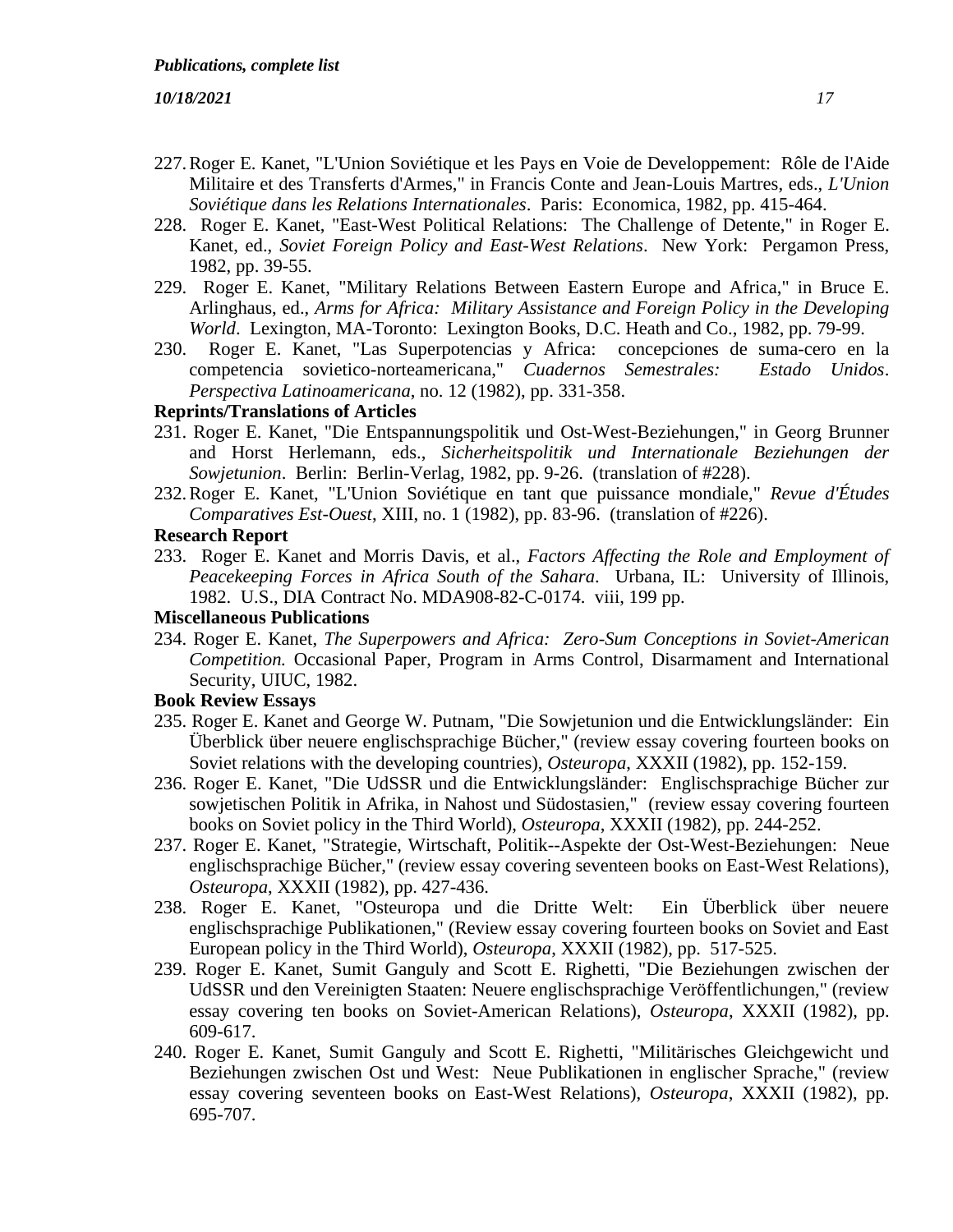241. Roger E. Kanet, with the assistance of Sumit Ganguly and Scott E. Righetti, "Zu den Aussenbeziehungen der Sowjetunion: Neuerscheinungen in englischer Sprache," (review essay covering fourteen books on Soviet foreign relations), *Osteuropa*, XXXII (1982), pp. 948-960.

# **Book Reviews**

- 242.Roger E. Kanet, review of Karpin'ski, "Countdown: The Polish Upheavals of 1956, 1968, 1970, 1976, 1980....," *The American Political Science Review*, LXXXVI (1982), p. 932.
- 243. Roger E. Kanet, review of Angela Stent, "From Embargo to Ostpolitik: The Political Economy of West German-Soviet Relations, 1955-1980," *Slavic Review*, XLI (1982), pp. 718-719.
- 244. Roger E. Kanet, review of Luc Duhamel, "Les Soviétiques et les Voies de la Révolution en Europe Occidentale de Lénine a` Brejnev," *Canadian-American Slavic Studies*, XVI (1982), pp. 580-581.

# **1983**

# **Articles and Chapters**

- 245.Roger E. Kanet, "Moscow und die Sicherheit des Westens," *Osteuropa*, XXXIII (1983), pp. 38-39.
- 246. Roger E. Kanet, "Soviet Military Assistance to the Third World," in John F. Copper and Daniel S. Papp, ed., *Communist Nations' Military Assistance*. Boulder, CO: Westview Press, 1983, pp. 39-71.
- 247. Roger E. Kanet, "Security Issues in Soviet African Policy: The Imperatives of Soviet Security Policy in Soviet-African Relations," *Crossroads: An International Socio-Political Journal*, no. 10 (1983), pp. 81-120.
- 248. Roger E. Kanet, "Eastern Europe and the Third World: The Expanding Relationship," in Michael J. Sodaro and Sharon L. Wolchik, eds., *Foreign and Domestic Policy in Eastern Europe in the 1980s: Trends and Prospects*. London: Macmillan; New York: St. Martin's, 1983, pp. 234-259.

# **Miscellaneous**

- 249. Roger E. Kanet, "Poland," *Collier's Year Book 1984. Covering the Year 1983*. New York: Macmillan; London: Collier Macmillan, 1983, pp. 426-430.
- 250. Roger E. Kanet, Testimony, including prepared statement on "Soviet policy in South Asia," *The Soviet Role in Asia*. Hearings before the Subcommittees on Europe and the Middle East and on Asian and Pacific Affairs, Committee on Foreign Affairs, House of Representatives. Washington: U.S. Government Printing Office, 1983, pp. 237-256, 293-4, 298-9, 303-5, 318, 320.
- 251.Roger E. Kanet, *Security Issues in Soviet African Policy*. Occasional Paper, Program in Arms Control, Disarmament and International Security, UIUC, 1983.

- 252.Roger E. Kanet, Sumit Ganguly and Scott E. Righetti, "Die Sowjetunion und die Beziehungen zwischen den kommunistischen Staaten: Neue englischsprachige Bücher" (review essay covering twenty-one book on the foreign relations of the communist countries), *Osteuropa*, XXXIII (1983), pp. 53-66.
- 253.Roger E. Kanet, and Sumit Ganguly, "Politische und wirtschaftliche Dimensionen der Ost-West-Beziehungen: Neuere englischsprachige Veröffentlichungen," (review essay covering twenty books on East-West Relations), *Osteuropa*, (1983), pp. 287-303.
- 254.Roger E. Kanet, and Sumit Ganguly, "Theorie und Praxis des Krieges. Neue englischsprachige Bücher über sowjetische Militärstrategie und militärisches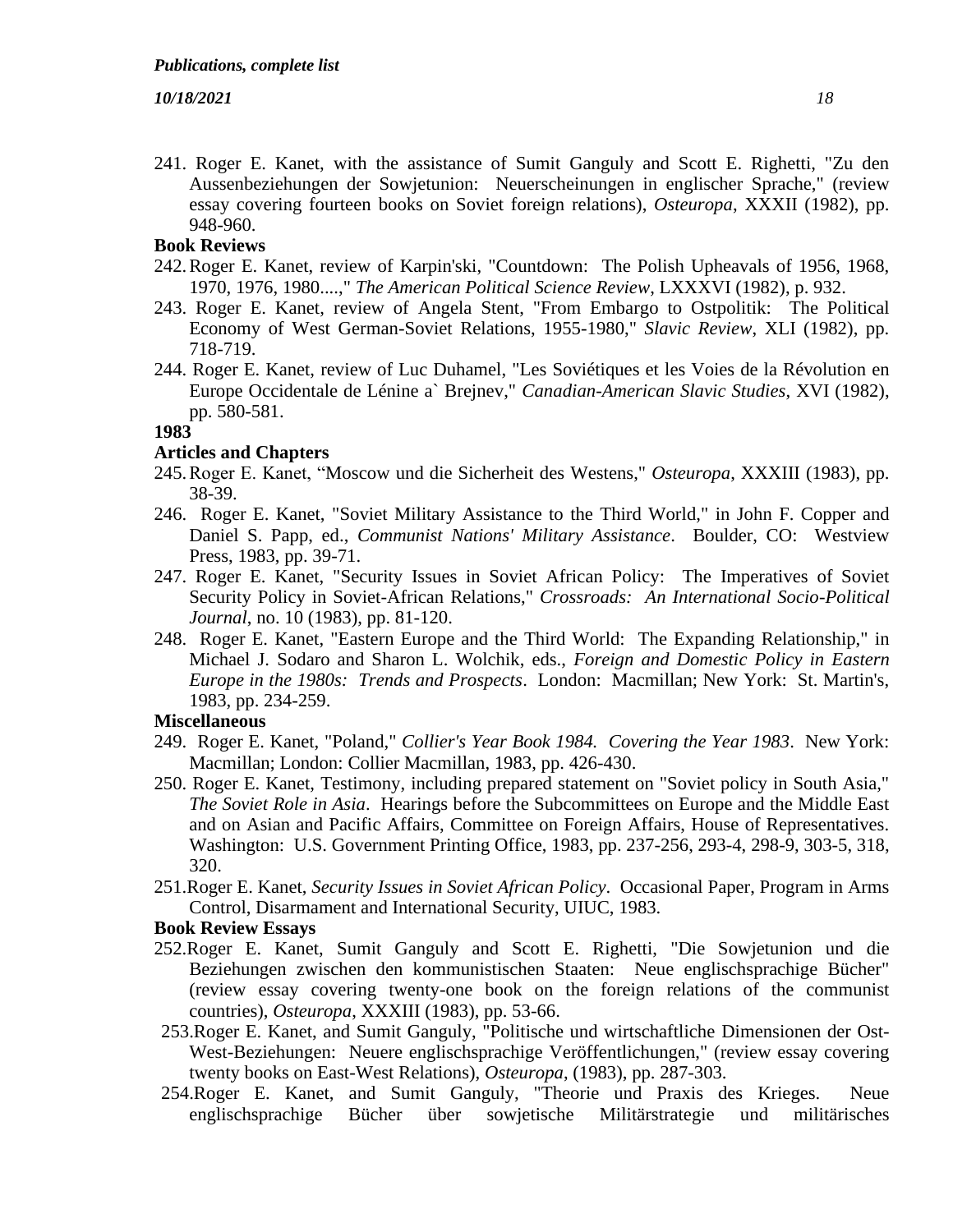Gleichgewicht," (review essay covering seventeen books on Soviet military policy), *Osteuropa*, XXXIII (1983), pp. 579-591.

255. Roger E. Kanet, and Leah Fendley, "Weltkommunismus, Osteuropa und die sinosowjetischen Beziehungen. Neuere englischsprachige Publikationen," (review essay covering twenty-three books on Soviet and East European politics) *Osteuropa*, XXXIII (1983), pp. 940-956.

# **Book Reviews**

- 256. Roger E. Kanet, review of Josef C. Brada, "Technology Transfer Between the United States and the Countries of the Soviet Bloc," *Slavic Review*, XLII (1983), p. 492.
- 257. Roger E. Kanet, review of Robert O. Freedman, "Soviet Policy Toward the Middle East Since 1970," *Slavic Review*, XLII (1983), pp. 701-702.
- 258.Roger E. Kanet, review of Jean Woodall, ed., "Policy and Politics in Contemporary Poland: Reform, Failure and Crisis," *Slavic Review*, XLII (12983), pp. 707-708.

#### **1984**

## **Articles and Chapters**

- 259. Roger E. Kanet, "The Polish Crisis and Poland's 'Allies': The Soviet and East European Response to Events in Poland," in Jack Bielasiak and Maurice D. Simon, eds., *Polish Politics: Edge of the Abyss*. New York: Praeger, 1984, pp. 317-344.
- 260. Roger E. Kanet, "Soviet and East European Arms Transfers to the Third World: Strategic, Political and Economic Factors," in NATO - Economics Directorate, ed., *External Economic Relations of CMEA Countries: Their Significance and Impact in a Global Perspective*. NATO Colloquium, Brussels 1983. Brussels: NATO Economics and Information Directorates, 1984, pp. 171-194.

# **Miscellaneous Publications**

- 261. Roger E. Kanet, "Communism," *Funk and Wagnall's New Encyclopedia 1984 YearBook*. New York: Funk & Wagnall's, Inc., 1984, pp. 117-120.
- 262. Roger E. Kanet, "Poland," *Funk and Wagnall's New Encyclopedia 1984 YearBook*. New York: Funk & Wagnalls, Inc., 1984, pp. 332-335.
- 263. Roger E. Kanet, "Poland," *Collier's Year Book 1985. Covering the Year 1984*. New York: Macmillan: London: Collier Macmillan, 1984, pp. 418-420.

- 264. Roger E. Kanet, and Charles E. Ziegler, "Osteuropäische Wirtschaft und Ost-West-Handel. Neuere englischsprachige Veröffentlichungen," (review essay covering ten book on East-West trade), *Osteuropa*, XXXIV 1984, pp. 58-64.
- 265. Roger E. Kanet, and Sumit Ganguly, "Der Ostblock und die Entwickungsländer. Zu einer Reihe von englischsprachigen Veröffentlichungen," (review essay covering thirteen books on Soviet-East European relation with the Third World), *Osteuropa*, XXXIV (1984), pp. 126- 145.
- 266. Roger E. Kanet, with the assistance of Sumit Ganguly, "Die Rolle der UdSSR in der Dritten Welt. Neuere englischsprachige Veröffentlichungen," (review essay covering fifteen books on Soviet policy in the Third World), *Osteuropa*, XXXIV (1984), pp. 217-225.
- 267. Roger E. Kanet, and Charles E. Ziegler and Sumit Ganguly, "Die Ost-West-Beziehungen in neueren englischsprachigen Publikationen," (review essay covering nine books on East-West relations), *Osteuropa*, XXXIV (1984), pp. 282-289.
- 268. Roger E. Kanet, Sumit Ganguly and Charles E. Ziegler, "Über die Ursprünge des Kalten Krieges: Neuere englischsprachige Veröffentlichungen," (Review essay covering seven books on the origins of the Cold War), *Osteuropa*, XXXIV (1984), pp. 374-380.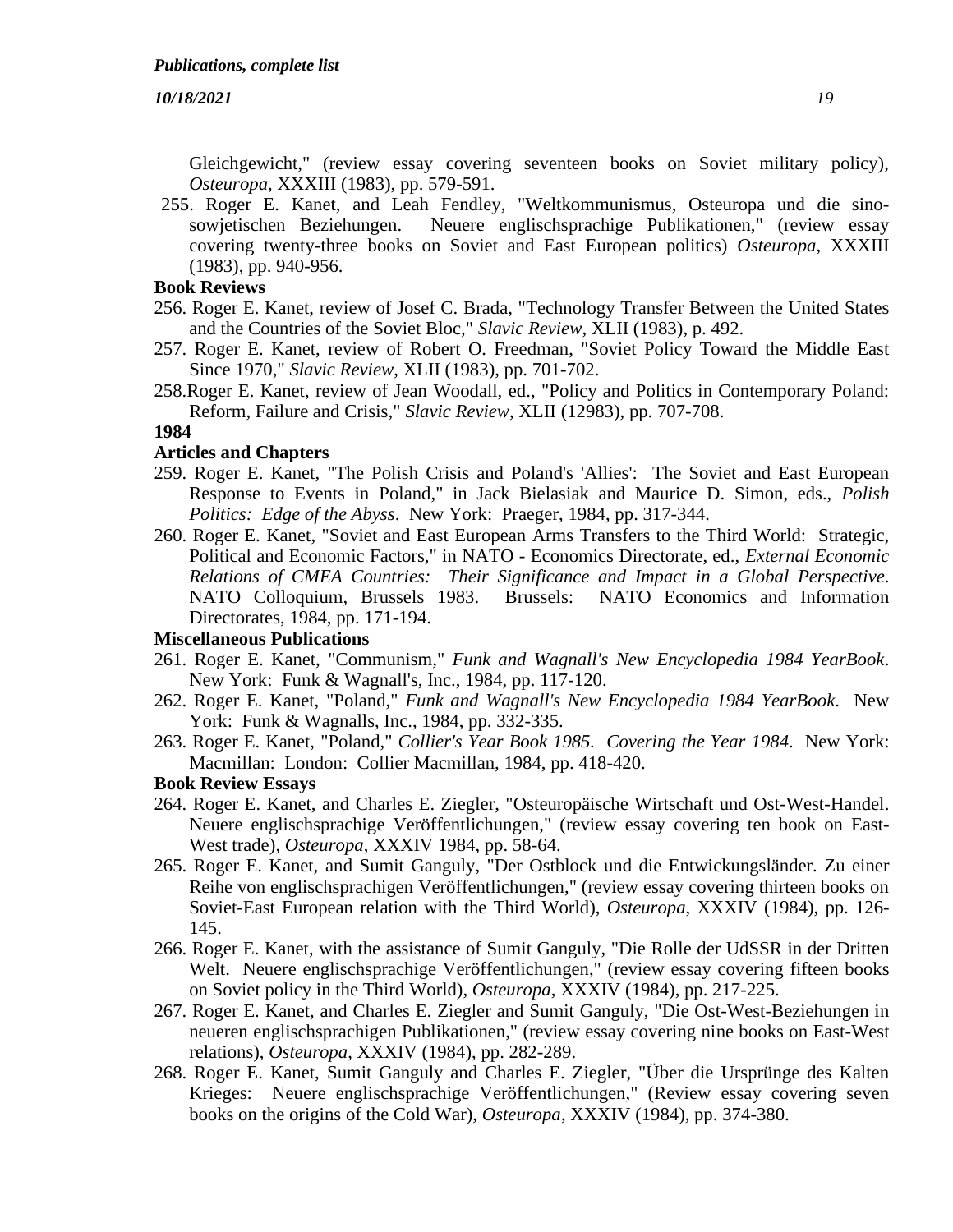- 269. Roger E. Kanet, John P. Hupp and Daniel R. Kempton), "Die Sowjetunion in den achtziger Jahren. Neue englischsprachige Publikationen," (review essay covering nine books on Soviet politics), *Osteuropa*, XXXIV (1984), pp. 463-470.
- 270. Roger E. Kanet, and Daniel R. Kempton, "Stabilität oder Umbruch in Osteuropa? Englischsprachige Publikationen zu Entwicklungen in den ost-europäischen Staaten," (Review essay covering fourteen books on Eastern Europe), *Osteuropa*, XXIV (1984), pp. 541-551.
- 271.Roger E. Kanet, and Daniel R. Kempton, "Zu den Assenbeziehungen der Sowjetunion. Ein Überblick über neue Bücher in englischer Sprache," (Review essay covering ten books on Soviet foreign policy," *Osteuropa*, XXIV (1984), pp. 615-623.
- 272. Roger E. Kanet, "Sowjetische-amerikanische Rivalität in der Dritten Welt. Neuere englischsprachige Veröffentlichungen," (review essay covering twelve books on Soviet policy in the Third World), *Osteuropa*, XXXIV (1984), pp. 748-756.
- 273. Roger E. Kanet, and Sumit Ganguly, "Militärische Aspekte der sowjetischen Assenbeziehungen. Neuere englischsprachige Veröffentlichungen," (review essay covering sixteen books on military aspects of Soviet foreign relations), *Osteuropa*, XXXIV (1984), pp. 811-822.
- 274. Roger E. Kanet, and Daniel R. Kempton, "Die Sowjetunion und die Dritte Welt: Publikationen zur sowjetischen Politik gegenüber Entwicklungsländern in englischer Sprache," (review essay covering six books on Soviet policy toward the Third World) *Osteuropa*, XXXIV (1984), pp. 977-981.

#### **Book Reviews**

- 275. Roger E. Kanet, review of Joachim Krause, "Die sowjetische Militärhilfepolitik gegenüber aussereuropäischen Entwicklungsländern," *Slavic Review*, XLIII (1984), pp. 123-124.
- 276. Roger E. Kanet, review of Robert Wesson, ed., "Yearbook on International Communist Affairs, 1983: Parties and Revolutionary Movements," *Slavic Review*, LXIII (1984), pp. 486-487.

# **1985**

#### **Articles and Chapters**

277. Roger E. Kanet and Sumit Ganguly, "Instruments of Soviet Policy in the Third World: Soviet Economic and Military Relations," *Coexistence*, XXII (1985), pp. 195-213.

## **Research Report**

278. Ray S. Cline, James Arnold Miller, and Roger E. Kanet, coediters, *Soviet Global Strategy against Western Europe and Asia*. Report Submitted to the U.S. Department of Defense. McLean, VA: Interaction Systems Incorporated, August 1985, xviii, 994 pp.

## **Miscellaneous Publications**

- 279. Roger E. Kanet, "Communist World," *Funk & Wagnalls New Encyclopedia. 1985 Year Book*. New York: Funk & Wagnalls, Inc., 1985, pp. 117-119.
- 280. Roger E. Kanet, "Poland," *Funk & Wagnalls New Encyclopedia. 1985 Year Book*. New York: Funk & Wagnalls, Inc., 1985, pp. 330-332.
- 281. Roger E. Kanet, *Soviet and East European Arms Transfers to the Third World*. Occasional Paper, Program in Arms Control Disarmament and International Security, UIUC, 1985.
- 282. Roger E. Kanet and Claire A. Metzger, "Soviet Military Relations with the Third World," *USIA Wireless File ADDENDUM*, Prepared by Press and Publications Service, USIA, No. 30, July 26, 1985, pp. 5-11.
- 283. Roger E. Kanet and James Arnold Miller, "The Growth and Multidimensional Nature of Soviet Global Strategy," in Ray S. Cline, James Arnold Miller and Roger E. Kanet, eds.,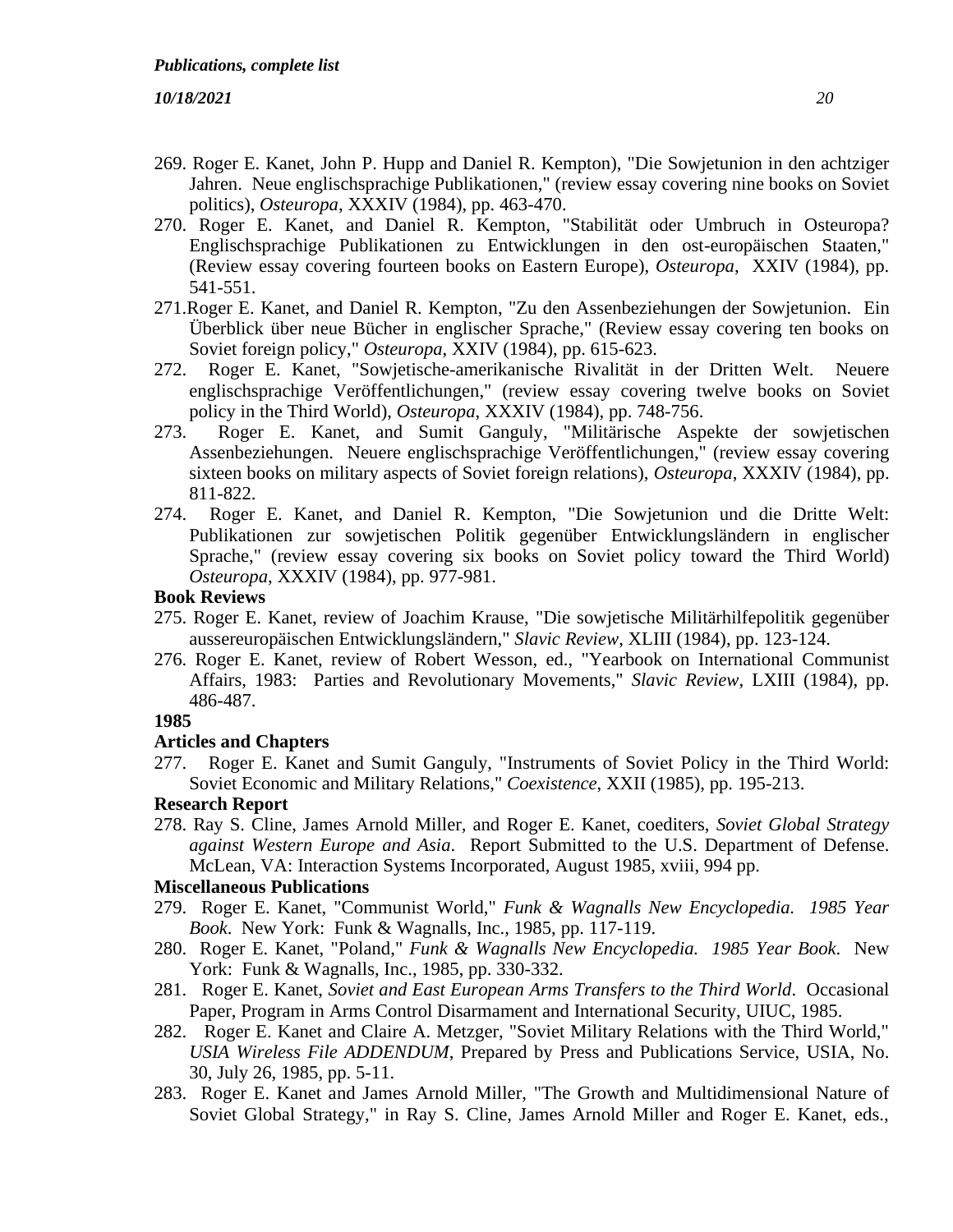*Soviet Global Strategy against Western Europe and Asia*. Report submitted to the U.S. Department of Defense. McLean, VA: Interaction Systems Incorporated, August 1985, pp. 34-81.

- 284. Roger E. Kanet, *Soviet Propaganda and the Process of National Liberation.* Occasional Paper, Program in Arms Control Disarmament and International Security, UIUC, 1985.
- 285.Roger E. Kanet, and Daniel R. Kempton, "Western Europe in Soviet Global Strategy: Soviet Power and the Global Correlation of Forces," in Ray S. Cline, James Arnold Miller and Roger E. Kanet, eds., *Soviet Global Strategy against Western Europe and Asia*. Report submitted to the U.S. Department of Defense. (McLean, VA: Interaction Systems Incorporated, August 1985). pp. 259-291.
- 286. Roger E. Kanet and Daniel R. Kempton, *Western Europe in Soviet Global Strategy: Soviet Power and the Global Correlation of Forces*. Occasional Paper, Program in Arms Control Disarmament and International Security, UIUC, 1985.
- 287.Roger E. Kanet and Sumit Ganguly, "Soviet Strategy in Southwest Asia and the Persian Gulf Region," in Ray S. Cline, James Arnold Miller and Roger E. Kanet, eds., *Soviet Global Strategy against Western Europe and Asia*. Report submitted to the U.S. Department of Defense. McLean, VA: Interaction Systems Incorporated, August 1985, pp. 722-742.
- 288. Roger E. Kanet and Sumit Ganguly, *Soviet Strategy in Southwest Asia and the Persian Gulf Region*. Occasional Paper, Program in Arms Control Disarmament and International Security, UIUC, 1985.
- 289. Roger E. Kanet, "Poland," *Collier's Year Book 1986. Covering the Year 1985*. New York: Macmillan Educational Co.; London: Collier Macmillan, 1985, pp. 411-413.

#### **Book Review Essays**

- 290. Roger E. Kanet, Bradley R. Gitz, Daniel R. Kempton, and Sumit Ganguly, "Sowjetische Aussenpolitik und Ost-West-Beziehungen. Neue englischsprachige Veröffentlichungen," (review essay covering eight books on East-West relations), *Osteuropa*, XXXV (1985), pp. 45-52.
- 291. Roger E. Kanet, Bradley R. Gitz, Daniel R. Kempton, and Sumit Ganguly, "Sowjetische Beziehungen zu Afrika, Asien und Lateinamerika. Neuere englischsprachige Veröffentlichungen," (review essay covering nine books on Soviet relations with the Third World), *Osteuropa*, XXXV (1985), pp. 134-141.
- 292.Roger E. Kanet, "Osteuropa und der internationale Kommunismus. Neuere englischsprachige Veröffentlichungen," (review essay covering fourteen books on Eastern Europe and international communism), *Osteuropa*, XXXV (1985), pp. 215-222.
- 293.Roger E. Kanet Daniel R. Kempton, George W. Putnam, and Sumit Ganguly, "Politische und wirtschaftliche Aspekte der Ost-West Beziehungen. Neuere englischsprachige Veröffentlichungen," (review essay covering thirteen books on East-West relations), *Osteuropa*, XXXV (1985), pp. 288-295.
- 294. Roger E. Kanet, Bradley R. Gitz and Sumit Ganguly, "Die Sowjetunion im Weltgeschehen: Neuere englischsprachige Veröffentlichungen über militärische und politische Aktivitäten Moskaus," (review essay covering fourteen books on Soviet foreign policy), *Osteuropa*, XXXV (1985), pp. 777-787.
- 295. Roger E. Kanet, Randy Hagerty, Bradley R. Gitz and Daniel R. Kempton, "Zur Innen- und Aussenpolitik der Sowjetunion. Neue englischsprachige Veröffentlichungen," (review essay covering ten books on Soviet domestic and foreign policy), *Osteuropa*, XXXV (1985), pp. 949-956.

#### **Book Reviews**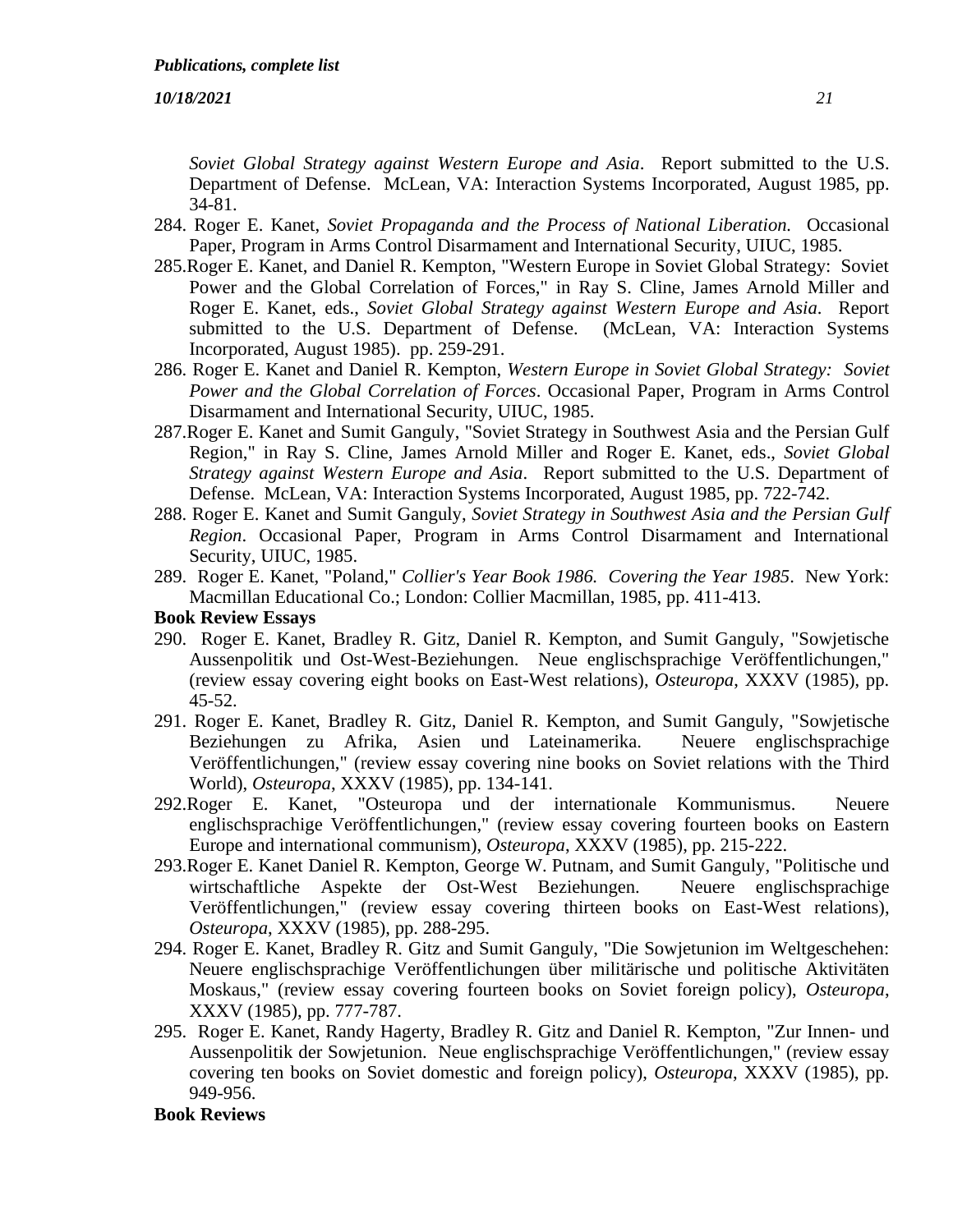- 296.Roger E. Kanet, review of Edward Van Der Rhoer, "The Shadow Network: Espionage as an Instrument of Soviet Policy," *Slavic Review*, XLIV (1985), pp. 135-136.
- 297. Roger E. Kanet, review of Abraham S. Becker, ed., "Economic Relations with the USSR: Issues for the Western Alliance," *Slavic Review*, XLIV (1985), pp. 140-141.
- 298. Roger E. Kanet, review of Hélène Carrère d'Encausse, "Le Grand Frère: L'Union Soviétique et l'Europe Soviétisée," *The American Political Science Review*, LXXIX (1985), pp. 573-574.
- 299. Roger E. Kanet, review of R. Craig Nation and Mark V. Kauppi, eds., "The Soviet Impact in Africa," *The Journal of Developing Areas*, XIX (1985), pp. 277-278.
- 300. Roger E. Kanet, review of Richard F. Starr, ed., "Yearbook on International Communist Affairs, 1984: Parties and Revolutionary Movements," *Slavic Review*, XLIV (1985), p. 551.
- 301. Roger E. Kanet, review of Johanna Roos, "Siberien Zwischen Ökonomie und Politik. Zur Erschliessung der Energieträger Erdöl und Erdgas," *Slavic Review*, XLIV (1985), pp. 737- 738.
- 302. Roger E. Kanet, review of Klaus Fritsche, ed., "Blockfreiheit und Blockfreienbewegung -- Eine Bibliographie," *The Journal of Developing Areas*, XIX (1985), p. 577.
- 303. Roger E. Kanet, review of Bruce D. Porter, "The USSR in Third World Conflicts: Soviet Arms and Diplomacy in Local Wars, 1945-1980," *Soviet Studies*, XXXVII (1985), pp. 550- 552.

#### **1986**

#### **Articles and Chapters**

- 304. Roger E. Kanet and Claire A. Metzger, "NATO-Warsaw Pact Rivalry in the Third World Arms Market," in Robert W. Clawson, ed., *East-West Rivalry and the Third World: Security Issues and Regional Perspectives*. Wilmington, DE: Scholarly Resources, Inc., 1986, pp. 133-148.
- 305. Roger E. Kanet and Randy Hagerty, "US and Soviet [Economic] Involvement in the Third World," *Harvard International Review*, VIII, no. 3 (Jan/Feb. 1986), pp. 11-14.
- 306. Roger E. Kanet, "The Politics and Economics of Soviet Arms Exports," in Hans-Hermann Höhmann, Alec Nove, and Heinrich Vogel, eds., *Economics and Politics in the USSR: Problems of Interdependence*. Boulder, CO/London: Westview Press, 1986, pp. 274-301.
- 307. Roger E. Kanet and Sumit Ganguly, "Soviet Strategy in Southwest Asia and the Persian Gulf Region," *Crossroads*, no. 20 (1986), pp. 1-20.
- 308.Roger E. Kanet, "Economic Aspects of Soviet Policy in the Third World: A Commentary," *Soviet Economy*, II, no. 3 (1986), pp. 261-268.

## **Miscellaneous Publications**

- 309. Roger E. Kanet, "The Soviet Union and the Third World: A Diminishing Relationship," *USIA Wireless File ADDENDUM*, Prepared by Press and Publications Service, USIA, no. 2, January 10,1986, pp. 1-8.
- 310. Roger E. Kanet, "Soviet Strategy in Southwest Asia and the Persian Gulf Region," one-page summary of conference paper, *The Friday Review of Defense Literature*, #86-8, 14 March 1986, pp. 4-5.
- 311.Roger E. Kanet, "Communist World," *Funk & Wagnalls New Encyclopedia 1986 Yearbook*. New York: Funk & Wagnalls, Inc., 1986, pp. 121-123.
- 312. Roger E. Kanet, "Poland," *Funk & Wagnalls New Encyclopedia 1986 Yearbook*. New York: Funk & Wagnalls, Inc., 1986, pp. 330-332.
- 313. Roger E. Kanet, "Foreword," in Jim Seroka and Rados~ Smiljkovic', *Political Organizations in Socialist Yugoslavia*. Durham: Duke University Press, 1986, pp. xv-xvii.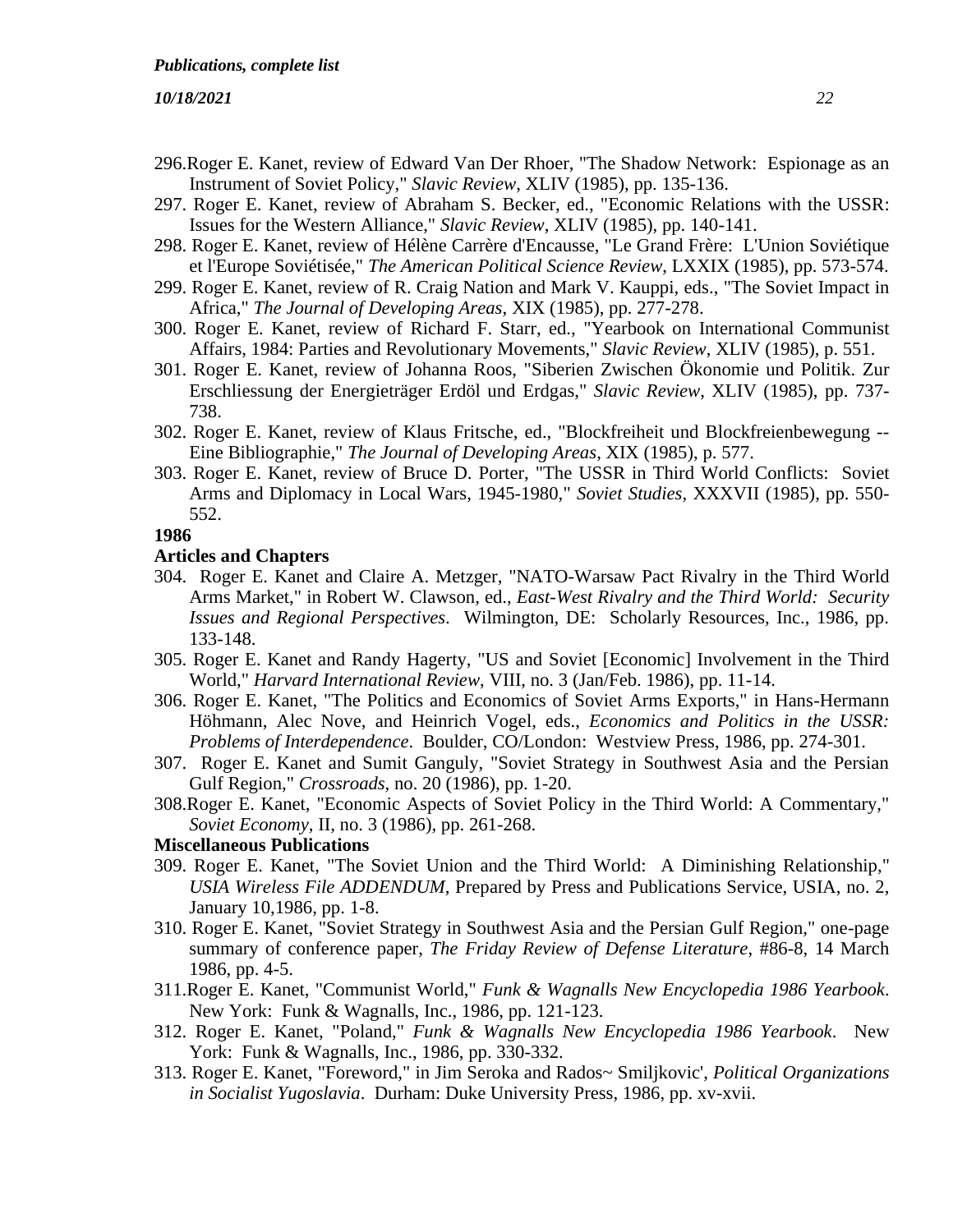314. Roger E. Kanet, "Poland," *Collier's Year Book 1987*. *Covering the Year 1986*. New York: Macmillan Educational Co.; London: Collier Macmillan Publishers, 1986, pp. 409-410.

# **Book Review Essays**

- 315.Roger E. Kanet, Hongchan Chun and George W. Putnam, "Der Konkurrenzkampf USA-Sowjetunion und die Dritte Welt. Neuere englischsprachige Veröffentlichungen zur sowjetischen Aussenpolitik," (Review essay covering ten books on Soviet-U.S. competition in the Third World), *Osteuropa*, XXXVI (1986), pp. 155-162.
- 316.Roger E. Kanet, Terry D. Clark, Bradley R. Gitz and George W. Putnam, "Die Sowjetunion und ihre osteuropäischen Verbündeten: Neuere englischsprachige Veröffentlichungen," (Review essay covering nine books on the Soviet Union and Eastern Europe), *Osteuropa*, XXXVI (1986), pp. 319-326.
- 317. Roger E. Kanet, with the assistance of Terry D. Clark, Sumit Ganguly, Daniel R. Kempton, and George W. Putnam, "Sowjetische Aussenpolitik und Ost-West-Beziehungen: Neuere englischsprachige Veröffentlichungen," (review essay covering ten books on Soviet foreign policy), *Osteuropa*, XXXVI (1986), pp. 1048-1054.

# **Book Reviews**

- 318.Roger E. Kanet, review of Stephen Page, "The Soviet Union and the Yemens: Influence in Asymmetrical Relationships," *Slavic Review*, XLV (1986), pp. 127-128.
- 319.Roger E. Kanet, review of Joachim Krause, "Die sowjetische Militärhilfepolitik gegenüber Entwicklungsländern," *Slavic Review*, XLV (1986), pp. 350-351.
- 320.Roger E. Kanet, review of Richard F. Staar, "USSR Foreign Policies After Detente," *Soviet Studies*, XXXVIII (1986), pp. 595-596.

# **1987**

- **Books**
- 321.Ray S. Cline, James Arnold Miller, and Roger E. Kanet, coeditors, *Asia in Soviet Global Strategy*. Boulder, CO- London: Westview Press, 1987. viii, 193 pp.
- 322.Ray S. Cline, James Arnold Miller, and Roger E. Kanet, coeditors, *Western Europe in Soviet Global Strategy*. Boulder, CO-London: Westview Press, 1987. viii, 166 pp.
- 323. Roger E. Kanet, editor, *The Soviet Union, Eastern Europe and the Developing States*, Cambridge-New York-New Rochelle-Melbourne-Sydney: Cambridge University Press, 1987. xvi, 233 pp.

# **Articles and Chapters**

- 324. Roger E. Kanet, "East European Trade in the 1980s: Reorientation in International Economic Relations," in *The Economies of Eastern Europe and Their Foreign Economic Relations*, NATO Colloquium, 9-11 April 1986, ed. by Philip Joseph. Brussels: NATO Economics Directorate, 1987, pp. 291-310.
- 325.Roger E. Kanet, "Soviet Propaganda and the Process of National Liberation," *Contemporary Soviet Propaganda and Disinformation*. A Conference Report, Airlie, Virginia, June 25-27, 1985, ed. by Albert L. Salter (assisted by William J. Colligan). Washington: U.S. Department of State Publication, no. 9536, 1987, pp. 215-254.
- 326. Charles E. Ziegler and Roger E. Kanet, "[Political Change and Foreign Policy in] The Soviet Union," in Gavin Boyd and Gerald W. Hopple, eds., *Political Change and Foreign Policies*. London: Frances Pintner (Publishers); New York: St. Martin's Press, 1987, pp. 62-84.
- 327. Roger E. Kanet, and James Arnold Miller, "The Nature of Soviet Global Strategy," in *Europe in Soviet Global Strategy*, ed. by Ray S. Cline, James Arnold Miller and Roger E. Kanet. Boulder, CO/ London: Westview Press, 1987, pp. 7-24.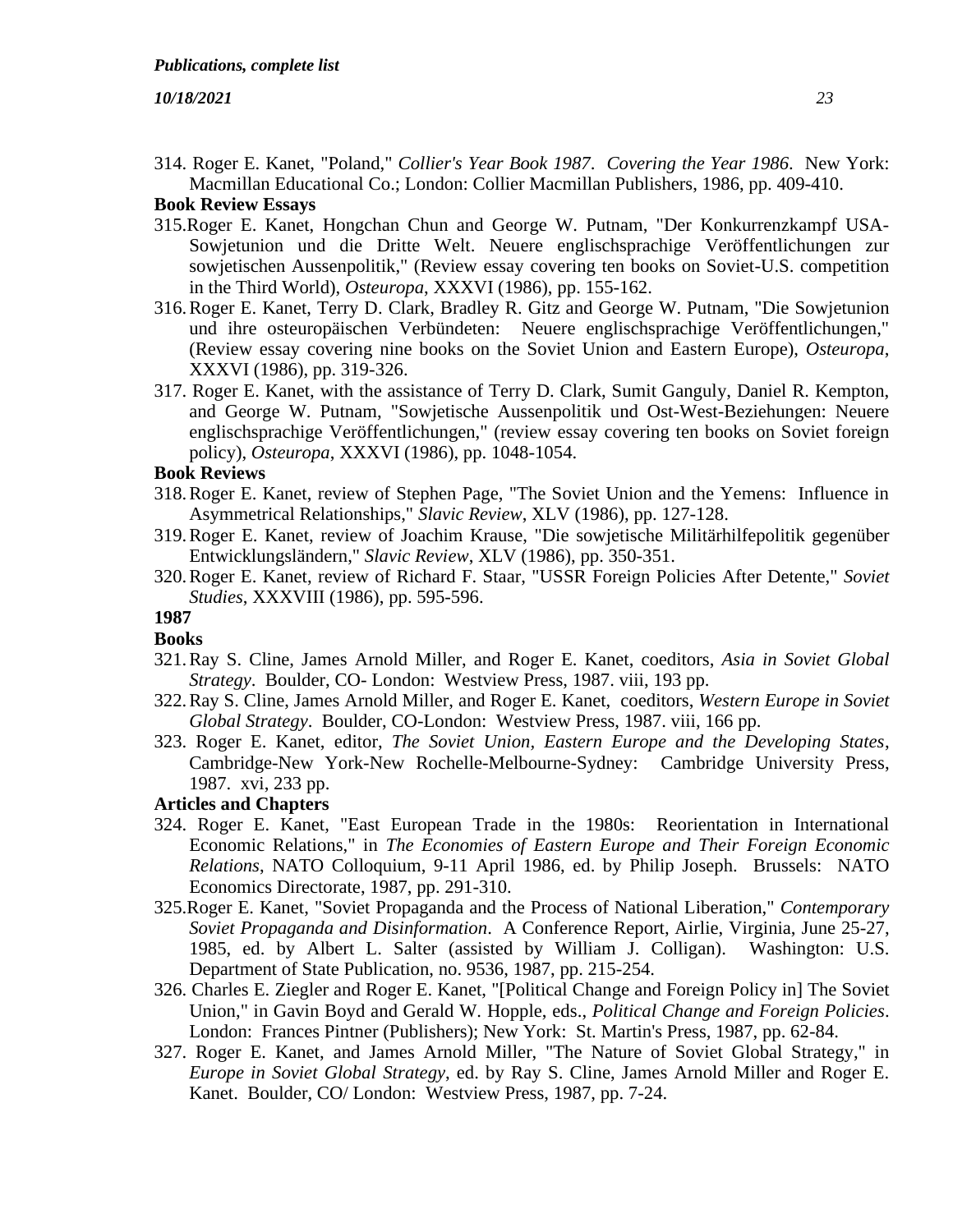- 328.Roger E. Kanet, nd Daniel R. Kempton, "Global Correlation of Forces," in *Western Europe in Soviet Global Strategy*, edited by Ray S. Cline, James Arnold Miller and Roger E. Kanet. Boulder, CO/ London: Westview Press, 1987, pp. 91-104.
- 329.Roger E. Kanet and Sumit Ganguly, "Soviet Inroads to Persian Gulf States," in *Asia in Soviet Global Strategy*, ed. by Ray S. Cline, James Arnold Miller and Roger E. Kanet. Boulder, CO/ London: Westview Press, 1987. pp. 143-154.
- 330. Roger E. Kanet, "The Soviet Union and the Third World from Khrushchev to Gorbachev: The Place of the Third World in Evolving Soviet Global Strategy," *The Soviet Union, Eastern Europe, and the Developing States*, ed. by Roger E. Kanet. Cambridge-New York-New Rochelle-Melbourne-Sydney: Cambridge University Press, 1987, pp. 3-22.

## **Reprint of Articles**

331. Roger E. Kanet, "Soviet Propaganda and the Process of National Liberation," *The Soviet Union, Eastern Europe, and the Developing States*, ed. by Roger E. Kanet, Cambridge-New York-New Rochelle-Melbourne-Sydney: Cambridge University Press, 1987, pp. 84-114. (Reprint of #325)

## **Research Report**

332. Edward A. Kolodziej and Roger E. Kanet, co-editors,, *The Soviet Union and the Developing World: Thermidor in the Revolutionary Struggle*. Report Submitted to U.S. Defense Supply Service (for the Office of Naval Research), Contract No. MDA903-86-C-0112, 10 November 1987. xxxiii, 652 pp.

#### **Miscellaneous Publications**

- 333.Roger E. Kanet, "Communist World," *Funk & Wagnalls New Encyclopedia*. *1987 Yearbook*. New York: Funk & Wagnalls, 1987, pp. 121-124.
- 334. Roger E. Kanet, "Poland," *Funk & Wagnalls New Encyclopedia*. *1987 Yearbook*. New York: Funk & Wagnalls, 1987, p. 330.
- 335. Roger E. Kanet, "The Costs of Soviet Arms to the Third World," *Press Service/Africa File*, U.S. Information Agency, AEF104, [USIA *Wireless File*, POL104], 3 August 1987, 4 pp.
- 336. Roger E. Kanet, "Soviet Economic Aid to the Third World," *Press Service/Africa File*, U.S. Information Agency, AEF203, [USIA *Wireless File*, POL204], 4 August 1987, 5 pp.
- 337. Roger E. Kanet, "Commentary [on Soviet Foreign Economic Relations]," in *Gorbachev's Economic Plans*, Study Papers submitted to the Joint Economic Committee, Congress of the United States, edited by John P. Hardt and Richard F. Kaufman. Washington: U.S. Government Printing Office, 1987, vol. II, pp. 542-549.
- 338.Edward A. Kolodziej and Roger E. Kanet, "The Soviet Union and the Developing World: Thermidor in the Revolutionary Struggle," *Swords and Ploughshares*: *The Bulletin of the Program in Arms Control, Disarmament, and International Security, University of Illinois at Urbana-Champaign*, II, no. 1 (October 1987), pp. 6-8.
- 339.Roger E. Kanet, "Poland," *Collier's Year Book 1988*. *Covering 1987*. New York: Macmillan; London: Collier Macmillan, 1987, pp. 410-411.
- 340. Roger E. Kanet, "The Evolution of Soviet Policy Toward the Developing Countries from Stalin to Brezhnev," in *The Soviet Union and the Developing World: Thermidor in the Revolutionary Struggle*, ed. by Edward A. Kolodziej and Roger E. Kanet. Report Submitted to U.S. Defense Supply Service (for the Office of Naval Research), Contract No. MDA903- 86-C-0112, 10 November 1987, pp. 1-32.
- 341. Roger E. Kanet, "Reassessing Soviet Doctrine: New Priorities and Perspectives," in *The Soviet Union and the Developing World: Thermidor in the Revolutionary Struggle*, ed. by Edward A. Kolodziej and Roger E. Kanet. Report Submitted to U.S. Defense Supply Service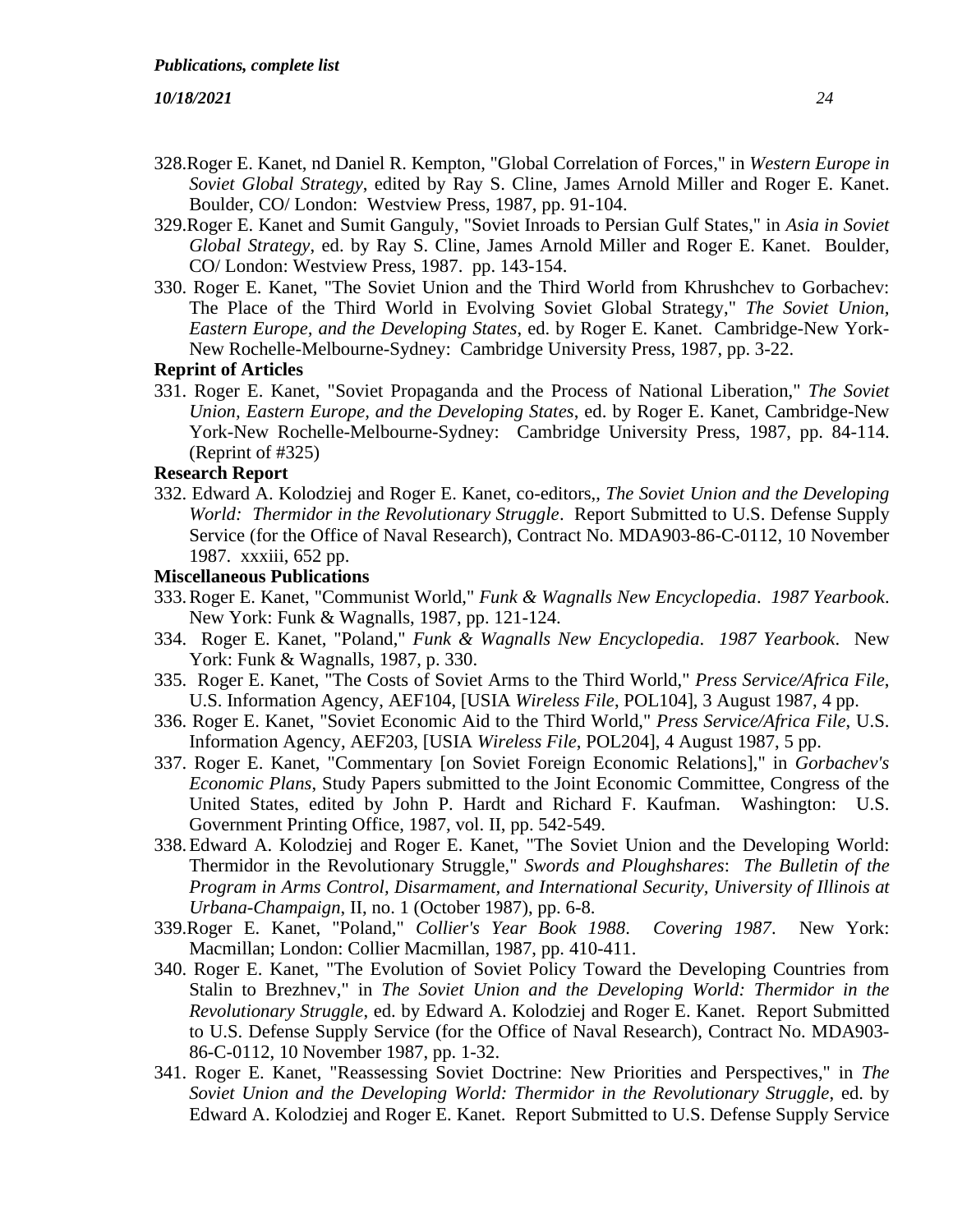(for the Office of Naval Research), Contract No. MDA903-86-C-0112, 10 November 1987, pp. 499-541.

- 342. Roger E. Kanet, Daniel R. Kempton, Claire A. Metzger and Randy L. Hagerty, "Moskau und die kommunistische Welt: Englischsprachige Bücher über sowjetische Beziehungen zu Osteuropa und China," (review essay covering ten books on Soviet relations with communist countries), *Osteuropa*, XXXVII (1987), pp. 57-64.
- 343. Roger E. Kanet, Hongchan Chun, Terry D. Clark, Michael W. Frank, Bradley R. Gitz and Randy L. Hagerty, "Zur Innen- und Aussenpolitik der Sowjetunion: Neuere englischsprachige Bücher," (Review essay covering seventeen books on Soviet domestic and foreign policy), *Osteuropa*, XXXVII (1987), pp. 139-151.
- 344.Roger E. Kanet, Bradley R. Gitz, Charles Z. Jokay and Claire A. Metzger, "Die Sowjetunion und Osteuropa: Zu neueren englischsprachigen Veröffentlichungen," (Review essay covering nine books, primarily on Eastern Europe), *Osteuropa*, XXXVII (1987), pp. 216- 221.
- 345. Roger E. Kanet, Daniel R. Kempton and Terry D. Clark, "Die Sowjetunion und die Dritte Welt in den Achtziger Jahren: Neuere englischsprachige Veröffentlichungen," (Review essay covering twelve books on Soviet policy in the Third World), *Osteuropa*, XXXVII (1987), pp. 306-314.
- 346. Roger E. Kanet, Terry D. Clark, Bradley R. Gitz, Randy L. Hagerty, Daniel R. Kempton, Alexander C. Pacek, and George W. Putnam, "Die Sowjetunion und Osteuropa in der Weltpolitik: Neuere englischsprachige Veröffentlichungen," (Review essay covering twentytwo books on Soviet and East European domestic and foreign policy), *Osteuropa*, XXXVII (1987), pp. 381-397.
- 347. Roger E. Kanet, Randy L. Hagerty, Claire A. Metzger and Alexander C. Pacek, "Die Sowjetunion und die Ost-West-Beziehungen: Neuere englischsprachige Publikationen," (Review essay covering twenty books on the USSR and East-West Relations), *Osteuropa*, XXXVII (1987), pp. 464-478.
- 348. Roger E. Kanet, Terry D. Clark, Daniel R. Kempton and Claire A. Metzger, "Die UdSSR, Kuba und die Entwicklungsländer: Zu neueren englischsprachigen Publikationen," (Review essay covering nine books on the USSR, Cuba and the Third World), *Osteuropa*, XXXVII (1987), pp. 552-558.
- 349. Roger E. Kanet, with the assistance of Charles Z. Jokay and Daniel R. Kempton, "Die osteuropäischen Staaten -- Analysen und Fakten: Neuere englischsprachige Veröffentlichungen," (Review essay covering fourteen books on Soviet and East European politics), *Osteuropa*, XXXVII (1987), pp. 632-638.
- 350. Roger E. Kanet, with the assistance of Hongchan Chun and Daniel R. Kempton, "Die Sowjetunion, China und die Dritte Welt: Zu neueren englischsprachigen Büchern," (Review essay covering ten books on Soviet and Chinese policy in the Third World), *Osteuropa*, XXXVII (1987), pp. 713-718.
- 351.Roger E. Kanet, Bradley R. Gitz, Hongchan Chun, Randy L. Hagerty and Charles Z. Jokay, "Militärische Aspekte in den Beziehungen zwischen USA und Sowjetunion: Neuere englischsprachige Veröffentlichungen," (review essay covering seventeen books on Soviet-U.S. military relations), *Osteuropa*, XXXVII (1987), pp. 799-808.
- 352.Roger E. Kanet, Hongchan Chun, Terry D. Clark, Bradley R. Gitz, Mary S. Hack, Charles Z. Jokay, and Alexander C. Pacek, "Die UdSSR und die osteuropäischen Staaten: Neuere englischsprachige Veröffentlichungen zur sowjetischen Aussenpolitik," (Review essay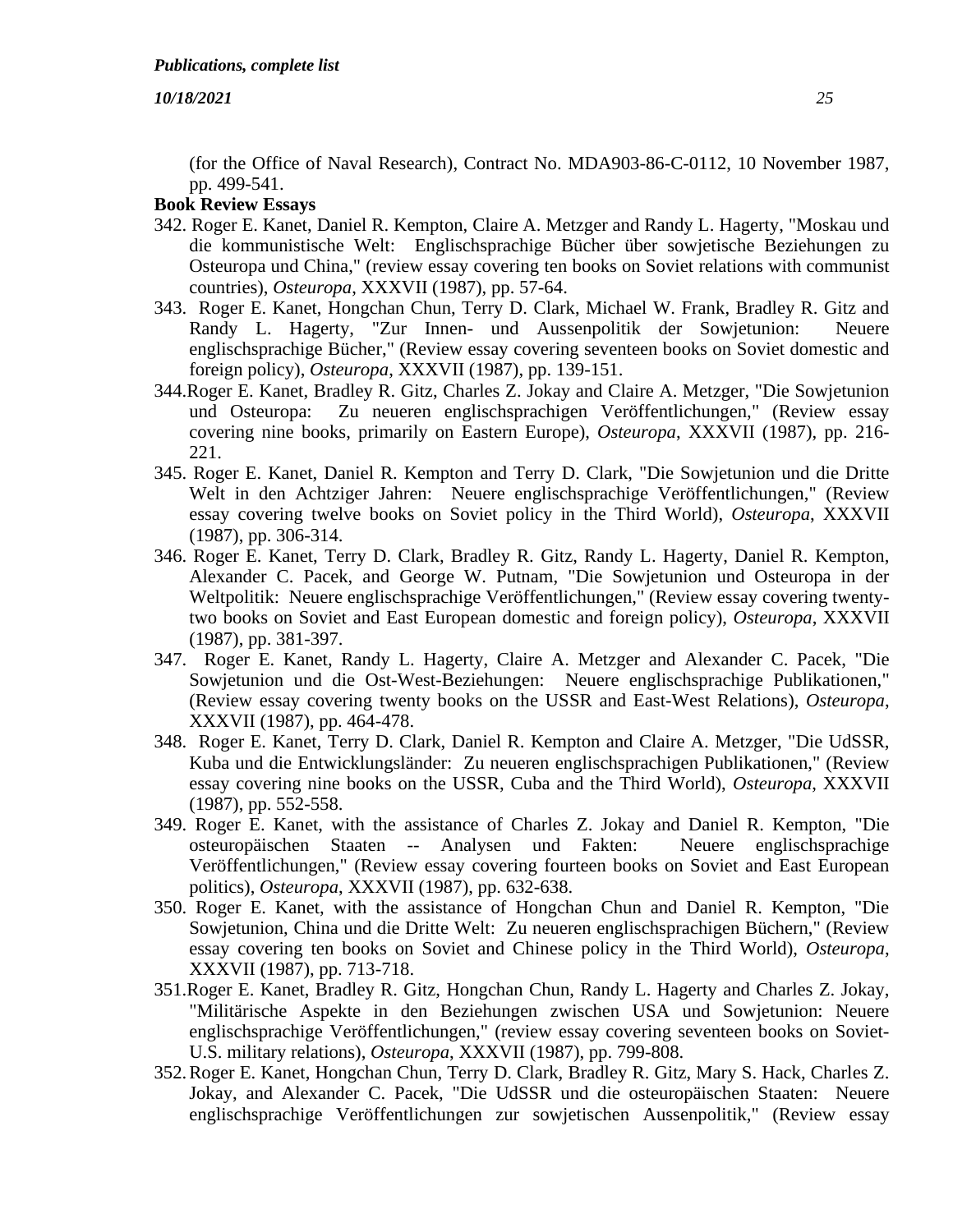covering fifteen books on Soviet and East European foreign relations), *Osteuropa*, XXXVII (1987), pp. 872-882.

# **Book Reviews**

353.Roger E. Kanet, review of Hélène Carrère d'Encausse, "Ni Paix ni Guerre: Le Nouvel Empire Soviétique ou du bon Usage de la Détente," *Slavic Review*, XLVI (1987), p. 314.

#### **1988**

#### **Articles and Chapters**

- 354.Roger E. Kanet, and Edward A. Kolodziej, "L'Union Soviétique et le Monde en Developpement: Thermidor dans le Combat Revolutionnnaire," *Revue d'Études Comparatives Est-Ouest*, XIX, no. 2 (1988), pp. 5-22.
- 355.Roger E. Kanet and Daniel R. Kempton, "Soviet Policy in Sub-Saharan Africa: Prospects and Problems for Model and Ally Strategies," in Jane Shapiro Zacek, ed., *The Gorbachev Generation: Issues in Soviet Foreign Policy*. New York: Paragon House, 1988, pp. 179-224.
- 356. Roger E. Kanet and Hongchan Chun, "Soviet Foreign and Security Policy in East Asia: The Implications of 'Perestroika,' 'Glasnost', and 'New Thinking," in Jung Hyun Shin, Tae-Hwan Kwak and Edward A. Olsen, eds., *Northeast Asian Security and Peace: Toward the 1990s*. Seoul: Kyung Hee University Press, 1988, pp. 1-46.

#### **Miscellaneous Publications**

- 357.Roger E. Kanet, "Communist World," *Funk & Wagnalls New Encyclopedia*. *1988 Yearbook*. New York: Funk & Wagnalls, 1988, pp. 120-124.
- 358.Roger E. Kanet, "Poland," *Funk & Wagnalls New Encyclopedia*. *1988 Yearbook*. New York: Funk & Wagnalls, 1988, pp. 324-325.
- 359.Roger E. Kanet, "International Power Patterns Shifting," *The Daily Illini*, 5 December 1988, pp. 19, 20.
- 360.Roger E. Kanet, "Poland," *Collier's Yearbook 1989*. *Covering the Year 1988*. New York: Macmillan Educational Co.; London: Collier Macmillan Publishers, 1988, pp. 416-418.
- 361.Roger E. Kanet, *New Political Thinking and Soviet Foreign Policy*, Occasional Paper of the Program in Arms Control, Disarmament, and International Security of the University of Illinois at Urbana-Champaign, December 1988, 36 pp.

#### **Book Review Essays**

- 362.Roger E. Kanet, Terry D. Clark, Bradley R. Gitz, Mary S. Hack, Charles Z. Jokay, Daniel R. Kempton, and Alexander C. Pacek, "Die Ost-West Beziehungen in der 1980er Jahren: Neuere englischsprachige Veröffentlichungen," (Review essay covering fifteen books on East-West Relations), *Osteuropa*, XXXVIII (1988), pp. 54-65.
- 363.Roger E. Kanet, with the assistance of Terry D. Clark, "Die Politik der Sowjetunion gegenüber den Entwicklungsländern: Neuere englischsprachige Veröffentlichungen," (review essay covering eleven books on Soviet policy toward the developing world), *Osteuropa*, XXXVIII (1988), pp. 142-148.
- 364.Roger E. Kanet, "Zur Innen- und Aussenpolitik der Sowjetunion: Neuere englischsprachige Veröffentlichungen," (review essay covering fourteen books on Soviet foreign policy), *Osteuropa*, XXXVIII (1988), pp. 220-224.
- 365.Roger E. Kanet, Randy L. Hagerty, Alexander C. Pacek, Dominique Arel, Hongchan Chun, Bradley R. Gitz, Mary S. Hack, Charles Z. Jokay, Daniel R. Kempton, and Jay D. Schmitz, "Innenpolitische und militärische Determinanten der sowjetischen Aussenpolitik: Neuere englischsprachige Veröffentlichungen," (review essay covering twenty-eight books on the determinants of Soviet foreign policy), *Osteuropa*, XXXVIII (1988), pp. 1030-1048.

#### **Book Reviews**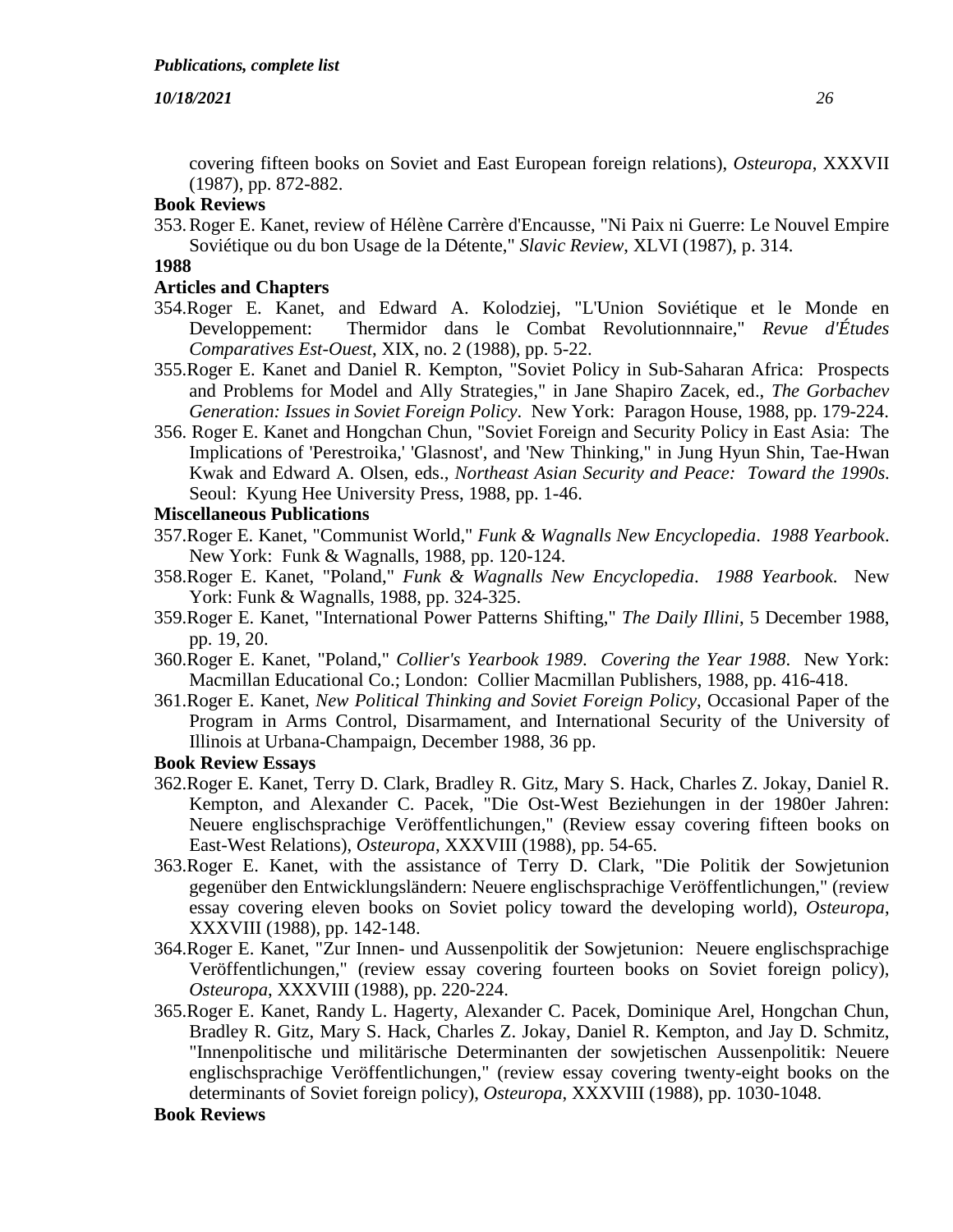366.Roger E. Kanet, review of Jerry F. Hough, "Opening Up the Soviet Economy," *Soviet Studies*, XL (1988), pp. 656-657.

367.Roger E. Kanet, review of Alexander Motyl, "Will the Non-Russians Rebel? State, Ethnicity, and Stability in the USSR," *Nationalities Papers*, XVI (1988), pp. 307-308.

#### **1989**

#### **Book**

- 368.Edward A. Kolodziej and Roger E. Kanet, Editors, *The Limits of Soviet Power in the Developing World: Thermidor in the Revolutionary Struggle*. London: Macmillan Publishers, 1989. xx, 531 pp. Published simultaneously as *The Limits of Soviet Power in the Developing World*. Baltimore: Johns Hopkins University Press, 1989. xx, 531 pp.
- 369.Roger E. Kanet, Guest-editor, Special Issue on "The USSR in the International System: The Impact of New Political Thinking," *Crossroads: An International Socio-Political Journal*, no. 28 (1989), 98 pp.

#### **Journal Articles and Chapters**

- 370.Roger E. Kanet, "The Evolution of Soviet Policy Toward the Third World: From Stalin to Brezhnev," in Edward A. Kolodziej and Roger E. Kanet, eds., *The Limits of Soviet Power in the Developing World: Thermidor in the Revolutionary Struggle*. London: Macmillan Publishers; Baltimore: The Johns Hopkins University Press, 1989, pp. 36-61.
- 371.Roger E. Kanet, "Reassessing Soviet Doctrine: New Priorities and Perspectives," in Edward A. Kolodziej and Roger E. Kanet, eds., *The Limits of Soviet Power in the Developing World: Thermidor in the Revolutionary Struggle*. London: Macmillan Publishers; Baltimore: The Johns Hopkins University Press, 1989, pp. 397-425.
- 372.Roger E. Kanet, "Soviet Foreign Policy and the End of the Postwar Era," *PS: Political Science & Politics*, XXXII, no. 2 (1989), pp. 215-23.
- 373.Roger E. Kanet, "Limitations on the Soviet Union's Role in Protracted Warfare in the Third World," in Richard H. Shultz, Jr., Robert L. Pfaltzgraff, Jr., Uri Ra'anan, William J. Olson, and Igor Lukes, ed., *Guerrilla Warfare and Counterinsurgency: U.S.-Soviet Policy in the Third World*. Lexington, MA/ Toronto: Lexington Books, D.C. Heath, 1989, pp. 81-98.
- 374.Roger E. Kanet, "The Evolution of Soviet Policy Toward the Third World," in Carol Saivetz, ed., *The USSR in the Third World*. Boulder, CO/ San Francisco/ London: Westview Press, 1989, pp. 1-20.
- 375.Roger E. Kanet, "New Political Thinking and Soviet Foreign Policy," *Crossroads: An International Socio-Political Journal*, no. 28 (1989), pp. 5-22.
- 376.Roger E. Kanet, "Likely Changes in Post-Soviet Policy Toward the Third World: A Speculative Essay," in Morton Kaplan and Alex Shtromas, eds., *The Soviet Union and the Challenge of the Future*. Vol. 4: *Russia and the World*. New York: Paragon House, 1989, pp. 263-285.
- 377. Roger E. Kanet, "Mikhail Gorbachev and the End of the Cold War: An Interim Assessment of Gorbachev's Impact on World Affairs," *Soviet Union*, vol. 16, nos. 2-3 (1989), pp. 193- 200.

#### **Miscellaneous Publications**

- 378.Roger E. Kanet, "U.S.-Soviet Relations Enter New Era," *The Daily Illini*, 27 April 1989, p. 11. (Reprint of #352).
- 379.Roger E. Kanet, "Communist World," *Funk & Wagnalls New Encyclopedia*. 1989 Yearbook. New York: Funk & Wagnalls, 1989, pp. 120-122.
- 380.Roger E. Kanet, "Poland," *Funk & Wagnalls New Encyclopedia*. 1989 Yearbook. New York: Funk & Wagnalls, 1989, pp. 326-328.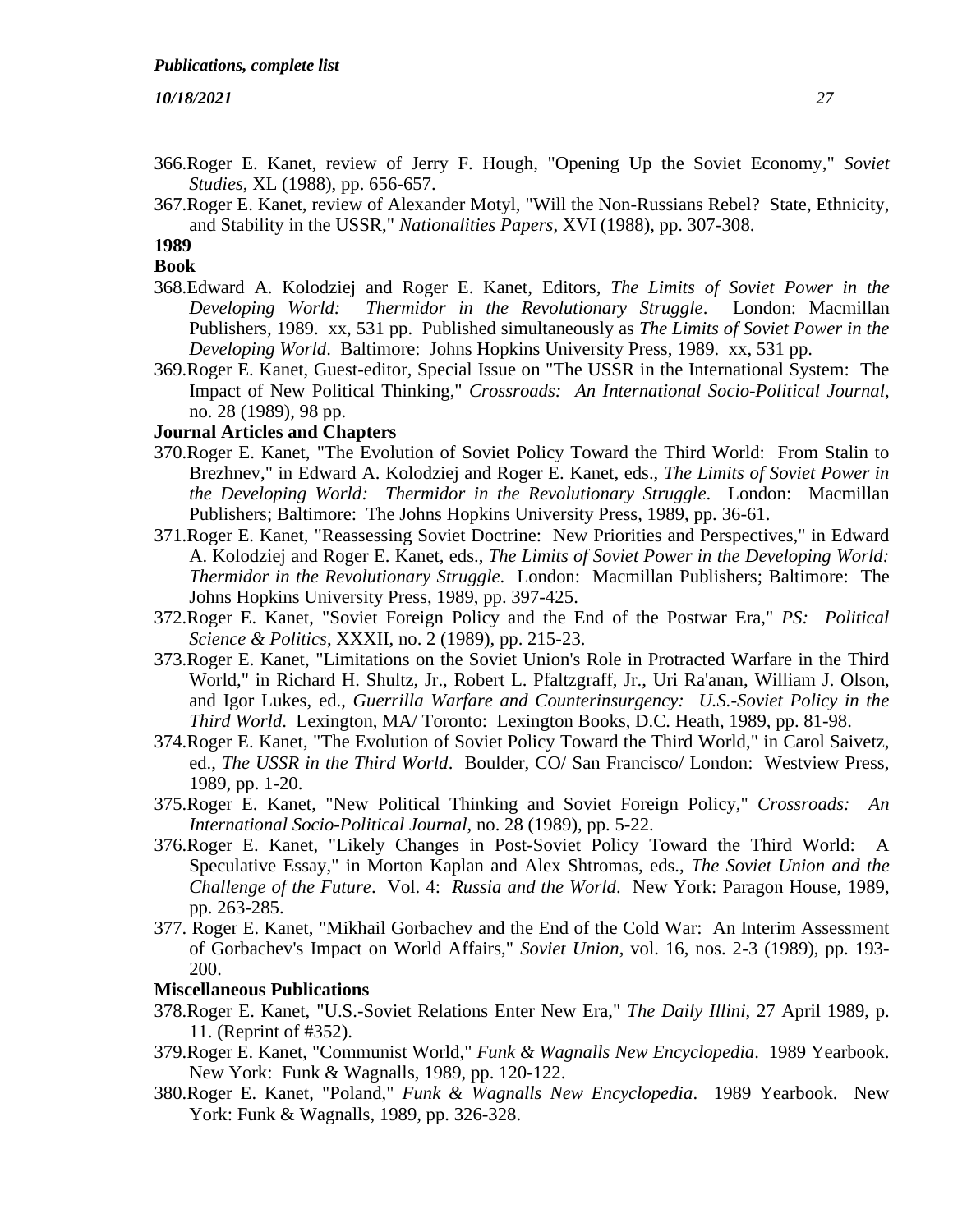381."Poland," *Collier's Year Book 1990. Covering the Year 1989*. New York: Macmillan Educational Co.; London: Collier Macmillan Publishers, 1989, pp. 431-433.

# **Review Essays**

- 382.Roger E. Kanet, Bradley R. Gitz, Charles Z. Jokay, Dominique Arel, Terry D. Clark and Randy L. Hagerty, "Sowjetunion, Osteuropa und Ost-West-Beziehungen: Neuere englischsprachige Publikationen," (Review essay covering twenty-six books on the Soviet Union, Eastern Europe and East-West Relations," *Osteuropa*, XXXIX, no. 2-3 (1989), pp. 282-297.
- 383.Roger E. Kanet, with the assistance of Terry D. Clark, "Die Aussenpolitik der Sowjetunion: Neuere englischsprachige Veröffentlichungen," (review essay covering thirteen books on Soviet foreign policy), *Osteuropa*, XXXIX, no. 4 (1989), pp. 389-395.
- 384.Roger E. Kanet, Dominique Arel and Charles Z. Jokay, "Die Sowjetunion, Osteuropa und die politischen Beziehungen zwischen Ost und West: Neuere englischsprachige Veröffentlichungen)," (review essay covering seventeen books on Soviet and East European politics and East-West relations), *Osteuropa*, XXXIX, no. 5 (1989), pp. 497-504.
- 385.Roger E. Kanet, with the assistance of Terry D. Clark, "Die Beziehungen der UdSSR zu China, dem Westen und den Entwicklungsländern: Neuere englischsprachige Bücher," (review essay covering sixteen books on Soviet foreign relations), *Osteuropa*, XXXIX, no. 6 (1989), pp. 584-590.
- 386.Roger E. Kanet, Deborah N. Miner and Jay D. Schmitz, "Militärische Macht, SDI, und Rüstungskontrolle in den Ost-West-Beziehungen. Neuere englischsprachige Veröffentlichungen," (review essay covering thirteen books on military power and arms control in East-West relations), *Osteuropa*, XXXIX, no. 8 (1989), pp. 760-767.
- 387.Roger E. Kanet, Dominique Arel, Terry D. Clark, Charles Z. Jokay, and Alexander C. Pacek, "Perestrojka, Glasnost, und die Krise der kommunistischen Systeme: Neurere englischsprachige Publikationen," (review essay covering sixteen books on Soviet and East European domestic politics), *Osteuropa*, XXXIX, no. 9 (1989), pp. 846-855.
- 388.Roger E. Kanet, Terry D. Clark, Charles Z. Jokay and Jay D, Schmitz, "Ost-West-Beziehungen nach dem Amtsantritt Gorbatschows: Neuere englischsprachige Bücher zur sowjetischen Aussenpolitik," (review essay covering twenty books on Soviet foreign policy and East-West Relations), *Osteuropa*, XXXIX, no. 10 (1989), pp. 933-941.
- 389.Roger E. Kanet, Alexander C. Pacek, Charles Z. Jokay, Terry D. Clark and Dominique Arel, "Kontinuität und Veränderung in kommunistschen Systemen: Neue englischsprachige Publikationen über die Sowjetunion und die übrigen osteuropäischen Länder," (review essay covering nineteen books on the Soviet Union and Eastern Europe), *Osteuropa*, XXXIX, nos. 11-12 (1989), pp. 1131-1138.

## **Book Reviews**

- 390.Roger E. Kanet, review of Quintin V.C. Bach, "Soviet Economic Assistance to the Less Developed Countries: A Statistical Analysis," *The Journal of Developing Areas*, XXIII, no. 3 (1989), pp. 457-458.
- 391.Roger E. Kanet, review of Alvin Z. Rubinstein, "Moscow's Third World Strategy," *Soviet Studies*, vol. XLI (1989), 158-159.
- 392.Roger E. Kanet, review of Keith John Lepak, "Poland and the Politics of the Gierek Regime," and John Rensenbrink, "Poland Challenges a Divided World," *American Political Science Review*, LXXXIII (1989), p. 1424.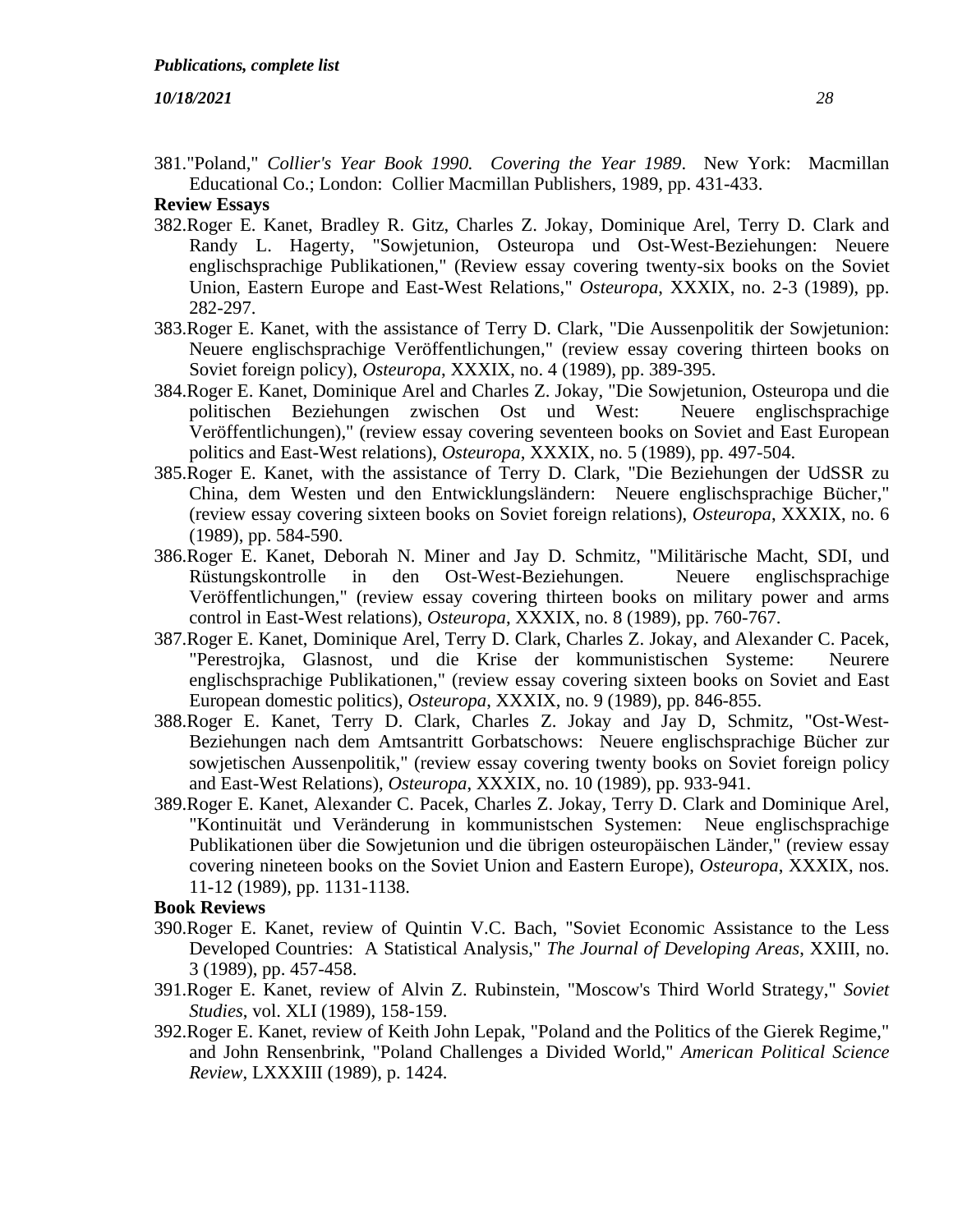- 393.Roger E. Kanet, review of Joachim Glaubitz and Dieter Heinzig, "Die Sowjetunion und Asien in den 80er Jahren: Ziele und Grenzen sowjetischer (Politik zwischen Indischem Ozean und Pazifik," *Slavic Review*, XLVIII (1989), pp. 666-667.
- 394.Roger E. Kanet, review of James Adams, "Secret Armies: Inside the American, Soviet and European Special Forces," *Journal of Military Studies*, II (1989), p. 620.
- 395.Roger E. Kanet, review of Olivier Roy, "Islam and Resistance in Afghanistan," *Canadian-American Slavic Studies*, XXIII (1989), pp. 496-497.
- **1990**

#### **Articles and Chapters**

- 396.Roger E. Kanet, "Changing Soviet Security Policy in Relations with the Third World," in *Soviet National Security Policy Under "Perestroika*," ed. by George E. Hudson. Boston/ London: Unwin Hyman (Mershon Center Series on International Security and Foreign Policy, Volume IV), 1990), pp. 247-276.
- 397.Roger E. Kanet, "Gorbachev's Impact on Soviet Policy," *La Politique étrangère soviétique à l'aube des années 1990*, special issue of *Collection Choix* (Québec), no. 21 (1990), pp. 37-41.
- 398.Roger E. Kanet, "La coopération des super-puissances en Europe de l'Est," *Revue des Études comparatives Est-Ouest*, XXI, no. 4 (1990), pp. 5-34.
- 399.Jeffrey L. Roberg, with Roger E. Kanet,,"The Scientific-Technological Revolution: Soviet Views, Yesterday and Today," *Soviet Union*, XVII, nos. 1-2 (1990), pp. 95-112.

#### **Miscellaneous Publications**

- 400.Roger E. Kanet and Alexander C. Pacek, *Revolutionary Change in Eastern Europe: The Societal Basis of Political Reform*, Occasional Paper of the Program in Arms Control, Disarmament, and International Security of the University of Illinois at Urbana-Champaign, March 1990, 29 pp.
- 401.Roger E. Kanet, "Poland, Escape from the Abyss?," *Swords and Plowshares*. The Bulletin of the Program in Arms Control, Disarmament, and International Security, University of Illinois at Urbana-Champaign, IV, no. 3 (1990), pp. 9-11.
- 402.Roger E. Kanet, "Poland," *Funk & Wagnalls New Encyclopedia*. 1990 Yearbook. New York: Funk & Wagnalls, 1990, pp. 322-323.
- 403.Roger E. Kanet, *Superpower Cooperation in Eastern Europe*, Occasional Paper of the Program in Arms Control, Disarmament and International Security of the University of Illinois at Urbana-Champaign, June 1990, 33 pp.
- 404.Roger E. Kanet, "Poland," *Colliers 1991 International Yearbook*. Covering the Year 1990. New York: Macmillan; Toronto: Collier Macmillan, 1990, pp. 407-409.

- 405.Roger E. Kanet, Garth T. Katner and Terry D. Clark, "Die Sowjetunion und die Entwicklungsländer: Neuere englischsprachige Veröffentlichungen," (review essay covering nineteen books on Soviet policy in the Third World), *Osteuropa*, XL, no. 2 (1990), pp. 178- 186.
- 406.Roger E. Kanet, "Osteuropa an der Schwelle der neunziger Jahre: Englischsprachige Bücher über Reformen und verwandte Fragen," (review essay covering twenty-two books on the Soviet Union and Eastern Europe), *Osteuropa*, XL, no. 3 (1990), pp. 272-278.
- 407.Roger E. Kanet and Garth T. Katner, "Sowjetunion und nichtkommunistische Staaten: Englischsprachige Bücher über die Ost-West und die Ost-Süd Beziehungen (review essay covering eighteen books on Soviet relations with non-communist world), *Osteuropa*, XL, no. 4 (1990), pp. 366-372.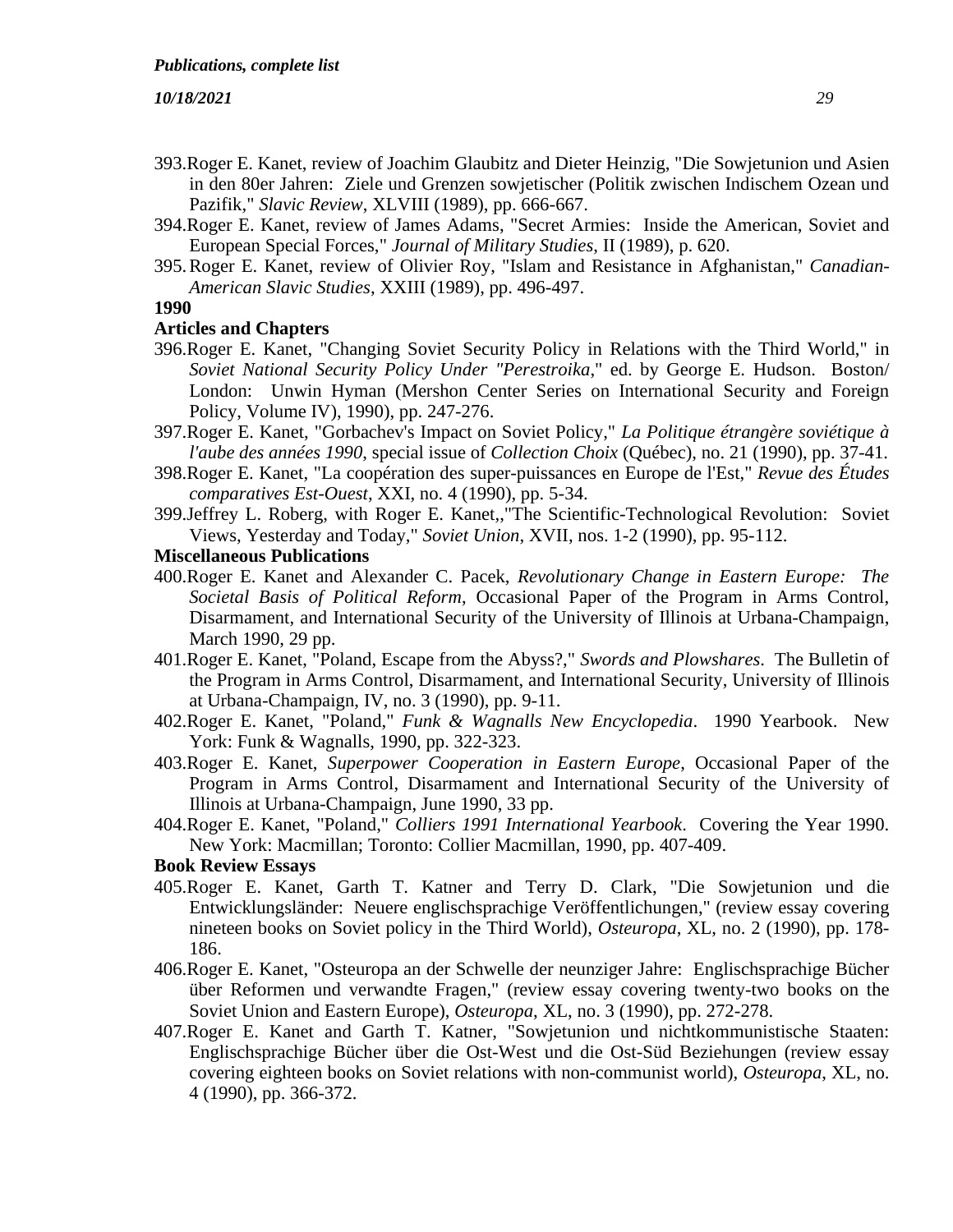- 408.Roger E. Kanet, Jay D. Schmitz and Dominique Arel, "Die Sowjetunion als Weltmacht: Englischsprachige Bücher über sowjetische Aussen- und Militärpolitik," (Review essay covering twenty-one books on Soviet foreign policy), *Osteuropa*, XL, no. 5 (1990), pp. 465- 472.
- 409. Roger E. Kanet, with the assistance of Garth T. Katner and James M. Finlay, "Beziehungen der Sowjetunion zum Westen und zur Dritten Welt: Neuere englischsprachige Veröffentlichungen," (Review Essay Covering twenty-three books on Soviet policy with the West and the Third World), *Osteuropa*, XL, no. 6 (1990), pp. 558-566.
- 410.Roger E. Kanet, Jay D. Schmitz, James M. Finlay, Garth T. Katner, and Jeffrey L. Roberg, "Sowjetische Militär- und Sicherheitspolitik: Zu neueren englischsprachigen Veröffentlichungen," (Review Essay covering twenty-three books on Soviet military policy and reform), *Osteuropa*, XL, no. 7 (1990), pp. 672-680.
- 411.Roger E. Kanet, Garth T. Katner and James M. Finlay, "Die Sowjetunion am Beginn der neunzigen Jahre: Englischsprachige Bücher zur Innen- und Aussenpolitik," (Review essay covering thirty-three books on Soviet foreign policy), *Osteuropa*, XL, no. 8 (1990), pp. 771- 781.
- 412.Roger E. Kanet, Terry D. Clark and Alexander C. Pacek, "Sind Reformen Möglich? Englischsprachige Bücher über die Entwicklungen in Mittel- und Osteuropa," (Review Essay covering twenty-eight books on the Soviet Union and Eastern Europe), *Osteuropa*, XL, no. 9 (1990), pp. 887-897.
- 413.Roger E. Kanet, James M. Finlay, Alexander C. Pacek, Joseph P. Parsons, Tammy J. Resler, and Jeffrey L. Roberg, "Gorbatschow und die Reformen in der UdSSR: Neue englischsprachige Bücher zur Innen- und Aussenpolitik," (Review essay covering twentyeight books on Soviet domestic and foreign policy), *Osteuropa*, XL, no. 10 (1990), pp. 991- 1001.
- 414.Roger E. Kanet, with the assistance of Jay D. Schmitz, "Alte und neue Perspektiven in den Aussenbeziehungen der Sowjetunion: Neuere Bücher über die Beziehungen zwischen Ost und West," (Review essay covering nineteen books on East-West relations), *Osteuropa*, XL, no. 11 (1990), pp. 1115-1122.
- 415.Roger E. Kanet, with the assistance of James M. Finlay, "Wirtschaftliche und politische Reformen in der UdSSR und in Osteuropa: Neuere englischsprachige Veröffentlichungen," (Review essay covering twenty-two books on the USSR and Eastern Europe), *Osteuropa*, LX, no. 12 (1990), pp. 1221-1229.

# **Reviews**

- 416.Roger E. Kanet, review of Robert T. Huber, "Soviet Perceptions of the U.S. Congress: The Impact of Superpower Relations," *Slavic Review*, XLIX (1990), pp. 124-125.
- 417.Roger E. Kanet, review of Harold Lydall, "Yugoslavia in Crisis," *The Annals* of the American Academy of Political and Social Science, vol. DIX (1990), p. 199.

# **1991**

- **Book**
- 418.Roger E. Kanet and Edward A. Kolodziej, Editers, *The Cold War as Cooperation: Superpower Cooperation in Regional Conflict Management* (London: Macmillan Press; Baltimore: Johns Hopkins University Press, 1991. xv, 439 pp.

# **Articles and Chapters**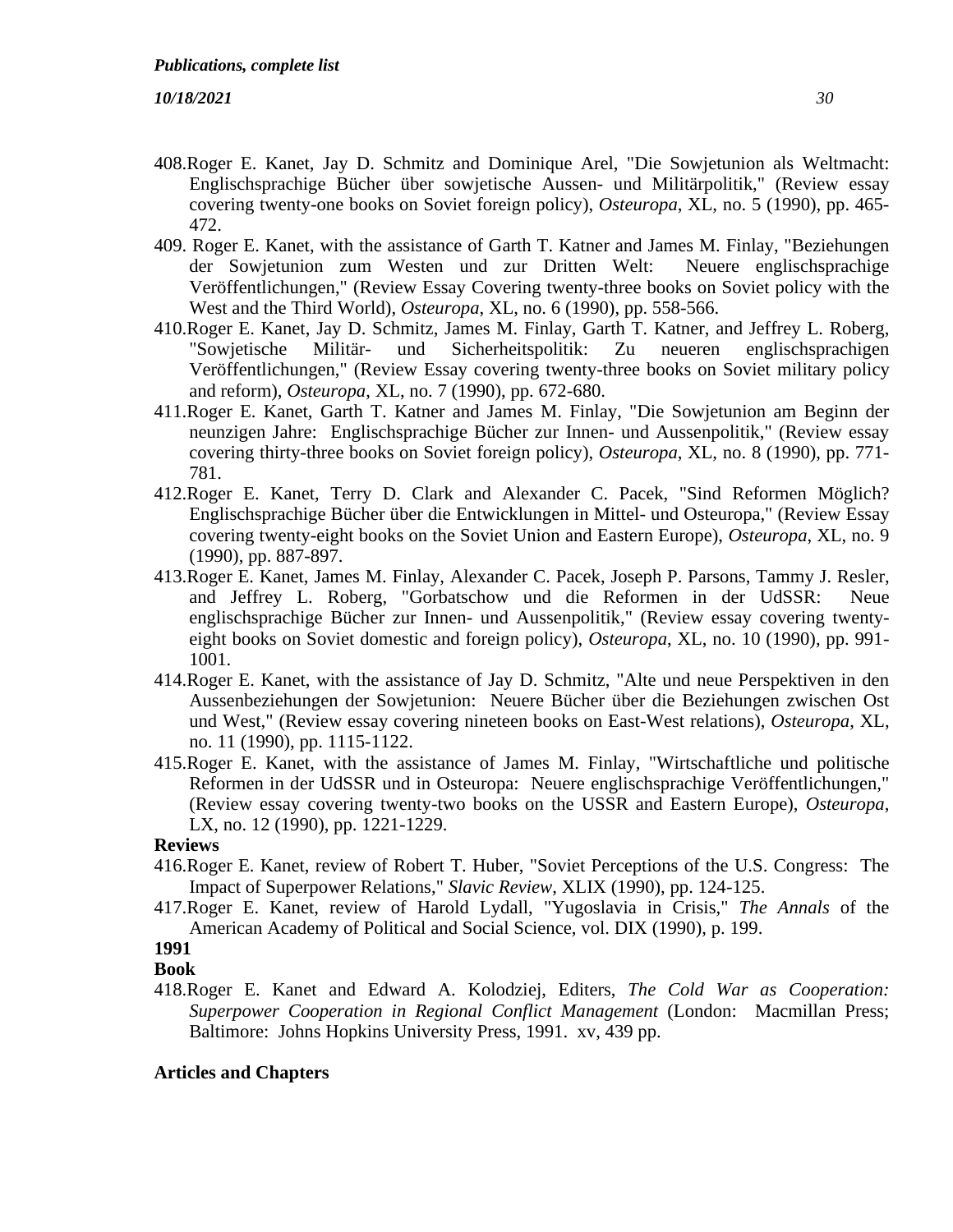- 419. Roger E. Kanet, "Soviet Policy in East Asia and the Pacific: Implications for U.S. Policy," in Thomas B. Lee, ed., *U.S. Asian Foreign Policy* (Taipei: Cheng Chung Book Co., 1991), pp. 45-81.
- 420.Roger E. Kanet, "Superpower Cooperation in Eastern Europe," in Roger E. Kanet and Edward A. Kolodziej, eds., *The Cold War as Cooperation: Superpower Cooperation in Regional Conflict Resolution* (London: Macmillan; Baltimore: Johns Hopkins, 1991), pp. 90-120.
- 421. Roger E. Kanet, Alexander C. Pacek and, "Revolutionary Change in Eastern Europe: The Societal Basis of Political Reform," in Ilpyong Kim and Jane Shapiro Zacek, eds., *Reform in Communist Countries* (Washington: The Washington Institute, 1991), pp. 187-217.
- 422. Roger E. Kanet, and Brian V. Souders, "Poland and the Soviet Union," in Richard F. Staar, ed., *East-Central Europe and the USSR* (New York: St. Martin's Press; London: Macmillan, 1991), pp. 125-145.

#### **Translations**

- 423. Alexander C. Pacek and Roger E. Kanet, "Dong Ou jü bian: Zheng zhi gai ge di she hui ji chu," (Dramatic Change in Eastern Europe: Social Foundations for Economic Reform), *Sulian Dong Ou Wenti Yicong* (Translated Essays on Soviet and Eastern European Issues), Beijing, PCR, no. 1 (1991), pp. 104-118. (Translation of #400).
- 424. Roger E. Kanet, "Chaoji daguo zai Dong Ou di Hezuo" (Superpower Cooperation in Eastern Europe), *Sulian Dong Ou Wenti Yicong* (Translated Essays on Soviet and East European Issues), Beijing, PRC, no. 2 (1991), pp. 61-72. (translation of #403).
- 425. Roger E. Kanet, "Chang mei-kuo li-ch'ang P'ing-hsi Su-lien ti Ya-t'ai Cheng-ch'e," (A Critique and Analysis of the Soviet Union's Foreign Policies toward the Asian-Pacific Region from the Standpoint of the United States) in Thomas B. Lee, ed., *Mei-Kuo Ya-chou Wai-chaio Cheng-ch'e* (Foreign Policy of the United States in Asia) Taipei: Cheng Chung Book Co., 1991, pp. 61-100. (Translation of #419).
- 426.Roger E. Kanet and Brian V. Souders, "L'Aprés-communisme: Les Rélations entre la Pologne et l'Union Soviétique," *Revue d'Études comparatives Est-ouest*, Vol. 22, no. 3 (1991, pp. 2-43. (Translation of #422).

### **Miscellaneous Publications**

- 427. Roger E. Kanet, "Poland," *Funk & Wagnalls New Encyclopedia. 1991 Yearbook*. New York: Funk & Wagnalls, 1991, pp. 323-325.
- 428. Roger E. Kanet, nd Brian V. Souders, *Poland and the Soviet Union: The Post-Communist Relationship.* Occasional Papers Series, Program in Arms Control, Disarmament and International Security, University of Illinois at Urbana-Champaign, April 1991, 12 pp.
- 429. Jeffrey L. Roberg, with Roger E. Kanet, *The Scientific-Technological Revolution: Soviet Views, Yesterday and Today*, Occasional Papers Series, Program in Arms Control, Disarmament and International Security, University of Illinois at Urbana-Champaign, May 1991, 9 pp.
- 430. Roger E. Kanet, with Garth T. Katner, *From New Thinking to the Fragmentation of Consensus in Foreign Policy: The USSR and the Developing World*, Occasional Papers Series, Program in Arms Control, Disarmament and International Security, University of Illinois at Urbana-Champaign, June 1991, 15 pp.
- 431. Roger E. Kanet, *Soviet Policy Toward China: A Complex New Relationship*, Occasional Papers Series, Program in Arms Control, Disarmament and International Security, University of Illinois at Urbana-Champaign, June 1991, 8 pp.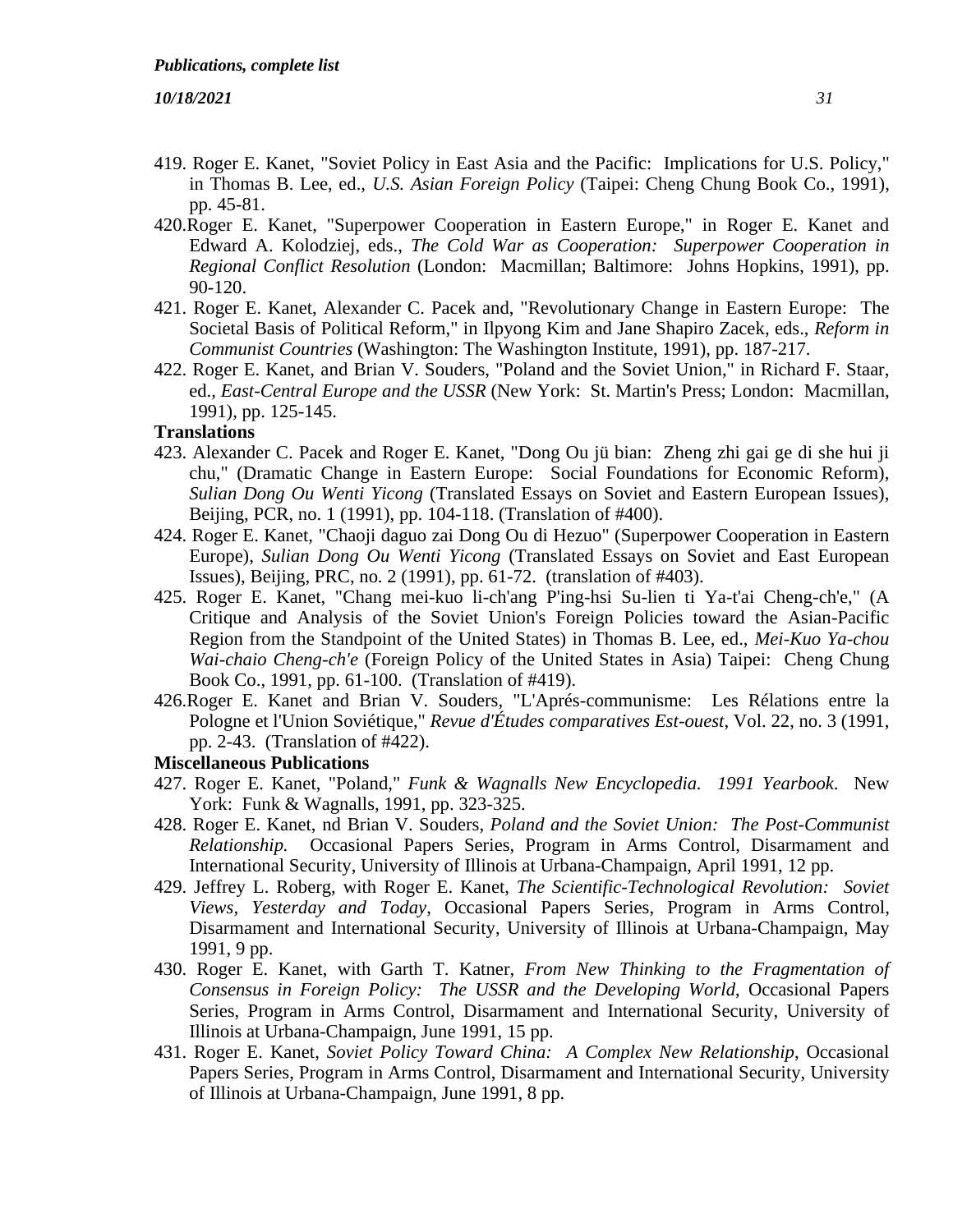432. Roger E. Kanet, with David E. Albright, "New Challenges in the Study of American-Soviet Relations: The Implications of the Gorbachev Reforms," *International Studies Notes*, vol. 16, no. 3 and vol. 17, no. 1 (1991-1992), pp. 20-24.

# **Book Review Essays**

- 433. Roger E. Kanet, Beth A. Fulkerson, Jeffrey M. Lindblom, Alexander C. Pacek, and Robert D. Wood, "Die Supermächte, Ost- und Westeuropa: Neue englischsprachige Veröffentlichungen," (Review essay covering twenty-eight books on East-West and Soviet-East European Relations), *Osteuropa*, vol. LXI, no. 1 (1991), pp. 81-89.
- 434. Roger E. Kanet, Jeffrey L. Roberg, James R. Finlay and Robert D. Wood, "Sowjetische Sicherheitspolitik in den neunziger Jahren: Englischsprachige Publikationen über das Militärgleichgewicht," (Review essay covering twenty-three books on Soviet military and security policy), *Osteuropa*, XLI, no. 2 (1991), pp. 190-197.
- 435.Roger E. Kanet and Garth T. Katner, "Die UdSSR und die Entwicklungsländer von der Karibik bis zum Pazifik: Neue englischsprachige Bücher," (Review essay covering twentysix books on Soviet policy in the Third World), *Osteuropa*, vol. LXI, no. 3 (1991), pp. 299- 306.
- 436.Roger E. Kanet and Charles Z. Jokay, "Die Sowjetunion in einer sich wandelnden Welt: Neuere englischsprachige Veröffentlichungen zur sowjetischen Aussenpolitik," (Review essay covering thirty-six books on Soviet foreign policy), *Osteuropa*, LXI, no. 9 (1991), pp. 910-920.
- 437.Roger E. Kanet, with the assistance of Beth A. Fulkerson, "Osteuropa und der Zusammenbruch des internationalen Kommunismus. Neuere englischsprachige Publikationen," (review essay covering forty-three books on the Soviet Union and Eastern Europe), *Osteuropa*, LXI, no. 10 (1991), pp. 1014-1025.

#### **Book Reviews**

- 438.Roger E. Kanet and Garth T. Katner, review of Esmail Hosseinzadeh, "Soviet Non-Capitalist Development: The Case of Nasser's Egypt," *Studies in Comparative International Development,* vol. 26, no. 1 (1991), pp. 101-102.
- 439.Roger E. Kanet, review of Ellen Brun and Jacques Hersch, "Soviet-Third World Relations in a Capitalist World: The Political Economy of Broken Promises," *Soviet Studies*, vol. 43, no. 2 (1991), pp. 389-390.
- 440.Roger E. Kanet, review of William Green Miller, ed., Toward a More Civil Society? The USSR Under Mikhail Sergeevich Gorbachev," *Presidential Studies Quarterly*, vol. 21, no. 2 (1991), pp. 387-389.

# **1992**

#### **Book**

441.Roger E. Kanet, Deborah Nutter Miner and Tamara J. Resler, Editets, *Soviet Foreign Policy in Transition* (Cambridge, Eng/New York: Cambridge University Press, 1992), XVI, 308 pp.

# **Articles and Chapters**

- 442.Roger E. Kanet, with Garth T. Katner, "From New Thinking to The Fragmentation of Consensus in Foreign Policy: Soviet Policy in the Third World," in Roger E. Kanet, Deborah Nutter Miner and Tamara J. Resler, eds., *Soviet Foreign Policy in Transition* (Cambridge, Eng/New York: Cambridge University Press, 1992), pp. 121-144.
- 443.Roger E. Kanet, "Improving Sino-Soviet Relations and U.S. Policy in Asia and the Pacific," in Thomas B. Lee, ed., *China and World Political Development and International Issues*  (Taipei: Cheng Chung Book Co., 1992), pp. 11-27.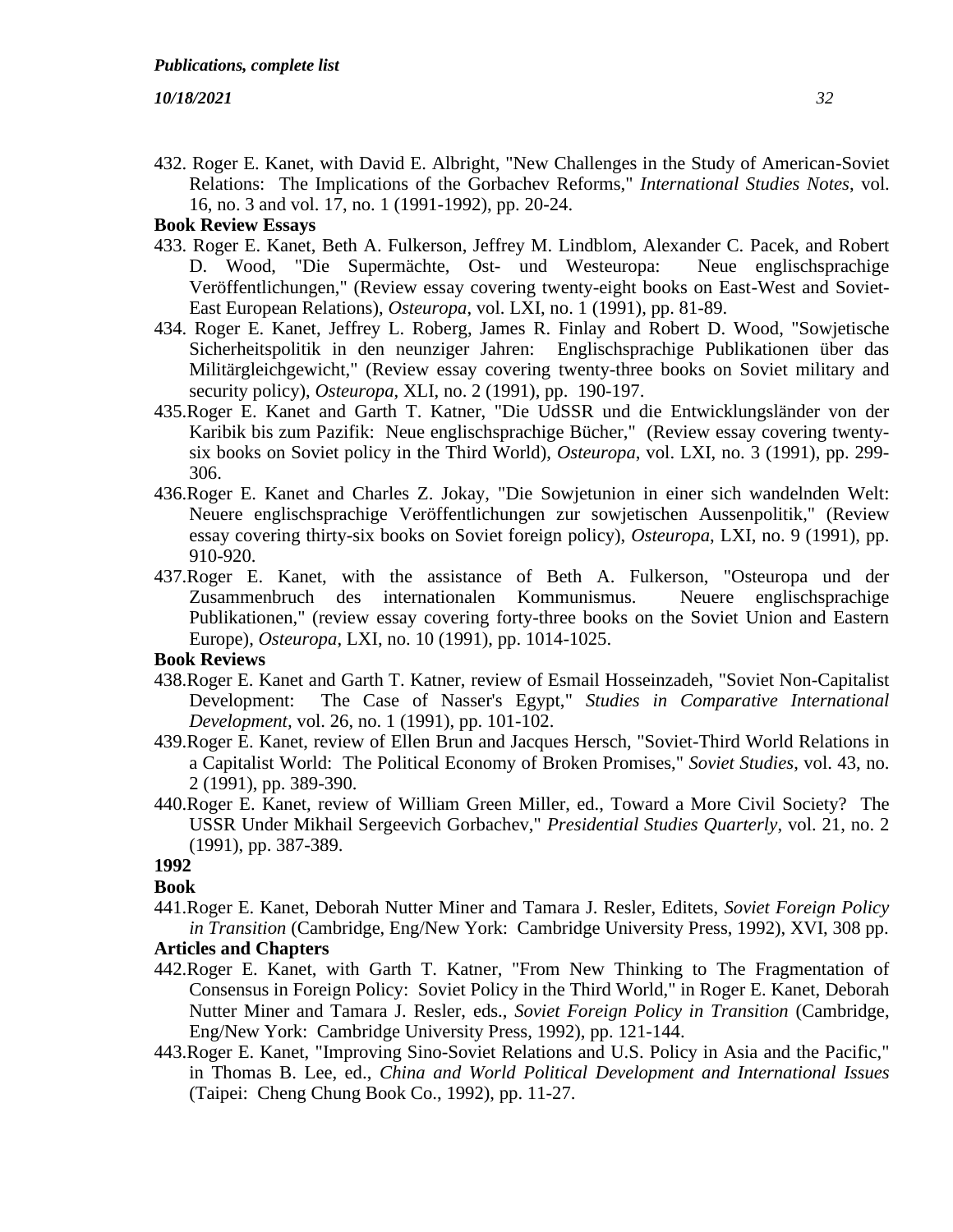444. Roger E. Kanet and James T. Alexander, "The End of the Cold War and the 'New World Order': Implications for the Developing World," *Iranian Journal of International Affairs*, vol. 4, no. 2 (1992), pp. 249-281.

# **Translations**

445. Roger E. Kanet, "Sulian dui zhong gong zhi zheng ce: Fu za er zhan xin zhi quan xi," (Soviet Policy Toward China: Complex New Relations," in Thomas B. Lee, ed., *Zhong Gong yu quoji Shehui xilun* (An Analysis of Roger E. Kanet, Communist China and International Security) (Taipei: Cheng Chung Book Co., 1992), pp. 13-30 (Translation of # 443).

# **Miscellaneous Publications**

- 446.Roger E. Kanet, "Poland," *Collier's International Year Book 1992* (New York/Toronto/ Sydney: P.F. Collier, 1992), pp. 406-408.
- 447.Roger E. Kanet, "Poland," *1992 Funk & Wagnalls New Encyclopedia Yearbook* (New York: Funk & Wagnalls, 1992), pp. 325-327.
- 448.Roger E. Kanet, "The End of the Cold War and the Collapse of the USSR: Implications for a New International System," in Stephen Philip Cohen, ed., *South Asia After the Cold War: International Perspectives*. Urbana-Champaign, IL: University of Illinois at Urbana-Champaign, Program in Arms Control, Disarmament and International Security, 1992, pp. 16-21.
- 449.Roger E. Kanet and Brian V. Souders, "Post-Soviet Issues: One Foreign Policy or Twelve? *Swords and Ploughshares* vol. 6, no. 3-4 (1992), pp. 24-26.
- 450.Roger E. Kanet and Brian V. Souders, *Center-Periphery Relations: The Soviet Union, East-Central Europe and the Union Republics*. Occasional Paper, Program in Arms Control, Disarmament and International Security of the University of Illinois at Urbana-Champaign, August 1992, 9 pp.
- 451.Brian V. Souders and Roger E. Kanet, *An Emerging Inter-State System: Russia and the Other Former Republics of the USSR*. Occasional Paper Series, Program in Arms Control, Disarmament and International Security, University of Illinois at Urbana-Champaign, September 1992, 10 pp.

- 452.Roger E. Kanet, Terry D. Clark and Charles Z. Jokay, "Perestroika und sowjetische Aussenund Sicherheitspolitik: Neuere englischsprachige Veröffentlichungen," (review essay covering thirty-two books on Soviet domestic, foreign, and military-security policy), *Osteuropa*, vol. 42, no. 1 (1992), pp. 67-76.
- 453.Roger E. Kanet, Tamara J. Resler, Jeffrey L. Roberg, Beth A. Fulkerson, Jeffrey M. Lindblom, James M. Finlay, Paul W. Goldschmidt, and Brian V. Souders, "Der Niedergang des totalitären Staates? Von Stalin zu Gorbatschow. Neuere englischsprachige Veröffentlichungen," (review essay covering thirty-three books on the USSR and Eastern Europe), *Osteuropa,* vol. 42, no. 3 (1992), pp. 271-282.
- 454.Roger E. Kanet, Terry D. Clark and James T. Alexander, "Ost-West Beziehungen: Vom Kalten Krieg zur Kooperation? Neuere englischsprachige Veröffentlichungen." (review essay covering twenty-eight books on the USSR and Eastern Europe), *Osteuropa*, vol. 42, no. 7 (1992), pp. 621-630.
- 455.Roger E. Kanet, Beth A. Fulkerson, James M. Finlay, Tamara J. Resler, Jeffrey M. Lindblom, and Brian V. Souders, "Der Niedergang der Sowjetunion als Supermacht und die Folgen: Englischsprachige Veröffentlichungen zur sowjetischen Innen- und Aussenpolitik" (review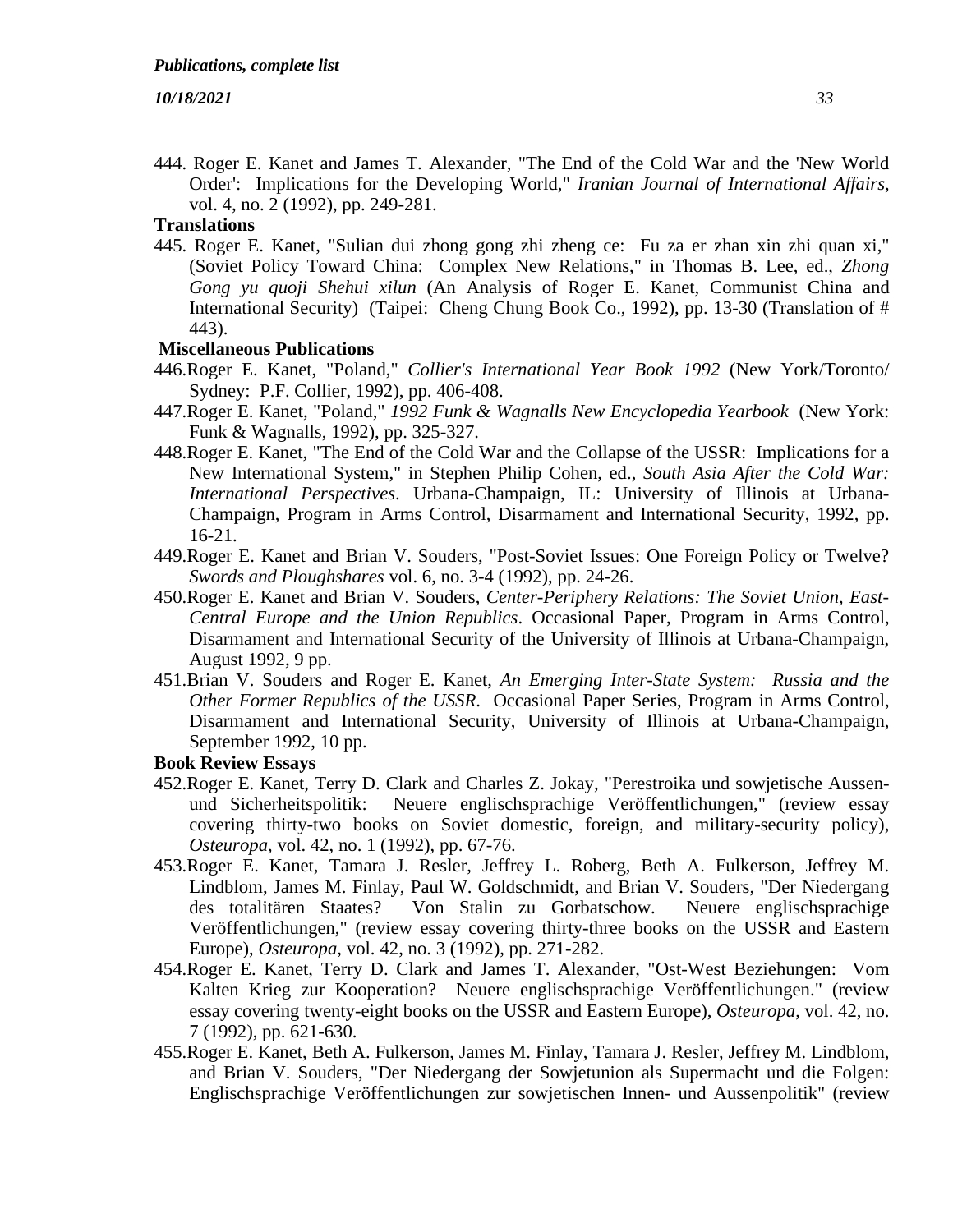essay covering thirty-five books on Soviet domestic and foreign policy), *Osteuropa*, vol. 42, no. 11 (1992), pp. 1008-1022.

# **Book Reviews**

- 456.Roger E. Kanet, review of Charles Gati, "The Bloc that Failed: Soviet-East European Relations in Transition," *The Russian Review*, vol. 51 (1992), pp. 143-144.
- 457.Roger E. Kanet, review of Joseph G. Whelan, "The Moscow Summit, 1988: Reagan and Gorbachev in Negotiation," *Presidential Studies Quarterly*. vol. 22, no. 3 (1992), p. 608.
- 458. Roger E. Kanet, review of Richard F. Staar, "Foreign Policies of the Soviet Union," *Canadian-American Slavic Studies*, vol. 26, nos. 1-4 (1992), pp. 407-408.
- 459.Roger E. Kanet, review of Robert O. Freedman, "Moscow and the Middle East: Soviet Policy since the Invasion of Afghanistan," Efraim Karsh, "Soviet Policy towards Syria since 1970," and Oles M. Smolansky, "The USSR and Iraq: The Soviet Quest for Influence," *The American Political Science Review*, vol. 86, no. 3 (1992), pp. 840-841.
- 460.Roger E. Kanet, review of Frederic J. Fleron, Jr., Erik P. Hoffmann, and Robbin F. Laird., eds., Soviet Foreign Policy: Classic and Contemporary Issues," *The Russian Review*, vol. 51, no. 4 (1992), pp. 594-595.
- 461. Roger E. Kanet, review of George W. Breslauer, Harry Kreisler, and Benjamin Ward, eds., "Beyond the Cold War: Conflict and Cooperation in the Third World," *The Journal of Developing Areas*, vol. 27, no. 1 (1992), pp. 124-126.
- 462.Roger E. Kanet, review of Andreas Kappeler, ed., "Umbau des Sowjetsystems: Sieben Aspekte eines Experiments," *Jahrbücher für Geschichte Osteuropas*, vol. 40, no. 3 (1992), pp. 441-442.

# **1993**

#### **Articles and Chapters**

- 463. Tamara J. Resler and Roger E. Kanet, "Democratization: The National-Subnational Linkage," *In Depth: A Journal for Values and Public Policy*, vol. 3, no., 1 (1993), pp. 5-22.
- 464. Roger E. Kanet and Brian V. Souders, "Democratization and Local Government in Poland," *In Depth: A Journal for Values and Public Policy*, vol., 3 no., 1 (1993), pp. 93-113
- 465. Roger E. Kanet, and Brian V. Souders, "The Russian Federation and its Western Neighbors: Developments in Russian Policy toward Central and Eastern Europe," *Demokratizatsiya: The Journal of Post-Soviet Democratization*, vol. 1, no. 3 (1993), pp. 33-57.
- 466. Roger E. Kanet, "Regional Crises and the Cold War: Overcoming the Legacies of the Past," in Gustav Schmidt ed., *Ost-West-Beziehungen: Konfrontation und Détente 1945-1989*. Bochum, Germ.: Universitätsverlag Dr. N. Brockmeyer, 1993, vol. I, pp. 107-125.

## **Reprints of Articles**

- 467. Roger E. Kanet, "Mikhail Gorbachev and the End of the Cold War: An Interim Assessment of Gorbachev's Impact on World Affairs," in Joseph L. Wieczynski, ed., *The Gorbachev Reader* (Salt Lake City, UT: Charles Schlacks, Jr., Publisher, 1993), pp. 27-32. [reprint of # 377]
- 468. Tamara J. Resler and Roger E. Kanet, "Democratization: The National-Subnational Linkage," in Ilpyong Kim and Jane Shapiro Zacek, eds., *Establishing Democratic Rule: The Reemergence of Local Governments in Post-Authoritarian Systems* (Washington: In Depth Books, 1993), pp. 17-34. [reprint of #463]
- 469. Roger E. Kanet and Brian V. Souders, "Democratization and Local Government in Poland," in Ilpyong Kim and Jane Shapiro Zacek, eds., *Establishing Democratic Rule: The Reemergence of Local Governments in Post-Authoritarian Systems* (Washington: In Depth Books, 1993), pp. 77-100. [reprint of #464]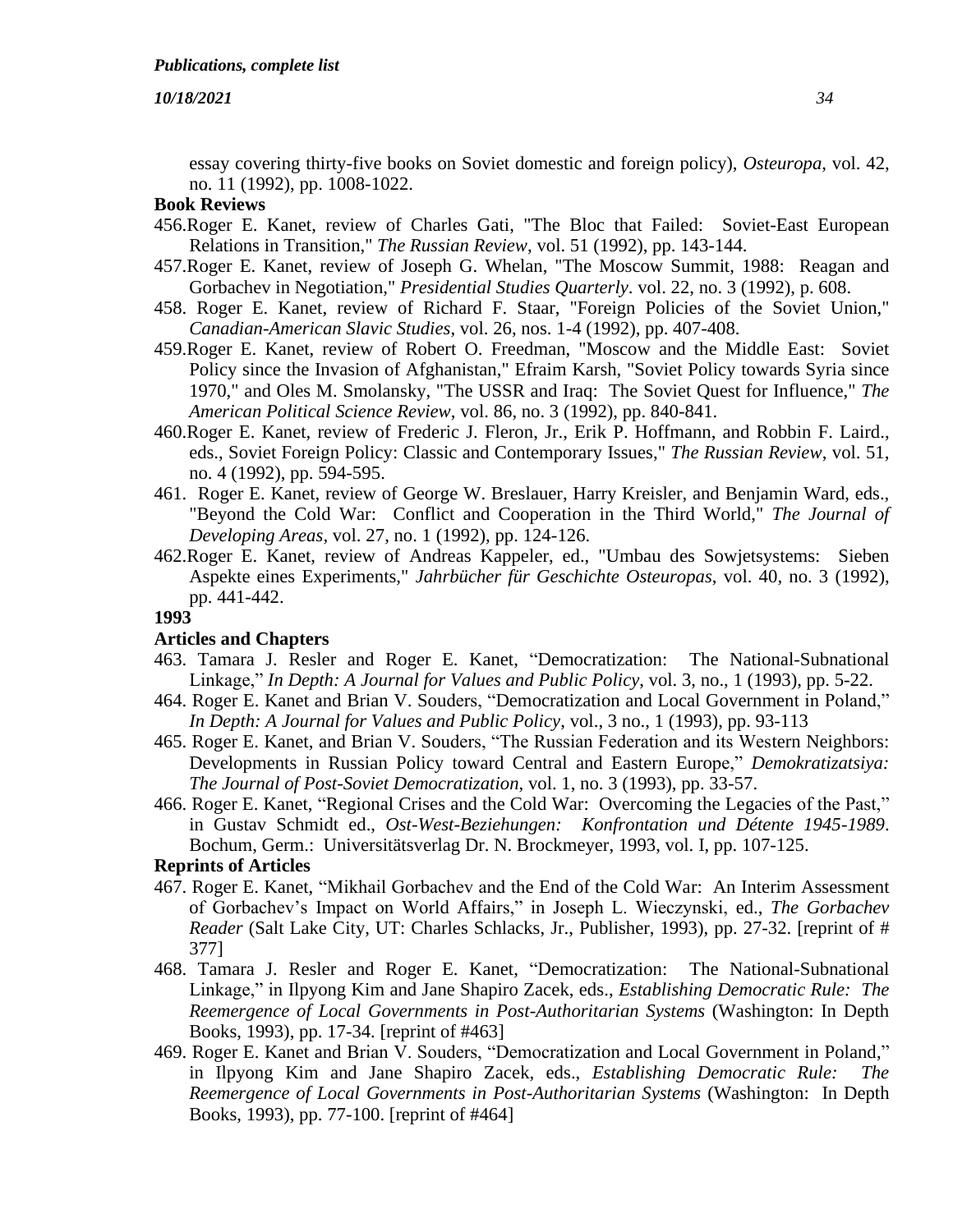# **Research Report**

470.Edward A. Kolodziej and Roger E. Kanet, eds., *Coping with Regional Conflict: A Global Approach* Report Submitted to the United States Institute of Peace, the Midwest Consortium for International Security Studies, and the College of Liberal Arts and Sciences, UIUC, in partial fulfillment of the requirements for grants. November 1993. xviii, 407 pp.

# **Miscellaneous Publications**

- 471. Roger E. Kanet, "Poland," *Collier's International Year Book 1993. Covering the Year 1992*. (New York/Toronto/ Sydney: P.F. Collier, 1993), pp. 410-411.
- 472. Roger E. Kanet, "Poland," *1993 Funk & Wagnalls New Encyclopedia Yearbook* (New York: Funk & Wagnalls, 1993), pp. 324-325.
- 473.Roger E. Kanet, *Coping with Conflict: The Role of the Russian Federation*, ACDIS Occasional Paper, University of Illinois at Urbana-Champaign, October 1993, 14 pp.
- 474. Brian V. Souders, with Roger E. Kanet, "Eduard Ambrosievich Shevardnadze: Diplomat, Statesman and Prominent Political and Party Figure," in Joseph L. Wieczynski, ed., *The Gorbachev Encyclopedia: Gorbachev, The Man and His Times* (Salt Lake City, UT: Charles Schlacks, Jr., Publisher, 1993), pp. 346-352
- 475. Roger E. Kanet, "Coping with Conflict: The Role of the Russian Federation," in Kolodziej and Kanet, eds., *Coping with Regional Conflict: A Global Approach.* Report Submitted to the United States Institute of Peace, the Midwest Consortium for International Security Studies, and the College of Liberal Arts and Sciences, UIUC, in partial fulfillment of the requirements for grants. November 1993. pp. 67-94.

- 476. Roger E. Kanet and Marybeth Peterson, Beth A. Fulkerson, Garth T. Katner, and James T. Alexander, "Sowjetische Aussenpolitik und Ost-West-Beziehungen: Zu neuen englischsprachigen Publikationen," (review essay covering thirty books on Soviet foreign policy and East-West relations), *Osteuropa*, vol. 43, no. 1 (1993), pp. 86-97.
- 477. Roger E. Kanet, Terry D. Clark, Tamara J. Resler, Brian V. Souders, James M. Finlay, Paul W. Goldschmidt, and Jeffrey L. Roberg, "Demokratisierung und Marktreformen im postkommunistischen Osteuropa. Neuere englischsprachige Veröffentlichungen," (review essay covering forty-two books on political and economic developments in Eastern Europe and the ex-USSR), *Osteuropa,* vol. 43, no. 3 (1993), pp. 280-294.
- 478. Roger E. Kanet, Jeffrey M. Lindblom, Marybeth Peterson, Terry D. Clark, and Paul W. Goldschmidt, "Das Ende des europäischen Kommunismus und die Entstehung einer neuen Weltordnung: Neuere englischsprachige Bücher," (review essay covering thirty-four books on the collapse of European communism and shifts in East-West and North-South relations), *Osteuropa*, vol. 43, no. 6 (1993), pp. 591-601.
- 479. Roger E. Kanet, "Kommunismus—und danach: Neue englischsprachige Bücher über den Zusammenbruch des Marxismus-Leninismus und die Entstehung postkommunistischer Systeme in Europe," (review essay covering twenty-eight books on the collapse of communist systems and the emergence of pluralism), *Osteuropa*,. vol. 43, no. 9 (1993), pp. 890-902.
- 480. Roger E. Kanet, Brian V. Souders and Terry D. Clark, "Sowjetunion und Rußland—gestern und heute: Englischsprachige Bücher über die ehemalige UdSSR und ihre Nachfolgestaaten," (review essay covering sixteen books on Soviet domestic and foreign politics), *Osteuropa*, vol. 43, no. 10 (1993), pp. 992-996.
- 481. Roger E. Kanet and Terry D. Clark, "Zusammenbruch und Wandel im östlichen Europa: Zu neueren englischsprachigen Veröffentlichungen," (review essay covering seventeen books on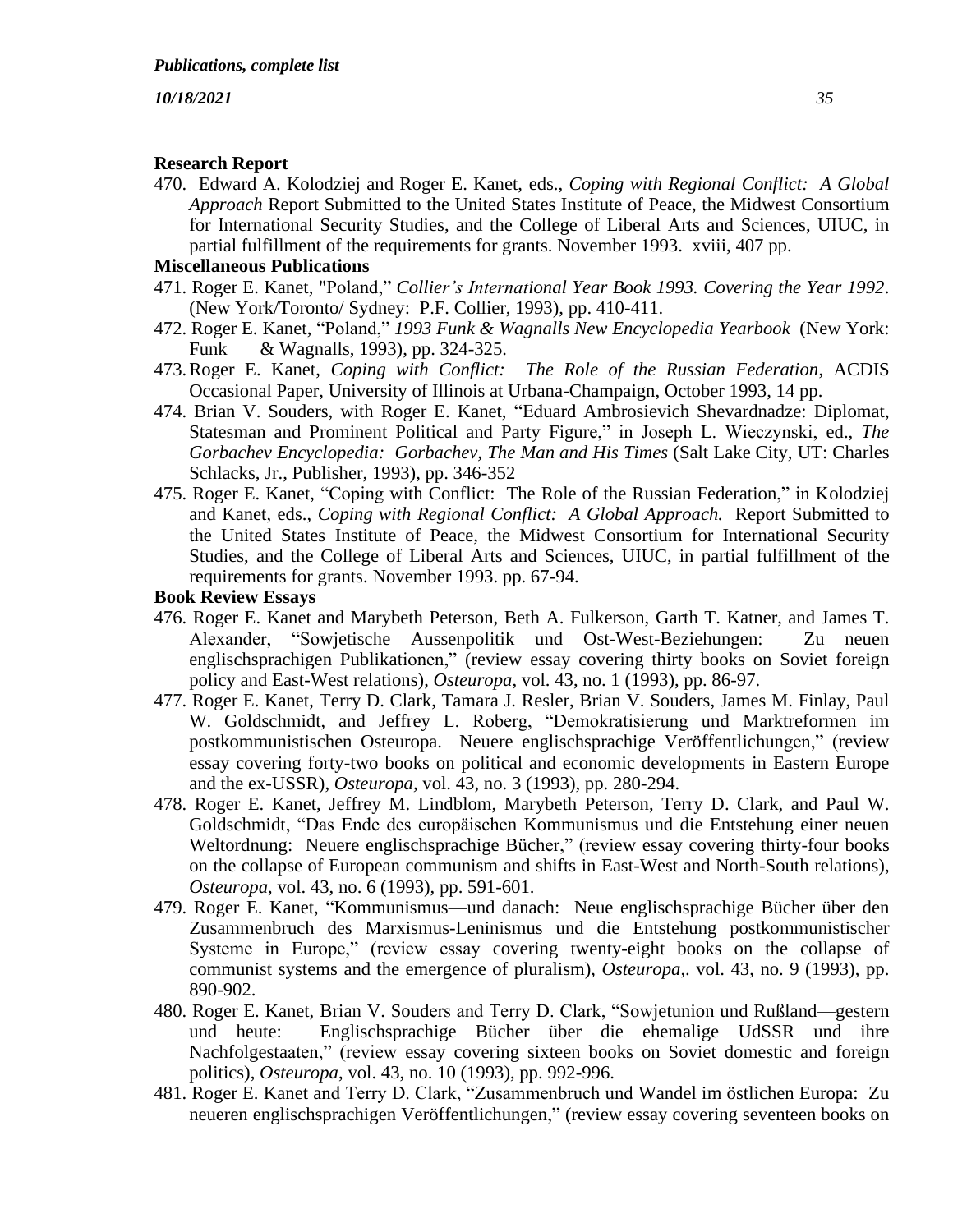political developments in East-Central Europe and the USSR and post-Soviet states), *Osteuropa*, vol. 43, no. 11 (1993), pp. 1088-1093.

482.Roger E. Kanet, Tamara J. Resler, Brian V. Souders, James M. Finlay, and Jeffrey M. Lindblom, "Dämmerung des radikalen Universalismus: Englischsprachige Veröffentlichungen zum Übergang vom authoritären Sozialismus zum Pluralismus in Osteuropa," (review essay covering twenty-eight books on political and economic reform in the former USSR and Eastern Europe), *Osteuropa*, vol. 43, no. 12 (1993), pp. 1184-1194.

## **Book Reviews**

- 483. Roger E. Kanet, review of Mark N. Katz, ed., "The USSR and Marxist Revolutions in the Third World," *The International History Review,* XV, no. 1 (1993), p. 213.
- 484. Roger E. Kanet, review of Gilbert Rozman, with Seizaburo Sato and Gerald Segal, eds., "Dismantling Communism: Common Causes and Regional Variations," *Slavic Review*, LII, no. 2 (1993), pp. 373-374.
- 485. Roger E. Kanet, review of Aurel Braun, ed., "The Soviet-East European Relationship in the Gorbachev Era: The Prospects for Adaptation," *Nationalities Papers*, XXI, no. 1 (1993), pp. 259-260.

#### **1994**

# **Articles and Chapters**

- 486.Roger E. Kanet, "La résolution des conflits: le rôle de la Fédération russe," *Revue d'Études comparatives Est-Ouest.* vol. 25, no. 1 (1994), pp. 5-32.
- 487. Roger E. Kanet and Brian V. Souders, "An Emerging Inter-State System: Russia and the Other Former Republics of the USSR," in Padma L. Dash, ed., *Russian Dilemma: The Ethnic Aftermath.* Cuttack, India: Arya Prakashan, 1994, pp. 123-142.

# **Reprint of Articles**

488. Roger E. Kanet and James T. Alexander, "The End of the Cold War and the 'New World Order': Implications for the Developing World," in Mohiaddin Mesbahi, ed., *Russia and the Third World in the Post-Soviet Era.* (Gainesville, FL: University Press of Florida, 1994, pp. 192-222. [reprint of # 444]

### **Miscellaneous**

- 489.Roger E. Kanet, "Poland," *Collier's International Year Book 1994 Covering the Year 1993.* (New York/Toronto/ Sydney: P.F. Collier, 1993), pp.404-406.
- 490. Roger E. Kanet, "Poland," *1994 Funk & Wagnalls New Encyclopedia Yearbook* (New York: Funk & Wagnalls, 1994), pp. 339-340.

- 491**.** Roger E. Kanet, James T. Alexander, James M. Finlay, and Brian V. Souders, "Zusammenbruch des Kommunismus und Entstehung einer neuen Weltordnung? Neuere englischsprachige Veröffentlichungen zu den Entwicklungen im mittleren und östlichen Europa," (review essay covering twenty-six books on political, economic and security developments in Central Europe and the post-Soviet states), *Osteuropa* , vol. 44, no. 3 (1994), pp. 275-283.
- 492. Roger E. Kanet and Andrew T. Green, "Von der Stabilität des Kommunismus in eine ungewisse Zukunft: Neue englischsprachige Publikationen über den Prozeß der Transformation" (review essay covering twenty books on developments in the former communist states), *Osteuropa* m vol. 44, no. 5 (1994), pp. 498-505.
- 493. Roger E. Kanet, Alexander V. Kozhemiakin, Andrew T. Green, Nathaniel P. Lane, Brian V. Souders, Paul W. Goldschmidt, and Tamara L. Resler, "In Richtung auf eine politische Umstrukturierung: Englischsprachige Bücher über den postkommunischen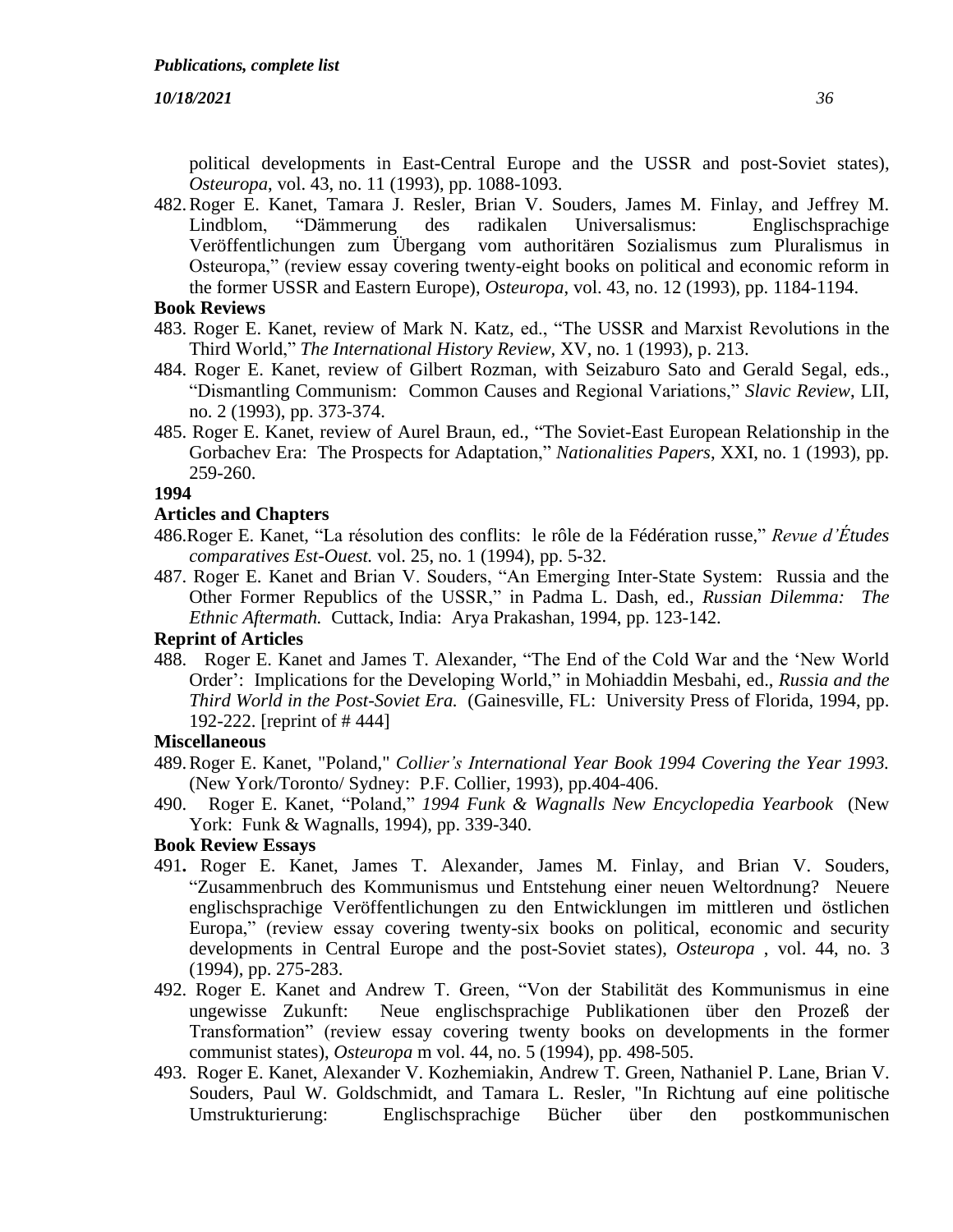Transformationsprozeß," (review essay covering twenty-six books on political developments in the former communist states), *Osteuropa*, vol. 44, no. 6 (1994), pp. 591-599.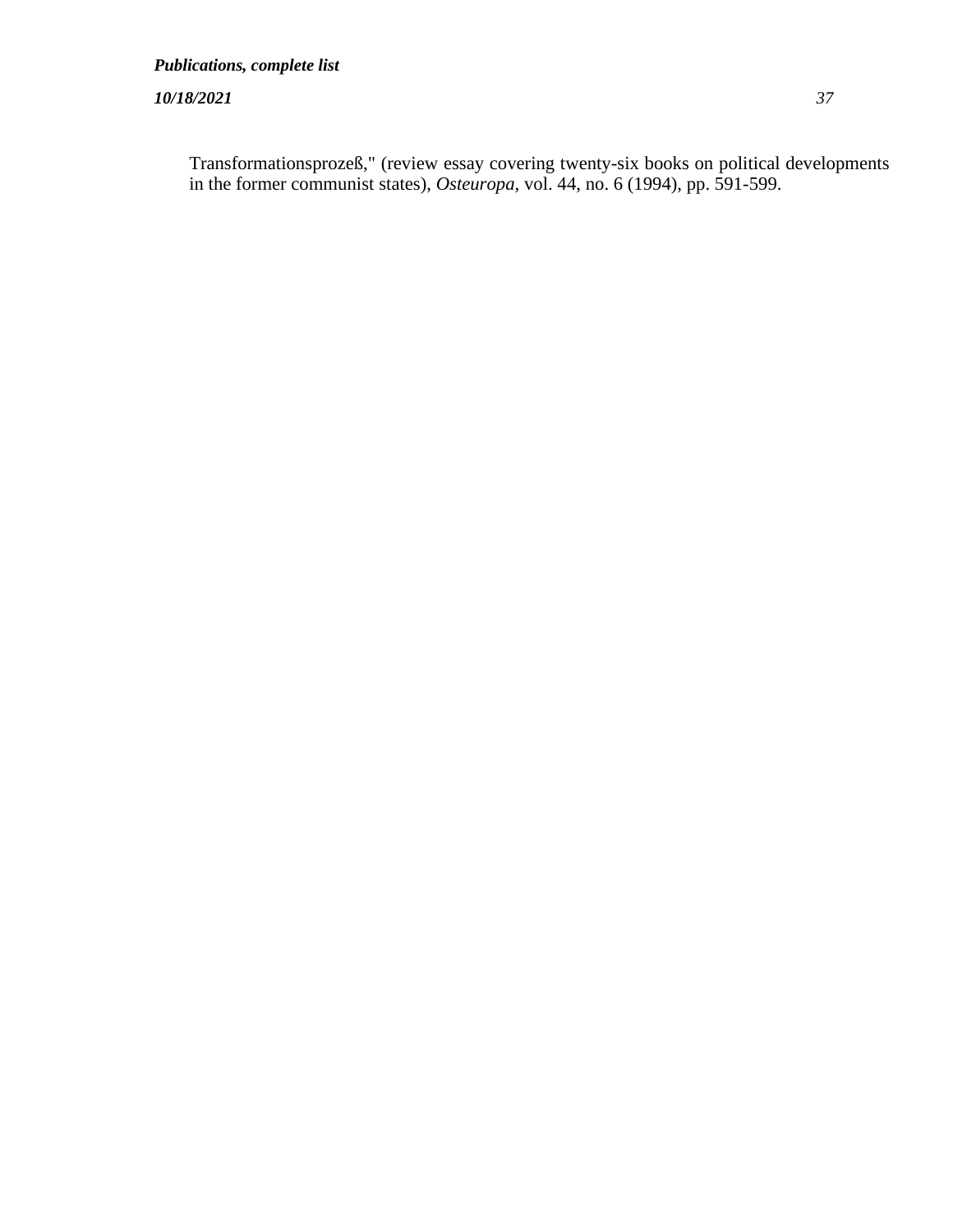494. Roger E. Kanet, Alexander V. Kozhemiakin, "Russische Außenpolitik -- von Alexander I. bis zu Jelzin: Neuere englischsprachige Publikationen zu außen- und sicherheitspolitischen Fragen," (review essay covering seventeen books on Soviet and Russian foreign policy), *Osteuropa*, vol. 44, no. 10 (1994), pp. 987-993.

# **Book Reviews**

- 495. Roger E. Kanet, review of John Löwenhardt, James R. Ozinga, and Erik van Ree, "The Rise and Fall of the Soviet Politburo," *The Russian Review*, vol. 53, no. 1 (1994), p. 153.
- 496. Roger E. Kanet, "The Failed Revolution: Gorbachev's Foreign and Security Policy," review of Coit D. Blacker, "Hostage to Revolution: Gorbachev and Soviet Security Policy," *Mershon International Studies Review* [Supplement to *International Studies Quarterly*], vol. 38, no. 1 (1994), pp. 127-129.
- 497. Roger E. Kanet, review of Jan S. Adams, "A Foreign Policy in Transition: Moscow's Retreat from Central America and the Caribbean, 1985-1992," *The International History Review* , vol. 16, no. 2 (1994), pp. 435-437.
- 498. Roger E. Kanet, review of John R. Lampe and Daniel N. Nelson, Eds., in collaboration with Roland Schönfeld, "East European Security Revisited," *Revue d'Études Est-Ouest,* vol. 25, no. 3 (1994), pp. 193-195.
- 499. Roger E. Kanet, review of Margot Light, Ed., "Troubled Friendships: Moscow's Third World Ventures," *Russian History,* vol. 21, no. 2 (1994), pp. 228-230.
- 500. Roger E. Kanet, editor, *Regional Conflicts and Conflict Resolution: Essays in Honor of Jeremiah D. Sullivan* (Champaign, IL: Program in Arms Control, Disarmament, and International Security, University of Illinois at Urbana-Champaign, 1995), xiv, 174 pp.

# **1995**

# **Book**

# **Articles and Chapters**

- 501. Alexander V. Kozhemiakin and Roger E. Kanet, "Russian Policy Toward Sub-Saharan Africa: Disengagement or Cooperation? *Aktuelle Analysen.* Bundesinstitut für ostwissenschaftliche und internationale Studien, no. 22/1995 (1 March 1995), pp. 1-5.
- 502. Susanne M. Birgerson and Roger E. Kanet, "East-Central Europe and the Russian Federation," *Problems of Post-Communism*, vol. 42, no. 4 (1995), pp. 29-36.
- 503. Roger E. Kanet and James Osberg, "The Illinois Consortium for International Education," *International Education Forum,* vol. 15, no. 1 (1995), pp. 21-27.
- 504. Alexander V. Kozhemiakin and Roger E. Kanet, "Russian Policy in Africa: Disengagement or Cooperation? at *Problems of Post-Communism,* vol. 42, no. 5 (1995), pp. 34-39.
- 505. Alexander V. Kozhemiakin and Roger E. Kanet, "Russia as a Regional Peacekeeper," in Roger E. Kanet, ed., *Regional Conflict sand Conflict Resolution: Essays in Honor of Jeremiah D. Sullivan* . (Champaign, IL: Program in Arms Control, Disarmament, and International Security, University of Illinois at Urbana-Champaign, 1995), pp. 149-155.
- 506. Alexander V. Kozhemiakin and Roger E. Kanet, "Russia as a Regional Peacekeeper," *The Soviet and Post-Soviet Review*, vol. 22, no. 2 (1995), pp. 165-177.

# **Miscellaneous Publications**

- 507**.** Roger E. Kanet, "Poland," *Collier's International Year Book 1995 Covering the Year 1994* (New York/Toronto/ Sydney: Collier's, 1995), pp. 368-369.
- 508. Alexander V. Kozhemiakin and Roger E. Kanet, *Democratization and Foreign Policy Change: The Case of the Russian Federation*, Occasional Paper, Program in Arms Control, Disarmament, and International Security, March 1995.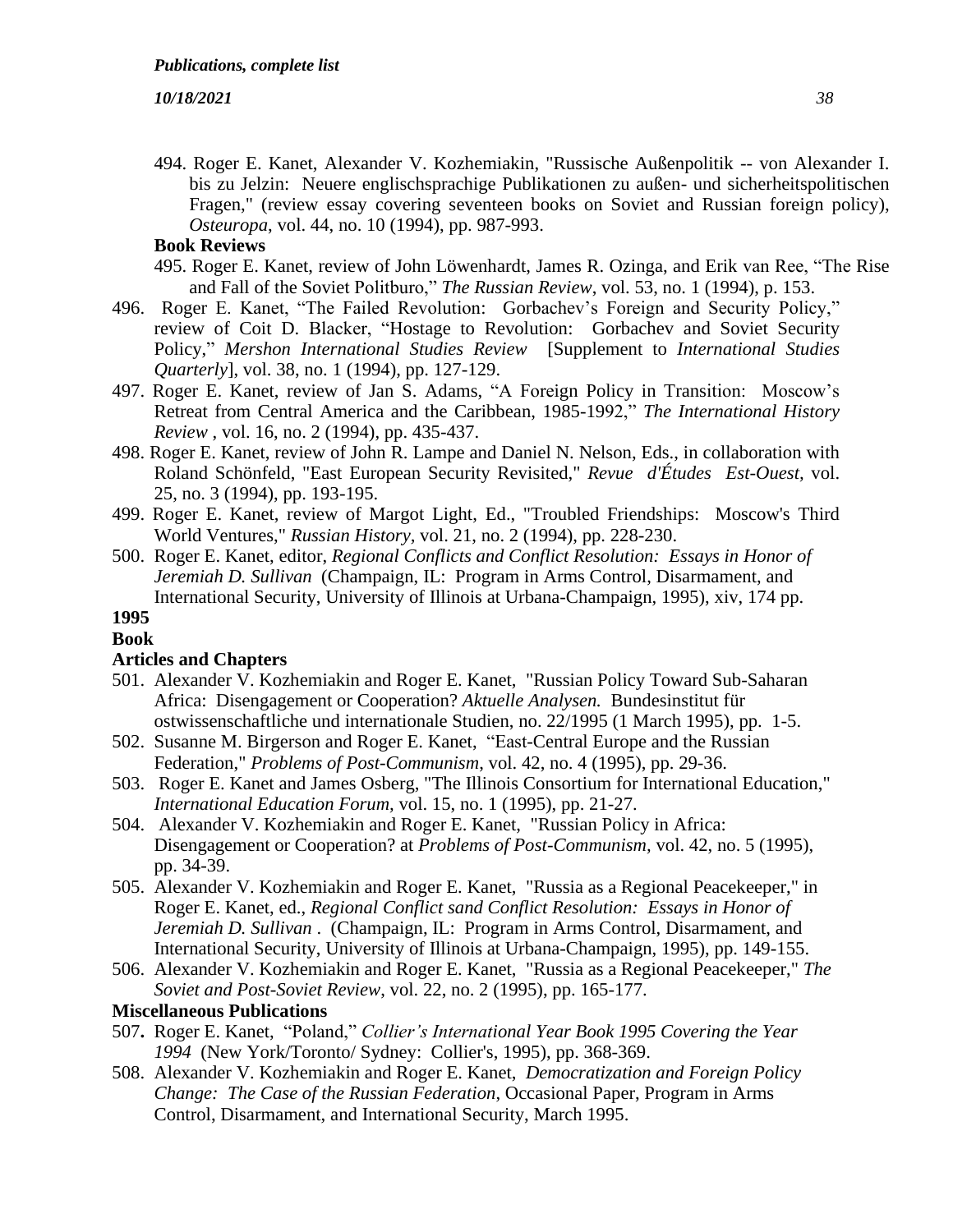509. Roger E. Kanet, "Poland," *1995 Funk & Wagnalls New Encyclopedia Yearbook* (New York: Funk & Wagnalls, 1995), pp. 335-336.R

# **Reprints of Articles**

510. Alexander V. Kozhemiakin and Roger E. Kanet, "Trennung oder Zusammenarbeit? Rußlands Afrika-Politik," *epd-EntwicklungsPolitik* (12-13 June 1995), pp. z1-z3. [reprint of #501]

- 511. Roger E. Kanet, Andrew T. Green, Tamara J. Resler, Brian V. Souders, Susanne M. Birgerson, Nathaniel P. Lane, and Jeffrey L. Roberg, "Politik und Ökonomie in kommunistischen und postkommunistischen Staaten: Zu neueren englischsprachigen Publikationen," (review essay covering twenty-one books on political and economic issues in former communist Europe), *Osteuropa* . vol. 45, no. 1 (1995), pp. 77-85.
- 512. Roger E. Kanet, Alexander V. Kozhemiakin, Nathaniel P. Lane, and Brian V. Souders, "Zone des Friedens oder Zone der Unruhe? Englischsprachige Bücher über die UdSSR und ihre Nachfolgestaaten," (review essay covering twenty-one books on Russian and Soviet foreign and domestic politics), *Osteuropa* vol. 45, no. 3 (1995), pp. 276-286.
- 513. Roger E. Kanet, Andrew T. Green, Susanne M. Birgerson, Brian V. Souders, and Alexander V. Kozhemiakin, "Die Politik des Übergangs in Ost-Mitteleuropa: Neue englischsprachige Veröffentlichungen,"(review essay covering 34 books on political and economic developments in Central Europe), *Osteuropa*, vol. 45, no. 4 (1995), pp. 369- 381.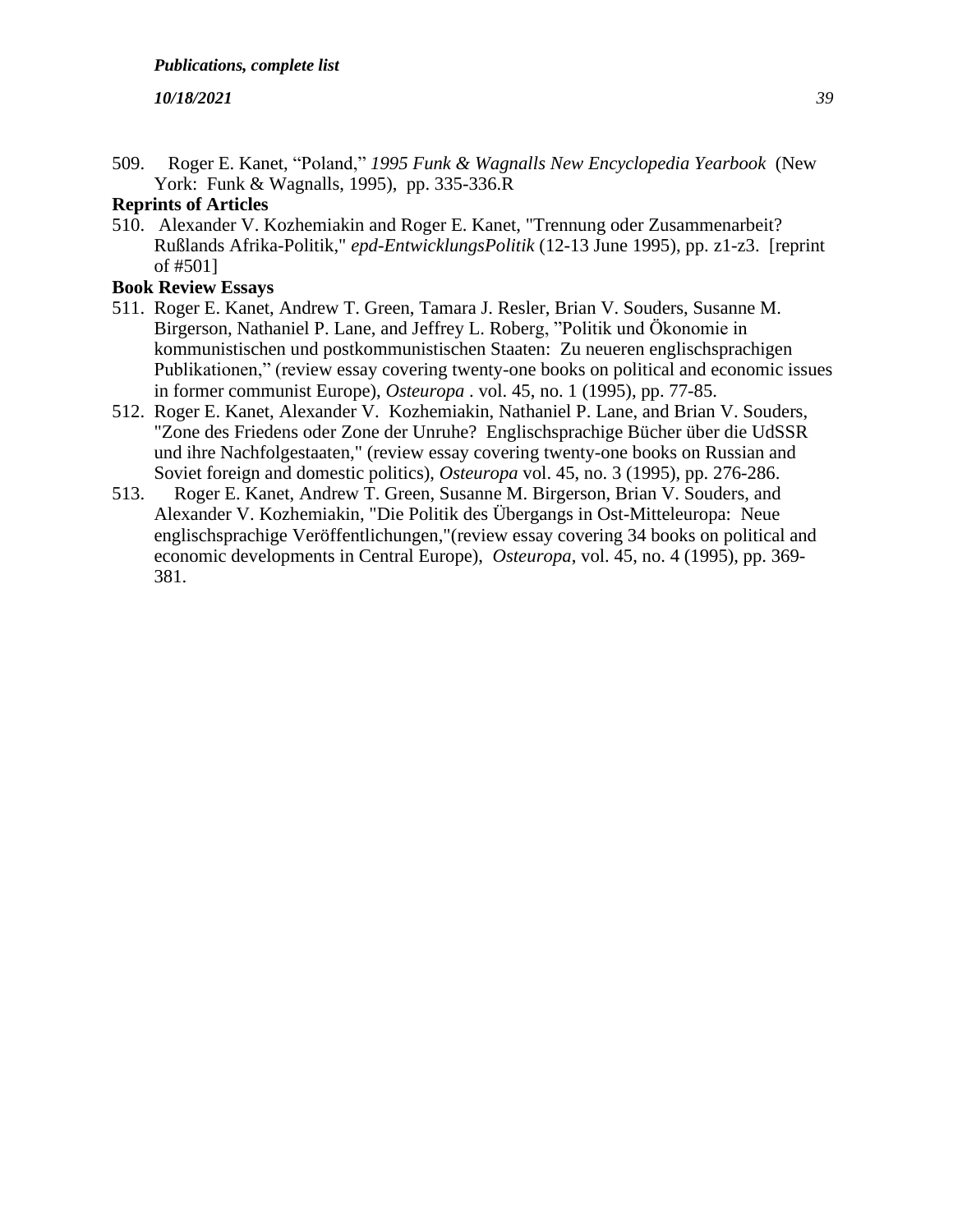- 514. Roger E. Kanet, Paul W. Goldschmidt, Alexander V. Kozhemiakin, and Keely O. Lange," Rußlands Blick in die Zukunft: Englischsprachige Neuerscheinungen über politische und wirtschaftliche Entwicklungen" (review essay covering eighteen books on Russian domestic politics and economics," *Osteuropa* , vol. 45, no. 6 (1995), pp. 562-569.
- 515. Roger E. Kanet, Alexander V. Kozhemiakin and Nathaniel P. Lane, "Vom zaristischen zum demokratischen Rußland: Englischsprachige Neuerscheinungen zur russischen und sowjetischen Außen- und Sicherheitspolitik," [review essay covering 23 books on Russian and Soviet foreign and security policy], *Osteuropa*, vol. 45, no. 7 (1995), pp. 675- 683.
- 516. Roger E. Kanet, Alexander V. Kozhemiakin, Susanne M. Birgerson, and David L Cooksey, "Von Revolution zu Revolution: Englischsprachige Neuerscheinungen über die Sowjetunion/Rußland und Ostmitteleuropa," [review essay covering 22 books on domestic political and economic developments in Post-Communist Europe], *Osteuropa* vol. 45, no. 9 (1995), pp. 861-869.
- 517. Roger E. Kanet, Alexander V. Kozhemiakin and William E. Ferry, "Von der Konfrontation zur Kooperation? Englischsprachige Neuerscheinungen zu sowjetischer und russischer Außenpolitik," [review essay covering twenty books on Soviet and Russian foreign policy], *Osteuropa* vol. 45, no. 10 (1995), pp. 963-972.
- 518. Roger E. Kanet, Susanne M. Birgerson, David L. Cooksey, and Charles W. Ryan, "Politische und ökonomische Übergänge in Ostmitteleuropa und den Balkanstaaten: woher -- wohin? Englischsprachige Neuerscheinungen" [review essay covering sixteen books on economic and political transformations in Post-Communist Europe] *Osteuropa*, vol. 45, no. 12 (1995), pp. 1164-1172.

# **Book Reviews**

- 519. Roger E. Kanet, review of Rosemary Hollis, Ed., "The Soviets, Their Successors and the Middle East: Turning Point," *Slavic Review* vol. 54, no. 1 (1995), pp. 215-216.
- 520. Roger E. Kanet, review of Longin Pastusiak, "Prezydeńci Amerykańscy wobec Spraw Polskich" [American Presidents and Polish Affairs], *Miller Center Journal* , vol. 2 (spring 1995), pp. 193-195.
- 521. Roger E. Kanet, review of Odd Arne Westad, Sven Holtsmark, and Iver B. Neumann, Eds., "The Soviet Union in Eastern Europe, 1945-1989," *Slavic Review*, vol. 54, no. 2 (1995), pp. 488-489.

# **1996**

- **Books**
- 522. Edward A. Kolodziej and Roger E. Kanet, eds., *Coping with Conflict after the Cold War*. Baltimore/London: The Johns Hopkins University Press, 1996, xvii, 407 pp.

# **Articles and Chapters**

- 523**.** Roger E. Kanet, "The Russian Federation," in Kolodziej and Kanet, eds., *Coping with Conflict after the Cold War*. Baltimore/London: The Johns Hopkins University Press, 1996, pp. 60-86.
- 524. Roger E. Kanet, "A Research Agenda for the Internationalization of Higher Education in the United States': Why the Case Must Be Made?" *International Education Forum, vol*. 16, no. 1 (1996), pp. 32-36.
- 525. Roger E. Kanet, "Internationalization, Constrained Budgets, and the Role of International Education Consortia," *International Education Forum*., vol. 16, no. 1 (1996), pp. 59-70.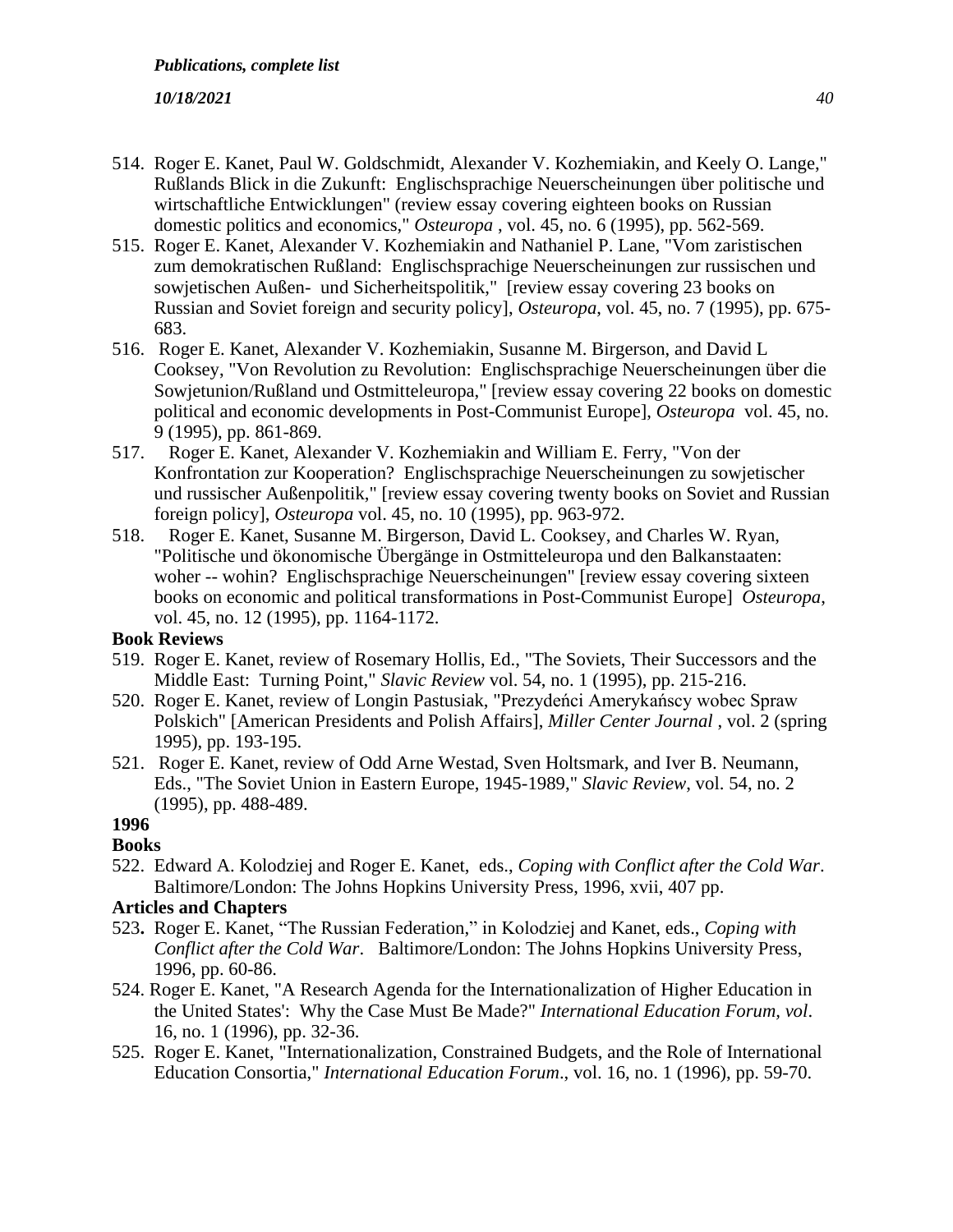- 526. Susanne M. Birgerson, Alexander V. Kozhemiakin, and Roger E. Kanet, "La politique russe en Afrique: désengagement ou coopération?" *Revue d'Études comparatives Est-Ouest,* no. 3 (1996), pp. 145-168.
- 527. Alexander V. Kozhemiakin and Roger E. Kanet, "Die russische Afrikapolitik: Rückzug oder Kooperation," in Klaus Fritsche, ed., *Rußland und die Dritte Welt: Auf der Suche nach dem verlorenen Imperium?* (Baden-Baden: Nomosverlagsanstalt, 1996), pp. 91- 108.

# **Miscellaneous Articles and Chapters**

- 528. Roger E. Kanet, "Foreword," to Abul Kalam, *Japan and South Asia: Subsystemic Linkages and Developing Relationships.* (Dhaka: University of Bangladesh Press, 1996.
- 529. Roger E. Kanet, "Poland," *Collier's International Year Book 1996 Covering the Year 1995* (New York/Toronto/ Sydney: Collier's, 1996), pp. 369-370.
- 530. Roger E. Kanet, "Poland," *Funk & Wagnalls New Encyclopedia. 1996 Yearbook. Events of 1995.* (New York: Funk & Wagnalls Corporation, 1996), pp. 337-338.
- 531. Susanne M. Birgerson, Alexander V. Kozhemiakin, and Roger E. Kanet, *Russian Policy in Africa: Disengagement or Cooperation?* ACDIS Occasional Paper (Champaign, IL: Program in Arms Control, Disarmament, and International Security, University of Illinois at Urbana-Champaign , May 1996), 12 pp.
- 528. Roger E. Kanet, "Foreword," to Abul Kalam, *Japan and South Asia: Subsystemic Linkages and Developing Relationships.* (Dhaka: University of Bangladesh Press, 1996.
- 529. Roger E. Kanet, "Poland," *Collier's International Year Book 1996 Covering the Year 1995* (New York/Toronto/ Sydney: Collier's, 1996), pp. 369-370.
- 530. Roger E. Kanet, "Poland," *Fund & Wagnalls New Encyclopedia. 1996 Yearbook. Events of 1995.* (New York: Funk & Wagnalls Corporation, 1996), pp. 337-338.
- 531. Susanne M. Birgerson, Alexander V. Kozhemiakin, and Roger E. Kanet, *Russian Policy in Africa: Disengagement or Cooperation?* ACDIS Occasional Paper (Champaign, IL: Program in Arms Control, Disarmament, and International Security, University of Illinois at Urbana-Champaign , May 1996), 12 pp.
- 528. Roger E. Kanet, "Foreword," to Abul Kalam, *Japan and South Asia: Subsystemic Linkages and Developing Relationships.* (Dhaka: University of Bangladesh Press, 1996.
- 529. Roger E. Kanet, "Poland," *Collier's International Year Book 1996 Covering the Year 1995* (New York/Toronto/ Sydney: Collier's, 1996), pp. 369-370.
- 530. Roger E. Kanet, "Poland," *Fund & Wagnalls New Encyclopedia. 1996 Yearbook. Events of 1995.* (New York: Funk & Wagnalls Corporation, 1996), pp. 337-338.
- 531. Susanne M. Birgerson, Alexander V. Kozhemiakin, and Roger E. Kanet, *Russian Policy in Africa: Disengagement or Cooperation?* ACDIS Occasional Paper (Champaign, IL: Program in Arms Control, Disarmament, and International Security, University of Illinois at Urbana-Champaign , May 1996), 12 pp.

**Review Essays**

- 532. Roger E. Kanet, Susanne M. Birgerson, David L. Cooksey, and Charles W. Ryan, "Politische und ökonomische Transformationen in den postkommunistischen Staaten Osteuropas: Neue englischsprachige Veröffentlichungen," [review essay covering twentyone books on political and economic transitions in Central Europe and the Balkans], *Osteuropa,* vol. 46, no. 1 (1996), pp. 87-92.
- 533. Roger E. Kanet, Alexander V. Kozhemiakin, James T. Alexander, and Gregory V. Konstantinov, "Reformprozesse in der Rußländischen Föderation: Englischsprachige Neuerscheinungen über ökonomische und politische Reform," [review essay covering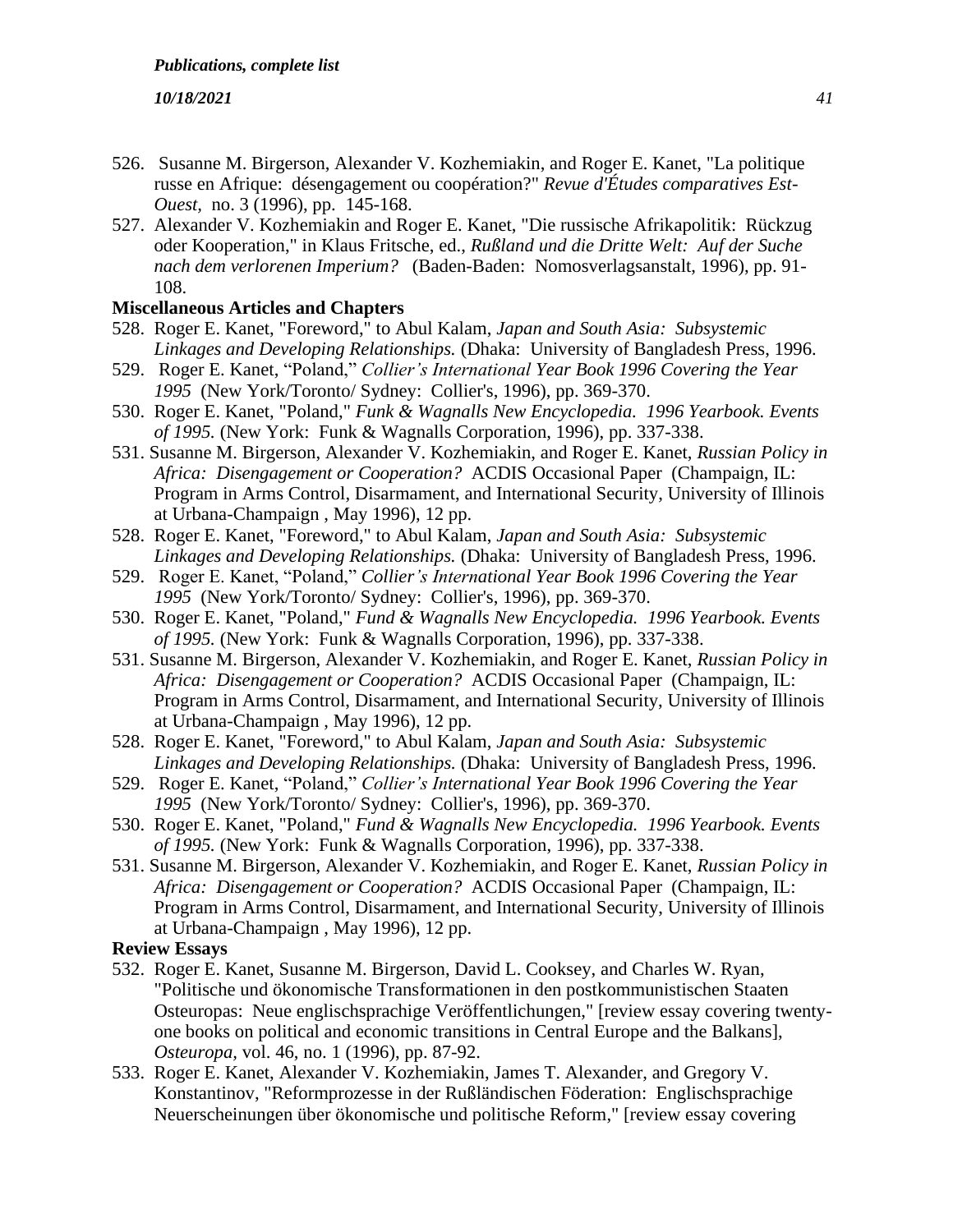nineteen books on political and economic reform in the Russian Federation] *Osteuropa,* vol. 46, no. 2 (1996), pp. 190-199.

- 534. Roger E. Kanet, James T. Alexander, Gregory V. Konstantinov, Susanne M. Birgerson, and William E. Ferry, "Innen-und Außenpolitik in Rußland und der GUS: Englischsprachige Neuerscheinungen," [review essay covering thirty books on political and economic developments in Russia and the CIS], *Osteuropa* , vol. 46, no. 4 (1996), pp. 396-407.
- 535. Roger E. Kanet, Brian V. Souders, Susanne M. Birgerson, Charles W. Ryan, James T. Alexander, and David L. Cooksey, "Das östliche Mitteleuropa zwischen Vergangenheit und Zukunft: Neuere englischsprachige Bücher zu politischen und wirtschaftlichen Entwicklungen," [review essay covering twenty-six books on political and economic transitions in East-Central Europe], *Osteuropa,* vol. 46, no. 7 (1996), pp. 719-729.
- 536. Roger E. Kanet, Susanne M. Birgerson, William E. Ferry, Charles W. Ryan, and Heather L. Tafel, "Demokratisierungsansätze und Wirtschaftsreformen in instabilem Umfeld: Neuere englischsprachige Publikationen zu politischen und ökonomischen Entwicklungen in Mittel- und Osteuropa," [review essay covering twenty-three books on political and economic developments in the former communist states], *Osteuropa,* vol. 46, no. 9 (1996), pp. 924-934.

# **Book Reviews**

- 537. Roger E. Kanet, review of Joseph Held, "Dictionary of East European History Since 1945," *The Historian,* vol. 58, no. 2 (1996), p. 436.
- 538. Roger E. Kanet, review of Hall Gardner, "Surviving the Millennium: American Global Strategy, the Collapse of the Soviet Empire, and the Question of Peace," *Nationalities Papers* , vol. 24, no. 1 (1996), 120-121.
- 539. Roger E. Kanet, review of Edmé Domínguez R., ed., "The Soviet Union's Latin American Policy: A Retrospective Analysis," *Revue d'Études comparatives Est-Ouest,* vol. 27, no. 1 (1996), p. 211.

#### **1997 Book**

540. Roger E. Kanet and Alexander V. Kozhemiakin, eds., *The Foreign Policy of the Russian Federation* (London: Macmillan Publishers and New York: St. Martin's Press, 1997), ix, 208 pp.

# **Textbooks**

541. Roger E. Kanet and John S. Reshetar, Jr., "The Government of the Russian Federation," in Michael Curtis, Ed.: *Introduction to Comparative Government*. 4th edn. New York: Longman, 1997), pp. 317-396.

# **Journal Issue**

542. Roger E. Kanet, "The Russian Federation, Japan and the Kurile Islands: A Symposium," *Communist and Post-Communist Studies,* vol. 30, no. 4 (1997), pp. 333-334; introduction to edited symposium consisting of four essays, pp. 333-378.

# **Articles and Chapters**

543. Alexander V. Kozhemiakin and Roger E. Kanet, "Russia and Its Western Neighbours in the 'Near Abroad'," in Roger E. Kanet and Alexander V. Kozhemiakin, eds., *The Foreign Policy of the Russian Federation* (London: Macmillan Publishers and New York: St. Martin's Press, 1997), pp. 28-48.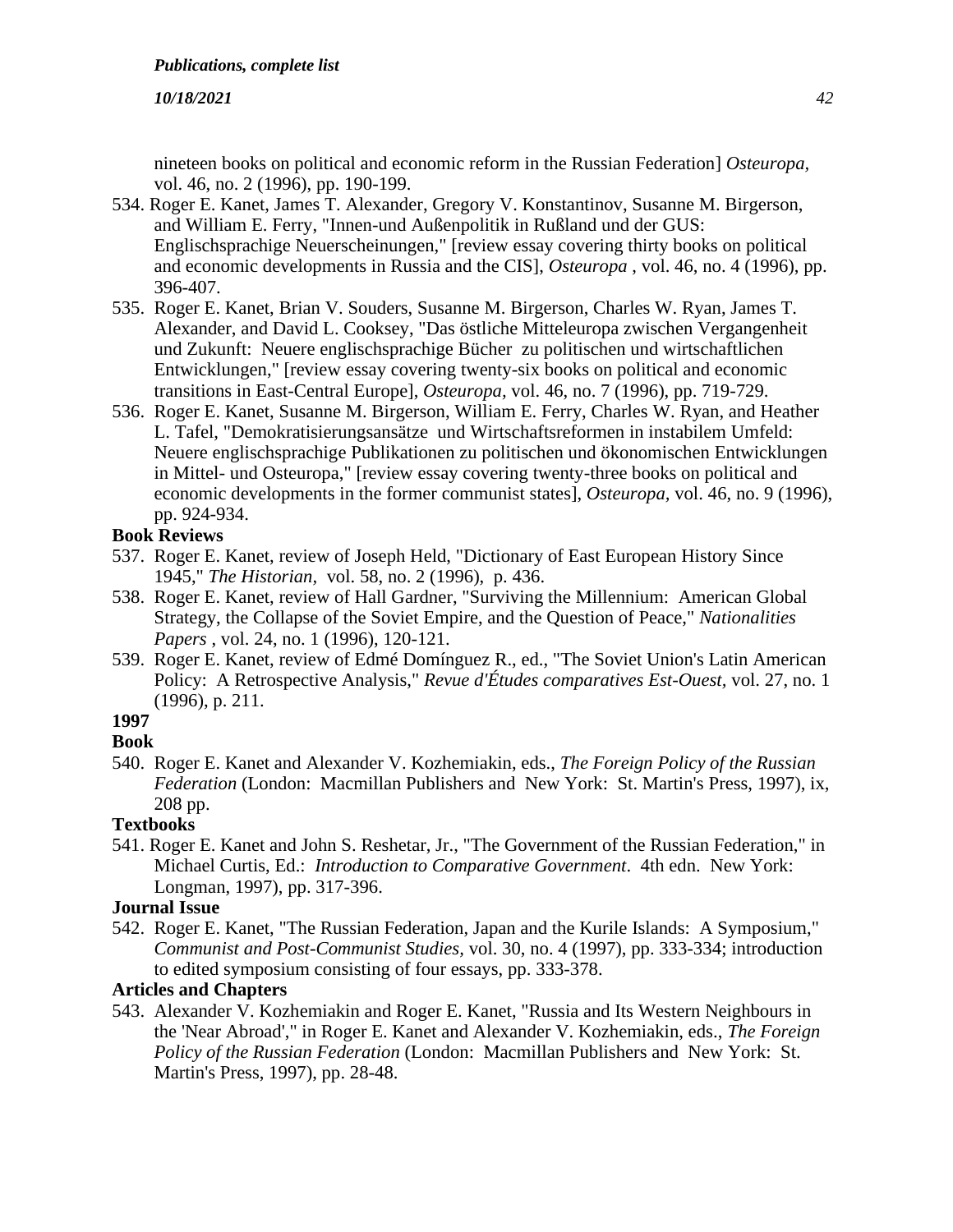- 544. Roger E. Kanet, Alexander V. Kozhemiakin, and Susanne M. Birgerson, "The Third World in Russian Foreign Policy" in Roger E. Kanet and Alexander V. Kozhemiakin, eds., *The Foreign Policy of the Russian Federation* (London: Macmillan Publishers and New York: St. Martin's Press, 1997), pp. 159-191.
- 545. William E. Ferry and Roger E. Kanet, "Toward the Future: Emerging Trends in Russian Foreign Policy," in Roger E. Kanet and Alexander V. Kozhemiakin, eds., *The Foreign Policy of the Russian Federation* (London: Macmillan Publishers and New York: St. Martin's Press, 1997), pp. 191-201.
- 546. William E. Ferry and Roger E. Kanet, "Russian-Chinese-US Relations and Security in the Asia-Pacific Region," in Tai Wan-chin , ed., *The Security Relationship Between the U.S. and Taiwan: After the 1996 Mini-Crisis* (Taipei: Tamkang University Press, 1997), pp. 41-76.
- 547. Roger E. Kanet and Dévora Grynspan, "Problems In Administering International Education Consortia," *International Education Forum,* vol. 17, no. 1 (1997), pp. 33-42.
- 548. Roger E. Kanet, with Susanne M. Birgerson, "The Domestic-Foreign Policy Linkage in Russian Politics: Nationalist Influences on Russian Foreign Policy," *Communist and Post-Communist Studies*, vol. 30, no. 4 (1997), p. 35-44.

# **Miscellaneous**

- 549. William E. Ferry and Roger E. Kanet, *Russian-Chinese-U.S. Relations and Security in the Asia-Pacific Region.* ACDIS Occasional Paper (Champaign, IL: University of Illinois at Urbana-Champaign, Program in Arms Control, Disarmament, and International Security, 1997) 15 pp.
- 550. Roger E. Kanet, "Poland," *Collier's International Year Book 1997 Covering the Year 1996* (New York/Sydney: Collier Newfield, 1997), 371-372.
- 551. Roger E. Kanet, "Poland," *1997 Funk & Wagnalls New Encyclopedia Yearbook* (New York: Funk & Wagnalls, 1997), pp. 335-336.

# **Review Essays**

- 552. Roger E. Kanet, Jeffrey L. Roberg and Brian V. Souders, "Die Hinterlassenschaften des Experiments Kommunismus: Englischsprachige Publikationen über die Sowjetunion und die kommunistischen Staaten Ostmitteleuropas," [review essay covering thirteen books on the USSR and communist Eastern Europe], *Osteuropa,* vol. 47, no. 2 (1997), pp., 191-197.
- 553. Roger E. Kanet, Susanne M. Birgerson and Heather L. Tafel, "Die Außen- und Sicherheitspolitik der Sowjetunion und Rußlands: Neueste englischsprachige Publikationen," (review essay covering twenty-eight books on Soviet and Russian foreign and security Policy), *Osteuropa,* vol. 47, no. 3 (1997), pp. 284-295.
- 554. Roger E. Kanet, Susanne M. Birgerson, William E. Ferry and Gregory V. Konstantinov, "Die kommunistische Vergangenheit in Mittel- und Osteuropa: Neuere englischsprachige Publikationen," [review essay covering eleven books on Central and Eastern Europe in the communist period], *Osteuropa,* vol. 47, no. 7 (1997), pp. 705-710.
- 555. Roger E. Kanet and Heather L. Tafel, "Das neue Ostmitteleuropa: Englischsprachige Publikationen zur politischen und ökonomischen Transformation," [review essay covering twelve books on political and economic transition in East-Central Europe] *Osteuropa* vol. 47, no. 8 (1997), pp. 826-829.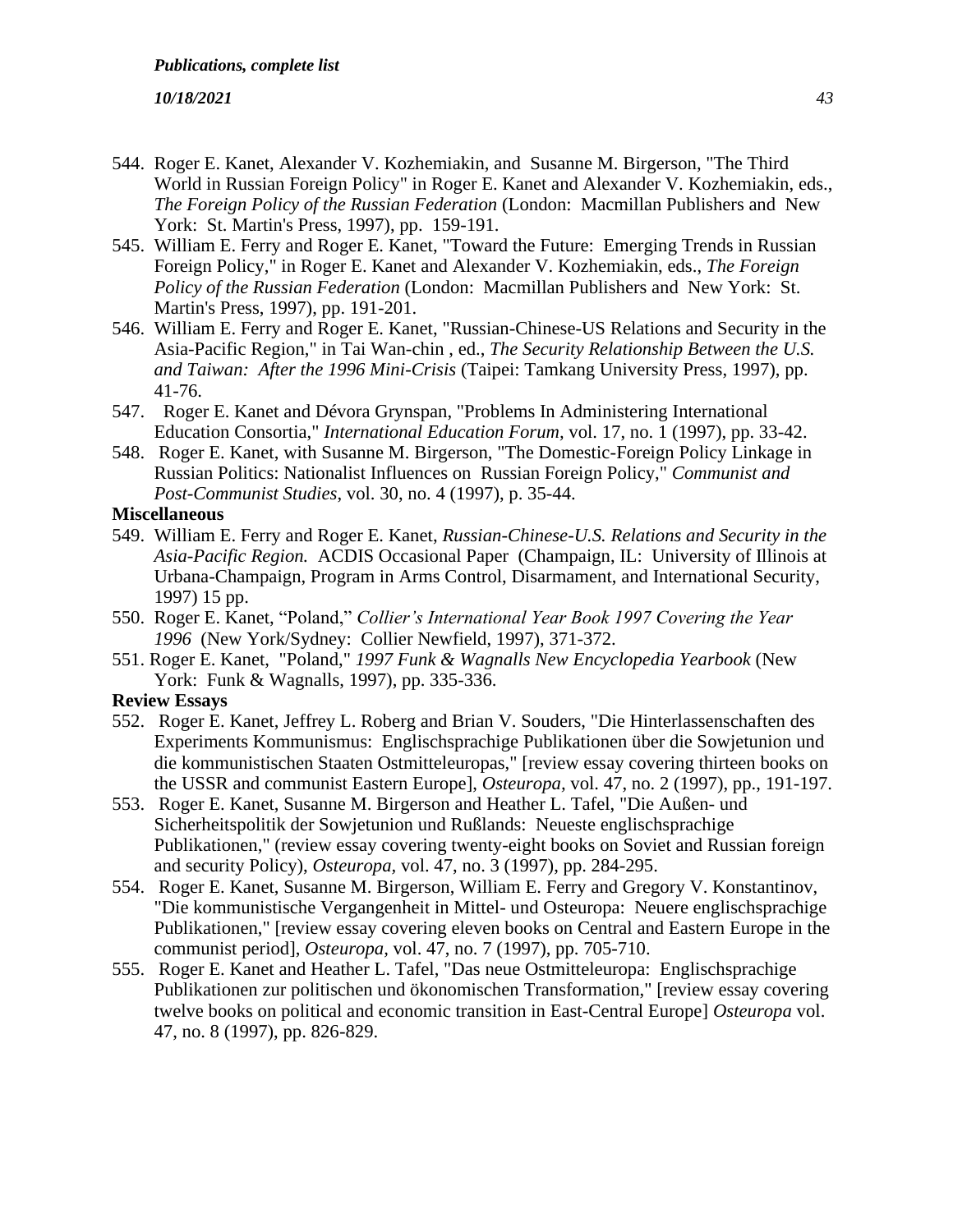556. Roger E. Kanet, Jason C. Sharman, Susanne M. Birgerson, James T. Alexander, William E. Ferry, and Heather L. Tafel, "Vom Charismatischen zum Rationalen: Englischsprachige Neuerscheinungen zu Rußland und GUS," [book review essay covering twenty-two books on the political and economic transitions in the former Soviet Union] *Osteuropa,* vol. 47, no. 9 (1997), pp. 932-941.

# **Book Reviews**

- 557. Roger E. Kanet, review of George F. Kennan, "At a Century's Ending: Reflections, 192- 1995," *Europe-Asia Studies,* vol. 49, no. 2 (1997), pp. 343-344.
- 558. Roger E. Kanet, review of Khirosi Kimura [Hiroshi Kimura], "Kuril'skaia problema: istoriia iapono-rossiiskikh peregovorov po pogranichnym voprosam," *Slavic Review,* vol. 56, no. 1 (1997), pp. 165-166.

# **1998**

# **Books**

- 559. Roger E. Kanet, ed., *Resolving Regional Conflicts* (Champaign, IL: University of Illinois Press, 1998). X, 257 pp. (simultaneous hardcover and paperback editions).
- 560. William E. Ferry and Roger E. Kanet, eds., *Post-Communist States in the World Community: Selected Papers from the Fifth World Congress of Central and East European Studies, Warsaw 1995* (London: Macmillan; New York: St. Martin's Press, 1998), xvii, 305 pp.

# **Articles and Chapters**

- 561. Roger E. Kanet, "International Security After the Cold War," in Roger E. Kanet, ed., *Resolving Regional Conflicts* (Champaign, IL: University of Illinois Press, 1998), pp. 1-8.
- 562. Alexander V. Kozhemiakin and Roger E. Kanet, "Russia as a Regional Peacekeeper," in Roger E. Kanet, ed., *Resolving Regional Conflicts* (Champaign, IL: University of Illinois Press, 1998), pp. 225-239.
- 563. Roger E. Kanet, "Conclusion," in Roger E. Kanet, ed., *Resolving Regional Conflicts*  (Champaign, IL: University of Illinois Press, 1998), pp. 241-244.
- 565. Roger E. Kanet, **"**Towards the Future: The Emergence of a New Security Order in East-Central Europe and Eurasia?" in William E. Ferry and Roger E. Kanet, eds., *Post-Communist States in the World Community: Selected Papers from the Fifth World Congress of Central and East European Studies, Warsaw 1995* (London: Macmillan; New York: St. Martin's Press, 1998), pp. 291-294.
- 566. J.C. Sharman and Roger E. Kanet, "The Challenge of Democratic Consolidation in Postcommunist Europe," *International Politics*, vol. 35, (1998), pp. 1-19.
- 567. J.C. Sharman and Roger E. Kanet, "Internationale Einflüsse auf den Demokratisierungsprozeß in Osteuropa," [International Influences on the Democratization Process in Eastern Europe], *Osteuropa,* vol. 48, no. 11-12 (1998), pp. 1069-1085.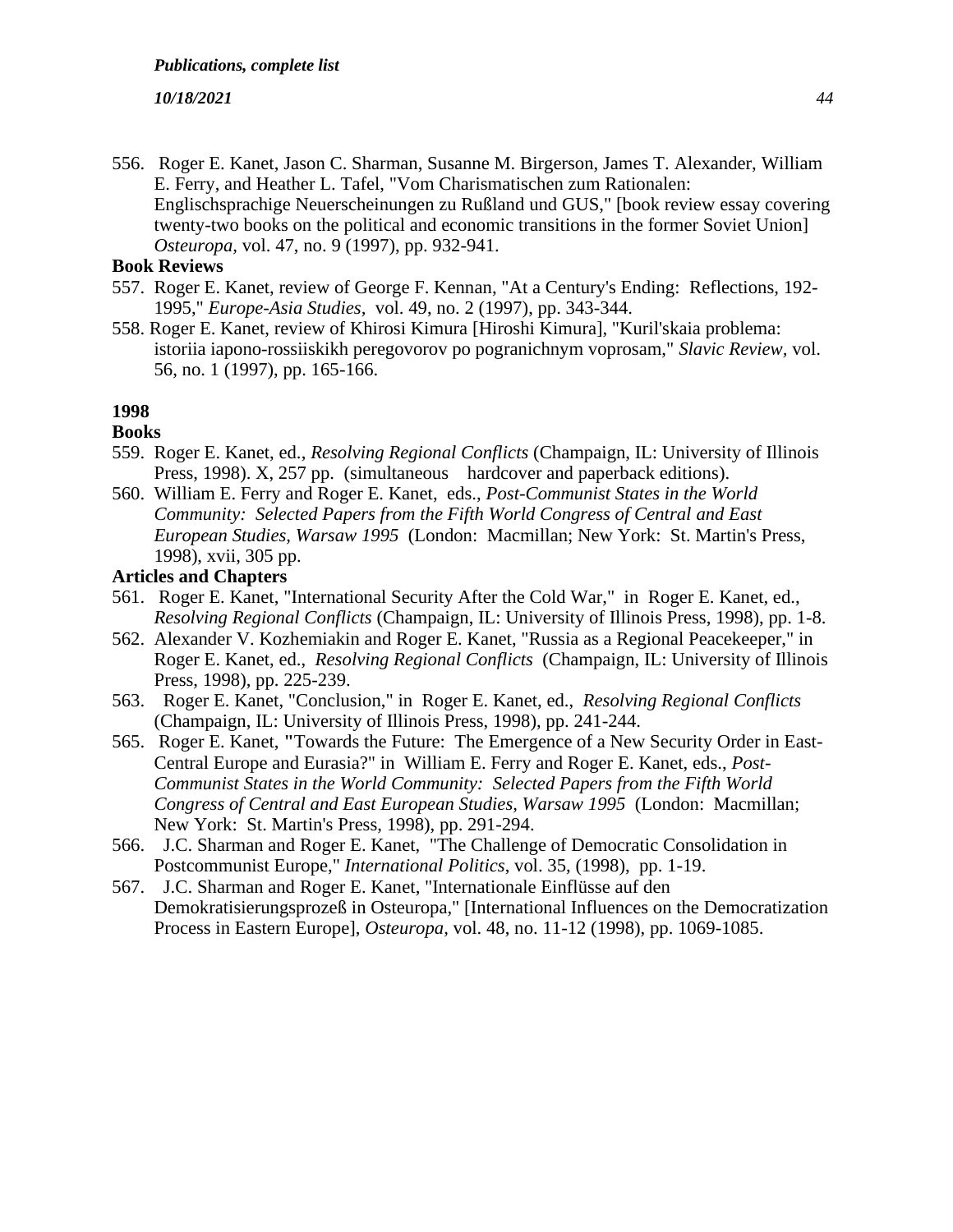# **Miscellaneous Publications**

- 568. Roger E. Kanet, "Poland," *Collier's International Year Book 1998 Covering the Year 1997* (New York/Sydney: Collier's, 1998), pp. 371-372.
- 569. Roger E. Kanet, "Poland," *Funk & Wagnalls New Encyclopedia. 1998 Yearbook.*  (New York: Funk & Wagnalls, 1998), p. 336.
- 570. Roger E. Kanet, "Should the West Rescue Russia Again?" op-ed in *The Miami Herald*, 23 September 1998, p. 21A.

# **Review Essays**

- 571. Roger E. Kanet and Jason C. Sharman and Heather L. Tafel, "Von Peripherie zu Peripherie. Zur politischen und ökonomischen Übergangsphase in Ostmitteleuropa: Neuere englischsprachige Literatur," [review essay covering eleven books on political and economic transition in East-Central Europe," *Osteuropa*, vol. 48, no. 1 (1998), pp. 85-90.
- 572. Roger E. Kanet, James T. Alexander, and J.C. Sharman, "Die Herausbildung demokratischer Staatsformen: Neueste englischsprachige Publikationen zur politischen und ökonomischen Veränderung in Ostmitteleuropa," [review essay covering twenty-two books on political and economic transition in East-Central Europe], *Osteuropa,* vol. 48, no. 2 (1998), pp. 192-201.
- 573. Roger E. Kanet, Susanne M. Birgerson, J.C. Sharman, and Brian V. Souders, "Demokratisierung in der postkommunistischen Welt und das Vermächtnis der Vergangenheit: Neuere englischsprachige Publikationen," [Review essay covering twenty-six books on political and economic developments in the communist and postcommunist worlds], *Osteuropa*, vol. 48, no. 3 (1998), pp. 300-311.
- 574. Roger E. Kanet, William E. Ferry, Susanne M. Birgerson, and J.C. Sharman, "Nationalismus, wirtschaftlicher Wiederaufbau, Außen- und Sicherheitspolitik: Neuere englischsprachige Publikationen zur Sowjetunion and Rußland, " [Review essay covering seventeen books on political and economic developments in the Soviet Union and Russia], *Osteuropa* vol. 48, no. 5 (1998), pp. 524-531.
- 575. Roger E. Kanet and Julie A. Lund, "Rußland und die Welt nach dem Kalten Krieg: Neuere englischsprachige Publikationen zur russischen Außen- und Sicherheitspolitik," [Review Essay covering twelve books on Russian foreign and security policy], *Osteuropa,*  vol. 48, no. 6 (1998), pp. 629-634.
- 576. Roger E. Kanet, "Zur sowjetischen und russischen Außenpolitik: Neuere englischsprachige Literatur," [Review essay covering eleven books on Soviet and Russian foreign policy], *Osteuropa,* vol. 48, no. 10 (1998), pp. 1050-1054.

# **Book Reviews**

577. Roger E. Kanet, "Nationalism and Conflict Prevention in Central and Eastern Europe," review of Abram and Antonia Handler Chayes, eds., "Preventing Conflict in the Post-Communist World: Mobilizing International and Regional Organizations," and Valery Tishkov, "Ethnicity, Nationalism and Conflict in and after the Soviet Union: The Mind Aflame," *The Journal of Conflict Studies*, vol. 18, no. 1 (1998), pp. 139-141.

# **1999**

# **Articles and Chapters**

- 566. J.C. Sharman and Roger E. Kanet, "The Challenge of Democratic Consolidation in Postcommunist Europe," *International Politics*, vol. 35, (1998), pp. 1-19.
- 567. J.C. Sharman and Roger E. Kanet, "Internationale Einflüsse auf den Demokratisierungsprozeß in Osteuropa," [International Influences on the Democratization Process in Eastern Europe], *Osteuropa,* vol. 48, no. 11-12 (1998), pp. 1069-1085.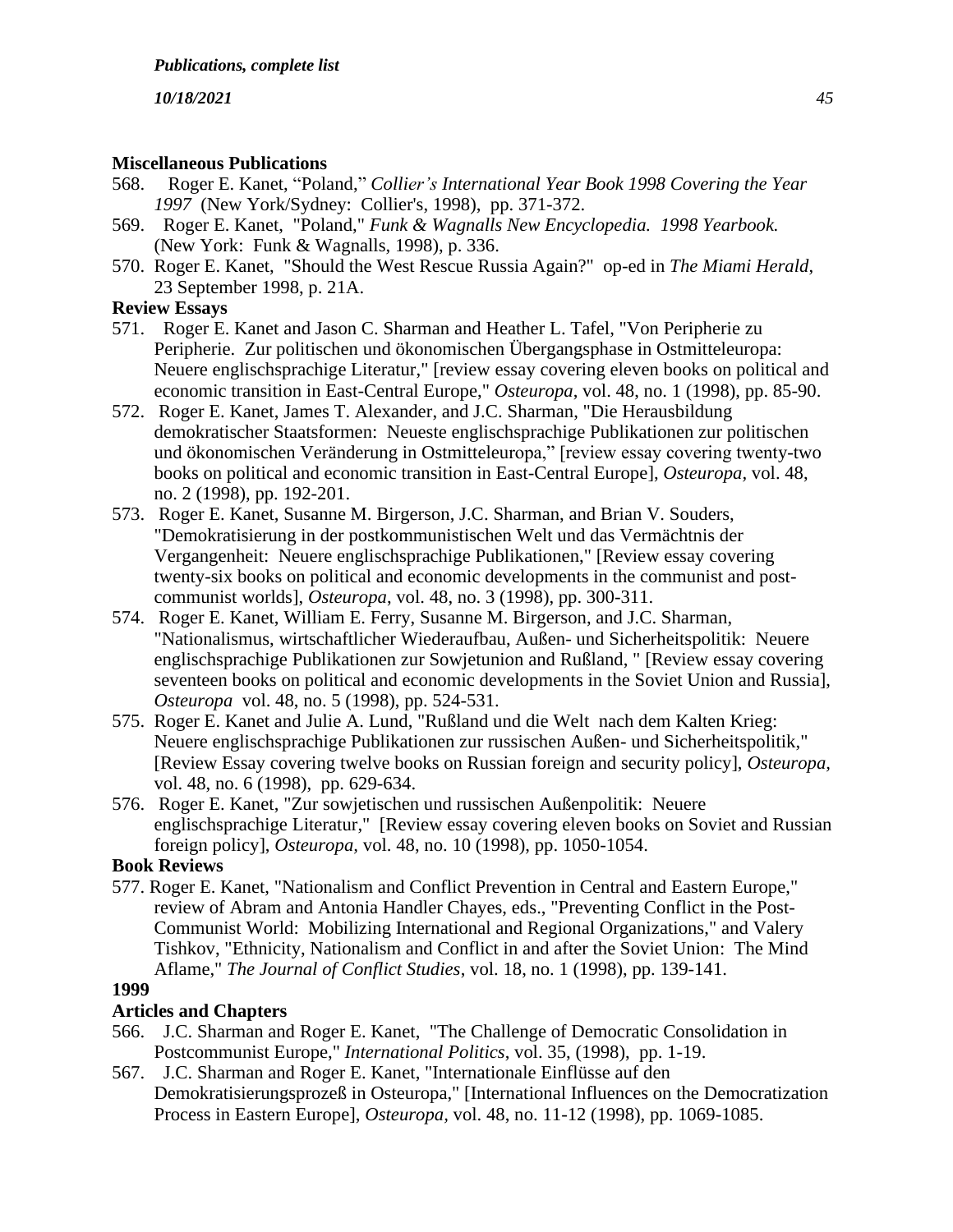# **Review Essays**

- 579. Roger E. Kanet and Julie A. Lund, "Übergang zur Demokratie -- oder Wiederbelebung des Faschismus? Neuere englischsprachige Publikationen über Rußland und andere postkommunistische Staaten," [Review essay covering nineteen books on Russia and Central and Eastern Europe],*Osteuropa*, vol. 49, no. 1 (1999), pp. 89-97.
- 580. Roger E. Kanet, "Politische Entwicklungen in Mittel- und Osteuropa: Neuere englischsprachige Publikationen," [Review essay covering eighteen books on political developments in Central and Eastern Europe], *Osteuropa*, vol. 49, no. 2 (1999), pp.208- 214.
- 581. Roger E. Kanet and Tracy K. Westmoreland, "Die UdSSR und die Russische Föderation: Neuere englischsprachige Bücher zur Außen- und Sicherheitspolitik," [review essay covering eighteen books on Soviet and Russian foreign and security policy], *Osteuropa* vol. 49, no. 4 (1999), pp. 417-424.
- 582. Roger E. Kanet, "Demokratische Konsolidierung im postkommunistischen Europa: Neuere englischsprachige Veröffentlichungen," [review essay covering fourteen books on politics in East-Central Europe and Russia], *Osteuropa,* vol. 49, no. 5 (1999), pp. 530-536.
- 583. Roger E. Kanet and Tracy K. Westmoreland, "Außen- und Sicherheitspolitik in Rußland und Eurasien: Neuere englischsprachige Veröffentlichungen [review essay covering twenty books on the foreign and security policies of the post-Soviet states], *Osteuropa,* vol. 49, no. 7 (1999), pp. 735-744.
- 584. Roger E. Kanet and Tracy K. Westmoreland, "Überleben im Postsozialismus: Englischsprachige Bücher über Ostmittel- und Osteuropa," [review essay covering twenty-one books on Central and Eastern Europe], *Osteuropa,* vol. 49, no. 8 (1999), pp. 873-880.
- 585. Roger E. Kanet and Tracy K. Westmoreland, "Stabilität und Wandel in der russischen und sowetischen Politik: Neuere englischprachige Bücher," [review essay covering twentytwo books on Russian and Soviet domestic politics], *Osteuropa*, vol. 49, no. 10 (1999), pp. 1068-1076.
- 586. Roger E. Kanet and Tracy K. Westmoreland, ""Zum Verständnis postkommunistischer Gesellschaften: Englischsprachige Bücher zum Demokratisierungsprozeß in Ost-Mitteleuropa," [review essay covering twenty-two books on political and econmic developments in East-Central Europe], *Osteuropa*, vol. 49, no. 11-12 (1999), pp. 1281- 1289.

# **Book Reviews**

- 587. Roger E. Kanet, review of Aleksandr M. Nekrich, "Pariahs, Partners, Predators: German-Soviet Relations, 1922-1941," *Russian Review*, vol. 58, no. 1 (1999), pp. 160-161
- 588. Roger E. Kanet, review of Ingmar Oldberg, Helén Jarlsvik, Johan Norberg, and Carolina Vendil, "At a Loss: Russian Foreign Policy in the 1990s," *Europe-Asia Studies,* vol. 51, no. 7 (1999), pp. 1301-1302.
- 589. Roger E. Kanet, review of Roy Allison and Christoph Bluth, eds., "Security Dilemmas in Russia and Eurasia," *International Politics*, vol. 36 , no. 4 (1999), pp. 583-584.

# **2000**

# **Articles and Chapters**

590. J.C. Sharman and Roger E. Kanet, "International Influences on Democratization in Post-Communist Europe," in *Pathways to Democracy: The Political Economy of Democratic Transition,"* edited by James Hollifield and Cal Jillson, (London/New York: Routledge, 2000), pp. 226-241.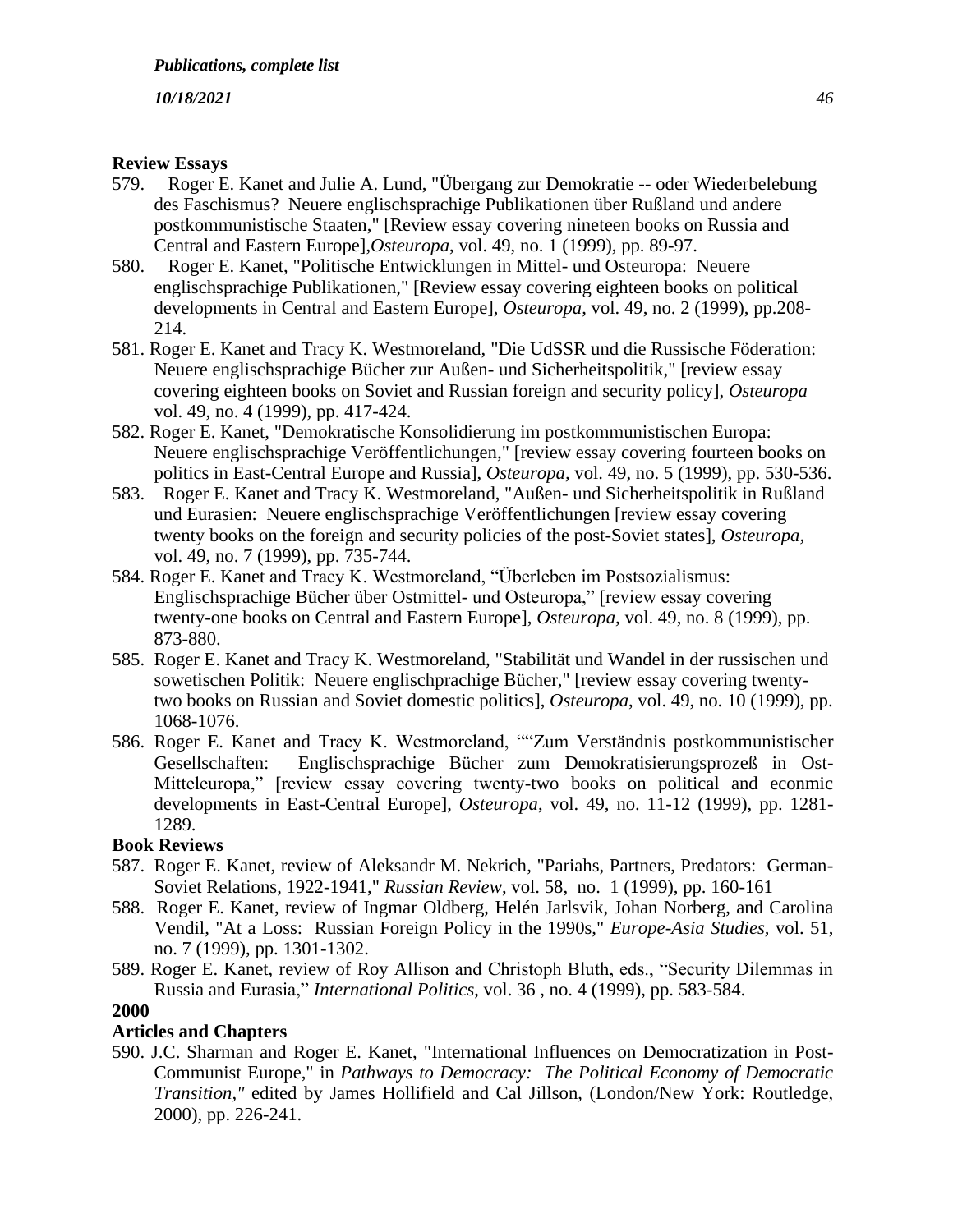591. Roger E. Kanet and Nouray V. Ibryamova, "The Russian Presidential Elections and U.S.- Russian Relations," in Yuri Fedorov and Bertil Nygren, eds., *The Russian Presidential Election in 2000 and Consequences for the West.* (Stockhom: Swedish National Defence College, 2000), pp. 159-198.

# **Review Essays**

- 592. Tracy K. Westmoreland and Roger E. Kanet, "Offensiv oder defensiv? Sowjetische und russische Außen- und Sicherheitspolitik: Neuere englischsprachige Veröffentlichungen," [review essay covering thirteen books on Soviet and Russian foreign and security policy], *Osteuropa,* vol. 50, no. 1 (2000), pp. 96-101.
- 593. Roger E. Kanet and Tracy K. Westmoreland, "Zusammenbruch und Transition: Neuere englischsprachige Bücher über Mittel- und Osteuropa," [review essay covering eighteen books on Central and Eastern Europe], *Osteuropa,* vol. 50, no. 3 (2000), pp. 324-332.
	- 594.Roger E. Kanet, Nouray V. Ibryamova and Tracy K. Westmoreland, "Zum Verständnis russischer Außenpolitik: Englisch-sprachige Bücher zür russischen Außen- und Sicherheitspolitik," [review essay covering twenty-three books on Russian foreign and security policy], *Osteuropa,*vol. 50, no. 4 (2000), pp. 442-452.
	- 595.Roger E. Kanet, . "Die russische Transformation: Neuere englischsprachige Publikationen," [review essay covering nineteen books on Russian political and economic change], *Osteuropa,* vol 50, no. 8 (2000), pp. 949-955.
	- 596.Roger E. Kanet, "Außen- und Sicherheitspolitik der Rußlandischen Föderation: Neue englischsprachige Publikationen," [review essay covering fifteen books on Russian security and foreign policy], *Osteuropa*, vol. 50, no. 9 (2000), pp. 1062-1067.
	- 597**.** Roger E. Kanet, and Nouray V. Ibryamova, "Nationsbildung in der Ukraine, Rußland und der GUS ingesamt: Englischsprachige Veröffentlichungen der jüngsten Zeit," [review essay covering fifteen books on Ukraine, Russia and the IS], Osteuropa vol. 50, no. 11 (2000), pp. 1274-1281.
	- 598. Roger E. Kanet and Nouray V. Ibryamova, "Der Aufbau neuer Regierungsformen. Englischsprachige Büücher zu politischen und ökonomischen Entwicklungen in Ostmitteleuropa," [review essay covering twenty-one books on political and economic change in Central and Southeastern Europe], *Osteuropa,* vol. 50, no. 12 (2000), pp. 1399- 1408.

## **Book Review**

599. Roger E. Kanet, review of Dov Lynch, "Russian Peacekeeping Strategies in the CIS: The Cases of Moldova, Georgia and Tajikistan," *Europe-Asia Studies*, vol. 52, no. 5 (2000), pp. 963-964.

## **2001**

## **Articles and Chapters**

- 600. Susanne M. Birgerson and Roger E. Kanet, "Russian Nationalism and Nation-Building in the Russian Federation: Implications for Russian Foreign Policy in the Near Abroad," in Stuart Nagel and Amy Robb, ed., *Handbook of Global Social Policy* (New York: Marcel Dekker, Inc., 2001), pp.245-266.
- 601. Roger E. Kanet," Zwischen Konsens und Konfrontation: Rußland und die Vereinigten Staaten," [Between Consensus and Confrontation: Russia and the United States] *Osteuropa,* vol. 51, nos. 4/5 (2001), pp. 509-521.
- 602.Roger E. Kanet and Nuray Ibryamova, "Verpaßte Gelegenheiten? Amerikanisch-Russische Beziehungen in den 90er Jahren ," [Lost Opportunities? American-Russian Relations in the 1990s], *Osteuropa*, 51. vol., no. 8 (2001), pp. 985-1001.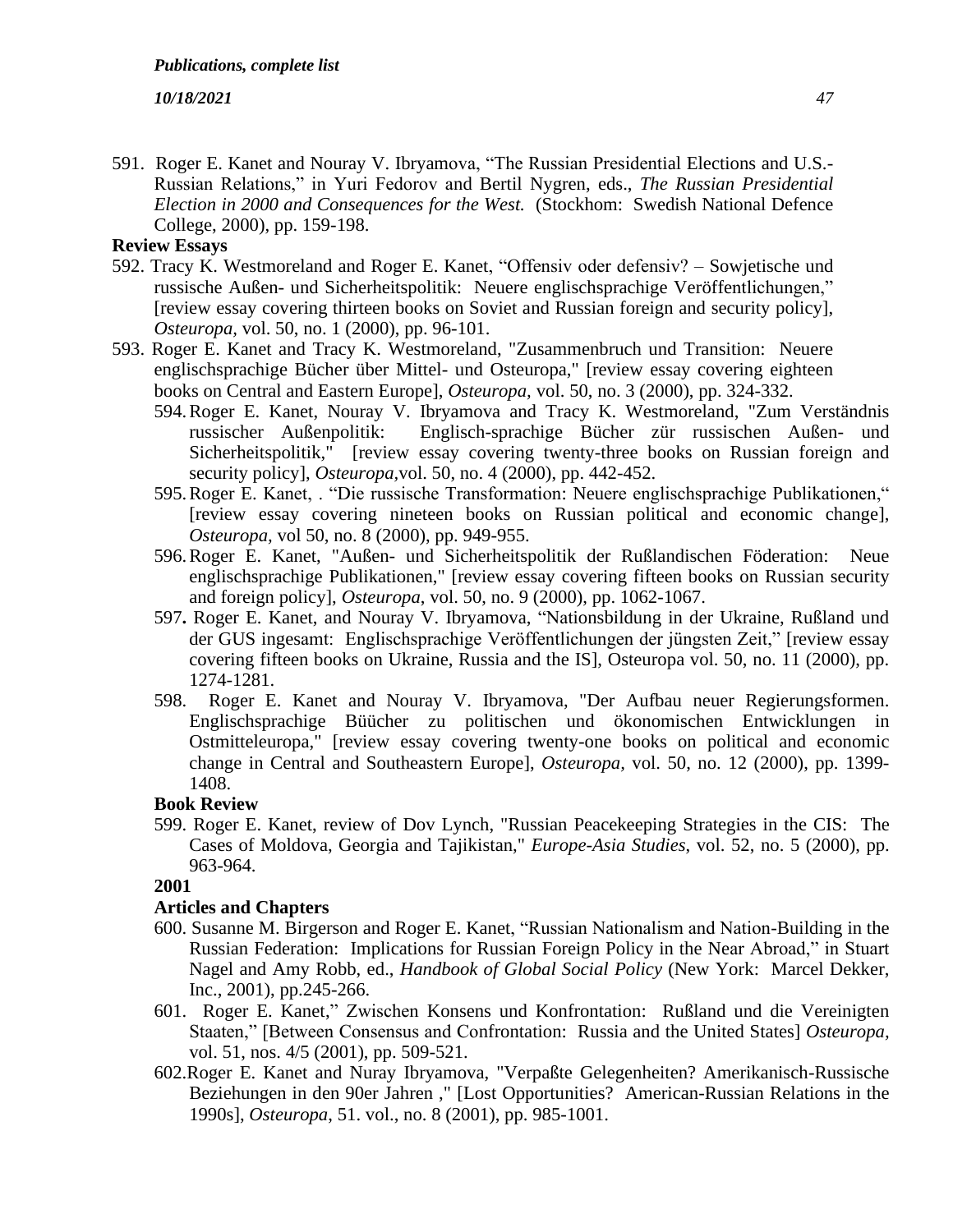## **Review Essays**

- 603, Roger E. Kanet, "Vom Stalinismus bis zum Ende des Kalten Krieges: Englischsprachige Bücher zur sowjetischen Vergangenheit," [review essay covering eleven books on the Soviet Union], *Osteuropa,* vol. 51, no. 11/12 (2001), pp. 1488-1492.
- 604. Roger E. Kanet, "Eine Tragödie des postkommunistischen Rußland? Neuere englischsprachige Publikationen," [Review essay covering ten books on Russia], *Osteuropa,*  vol. 51, no. 10 (2001), pp. 1219-1223.
- 605. Roger E. Kanet and Nuray V. Ibryamova, "Aufbau und Zusammenbruch einer Supermacht Englischsprachige Bücher zur russischen Volkswirtschaft und Politik," [review essay of twelve books on Russian economics and politics], *Osteuropa,* vol. 51, no. 6 (2001), pp. 741- 745.
- 606. Roger E. Kanet and Nuray V. Ibryamova, "Sicherheitspolitik im 20. und 21. Jahrhundert: Englischsprachige Bücher zu sowjetischen/russischen Außen- und Sicherheitsbeziehungen," [review essay covering eighteen books on Soviet-Russian Foreign and Security Policy], *Osteuropa,* vol. 51, no. 2 (2001), pp. 210-217.
- 607. Roger E. Kanet and Nouray V. Ibryamova, "Ostmitteleuropa zwischen Vergangenheit und Zukunft: Neue englischsprachige Publikationen zu politischen und wirtschaftlichen Entwicklungen," [review essay covering seventeen books on political and economic transition in East-Central Europe], *Osteuropa,* vol. 51, no. 1 (2001), pp. 101-107.

# **Book Reviews**

- 608. Roger E. Kanet, review of Matthew Evangelista, "Unarmed Forces: The Transnational Movement to End the Cold War," *The Russian Review*, vol. 60, no. 1 (2001), pp. 166-167.
- 609. Roger E. Kanet, review of Andreas Ralf Fahrner, "Die Rolle der russischen Streitkräfte im politischen System der Russischen Föderation," *Slavic Review,* vol. 60, no. 2 (2001), p. 447.

#### **2002**

#### **Articles and Chapters**

- 610. Roger E. Kanet and Nouray V. Ibryamova, "La sécurité en Europe centrale et orientale: un système en cours de changement," [Security in Central and Eastern Europe: A Changing System], *Revue comparatives des Études Est-Ouest,* no. 1 (2002), pp. 179-203.
- 611. Nouray V. Ibryamova and Roger E. Kanet, "NATO, the European Union, and European Security," in Howard M. Hensel, ed., *The United States and Europe: Policy Imperatives in a Globalizing World*. London: Ashgate Publishers, 2002, pp. 99-122.
- 612. Roger E. Kanet, "Mezhdu Konsensusom i konfrontatsiei: Rossiia i Soedinnenye Shtaty," [Between Consensus and Confrontation: Russia and the United States], in Stefan Krojzberger [Stefan Kreuzberger], Zabine Grabovski [Sabine Grabowski], and Iutta Unzer [Jutta Unser], eds., *Vneshnyaya politika Rossii ot El'cina k Putinu.* Kiev: Izdatel'stvo 'Optima', 2002, pp. 169-182.
- 613. Roger E. Kanet," Between Consensus and Confrontation: Russia and the United States," *Current Politics and Economics of Russia, Eastern and Central Europe*, Vol. 17, No. 2, (2002), pp. 87-98.

#### **Review Essays**

- 614. Roger E. Kanet and Nuray V. Ibryamova, "Nationale Identität und russische Außenpolitik: Neue englischsprachige Bücher zur russischen Außenpolitik," [review essay covering twelve books on Russian foreign policy," *Osteuropa,* vol. 52, no. 1 (2002), pp. 90-97.
- 615. Roger E. Kanet and Nuray V. Ibryamova, "Ostmitteleuropa im neuen Europa: Englischsprachige Bücher zu den politischen Übergansprozessen," [review essay covering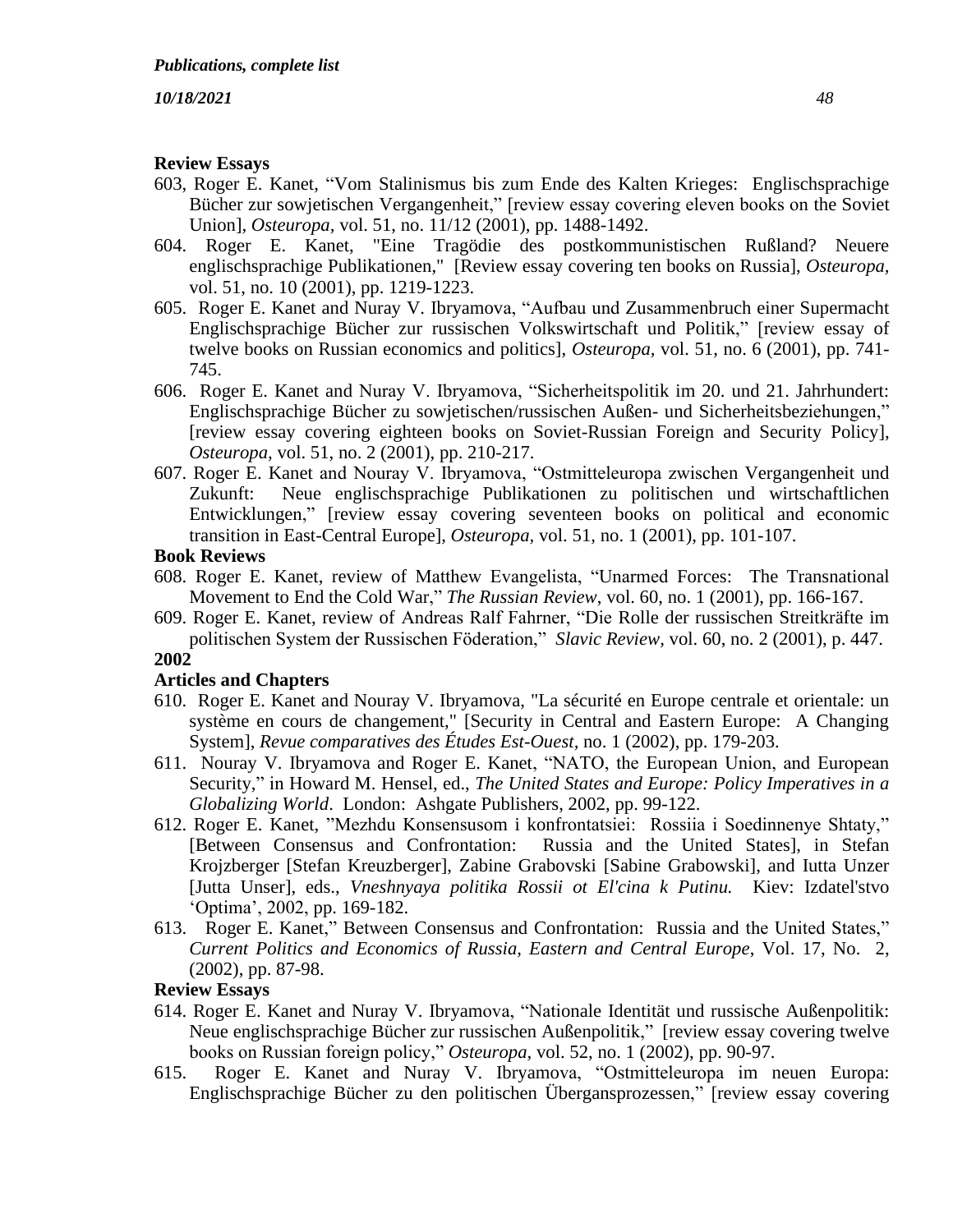twenty-one books on East Central Europe and European integration], *Osteuropa*, vol. 52, no. 2 (2002), pp. 229-239.

- 616. Roger E. Kanet and Nuray V. Ibryamova, "Von der bipolaren Konfrontatation zu einem neuen Sicherheitsumfeld: Englischsprachige Bücher zur Außen- und Sicherheitspolitik in Europa," [review essay covering twenty-two books on foreign and security policy in Central and Eastern Europe], *Osteuropa*, vol. 52, no. 4 (2002), pp. 512-522.
- 617.Roger E. Kanet and Lucia S. Minervini, "Die Politik der Grenzgebiete: Englischsprachige Bücher zu Mittel- und Osteuropa," [review essay covering twenty-three books on Central and Eastern Europe], *Osteuropa,* vol. 52, no. 5 (2002), pp. 662-669.
- 618. Roger E. Kanet,"Rußland: Vergangenheit, Gegenwart, Zukunft: Englischsprachige Bücher zu Rußland und der GUS**,"** [Review essay covering twenty-five books on Russia and the CIS], *Osteuropa,* vol. 52, no. 6 (2002), pp. 822-830.
- 619**.** Roger E. Kanet and Lucia S. Minervini, "Vom 'normalen Totalitarismus' bis zu Rußlands unvollendeter Revolution: Neue englischsprachige Bücher zur UdSSR und Rußland," [Review essay covering eighteen books on Russia and the former USSR], Osteuropa, vol. 52, no. 7 (2002), pp. 967-975).
- 620. Roger E. Kanet and Lucia S. Minervini, "Rußland im neuen Europa: Neue englischsprachige Bücher," [review essay covering twenty books on Russian foreign and security policy], Osteuropa, vol. 52, no. 8 (2002), pp. 1101-1109.

# **2003**

# **Articles and Chapters**

621. **Roger E. Kanet** and John S. Reshetar, Jr., "The Government of the Russian Federation," in Michael Curtis, Ed.: *Introduction to Comparative Government*. 5th edn. New York: Longman, 2003, pp. 357-447.

# **Book Review Essays**

- **622.** Roger E. Kanet, Lucia S. Minervini, and Nouray V. Ibryamova, "Ein Jahrzehnt des Übergangs in Ostmitteleuropa: Englischprachige Studien zu politischen und wirtschaftlichen Entwicklungen," [review essay covering twenty-six books on economic and political transition in East-Central Europe. Osteuropa, vol. 53, no. 1 (2003), pp. 112-125.
- 623. Roger E. Kanet and Nouray Ibryamova, "Politik und Sicherheit in Ostmitteleuropa: Neuere englischsprachige Publikationen," [review essay covering twenty books on Politics, security, and integration in East-Central Europe], Osteuropa, vol. 53, no. 4 (2003), pp. 555-566.

# **Book Review**

- 624. Roger E. Kanet, review of Zdzisław W. Puślecki, ed., "Proces Integracji Ekonomicznej Polski z Unią Europejską," *Slavic Review,* vol. 62, no. 2 (2003), pp. 371-372.
- 625. Roger E. Kanet, review of Andrew Felkay, "Yeltsin's Russia and the West," *The Russian Review,* vol. 62, no. 1 (2003), p. 183.

# **2004**

- 626. **R**oger E. Kanet and Lucia S. Minervini, "Ein Jahrzehnt politischen und ökonomischen Wandels im Roger E. Kanet and Lucia S. Minervini, "Ein Jahrzehnt politischen und ökonomischen Wandels im postkommunistischen Europa: Aktuelle englischsprachige Publikationen," [review essay covering seventeen books on political and economic change in postcommunist Europe], *Osteuropa,* vol. 54, no. 3 (2004), pp. 97-104.
- 627. Roger E. Kanet, "Auβen- und Sicherheitspolitik im Neuen Europa: Neuere englischsprachige Veröffentlichungen," [review essay covering twenty books on foreign and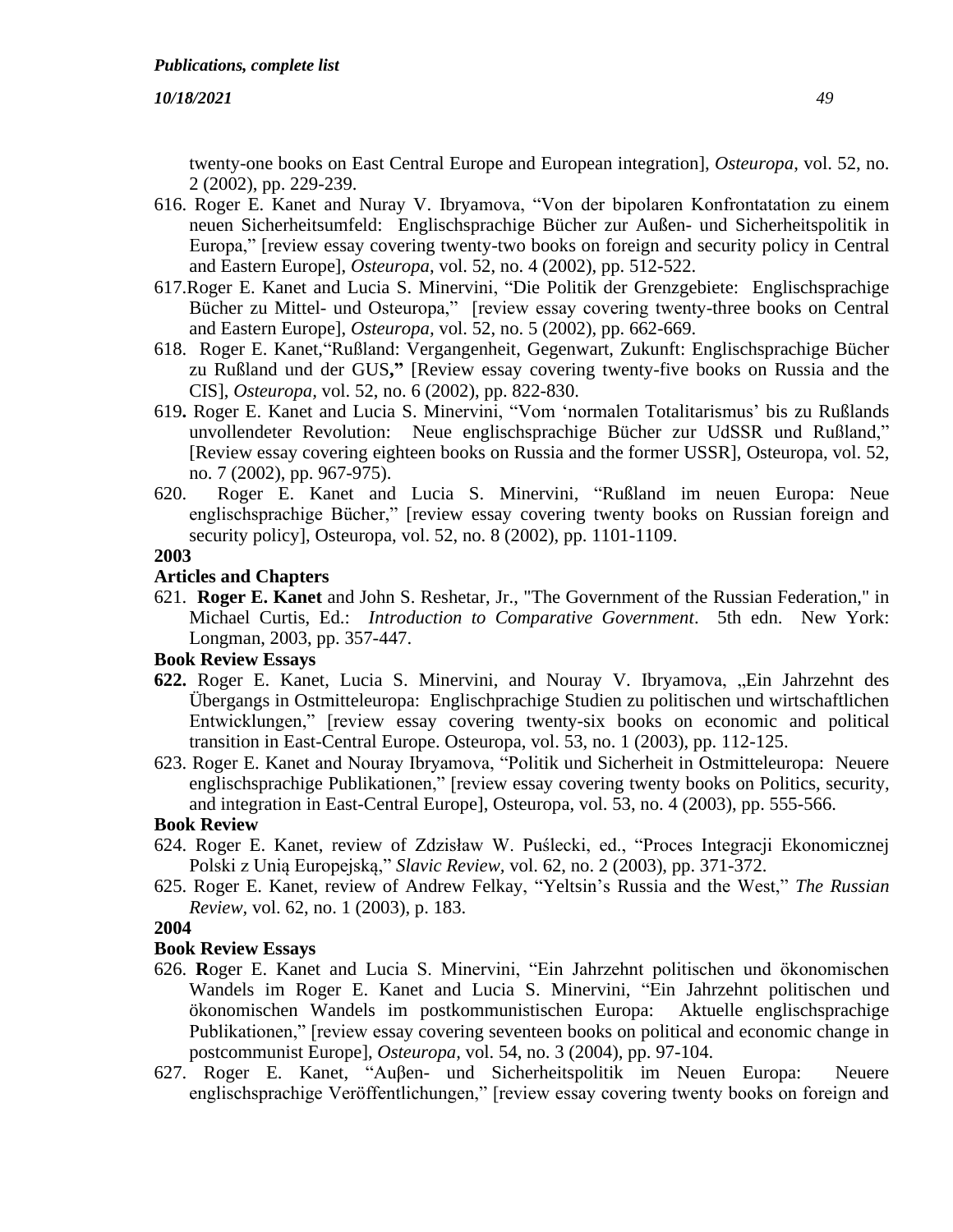security policy in Central Europe and Eurasia], *Osteuropa*, vol. 54, no. 1 (2004), pp. 110- 118.

628. Roger E. Kanet, Gabriela Marin-Thornton, Lucia S. Minervini, and Kimberley A. Roberts, "Staat, Identität und Sicherheit in Ostmittel- und Osteuropa: Neuere englischsprachige Veröffentlichungen," [review essay covering nineteen books on domestic and foreign policy in East-Central Europe], *Osteuropa,* vol. 53, no. 12 (2003), pp. 1853-1864.

# **Book Reviews**

629. Roger E. Kanet, review of Matthew J. Ouimet, *"*The Rise and Fall of the Brezhnev Doctrine in Soviet Foreign Policy," *Canadian-American Slavic Studies,* vol. 38, no. 3 (2004), pp. 330- 331.

# **2005**

Books

630. Roger E. Kanet, ed., *The New Security Environment. The Impact on Russia, Central and Eastern Europe. Aldershot*, UK/Burlington, VT: Ashgate Publishing, 2005 xii, 247 pp. S 0- 7546-4330-1

# **Articles and Chapters**

631. Roger E. Kanet, "Die sowjetische Unterstűtzung nationaler Befreiungskriege,"

[Soviet Support for Wars of National Liberation,] *Mittelweg 36: Zeitschrift des Hamburger Instituts fűr Sozialforschung,* vol. 14 (Feb.-Mar. 2005), pp. 22-42.

- 632., Roger E. Kanet, "The New Security Environment," in Roger E. Kanet, ed., *The New Security Environment. The Impact on Russia, Central and Eastern Europe* Aldershot, UK/Burlington, VT: Ashgate Publishing, 2005. pp. 1-7.
- 633. Roger E. Kanet, "The Bush Revolution in U.S. Security Policy," Roger E. Kanet, ed., *The New Security Environment: The Impact on Russia, Central and Eastern Europe.* Aldershot, UK/Burlington, VT: Ashgate Publishing, 2005. pp. 11-29.
- 634. Gabriela Marin Thornton and Roger E. Kanet, "The Russian Federation and the Commonwealth of Independent States," in Roger E. Kanet, ed., *The New Security Environment: The Impact on Russia, Central and Eastern Europe* Aldershot, UK/Burlington, VT: Ashgate Publishing, 2005, pp. 165-182.
- 635. Roger E. Kanet, "Security in the Twenty-First Century," in Roger E. Kanet, ed., *The New Security Environment: The Impact on Russia, Central and Eastern Europe* Aldershot, UK/Burlington, VT: Ashgate Publishing, 2005, pp. 234-236.

## **2006**

# **Articles and Chapters**

- 636. Larissa Homarac and Roger E. Kanet, "O Desafio dos Estados Unidos à Influencia Russa na Ásia Central e no Cáucaso," [The U.S. Challenge to Russian Influence in Central Asia and the Caucasus], *Relações Internacionais* (Lisbon)*,* no 12 (December 2006), pp. 29-48.
- 637, Nuray V. Ibryamova and Roger E. Kanet, "The North-South Security Divide in the 'New Europe,'" *Tamkang Journal of International Affairs*, Tamkang University, Taiwan, vol. 10, no. 1 (2006), pp. 1-28.
- 638. Roger E. Kanet, "The Superpower Quest for Empire: The Cold War and Soviet Support for 'Wars of National Liberation'," *Cold War History,* vol. 6, no. 3 (2006), pp. 331-352.
- 639. Roger E. Kanet, "The Bush Revolution in U.S. Security Policy," *Tamkang Journal of International Affairs*, Tamkang University, Taiwan, vol. 9, no. 3 (Jan. 2006), pp. 33-71 (reprint)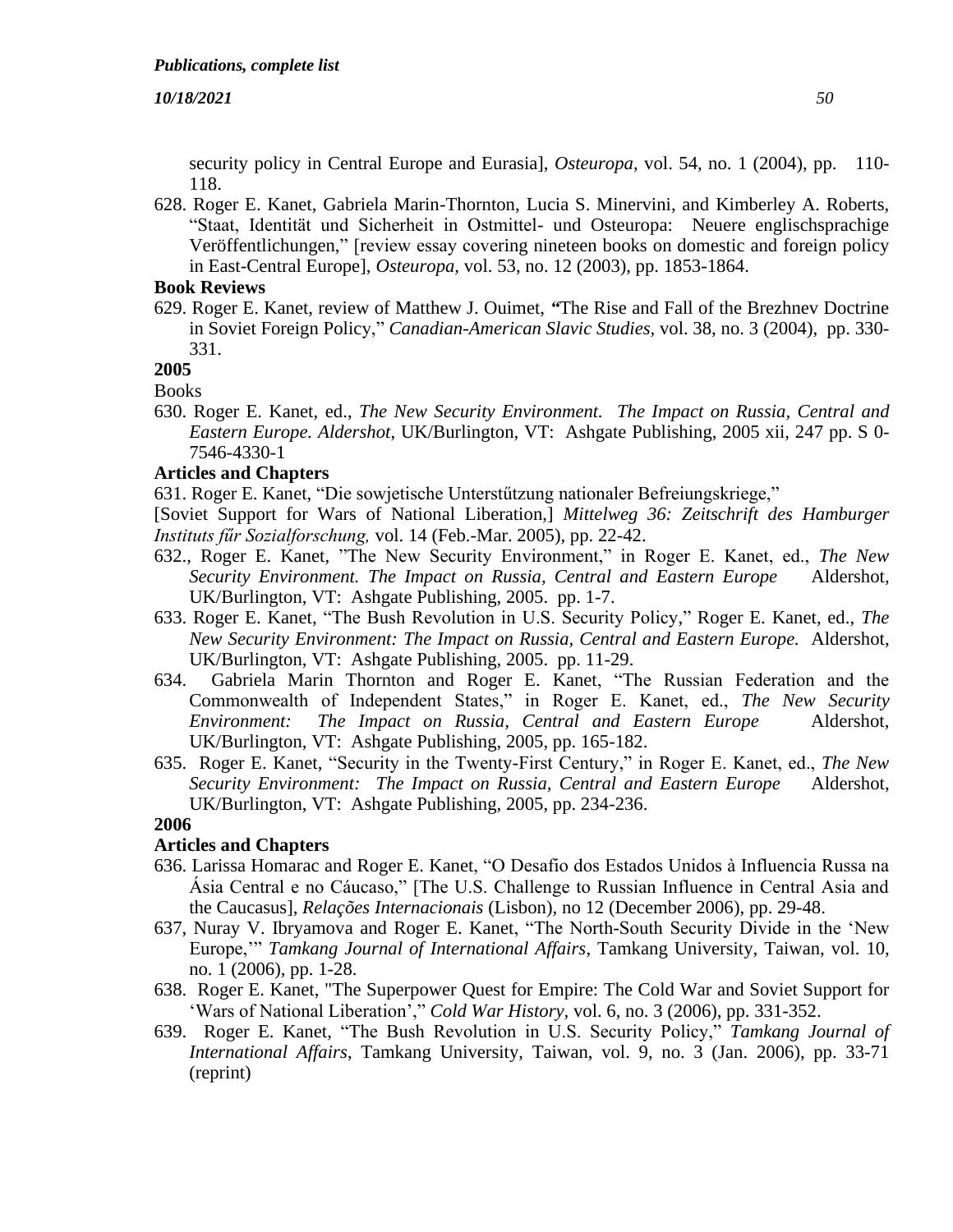- 640, Roger E. Kanet,"The Bush Revolution in U.S. Security Policy," in Wan-chin Tai, ed., *Globalization and New World Configuration.* Taipei, Taiwan: Taiwan Elite, 2006, pp. 75- 102. [reprint]
- 641. Roger E. Kanet, "Sowjetische Militärhilfe für nationale Befreiungskriege," [Soviet Military Assistance for National Liberation Wars], in Bernd Greiner, Christian Th. Müller, and Dierk Walter, eds, *Heiße Kriege im Kalten Krieg* [Hot Wars in the Cold War]*.* Studien zum Kalten Krieg, Band 1. Hamburg, Germany: Hamburger Edition, 2006, pp. 61-83; Ebook version published, 2010. [updated reprint]
- 642. Roger E. Kanet and John S. Reshetar, Jr., "The Government of the Russian Federation," in Michael Curtis, Ed.: *Introduction to Comparative Government*. Updated 5th edn. New York: Longman, 2006, pp. 356-447.

#### **Book Reviews**

- 643. Roger E. Kanet, review of Martha Brill Olcott, "Central Asia's Second Chance," *Europe-Asia Studies,* vol. 58, no 6 (2006), pp. 991-93.
- 644. Roger E. Kanet, review of Joan DeBardeleben, ed., "Soft or Hard Borders? Managing the Divide in an Enlarged Europe." *The European Legacy: Toward New Paradigms. Journal of the International Society for the Study of European Ideas,* vol. 11, no. 4 (2006), p. 453.

# **2007**

#### **Books and Journal Issue**

- 645. Roger E. Kanet, ed., *Russia, Re-emerging Great Power.* Houndmills, UK: Palgrave Macmillan, publication in 2007, xiv, 235 pp. ISN 978-0-230-54304-1
- 646. Roger E. Kanet, guest editor, *Identities, Nations and Politics after Communism.* Special issue of *Nationalities Papers*, vol. 35, no. 3 (July 2007), pp. 405-582.

#### **Articles and Chapters**

- 647. Roger E. Kanet, "Identities, Nations and Politics after Communism," *Nationalities Papers,* special issue on *Identities, Nations and Politics after Communism,* vol. 35, no. 3 (July 2007), pp. 407-410.
- 648. Roger E. Kanet, "The Impact of Central Europe on the EU: The Importance of Historical Context," in Stanislav Kirschbaum, ed., *The Meaning of Europe: Central Europe and the EU.* Houndmills, UK: Palgrave Macmillan, 2007, pp. ix-xii..
- 649. Roger E. Kanet, "Introduction: The Consolidation of Russia's Role in World Affairs," in Roger E. Kanet, ed., *Russia: Re-emerging Great Power.* Houndmills, UK: Palgrave-Macmillan, 2007, pp. 1-11.
- 650. Roger E. Kanet and Larissa Homarac, "The U.S. Challenge to Russian Influence in Central Asia and the Caucasus," in Roger E. Kanet, ed., *Russia: Re-emerging Great Power.*  Houndmills, UK: Palgrave-Macmillan, 2007, pp. 173-194.
- 651. Roger E. Kanet, "Conclusion: Russia as a Great Power," in Roger E. Kanet, ed., *Russia: Re-emerging Great Power.* Houndmills, UK: Palgrave Macmillan, 2007, pp. 222-224.

#### **Miscellaneous Publications**

652. Roger E. Kanet, "Central Europe and the EU: The Impact of Historical Context," *Transatlantic Bi-Monthly,* electronic on-line journal of the EU Center of Excellence of the Texas A&M University (September-October 2007), pp. 5-8. Available at <http://eucenter.tamu.edu/Publications/Transatlantic/TM%20Sept-Oct%2007.pdf>

# **2008**

## **Books and Journal issues**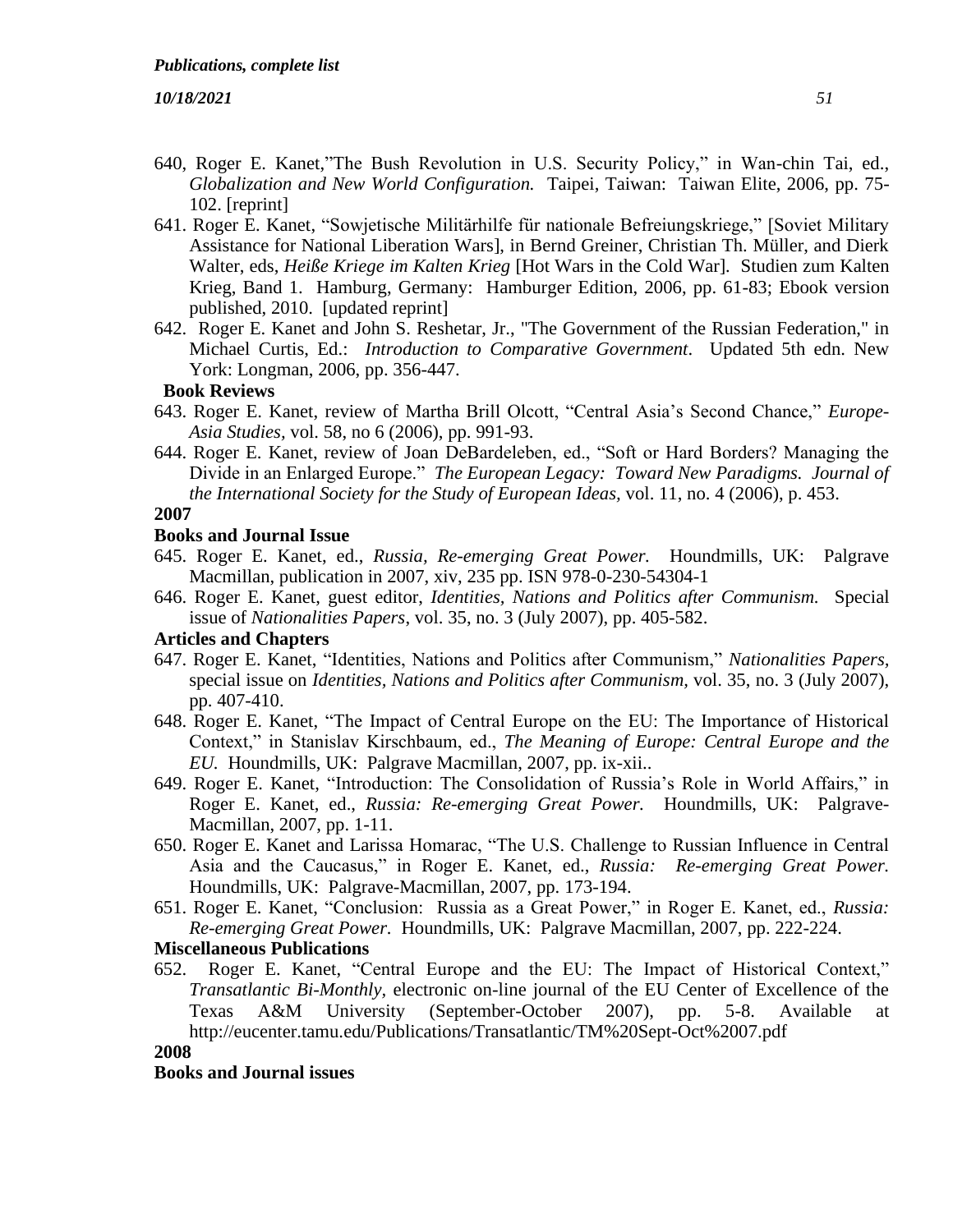- 653. Roger E. Kanet, guest editor, "Still Mars, Still Venus? The United States, Europe, and the Future of the Transatlantic Relationship," *International Politics*, vol. 45, no. 3 (2008), pp. 229-400.
- 654. Edward A. Kolodziej and Roger E. Kanet, eds., *From Superpower to Besieged Global Power: Restoring World Order after the Failure of the Bush Doctrine*. Athens, GA: University of Georgia Press, 2008. xxiii, 411 pp. [ISBN: 0-8203-2977-0; 0-8203-3074-4; hardcover and paperback editions]
- 655. Roger E. Kanet, ed., *Identities, Nations, and Politics after Communism*. London: Routledge Publishers,62008. vi, 180 pp. [ISBN: 978-0-415-46022-4]

## **Articles and Chapters**

- 656. Roger E. Kanet, "Still Mars, Still Venus? The United States, Europe, and the Future of the Transatlantic Relationship," *International Politics*, vol. 45, no. 3 (2008), pp. 231-235.
- 657. Roger E. Kanet, The Transatlantic Relationship after Bush." *International Politics,* vol. 45, no. 3 (2008), pp. 348-363.
- 658. Edward A. Kolodziej and Roger E. Kanet, "Introduction," in *From Superpower to Besieged Global Power: Restoring World Order after the Failure of the Bush Doctrine.* Athens, GA: University of Georgia Press, 2008, pp. xvii-xxiii..
- 659. Roger E. Kanet, "U.S. Strategy for the Twenty-first Century," in Edward A. Kolodziej and Roger E. Kanet, eds., *From Superpower to Besieged Global Power: Restoring World Order after the Failure of the Bush Doctrine* Athens, GA: University of Georgia Press, 2008 pp. 338-362.
- 660. Roger E. Kanet, with Garth T. Katner, "From New Thinking to The Fragmentation of Consensus in Foreign Policy: Soviet Policy in the Third World," in Roger E. Kanet, Deborah Nutter Miner and Tamara J. Resler, eds., *Soviet Foreign Policy in Transition* (Cambridge, Eng/New York: Cambridge University Press, 1992; paperback reprint, 2008), pp. 121-144.

# **Miscellaneous Publications**

661. Roger E. Kanet, *The Return of Imperial Russia: Russia and Its Neighbors.* ACDIS Occasional Paper. Champaign, IL: Program in Arms Control, Disarmament, and International Security, University of Illinois at Urbana-Champaign, September 2008. vii, 18 pp. Also available online at [http://acdis.illinois.edu/assets/docs/309/TheReturnofImperialRussiaRussiaandItsNeighbors.p](http://acdis.illinois.edu/assets/docs/309/TheReturnofImperialRussiaRussiaandItsNeighbors.pdf) [df](http://acdis.illinois.edu/assets/docs/309/TheReturnofImperialRussiaRussiaandItsNeighbors.pdf)

# **Book Reviews**

662. Roger E. Kanet, review of Richard K. Herrmann and Richard Ned Lebow, eds., "Ending the Cold War: Interpretations, Causation, and the Study of International Relations," *Canadian-American Slavic Studies,* vol. 42, nos. 1-2 (2008), pp. 221-223.

# **2009**

#### **Books**

- 663. Roger E. Kanet, ed., *A Resurgent Russia and the West: The European Union, NATO and Beyond*. Dordrecht, The Netherlands: Republic of Letters Publishing, 2009, xxv, 247 pp., ISBN 978-90-8979-008-8; paperback edition, 2010, ISBN 978-90-8979-027-9.
- 664. Roger E. Kanet, ed., *The United States and Europe in a Changing World.* Dordrecht, The Netherlands: Republic of Letters Publishing, 2009, xii, 286 pp. ISBN 978-90-8979009-5; paperback edition, 2010, ISBN 90897903142-1-

# **Articles and Chapter**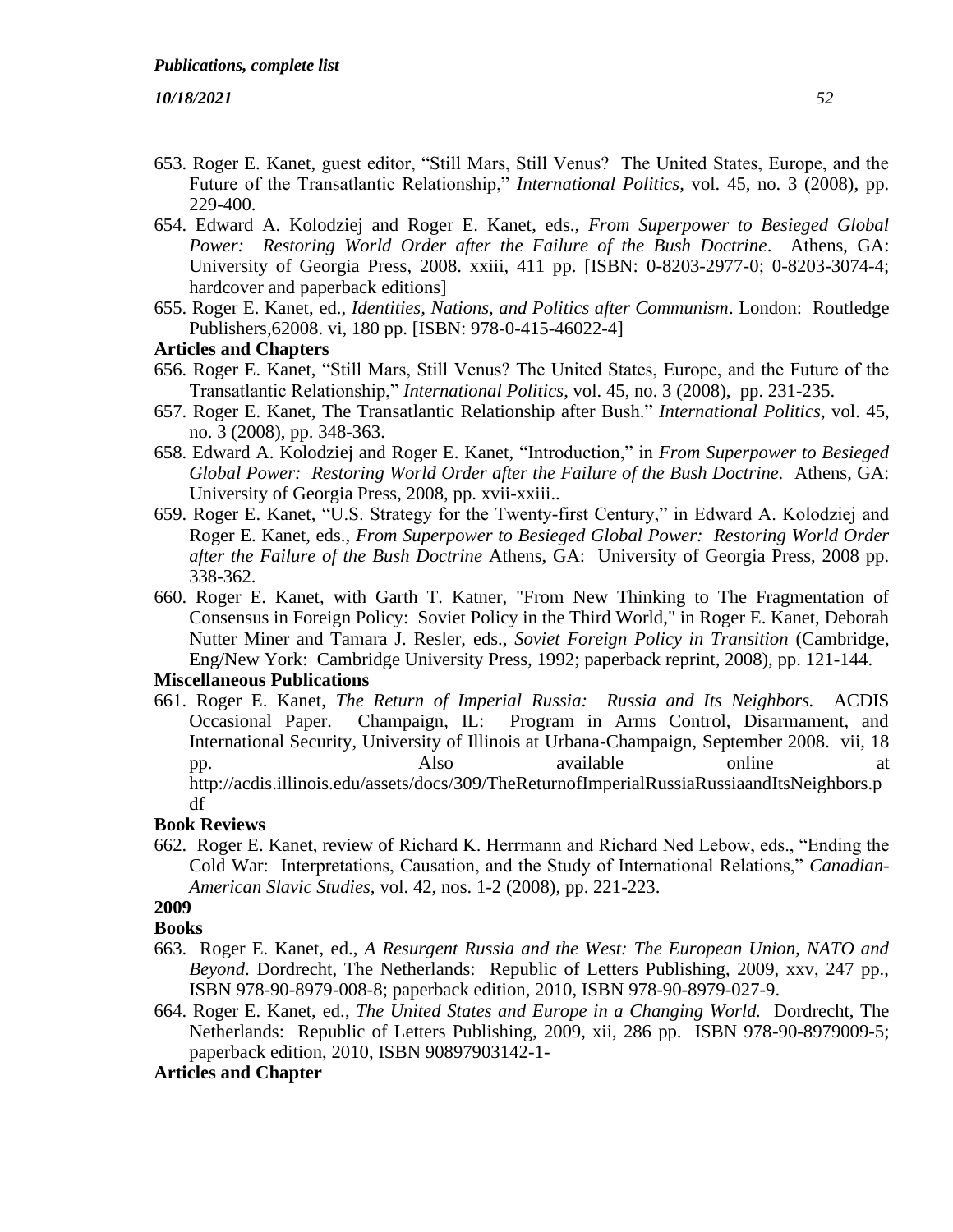- 665.Roger E. Kanet, "The United States and Europe in a Changing World," in Roger E. Kanet, ed., *The European Union and the United States in a Changing World.* Dordrecht, The Netherlands: Republic of Letters Publishing, 2009, pp. xv-xxii.
- 666. Roger E. Kanet, "Conclusion," in Roger E. Kanet, ed., *The European Union and the United States in a Changing World.* Dordrecht, The Netherlands: Republic of Letters Publishing, 2009, pp. 279-280.
- 667, Roger E. Kanet, "Introduction: A Resurgent Russia and the European Union," Dordrecht, The Netherlands: Republic of Letters Publishing, 2009, pp. xv-xxv.
- 668. Roger E. Kanet, "Russia and the European Union: The U.S. Impact on the Relationship?" in Roger E. Kanet, ed., *A Resurgent Russia and the European Union.* Dordrecht, The Netherlands: Republic of Letters Publishing, 2009, pp. 137-162.
- 669.Roger E. Kanet, "Toward the Future: The Russian Federation and the West," in Roger E. Kanet, ed., *A Resurgent Russia and the European Union.* Dordrecht, The Netherlands: Republic of Letters Publishing, 2009, pp. 241-243.

#### **Miscellaneous Publications**

- 670. Roger E. Kanet, *From Cooperation to Confrontation: Russia and the United States since 9/11.* Occasional Paper, Center for Arms Control, Disarmament and International Security, University of Illinois at Urbana Champaign. May 2009, vii, 20 pp.Also available online at [http://acdis.illinois.edu/assets/docs/434/FromCooperationtoConfrontationRussiaandtheUnited](http://acdis.illinois.edu/assets/docs/434/FromCooperationtoConfrontationRussiaandtheUnitedStatessince911.pdf) [Statessince911.pdf](http://acdis.illinois.edu/assets/docs/434/FromCooperationtoConfrontationRussiaandtheUnitedStatessince911.pdf)
- 671. Roger E. Kanet, "Russia and Europe: An Imbalanced Relationship," *Swords and Ploughshares,* The Journal of the Program in Arms Control, Disarmament and International Security, University of Illinois at Urbana-Champaign, vol. 17, no. 1, (2008-09), pp. 4-9. Also available online at [http://acdis.illinois.edu/assets/docs/416/Articles and](http://acdis.illinois.edu/assets/docs/416/articles/RussiaandEuropeAnImbalancedRelationship.pdf)  [Chapters/RussiaandEuropeAnImbalancedRelationship.pdf](http://acdis.illinois.edu/assets/docs/416/articles/RussiaandEuropeAnImbalancedRelationship.pdf)
- 672. Roger E. Kanet, *Russia and the European Union: The U.S. Impact on the Relationship.* Jean Monnet/Robert Schuman Paper Series, Miami European Union Center of Excellence, Vol. 9 No. 2 (January 2009), 18pp. Available at [www.miami.edu/eucenter](https://asmail.as.miami.edu/owa/redir.aspx?C=373e573f293b44fd947c24565238806c&URL=http%3a%2f%2fwww.miami.edu%2feucenter)

#### **Book Reviews**

673. Roger E. Kanet, review of Mervyn J Bain, "Russian-Cuban Relations Since 1992: Continuing Camaraderie in a Post-Soviet World," *The Russian Review,* vol. 68, no. 3 (2009), pp. 559-560.

# **2010**

- **Books**
- 674. Maria Raquel Freire and Roger E. Kanet, eds., *Key Players and Regional Dynamics in Eurasia: The Return of the 'Great Game'.* Houndmills, UK: Palgrave Macmillan, 2010, xiv, 300 pp. ISBN 978-0-230-27378-8
- 675. Roger E. Kanet, ed., *Russian Foreign Policy in the Twenty-first Century.* Houndmills, UK: Palgrave Macmillan, 2010, xiv, 295 pp. ISBN 978-0-230-27167-8

#### **Articles and Chapters**

- 676. Roger E. Kanet, "Projections about a Post-Soviet World Twenty-Five Years Later," *International Journal on World Peace,* vol. 27, no. 3 (2010), pp. 31-42.
- 677. Roger E. Kanet, "Russia and the Greater Caspian Basin: Withstanding the U.S. Challenge," *Tamkang Journal of International Affairs,* vol. 13, no. 3 (2010), pp. 1-43.
- 678. Roger E. Kanet, "Vier Jahrzehnte sowjetische Wirtschaftshilfe." in Bernd Greiner, Christian Th. Müller, and Dierk Walter, eds, *Ökonomie im Kalten Krieg.* Hamburg: Hamburger Edition, 2010, pp. 45-62.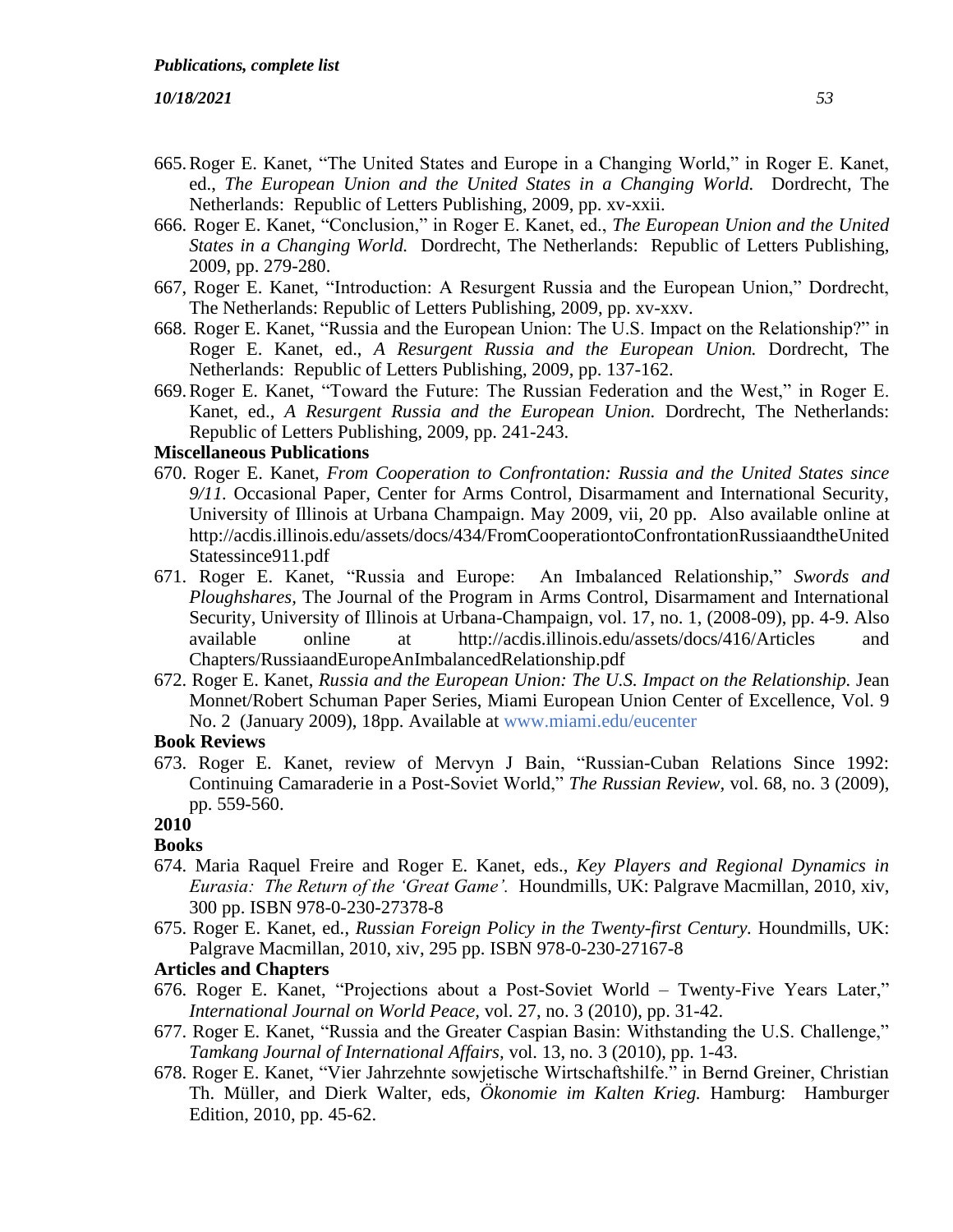- 679.Roger E. Kanet," Introduction: Russia Foreign Policy in the 21st Century," in Roger E. Kanet, ed., *Russian Foreign Policy in the Twenty-first Century.* Houndmills, UK: Palgrave Macmillan, 2010, pp. 1-9.
- 680. Roger E. Kanet, Kanet, ed., "From the 'New World Order' to 'Resetting Relations': Two Decades of U.S.-Russian Relations" in Roger E. Kanet, ed., *Russian Foreign Policy in the Twenty-first Century.* Houndmills, UK: Palgrave Macmillan, 2010, Houndmills, UK: Palgrave Macmillan, 2010, pp. 204-227.
- 681. Roger E. Kanet,"Conclusion," in Roger E. Kanet, ed., *Russian Foreign Policy in the Twenty-first Century.* Houndmills, UK: Palgrave Macmillan, 2010, pp. 287-288
- 682. Maria Raquel Freire and Roger E. Kanet, "Key Players and Regional Dynamics in Eurasia," in Maria Raquel Freire and Roger E. Kanet, eds., *Key Players and Regional Dynamics in Eurasia: The Return of the 'Great Game'.* Houndmills, UK: Palgrave Macmillan, 2010, pp. 1-9.
- 683. Roger E. Kanet, "Russia and the Greater Caspian Basin: Withstanding the U.S. Challenge," in Maria Raquel Freire and Roger E. Kanet, eds., *Key Players and Regional Dynamics in Eurasia: The Return of the 'Great Game'.* Houndmills, UK: Palgrave Macmillan, 2010, pp. 81-102.
- 684.Maria Raquel Freire and Roger E. Kanet, "Conclusion," in Maria Raquel Freire and Roger E. Kanet, eds., *Key Players and Regional Dynamics in Eurasia: The Return of the 'Great Game'.* Houndmills, UK: Palgrave Macmillan, 2010, pp. 290-295.
- 685. Roger E. Kanet, "From Cooperation to Confrontation: Russia and the United States since 9/11," inPatrik Ahlgren, Bo Huldt, Susanna Huldt, Juha Kurtunen, Bertil Nygren, eds., *Russia on our Minds. Russia and Northern Europe, Strategic Yearbook 2009*, Stockholm: National Defence College, 2010, pp.
- 686. Roger E. Kanet, "The 'New' Members and Future Enlargement: The Impact of NATO-Russia Relations," in Gülnur Aybet and Rebecca R. Moore, eds., *NATO: In Search of a Vision.* Washington: Georgetown University Press, 2010, pp. 153-74.

#### **Miscellaneous Publications**

687.Roger E. Kanet, *Four Decades of Soviet Economic Assistance: Superpower Economic Competition in the Developing World* Occasional Paper, Program for Arms Control, Disarmament and International Security, University of Illinois at Urbana Champaign (July 2010), iii, 12 pp.

## **Book Reviews**

- 688. Roger E. Kanet, review of Christian Saehrendt, "Kunst als Botschafter einer künstlichen Nation: Studien zur Rolle der bildenden Kunst in der auswärtigen Kulturpolitik der DDR," *Journal of Cold War Studies* vol. 12, no. 3 (2010), pp. 141-2.
- 689. Roger E. Kanet, "Foreign Policy Making in a Democratic Society" review of *American Foreign Policy and the Politics of Fear: Threat Inflation since 9/11, by A. Trevor Thrall and* Jane K. Cramer, eds.; *Avoiding Trivia: The Role of Strategic Planning in American Foreign Policy,* by Daniel W. Drezner, ed.*;* and,*Treaty Politics and the Rise of Executive Agreements: International Commitments in a System of Shared Powers*, by Glen S. Krutz and Jeffrey S. Peake*. International Studies Review,* vol. 12 (2010), pp. 123-27.

### **2011**

## **Articles and Chapters**

690. Roger E. Kanet, "Russia, the EU and the United States: Intertwined Relationships," *Tamkang Journal of International Affairs,* vol. 15, (2011), pp. 1-41.

#### **Miscellaneous Publications**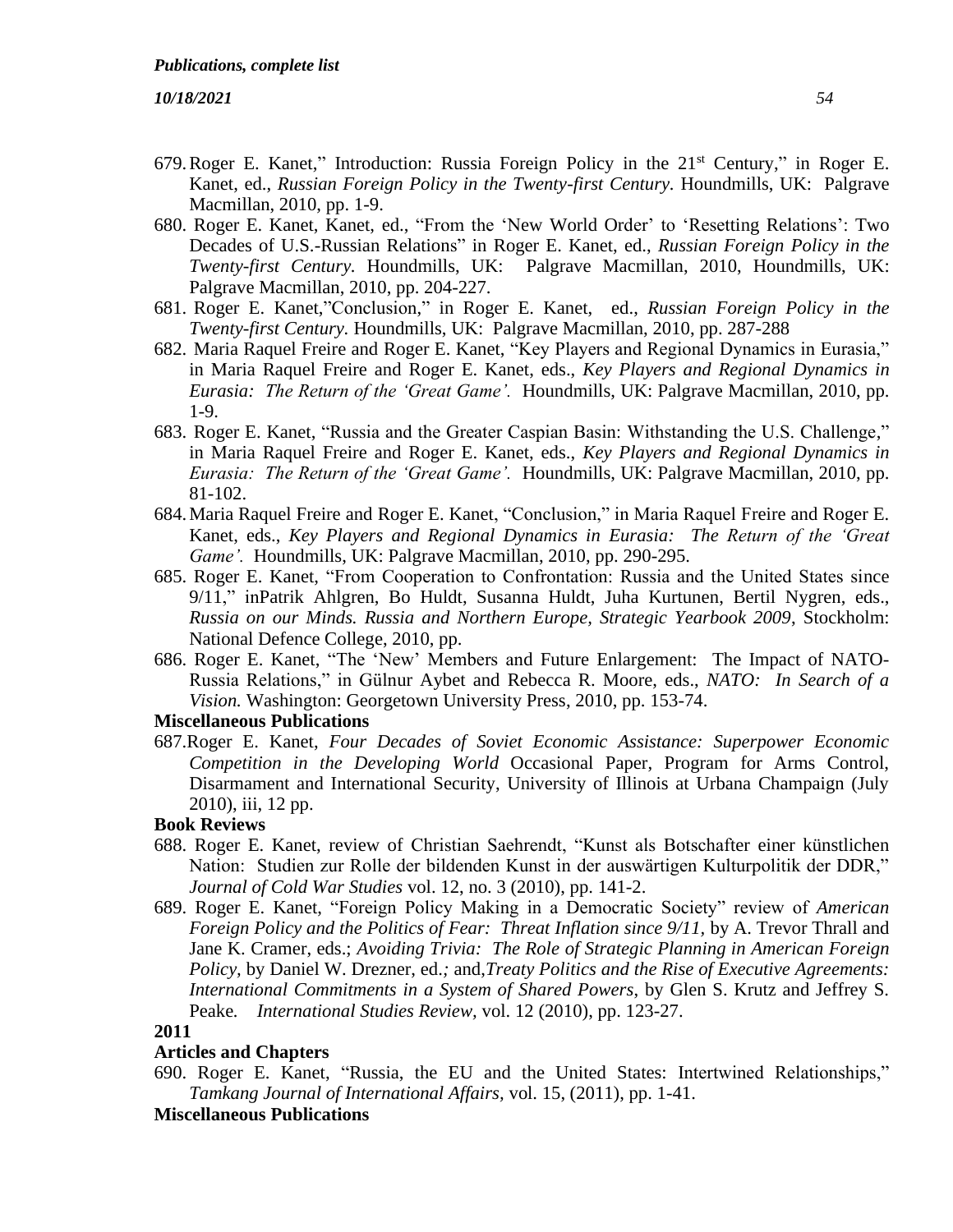691. Roger E. Kanet, "Russia, the EU and the United States: Intertwined Relationsips," in the *Conference on Major Trends in Contemporary World Affairs*, Tamkang University Diamond Jubilee, Taipei, Taiwan, 31 March 2011,

#### **2012**

#### **Books and Journal Issues**

- 691. Roger E. Kanet and Maria Raquel Freire, eds., *Russia and European Security.* Dordrecht: The Netherlands, 2012), xvi, 312 pp. ISBN 978-90-8979-100-9
- 692. Roger E. Kanet and Marial Raquel Freire, eds., *Competing for Influence: the EU and Russia in post-Soviet Eurasia.* Dordrecht, The Netherlands: Republic of Letters Publishing, 2012, xvi, 259 pp.
- 693. Maria Raquel Freire and Roger E. Kanet, eds., *Russia and Its Near Neighbours: Identity, Interests and Foreign Policy.* Houndmills, UK: Palgrave Macmillan, 2012. Xviii, 295 pp. ISN 978-0-230-39017-1
- 694. Roger E. Kanet and Maria Raquel Freire, Guest Editors, *Russia in the New International Order: Theories, Arguments, Debates* A special issue of *International Politics*, vol. 49, no. 4 (July 2012), pp. 393-529.

#### **Articles and Chapters**

- 695. Roger E. Kanet, "Introduction: Russia in the New International Order: Theories, Arguments, Debates," *International Politics*, vol. 49, no. 4 (2012), pp. 1-7.
- 696. Roger E. Kanet and Maxime Henri André Larivé, "NATO and Russia: A Perpetual New Beginning," *Perceptions: Journal of International Affairs* (Ankara, Turkey), vol. 17, no. 1 (2012), pp. 75-96.
- 697. Roger E. Kanet, "The Return of Imperial Russia," in Matthew Sussex, ed., *Conflicts in the Former Soviet Union.* Cambridge, UK: Cambridge University Press, 2012, pp. 15-34.
- 698. Maria Raquel Freire and Roger E. Kanet, "Introduction: Competing for Influence: The EU and Russia in Post-Soviet Eurasia," Roger E. Kanet and Marial Raquel Freire, eds., *Competing for Influence: the EU and Russia in post-Soviet Eurasia.* Dordrecht, The Netherlands: Republic of Letters Publishing, pp. 1-9.
- 699. Dina Moulioukova and Roger E. Kanet, *"*The Northern Dimension: A Possible Model for the EU-Russian Relationship? in Roger E. Kanet and Marial Raquel Freire, eds., *Competing for Influence: the EU and Russia in post-Soviet Eurasia.* Dordrecht, The Netherlands: Republic of Letters Publishing, 2012, pp. 105-129.
- 700. Roger E. Kanet and Maria Raquel Freire, "Conclusion," in Roger E. Kanet and Marial Raquel Freire, eds., *Competing for Influence: the EU and Russia in post-Soviet Eurasia.* Dordrecht, The Netherlands: Republic of Letters Publishing, 2012, pp. 249-51.
- 701. Maria Raquel Freire and, "Introduction: Russia and its Neighbours," in Maria Raquel Freire and Roger E. Kanet, eds., *Russia and Its Near Neighbours: Identity, Interests and Foreign Policy* Houndmills, UK: Palgrave Macmillan, 2012, pp. 1-14.
- 702. Lilia A. Arakelyan and Roger E. Kanet, "Russian Energy Policy in the South Caucasus," in Maria Raquel Freire and Roger E. Kanet, eds., *Russia and Its Near Neighbours: Identity, Interests and Foreign Policy* Houndmills, UK: Palgrave Macmillan, 2012, pp. 265-286.
- 703. Maria Raquel Freire and Roger E. Kanet, "Conclusion: Russia and Its Near Neighbours," in Maria Raquel Freire and Roger E. Kanet, eds., *Russia and Its Near Neighbours: Identity, Interests and Foreign Policy* Houndmills, UK: Palgrave Macmillan, 2012, pp. 287-289.
- 704. Roger E. Kanet and Maria Raquel Freire, "Russia and European Security," in Roger E. Kanet and Maria Raquel Freire, ed., *Russia and European Security.* Dordrecht, The Netherlands: Republic of Letters Publishing, 2012¸ pp. 3-17.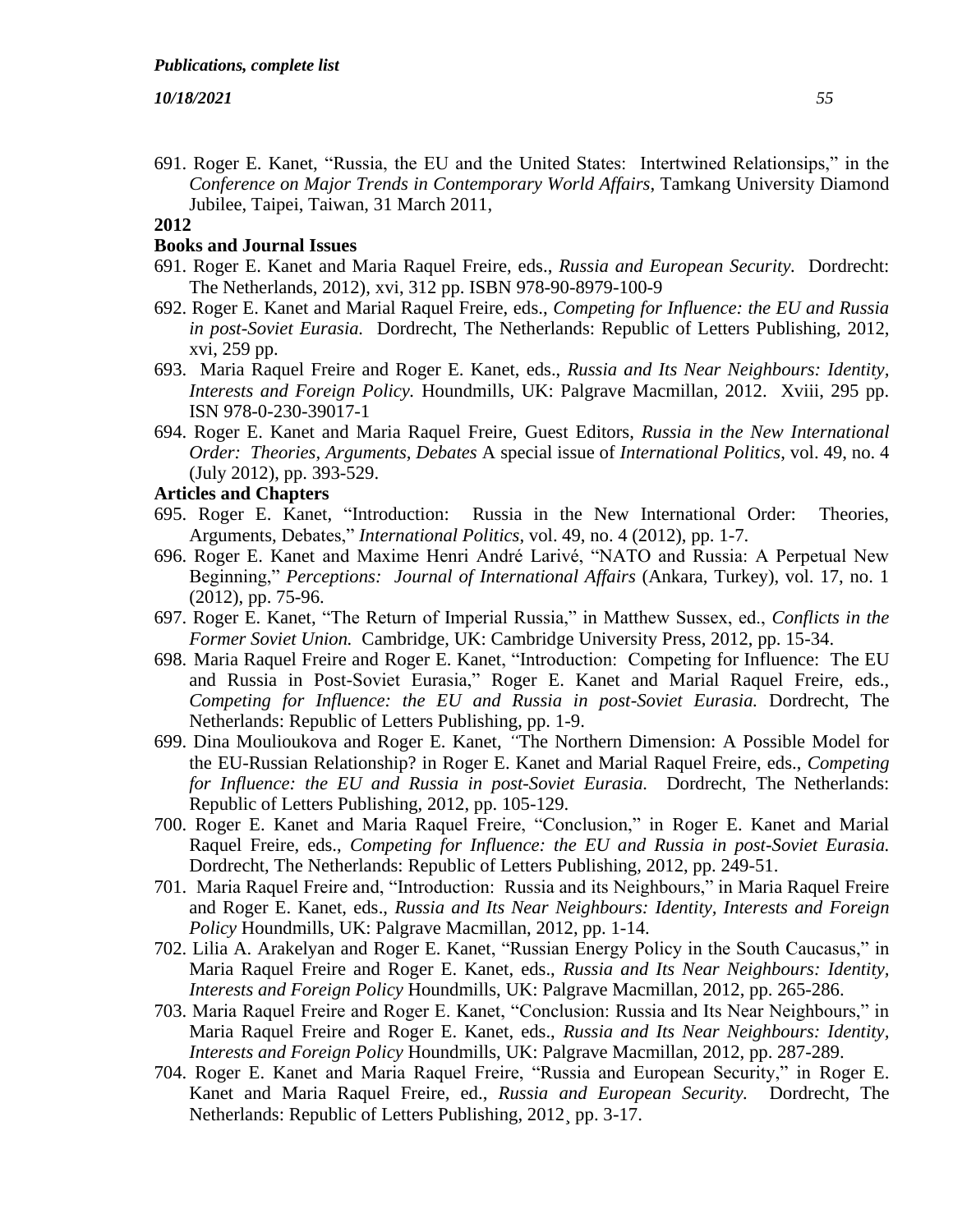- 705.Roger E. Kanet "Russia, the EU and the United States: Intertwined Relationships" in Roger E. Kanet and Maria Raquel Freire, ed., *Russia and European Security.* Dordrecht, The Netherlands: Republic of Letters Publishing, 2012¸ pp. 147-177.
- 706, Roger E. Kanet and Maria Raquel Freire, "Conclusion," in Roger E. Kanet and Maria Raquel Freire, ed., *Russia and European Security.* Dordrecht, The Netherlands: Republic of Letters Publishing, 2012¸ pp. 303-305

# **Book Reviews**

- 707. Roger E. Kanet, review of Artemy Kalinovsky and Sergey Radchenko, editors, "The End of the Cold War and the Third World: New Perspectives on Regional Conflict" *Journal of Cold War Studies*, vol. 14, no. 3 (2012), pp. 218-20.
- 708. Roger E. Kanet, review of Sergey Mazov, "A Distant Front in the Cold War: The USSR in West Africa and the Congo, 1956–1964," *Journal of Cold War Studies*, vol. 14, no. 3 (2012), pp. 218-20.

# **2013**

# **Articles and Chapters**

709. Maxime Henri André Larivé and Roger E. Kanet, "The *Return to Europe* and the Rise of EU-Russian Ideological Differences," *Whitehead Journal of Diplomacy and International Relations* (winter 2013), pp. 124-38.

# **Book Reviews**

710. Roger E. Kanet, review of Cooley, Alexander, "Great Games, Local Rules: The New Great Power Contest in Central Asia," *The Russian Review,* vol. 72, no. 1 (2013), pp. 181-82.

### **2014**

# **Books**

711. Roger E. Kanet and Rémi Piet, eds., *Shifting Priorities in Russia's Foreign and Security Policy.* Farnham, UK: Ashgate Publishing, 2014. Xvi, 230 pp.

# **Articles and Chapters**

- **712.**Roger E. Kanet and Rémi Piet, "Introduction: Shifting Priorities in Russia's Foreign and Security Policy," in Roger E. Kanet and Rémi Piet, *Shifting Priorities in Russia's Foreign and Security Policy.* Farnham, UK: Ashgate Publishing, 2014, pp. 1-9.
- 713.Roger E. Kanet, "Presidential Elections and 'Resets' in US–Russian Relations: Do Leaders Make a Difference?" in Roger E. Kanet and Rémi Piet, *Shifting Priorities in Russia's Foreign and Security Policy.* Farnham, UK: Ashgate Publishing, 2014, pp. 95-114.
- 714.Rémi Piet and Roger E. Kanet, "Conclusion: Toward the Future," in Roger E. Kanet and Rémi Piet, *Shifting Priorities in Russia's Foreign and Security Policy.* Farnham, UK: Ashgate Publishing, 2014, pp. 223-225.

# **Miscellaneous Publications**

- 715. Roger E. Kanet, "The Rebuilding of 'Greater Russia': From Kievan Rus' to the Eurasian Union, *The Simmons Review: Political Analysis from the Heartland.* 23 March 2014. [http://www.thesimmonsreview.com/the-rebuilding-of-greater-russia-from-kievan-rus-to-the](http://www.thesimmonsreview.com/the-rebuilding-of-greater-russia-from-kievan-rus-to-the-eurasian-union-pt-1/)[eurasian-union-pt-1/](http://www.thesimmonsreview.com/the-rebuilding-of-greater-russia-from-kievan-rus-to-the-eurasian-union-pt-1/) and [http://www.thesimmonsreview.com/the-rebuilding-of-greater](http://www.thesimmonsreview.com/the-rebuilding-of-greater-russia-from-kievan-rus-to-the-eurasian-union-pt-2/)[russia-from-kievan-rus-to-the-eurasian-union-pt-2/](http://www.thesimmonsreview.com/the-rebuilding-of-greater-russia-from-kievan-rus-to-the-eurasian-union-pt-2/)
- 716. Roger E. Kanet, "Russia, the EU and the United States: Intertwined Relationsips," in the *Conference on Major Trends in Contemporary World Affairs*, Tamkang University Diamond Jubilee, Taipei, Taiwan, 31 March 2011,

# **Book Reviews**

717. Roger E. Kanet, review of Klaus Voß, "Washingtons Söldner: Verdeckte US-Interventionen im Kalten Krieg und Ihre Folge" [Washington's Mercenaries: Covert U.S. Interventions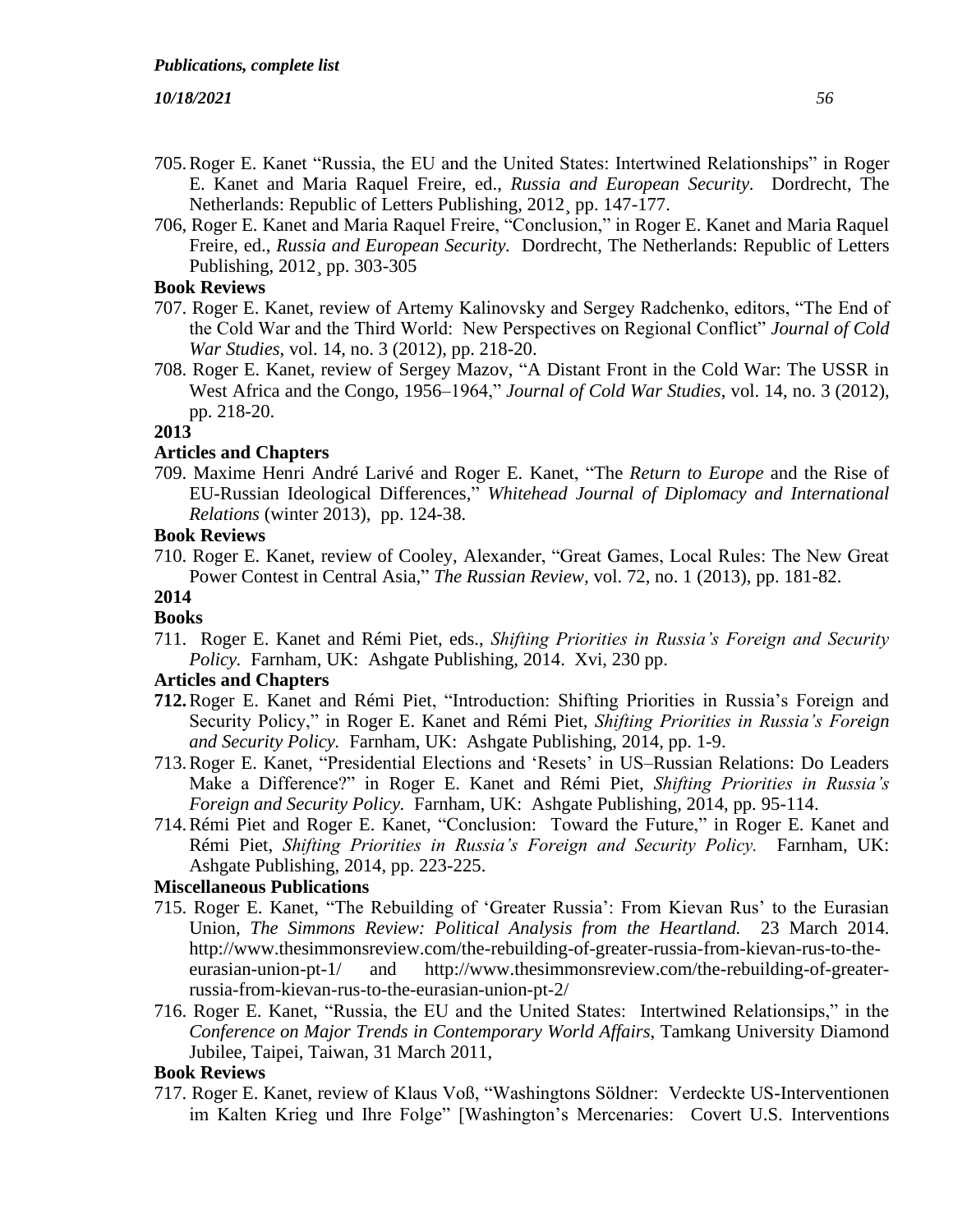during the Cold War and their Consequences]*, Journal of Cold War Studies*, vol.16, no. 4 (2014), pp. 252-3.

#### **2015 Books**

- 718. Roger E. Kanet and Matthew Sussex, eds., *Power, Politics and Confrontation in Eurasia: Foreign Policy in a Contested Region*. Houndmills, UK: Palgrave Macmillan, 2015, xii, 249 pp. ISBN 1-137-523662-2
- 719. Matthew Sussex and Roger E. Kanet, eds., *Russia, Eurasia and the New Geopolitics of Energy: Confrontation and Consolidation* Houndmills, UK: Palgrave Macmillan, 2015, xiv, 252 pp. ISBN 1-137-52372-3

# **Articles and Chapters**

- 720. Roger E. Kanet, "The Failed Western Challenge to Russia's Revival in Eurasia?" *International Politics,* vol. 52, no. 5 (2015), pp. 503-22.
- 721./722. Dina Moulioukova and Roger E. Kanet, "The Cure For the Resource Curse," *BRICS Business Magazine* English Edition No.6(10) (2015), simultaneously published as "Sredstvo ot resursnogo prokliatiia," *BRICS Business Magazine* Russian Edition No.6(10), (2015), [http://bricsmagazine.com/ru/Articles and Chapters/sredstvo-ot-resursnogo-proklyatiya.](http://bricsmagazine.com/ru/articles/sredstvo-ot-resursnogo-proklyatiya)
- 723. Dina Moulioukova and Roger E. Kanet, "Russian Energy Policy: Implications for Global Energy Security," in Bruce R. Bagley, Dina Moulioukova, and Hanna Kassab, eds, *The Impact of Emerging Economies on Global Energy and Environment: Challenges Ahead.*  Lanham, Md.: Lexington Books, 2015, pp. 81-100.
- 724. Roger E. Kanet and Matthew Sussex, "Introduction: Russia Eurasia and the new Geopolitics of Energy," in Roger E. Kanet and Matthew Sussex, eds., *Russia, Eurasia, and the New Geopolitics of Energy: Confrontation and Consolidation* Houndmills, UK: Palgrave Macmillan, 2015, pp. 1-12.
- 725.Matthew Sussex and Roger E. Kanet, "Conclusion," in Roger E. Kanet and Matthew Sussex, eds., *Russia, Eurasia and the New Geopolitics of Energy: Confrontation and Consolidation* Houndmills, UK: Palgrave Macmillan, 2015, , pp. 234-42.
- 726. Matthew Sussex and Roger E. Kanet, "Introduction: Power Politics and Confrontation in Eurasia," in Matthew Sussex and Roger E. Kanet, eds., *Power, Politics and Confrontation in Eurasia: Foreign Policy in a Contested Region*. Houndmills, UK: Palgrave Macmillan, 2015, pp. 1-12.
- 727. Suzanne Loftus and Roger E. Kanet, "Whose Playground is it Anyway? Power Rivalries in Post-Soviet Space," in Matthew Sussex and Roger E. Kanet, eds., *Power, Politics and Confrontation in Eurasia: Foreign Policy in a Contested Region*. Houndmills, UK: Palgrave Macmillan, 2015, pp.15-41.
- 728. Matthew Sussex and Roger E. Kanet, "Conclusion," in Matthew Sussex and Roger E. Kanet, eds., *Power, Politics and Confrontation in Eurasia: Foreign Policy in a Contested Region*. Houndmills, UK: Palgrave Macmillan, 2015, pp. 240-8.

#### **Miscellaneous Publications**

729. Dina Moulioukova and Roger E. Kanet**,** *Russian Energy Policy: Implications for Global Energy Security,* Occasional Paper, Center for Arms Control, Disarmament and International Security, University of Illinois at Urbana Champaign, July 2015. V, 17 pp. [http://acdis.illinois.edu/assets/docs/765/RussianEnergyPolicyImplicationsforGlobalEnergySe](https://urldefense.proofpoint.com/v2/url?u=http-3A__acdis.illinois.edu_assets_docs_765_RussianEnergyPolicyImplicationsforGlobalEnergySecurity.pdf&d=BQMFAg&c=y2w-uYmhgFWijp_IQN0DhA&r=VhKWQgFgRpkhQpABpx4Dig&m=ZbyKUfWfNWMmM4GMC6Vyr5tolNGCtoOGtgQQbOMhFM0&s=rYd3exJGbs56tYJMRM8iSjdanNjVCz1V-KcKHbVPw6M&e=) [curity.pdf](https://urldefense.proofpoint.com/v2/url?u=http-3A__acdis.illinois.edu_assets_docs_765_RussianEnergyPolicyImplicationsforGlobalEnergySecurity.pdf&d=BQMFAg&c=y2w-uYmhgFWijp_IQN0DhA&r=VhKWQgFgRpkhQpABpx4Dig&m=ZbyKUfWfNWMmM4GMC6Vyr5tolNGCtoOGtgQQbOMhFM0&s=rYd3exJGbs56tYJMRM8iSjdanNjVCz1V-KcKHbVPw6M&e=)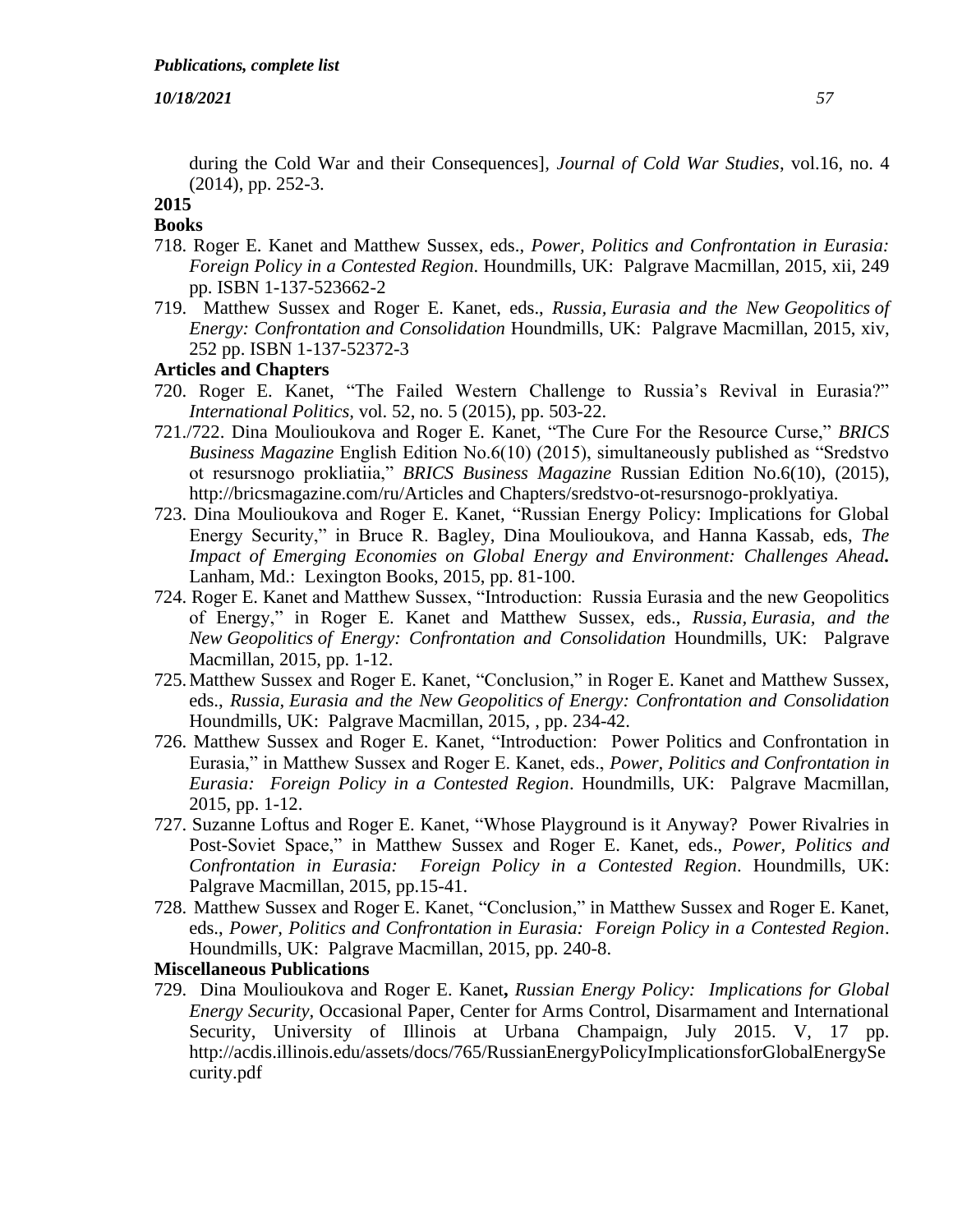730. Roger E. Kanet, *The Failed Western Challenge to Russia's Revival in Eurasia?* Occasional Paper, Champaign, IL: Center for Arms Control, Disarmament and International Security, University of Illinois at Urbana Champaign. June 2015. v, 22 pp. [http://acdis.illinois.edu/assets/docs/763/TheFailedWesternChallengetoRussia39sRevivalinEu](http://acdis.illinois.edu/assets/docs/763/TheFailedWesternChallengetoRussia39sRevivalinEurasia.pdf) [rasia.pdf](http://acdis.illinois.edu/assets/docs/763/TheFailedWesternChallengetoRussia39sRevivalinEurasia.pdf)

## **2016**

# **Book Reviews**

731. Roger E. Kanet, review of Lise Namikas, *Battleground Africa: Cold War in the Congo, 1960-1965. Journal of Cold War Studies,* vol. 18, no. 1 (2016), pp. 40-1

# **2017**

# **Books**

732. Roger E. Kanet, ed., *The Russian Challenge to the European Security Environment***,**  Houndmills, UK: Palgrave Macmillan, 2017, 258 pp.

# **Articles and Chapters**

- 733. Dina Moulioukova and Roger E. Kanet, "Decoding Russia's Energy Security. Perceptions matter," in Rémi Piet, Bruce Bagley and Marcello R.S. Zorovich, eds., *Energy Security and Environmental Policy in the Western Hemisphere.* New York: Lexington Books, 2017, pp. 275-98.
- 734. Roger E. Kanet, 'Introduction: The Russian Challenge to the Security Environment in Europe,' in Roger E. Kanet, ed., *Russian Challenges to the European Security Environment*, Houndmills, UK: Palgrave Macmillan, 2017, pp. 1-9
- 735. Suzanne Loftus and Roger E. Kanet, "Growing Confrontation between Russia and the West: Russia's Challenge to the Post-Cold War Order," in Roger E. Kanet, ed., *Russian Challenges to the European Security Environment*, Houndmills, UK: Palgrave Macmillan, 2017,

#### **Miscellaneous Publications**

736. Roger E. Kanet, "Russia's Challenge to the Existing Global Order," EUC Paper Series. Jean Monnet European Union Center of Excellence, University of Illinois at Urbana-Champaign, vol. 1, Special Issue, 11 July 2017. 7 pp. <https://www.ideals.illinois.edu/handle/2142/96625>

# **Book Reviews**

**737.** Roger E. Kanet, review of Hannes Adomeit, "Imperial Overstretch: Germany in Soviet Policy from Stalin to Gorbachev. An Analysis Based on New Archival Evidence, Memoirs, and Interviews, 2<sup>nd</sup> *edition." Europe-Asia Studies*. Vol. 69, no. 4 (2017), pp. 694-5.

# **2018**

# **Articles and Chapters**

- 738**.** Roger E. Kanet, "Russia and Global Governance: The Challenge to the Existing Liberal Order," *International Politics*, vol. 54, no. 2 (2018), pp. 177-8
- 739. Roger E. Kanet, "Russia's Growing Challenge to the European Union," *Debater a Europa: Periódico do CIEDA e do CEIS20*, no 28 (Jan-June 2018), pp. 49-63. [https://digitalisdsp.uc.pt/bitstream/10316.2/43536/4/Debater%20a%20Europa%2018.preview](https://digitalisdsp.uc.pt/bitstream/10316.2/43536/4/Debater%20a%20Europa%2018.preview.pdf) [.pdf](https://digitalisdsp.uc.pt/bitstream/10316.2/43536/4/Debater%20a%20Europa%2018.preview.pdf)
- **7**40**.** Roger E. Kanet, "Confrontation in Eastern Europe: The Russian Challenge to the European Union," *Journal of Diplomacy and International Relations (*2018), pp. 48-61.

# **2019**

**Books** 741. Roger E. Kanet, ed., *Routledge Handbook of Russian Security* London: Routledge, 2019,  $xxii$ , 410 pp.  $+$  index.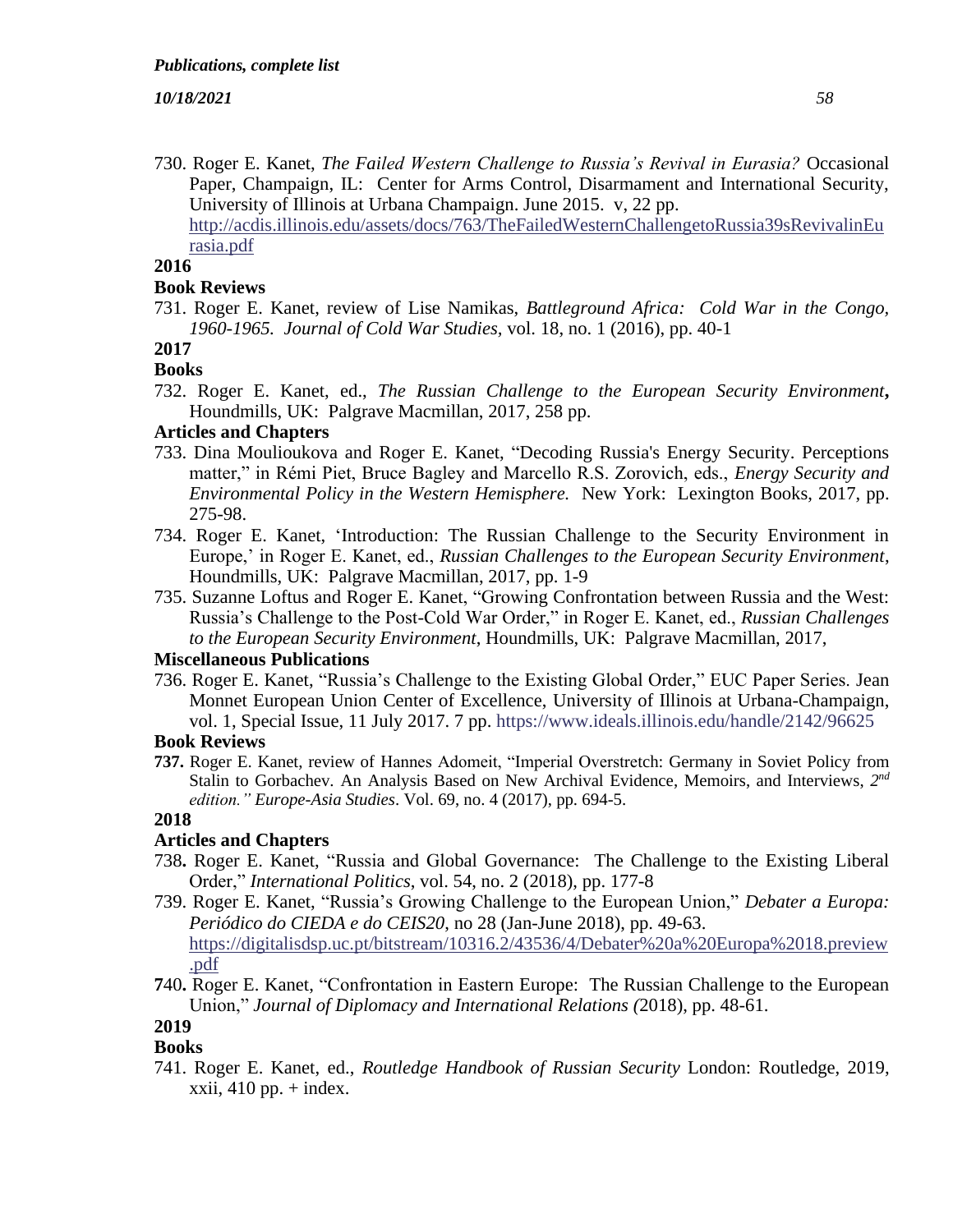# **Articles and Chapters**

- 742. Roger E. Kanet, "Russian strategic culture, domestic politics and Cold War 2.0," *European Politics and Society,* vol, 20, no. 2 (2019), pp. 190-206. (Published on line 15 Nov. 2018) [https://www.tandfonline.com/doi/full/10.1080/23745118.2018.1545184?scroll=top&needAc](https://www.tandfonline.com/doi/full/10.1080/23745118.2018.1545184?scroll=top&needAccess=true) [cess=true](https://www.tandfonline.com/doi/full/10.1080/23745118.2018.1545184?scroll=top&needAccess=true)
- 743. Suzanne Loftus and Roger E. Kanet, "The Russian Challenge to the Liberal World Order," in Roger E. Kanet, ed., *Routledge Handbook of Russian* in Roger E. Kanet, ed. *Routledge Handbook of Russian Security* London: Routledge, 2019, pp. 55-71.
- 744. Roger E. Kanet, "Preface: Russian Security Policy," in Roger E. Kanet, ed. *Routledge Handbook of Russian Security* London: Routledge, 2019, pp. xxi-xxii.
- 745. Roger E. Kanet, "Part I. The history and nature of Russian security strategy. Introduction," in Roger E. Kanet, ed. *Routledge Handbook of Russian Security* London: Routledge, 2019, p. 1- 2.
- 746. Roger E. Kanet, Part II. Domestic politics, threat perception and Russian security strategy. Introduction," in Roger E. Kanet, ed. *Routledge Handbook of Russian Security* London: Routledge, 2019, pp. 73-74.
- 747. Roger E. Kanet, "Part III. Instruments of Russian security strategy. Introduction," in Roger E. Kanet, ed., *Routledge Handbook of Russian Security* London: Routledge, 2019, pp. 131- 132.
- 748. Roger E. Kanet, "Part IV. Global and regional aspects of Russian security strategy. Introduction," in Roger E. Kanet, ed. *Routledge Handbook of Russian Security* London: Routledge, 2019, pp. 239-41
- 749. Roger E. Kanet, "Part V. Case Studies of Russian Security Strategy. Introduction," in Roger E. Kanet, ed. *Routledge Handbook of Russian Security* London: Routledge, 2019, pp. 353-54.
- 750. Roger E. Kanet, "Russian Strategic Culture, Domestic Politics and Cold War 2.0,´ in Elias [Götz](https://www.routledge.com/products/search?author=Elias%20Götz) and [Camille-Renaud Merlen,](https://www.routledge.com/products/search?author=Camille-Renaud%20Merlen) eds., London: *Russia and the Question of World Order,*  London: Routledge, 2019. pp. 58- 74.

# **Miscellaneous Publication**

751**.** Roger Kanet,"SNAPSHOT on The Russian Challenge to the European Security Environment," in Barry Turner*,* ed., *The Statesman's Yearbook 2019. The Politics, Cultures and Economie of the World.* Houndmills, UK: Palgrave Macmillan, 2019, p. xv.

# **2020**

# **Articles and Chapters**

- 752. Dina Moulioukova, with Roger E. Kanet, "Assertive Foreign Policy Despite Diminished Capabilities: Russian Involvement in Syria," *Global Affairs*, (2020), vol. 6, no.2, pp. 247- 268, published online 02 Dec 2020 <https://doi.org/10.1080/23340460.2020.1842787>
- 753. Roger E. Kanet, "The Russian Federation, the USA, and European Security," *International Politics,* 58(2), 235-258 (202l), published online 29 March 2020, <https://link.springer.com/article/10.1057%2Fs41311-020-00228-6>

# **Miscellaneous Publications**

754. [Marquis Who's Who Ventures,](https://www.google.com/search?tbo=p&tbm=bks&q=inauthor:%22Marquis+Who%27s+Who+Ventures%22&source=gbs_metadata_r&cad=2) ed., *A Lifetime of Achievement: Our Collection of Prestigious Listees* [Roger E. Kanet] Marquis Who's Who Ventures LLC, 2020, pp. xi-xiii.

#### **2021 Books**

755. Roger E. Kanet, ed., *Routledge Handbook of Russian Security.*London: Routledge, 2021, xxii, 410 pp. + index, paperback edition.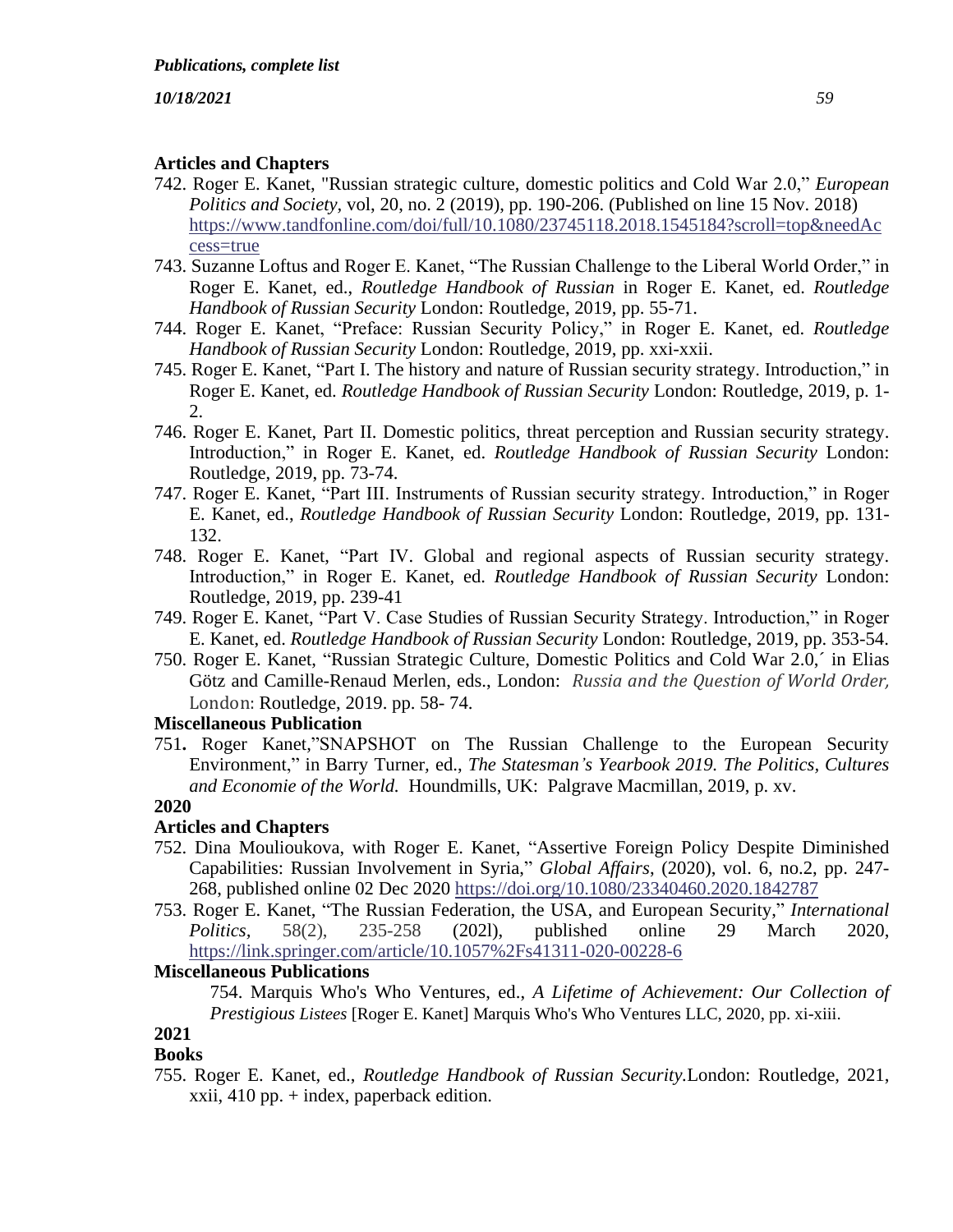756. Roger E. Kanet and Dina Moulioukova, eds, *Russia and the World in the Putin Era: From Theory to Reality in Russian Global Strategy* (London: Routledge, 2021), 297 pp. + index.

# **Articles and Chapters**

- 757. Roger E. Kanet, "The Rebuilding of "Greater Russia: From Kievan Rus' to the Eurasian Union," *Advances in Politics and Economics,* vol. 4, no 2 (2021), pp. 22-43 Published online 19 April, 2021. <http://www.scholink.org/ojs/index.php/ape/article/view/3869>
- 758. [Roger E. Kanet](https://www.tandfonline.com/author/Kanet%2C+Roger+E) and [Dina Moulioukova,](https://www.tandfonline.com/author/Moulioukova%2C+Dina) "Russia in Latin America: an extension of Moscow's policy in the developing world," *Global Affairs,* Published online: 20 Oct 2021. [https://www.tandfonline.com/doi/citedby/10.1080/23340460.2021.1985940?scroll=top&needAccess](https://www.tandfonline.com/doi/citedby/10.1080/23340460.2021.1985940?scroll=top&needAccess=true)  $=$ true
- 759. Roger E. Kanet and Dina Moulioukova, "Introduction: Russia Foreign Policy and the Return to Authoritarian Roots," in Roger E. Kanet and Dina Moulioukova, eds, *Russia and the World in the Putin Era from Theory to Reality in Russian Global Strategy* (London: Routledge, 2021) pp. 1-7.
- 760. Dina Moulioukova, with Roger E. Kanet "Russia's Self-Image as a Great Power<sup>,"</sup> in Roger E. Kanet and Dina Moulioukova, eds, *Russia and the World in the Putin Era from Theory to Reality in Russian Global Strategy* (London: Routledge, 2021), pp. 11-33.
- 761. Roger E. Kanet, "Russian Strategic Culture and Renewed Conflict with the West" in Roger E. Kanet and Dina Moulioukova, eds, *Russia and the World in the Putin Era* (London: Routledge, 2021), pp. 34-60.
- 762.Roger E Kanet and Dina Moulioukova, "A Comparison of Soviet and Russian Foreign Policy: Ontological Security and Policy toward Africa" in Roger E. Kanet and Dina Moulioukova, eds, *Russia and the World in the Putin Era: From Theory to Reality in Russian Global Strategy* (London: Routledge, 2021), pp. 115-139.
- 763. Dina Moulioukova, with Roger E. Kanet, "The Battle of Ontological Narratives: The Annexation of Crimea," in Roger E. Kanet and Dina Moulioukova, eds, *Russia and the World in the Putin Era from Theory to Reality in Russian Global Strategy* (London: Routledge, 2021), pp. 239-259.

# **Articles and Chapters Accepted and in press**

- **i.** Roger E. Kanet, "Foreword: Four Decades of Soviet Policy in the Developing World," in Robert Cutler, *East-South Relations in the Late Cold War. EastSouth Relations in the Late Cold War* (Hannover, Germ.: Ibidem Verlag [distributed in U.S. by Columbia U P.] (12 pp.; accepted and in press)
- **ii.** Roger E. Kanet, "Foreward: Détente, Confrontation, and the End of the Cold War", in Robert Cutler, *Soviet Foreign Policy and East-West Relations in Europe, 1971-1991* (Hannover, Germ.: Ibidem Verlag [distributed in U.S. by Columbia U.P.] 10 pp.; accepted and in press)
- **iii.** Roger E. Kanet "Foreword: The Post-Cold War Transition, 1991-2002," in Robert Cutler, *The Post-Soviet Transition in Central Eurasia,1991-2002* Hannover, Germ.: Ibidem Verlag [distributed in U.S. by Columbia U.P.] 15 pp.; accepted and in press)
- **iv.** Roger E, Kanet, "Russian Foreign Policy and the Challenge to the Existing Order," in Graeme Gill, ed., *Routledge Handbook of Russian Foreign Policy.* London: Routledge,

# **v. Book Reviews**

Roger E. Kanet, review of [Jaroslaw Piekalkiewicz,](https://www.abebooks.com/servlet/SearchResults?an=piekalkiewicz%20jaroslaw&cm_sp=det-_-bdp-_-author) *Dance with Death: A Holistic View of Saving Polish Jews during the Holocaust. Polish Studies*